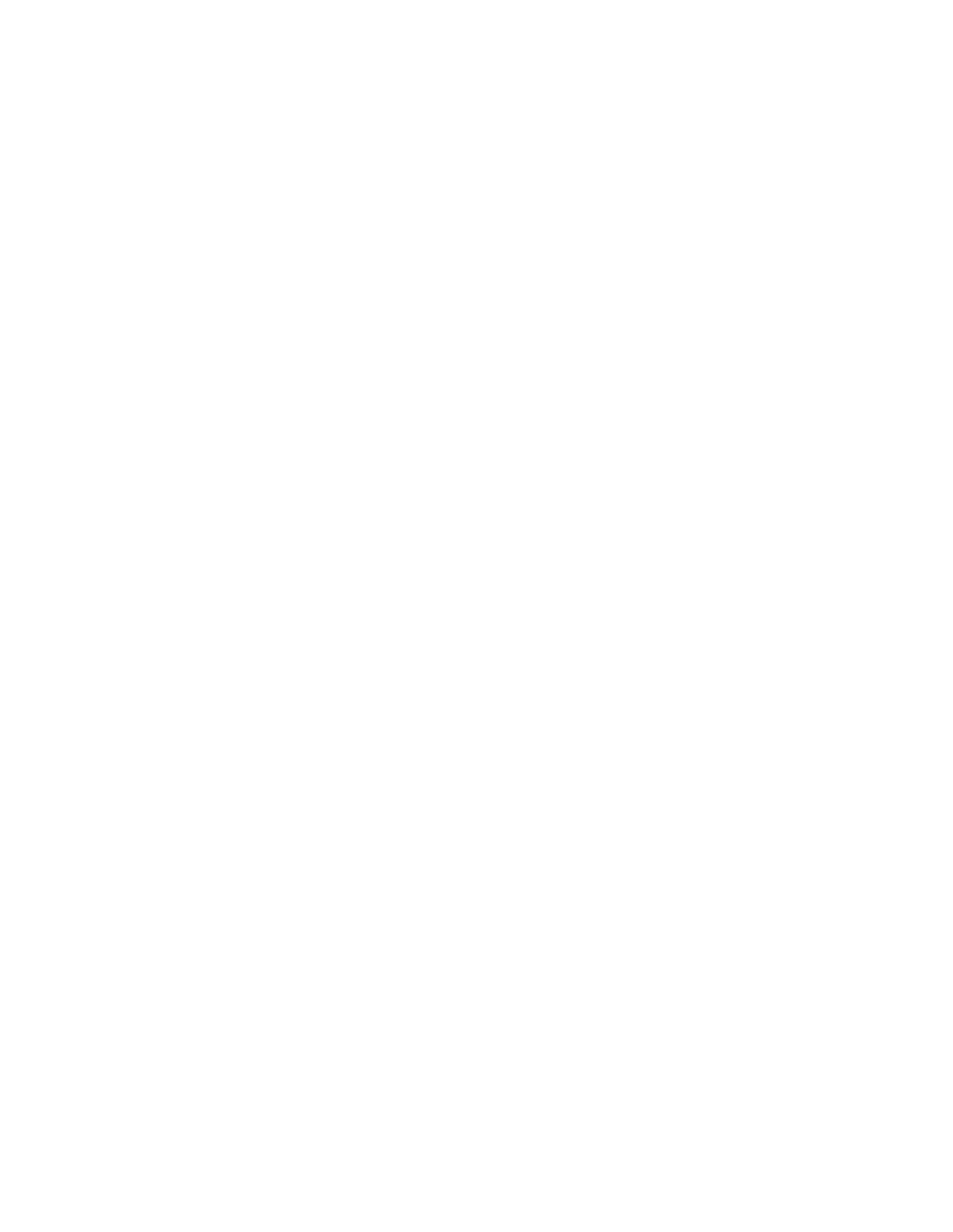#### TOWN OF BILTMORE FOREST PLANNING COMMISSION MEETING MARCH 25, 2021

Those in attendance:

 Ms. Rhoda Groce, Interim Chairperson (in-person) Ms. Toya Hauf (via Zoom) Mr. Paul Zimmerman (via Zoom) Ms. Marjorie Waddell (via Zoom) Ms. Karen Cragnolin (via Zoom) Mr. William Morrison (via Zoom) Mr. Jonathan Kanipe, Town Manager (in-person) Mr. Harry Buckner (in-person) Mr. Billy Clarke, Town Attorney (in-person)

The meeting was called to order at 4:00 PM by Interim Chairperson, Ms. Rhoda Groce and roll call was taken.

Mr. Jonathan Kanipe discussed the NCGS 160D changes. NCGS 160D refers broadly to the updating of NC General Statutes that contain rules for how local jurisdictions (both municipalities and counties) can regulate development through areas such as zoning and subdivisions. Chapter 160D and various related provisions were established under Session Law 2019-111, enacted in July 2019.

Mr. Clarke informed the Commission that the North Carolina legislature made changes to the current Zoning laws and regulations. Prior to 2019, county zoning was regulated in Chapter 153 of the General Statutes and cities regulated zoning in Chapter 160-A. The legislature recodified these separate statutes, and put all land development standards under Chapter 160D. Mr. Clarke said the Commission must make a recommendation to the Board of Commissioners about amending the existing Zoning Ordinance to ensure compliance with changes in the state land development code. Mr. Clarke noted that a major component was the requirement to have an updated Comprehensive Land Use Plan. This is something the Town has to adopt with the new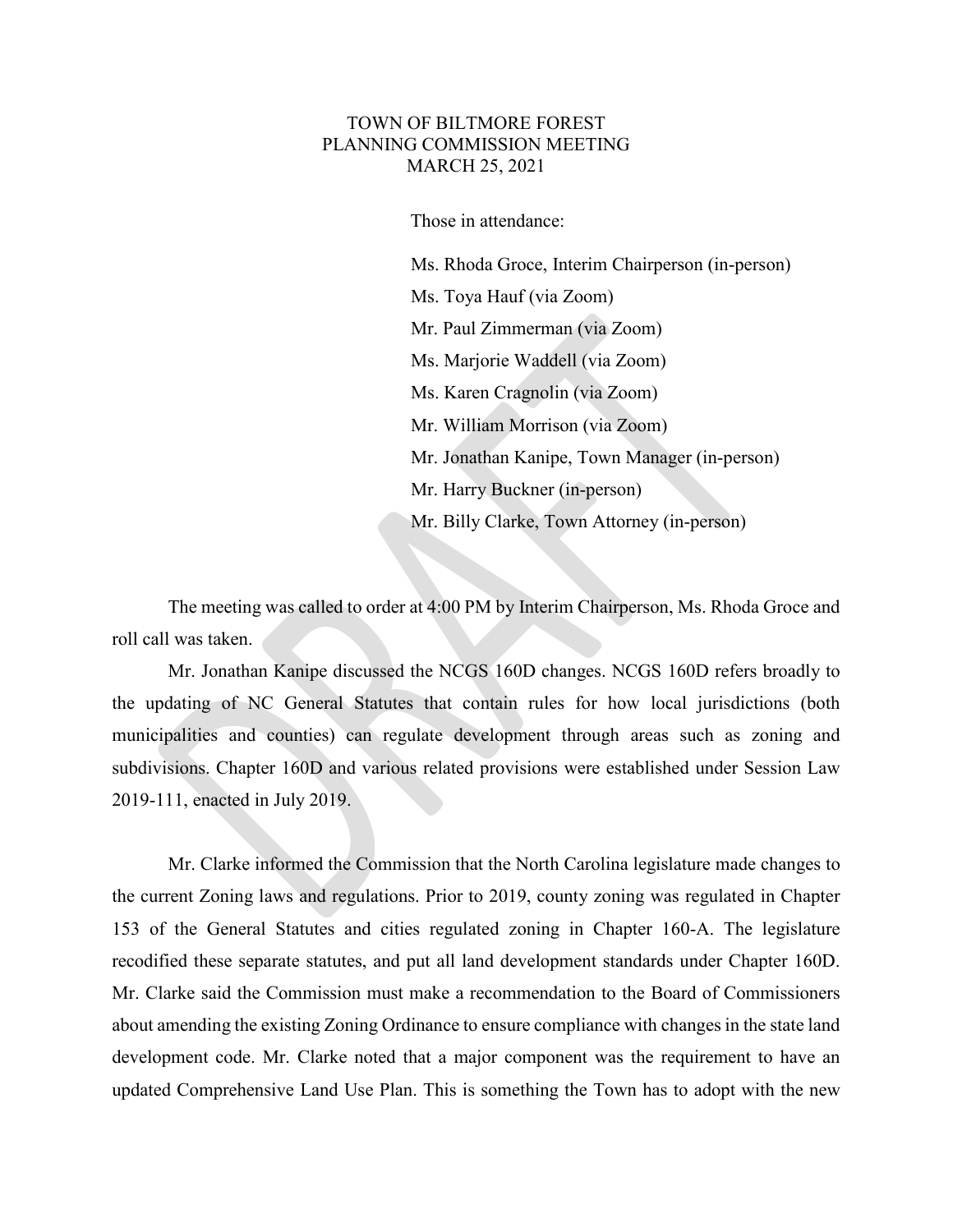statute. A Comprehensive Land Use Plan starts with the Planning Commission. Mr. Clarke indicated the deadline for this to be completed was July 1, 2022. Staff will provide a list of changes that need to be made within the existing ordinance, and the Planning Commission will review those before making a recommendation to the Board of Commissioners. The Board of Commissioners will ultimately adopt any final changes to the Zoning Ordinance.

Mr. Kanipe showed the Board the list of the statutory reference changes from 160A to 160D that were already compiled by the Town.

Mr. Kanipe asked the Board to review the existing ordinance over the next month and to pay special attention to areas that need to be amended for clarity or other reasons. Mr. Kanipe provided an example, Section 153.034 (Land Disturbance and Sedimentation Control) of the Zoning Ordinance and relayed how a grammatical error changed this ordinance. Mr. Clarke recommended the Board put together a list of recommended statutory changes before the next meeting.

Mr. Kanipe said the next Planning Commission meeting is scheduled for Thursday, April 22, 2021 at 5pm. The meeting will be in person but a Zoom option will be available.

\_\_\_\_\_\_\_\_\_\_\_\_\_\_\_\_\_\_\_\_\_\_\_\_\_\_\_\_\_\_ \_\_\_\_\_\_\_\_\_\_\_\_\_\_\_\_\_\_\_\_\_\_\_\_\_\_\_\_\_\_

Chairperson Groce adjourned the meeting at 5:45 p.m.

Laura Jacobs Rhoda Groce

Town Clerk Interim Chairperson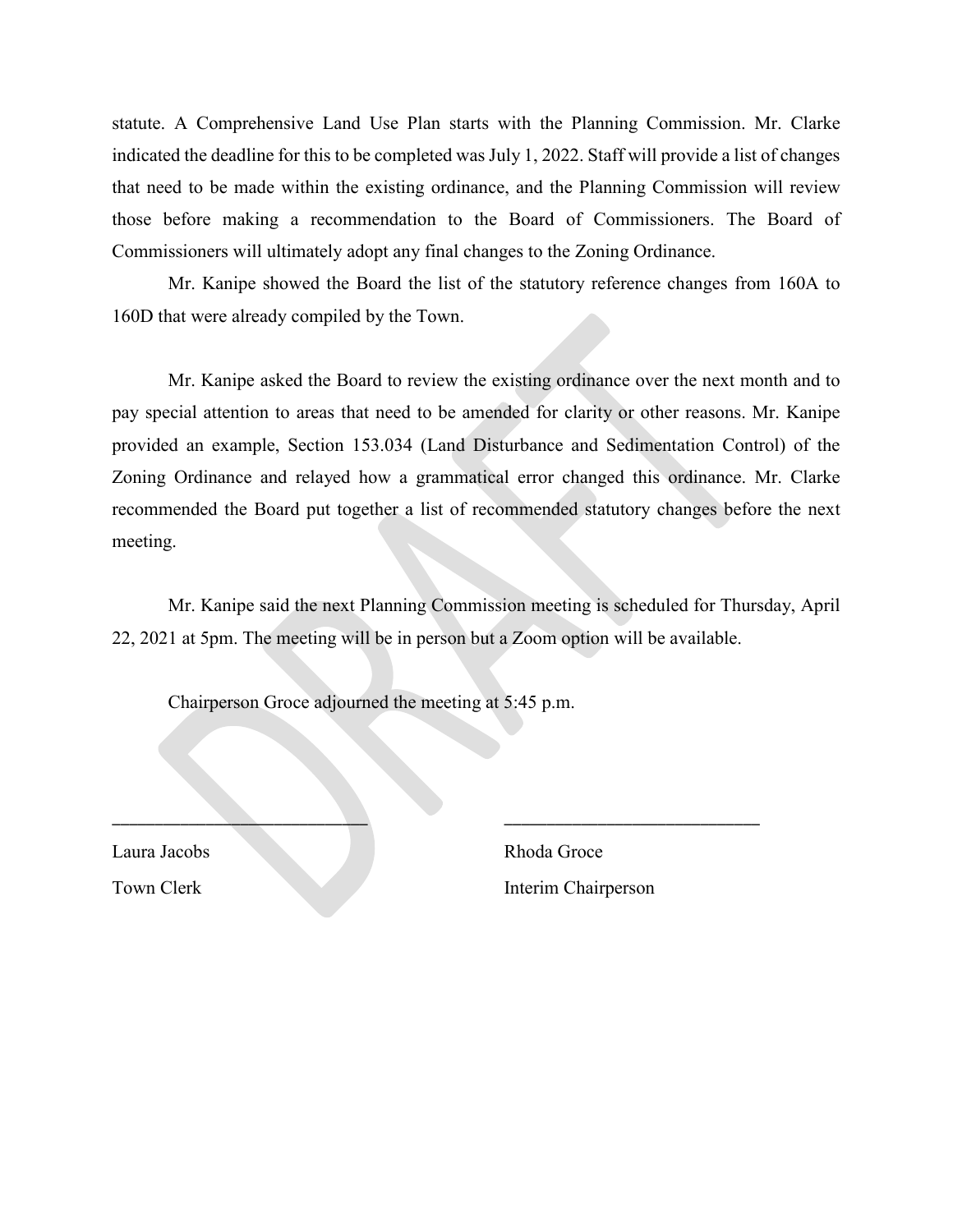### **STAFF MEMORANDUM**

Planning Commission Meeting – March 25, 2021



**Review Zoning Ordinance Changes for Part 1 NCGS160D Compliance**

Introduction

Last month, staff presented overall changes within state land use regulations known as NCGS 160D. These changes require the Town to make amendments within our Zoning Ordinance for compliance. In addition to these mandated changes, staff also requested the Planning Commission review the existing ordinance for clarity or other necessary amendments.

#### Attachments

#### *Zoning Ordinance*

The attached document is the Town's existing zoning ordinance with redline strike through and blue additions. I provided footnotes for each addition indicating why it was included, and whether it was a mandatory change or a discussion point item (i.e. non-mandated change). The vast majority of these changes are mandatory, and placed within the Zoning Ordinance where they currently reside or where it seemed most logical. I welcome review, advice, and feedback from the Town Attorney and Planning Commission regarding these placements.

#### *UNC School of Government NCGS 160D Checklist*

I utilized the School of Government's NCGS 160D checklist to ensure compliance with all mandated changes. There are a multitude of permissible changes, but for the most part, these were not included within the attached redline zoning ordinance. Again, please review and provide comments as to whether these permissible changes should be included within the final recommendation to the Board of Commissioners.

Portions in the checklist related to the Comprehensive Plan and Plan Consistency were intentionally left from this initial draft. While the plan consistency portions may need to be more affirmatively referenced within the Town's ordinance, the Comprehensive Plan portions will all occur during Part 2 of the NCGS 160D process later this year.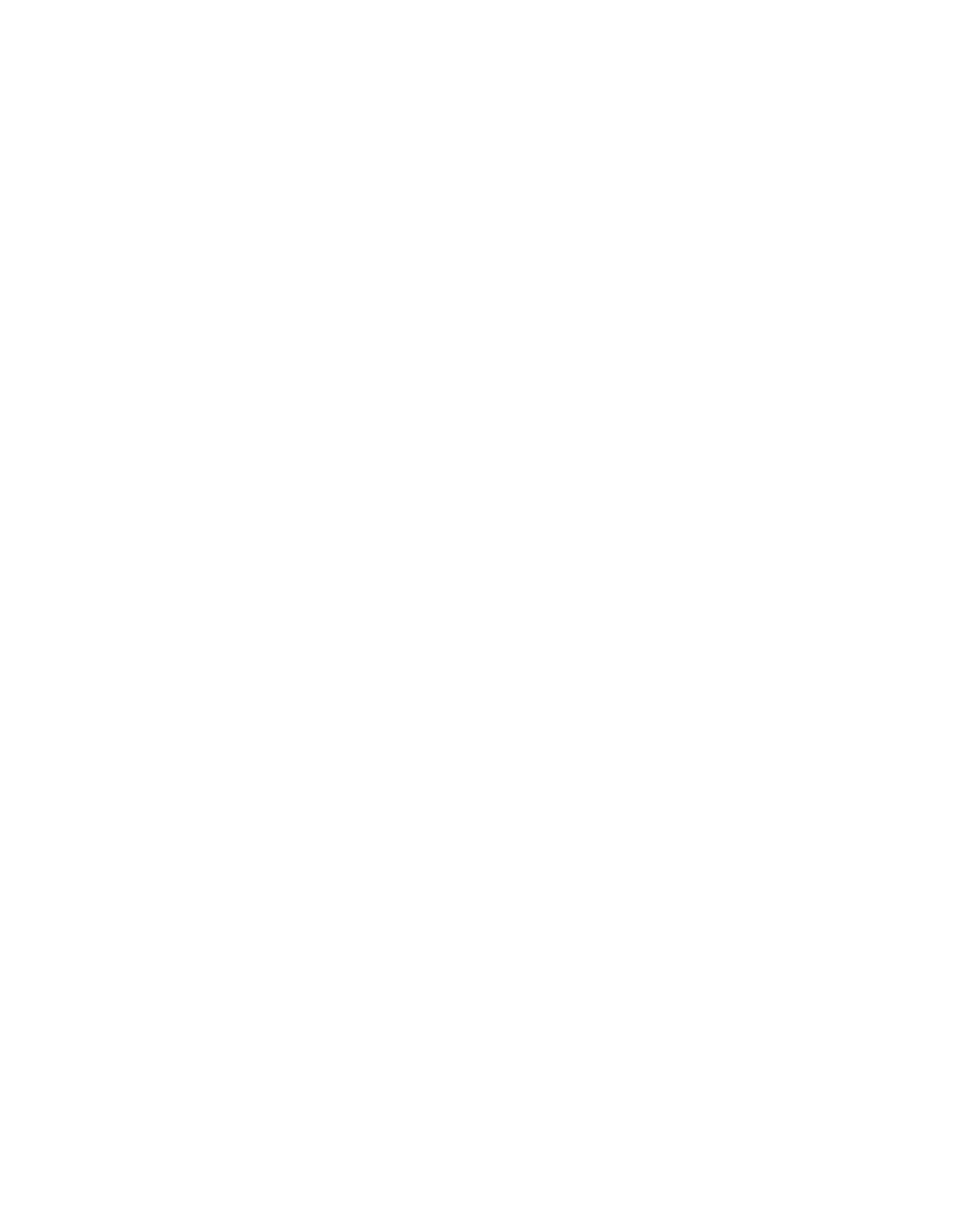CHAPTER 153: ZONING

Section

General Provisions

- 153.001 Title
- 153.002 Authority and enactment
- 153.003 Jurisdiction
- 153.004 Interpretations and definitions
- 153.005 Establishment of zoning districts and map
- 153.006 Permitted use table
- 153.007 Dimensional requirements
- 153.008 <del>Conditional Special</del> uses
- 153.009 Exceptions and modifications
- 153.010 Amendments
- 153.011 Violations and remedies
- 153.012 Legal status provisions

# 153.013 Conflicts of Interest

General Regulations

- 153.025 Affect on every building and lot
- 153.026 Relationship of building to lot
- 153.027 Lot frontage
- 153.028 Required yards and other spaces
- 153.029 Accessory structures and buildings
- 153.030 Home occupations
- 153.031 Visibility at intersection
- 153.032 Vacant structures and lots
- 153.033 Signs in residential districts, R-1, R-2, R-3, R-4, and R-5
- 153.034 Land disturbance and sedimentation control
- 153.035 Buffer strip required
- 153.036 Nonconforming land uses, or structures
- 153.037 Accessory structures of buildings utilized as dwellings
- 153.038 Off-street parking
- 153.039 Off-street loading and unloading space
- 153.040 No lot subdivision of platted and recorded lots
- 153.041 Minimum dwelling unit size
- 153.042 Subdivision of tracts of land
- 153.043 Maximum roof coverage
- 153.044 Material and color requirements for residential dwelling units
- 153.045 Site design and building form and mass for residential dwelling units
- 153.046 Material and color requirements from commercial buildings
- 153.047 Site design and building form and mass commercial buildings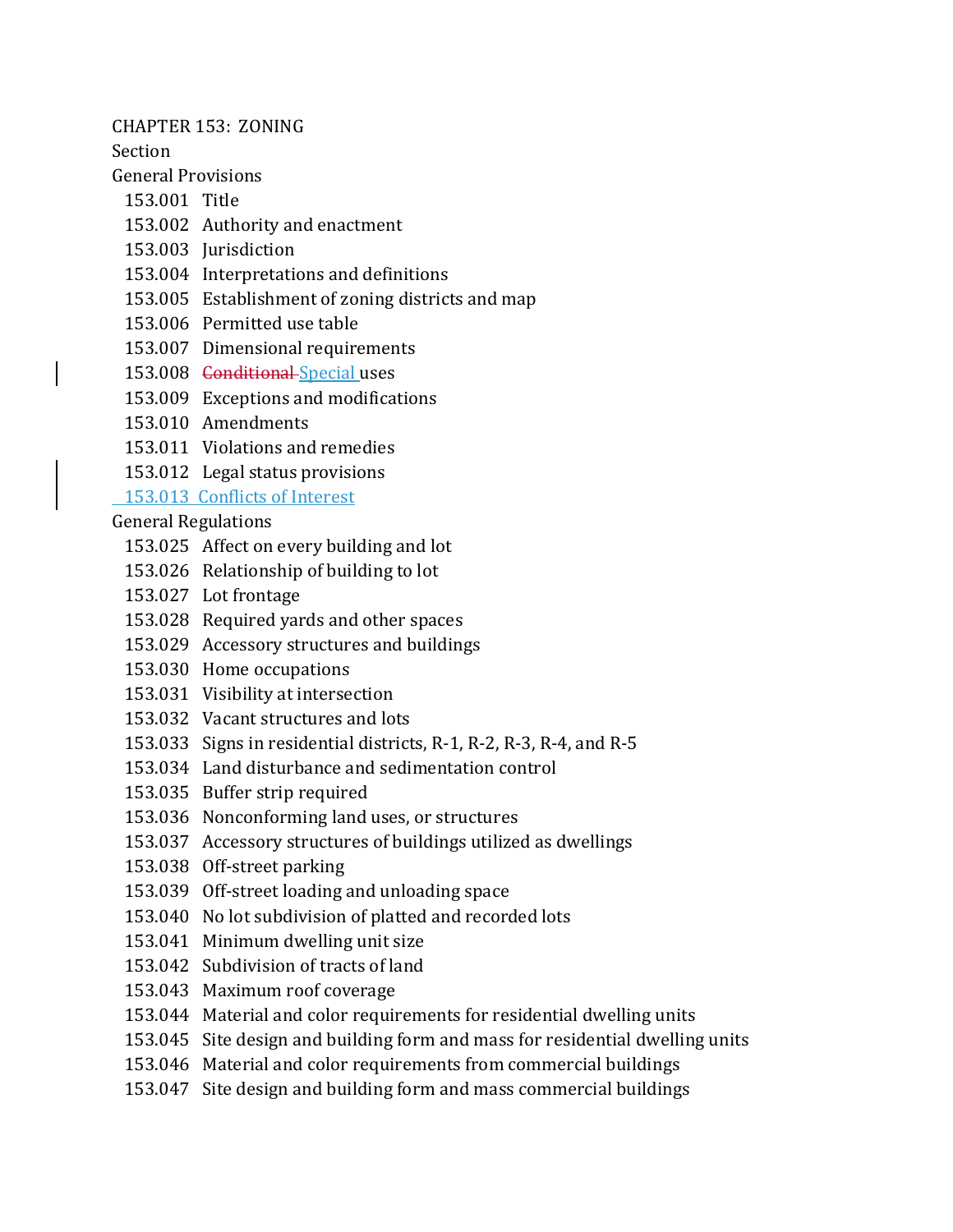- 153.048 Impervious surface coverage
- 153.049 Fence, gate and wall regulations
- Buffers, Screening, and Landscape
- 153.060 Purpose and intent
- 153.061 General information
- 153.062 Existing vegetation
- 153.063 Buffer strip and screen requirements
- 153.064 Parking lot landscaping requirements
- 153.065 Screening of dumpsters, loading docks, outdoor storage areas, and utility structures
	- 153.066 Street trees
	- 153.067 Certification of completion
	- 153.068 Maintenance
	- 153.069 Residential screening of utility structures
	- 153.070 Plant specifications
	- 153.071 Recreational and commercial vehicle storage
- Administration, Enforcement, and Appeals
- 153.085 General process; Duties of the Zoning Administrator, Board of Adjustment,
- Planning Commission, Board of Commissioners, and courts on matters of administration
	- 153.086 Zoning Administrator
	- 153.087 Certificate of zoning compliance required
- 153.088 Requirements prior to issuance of a building permit
- 153.089 Building permit required
- 153.090 Certificate of occupancy required
- 153.091 Construction of progress
- 153.092 Construction completion
- 153.093 Compliance
- 153.094 Notice of Violations and Inspections

# 153.094 095 Appeal from the Zoning Administrator

Board of Adjustment

- 153.105 Establishment of Board of Adjustment
- 153.106 Selection of alternate members
- 153.107 Rules of conduct for members
- 153.108 General proceedings of the Board of Adjustment
- 153.109 Meetings
- 153.110 Powers and duties of the Board of Adjustment
- 153.111 Appeals and applications
- 153.112 Appeals from the Board of Adjustment

Design Review Board

- 153.125 Purpose and intent
- 153.126 Composition of Design Review Board and meeting procedure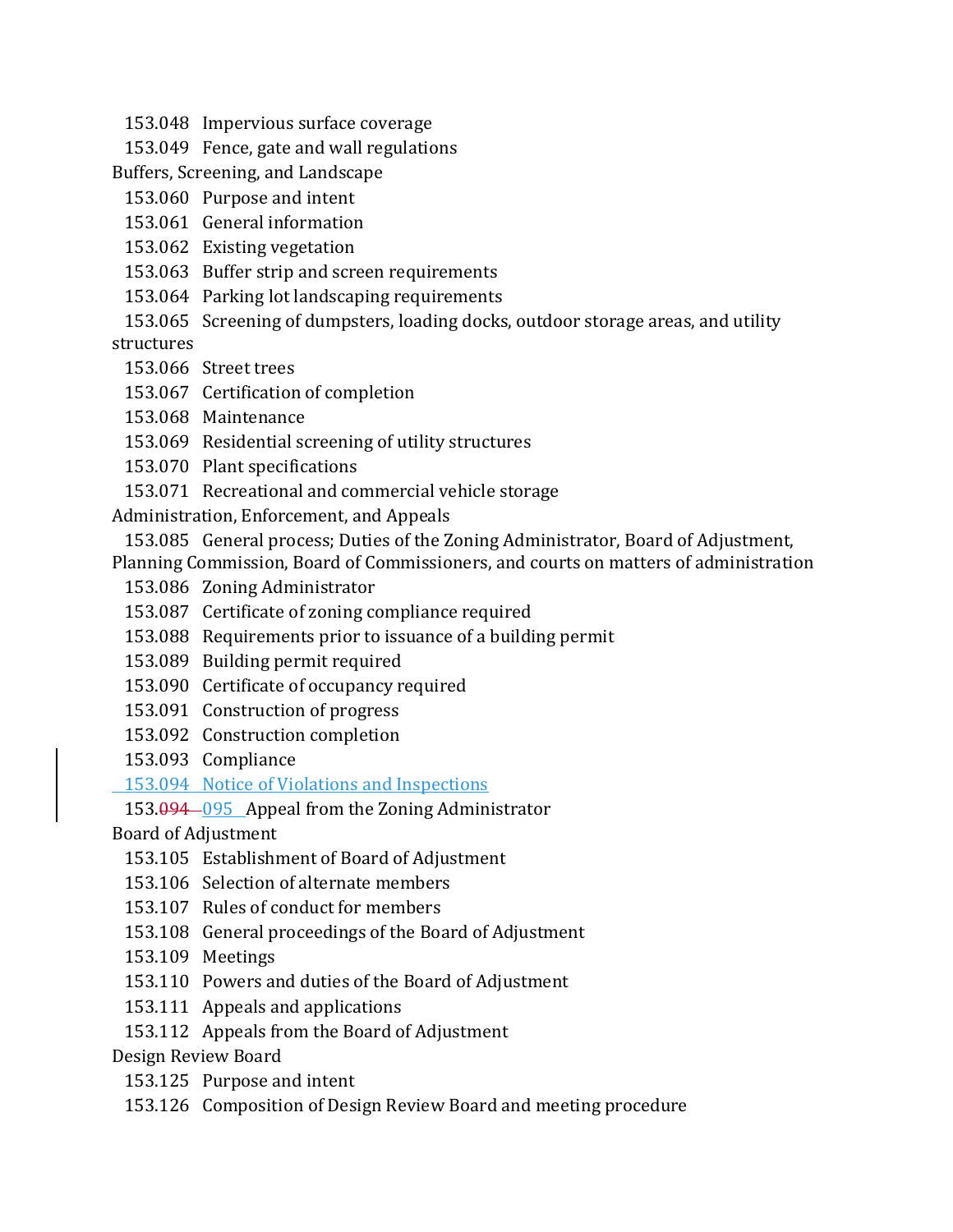- 153.127 Development subject to design review
- 153.128 Application required to be filed
- 153.129 Duties and powers of the Design Review Board
- 153.130 Submittal requirements

### 153.999 Penalty

### Editor's note:

Legislative history for the sections in this zoning chapter include the initial zoning ordinance, passed 10-19-1983 and the latest amendment, passed 8-12-2013. The following is a list of all zoning amendments: Ord. passed 10-19-1983; Ord. passed 2-25-1986; Ord. passed 11-29-1994; Ord. passed 12-14-1999; Ord. passed 1-9-2001; Ord. passed 10-9- 2001; Ord. passed 7-9-2002; Ord. passed 3-7-2003; Ord. passed 11-9-2004; Ord. passed 12- 14-2004; Ord. passed 7-12-2005; Ord. passed 9-12-2006; Ord. passed 1-9-2007; Ord. passed 12-11-2007; Ord. passed 6-10-2008; Ord. passed 9-16-2008; Ord. passed 2-8-2011; Ord. passed 9-13-2011; Ord. passed 12-13-2011; Ord. passed 4-17-2012; Ord. passed 4-9- 2013; Ord. passed 7-9-2013; and Ord. passed 8-12-2013; and Ord. passed XXXXXXXXX

### GENERAL PROVISIONS

### § 153.001 TITLE.

 This chapter shall be known as the "Zoning Ordinance of the Town of Biltmore Forest, North Carolina".

(Ord. passed 10-19-1983; Ord. passed 8-12-2013)

### § 153.002 AUTHORITY AND ENACTMENT.

The Town Board of Commissioners, in pursuant of the authority granted by the G.S. §§ 160A-381 through 160A-392160D, hereby ordains and enacts into law the following articles and sections for the purpose of promoting the health, safety, morals, and general welfare of the community.

(Ord. passed 10-19-1983; Ord. passed 8-12-2013)

### § 153.003 JURISDICTION.

 The provisions of this chapter shall be applicable to all land within the corporate limits of town, as established on the map entitled "Official Zoning Map, Town of Biltmore Forest" with the exception of land owned by the town and land used by the town or entities contractually obligated to the town to provide fire protection and emergency medical services, but only during the period of time that such parties are contractually required to provide those services to the town.

(Ord. passed 10-19-1983; Ord. passed 8-12-2013)

Editor's note:

This amendatory language was passed during a Board meeting, July 9, 2013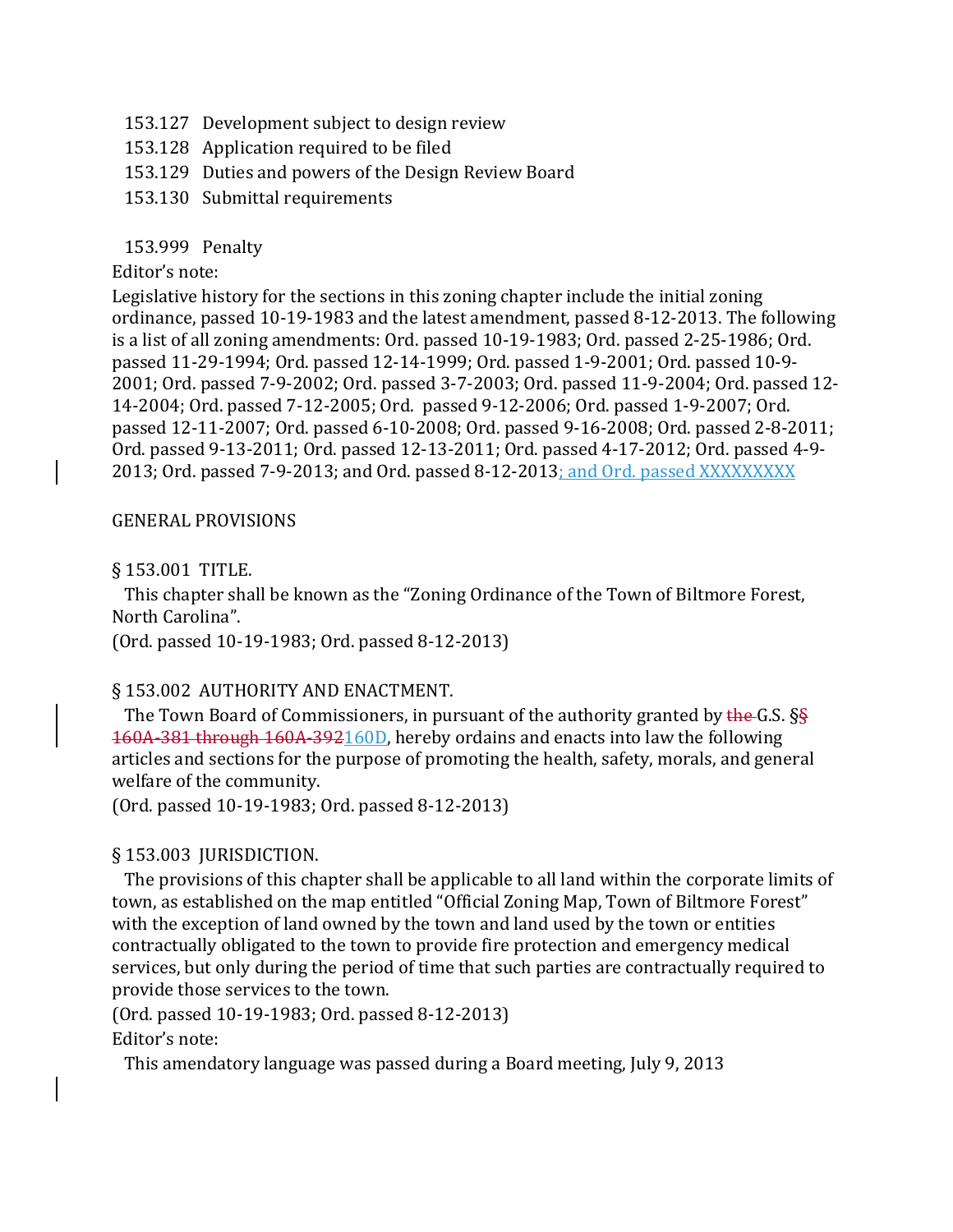#### § 153.004 INTERPRETATIONS AND DEFINITIONS.

 (A) Tense; singular and plural. Words used sed in the present tense include the future tense. Words used in the singular include the plural, and words used in the plural include the singular.

 (B) Definitions. For the purpose of this chapter, the following definitions shall apply unless the context clearly indicates or requires a different meaning.

 ACCESSORY STRUCTURE. A structure incidental and subordinate to the principal use or building on the lot and located on the same lot with such principal use or building. ACCESSORY STRUCTURES include, but are not limited to, fences, walls, curbs, pools, play sets, statues, water features, playhouses, decorative walls, sculptures, solar collectors, residential street lamps, rock and stone moved from its original location to any other location on the property, and the like. $\frac{1}{2}$  $\frac{1}{2}$  $\frac{1}{2}$ 

 ALLEY. A public way which affords only a secondary means of access to abutting property and not intended for general traffic circulation.

 APARTMENT. Apart of a building consisting of a room or rooms intended, designed, or used as a residence by an individual or a single-family.

 APARTMENT, GARAGE. A part of a garage consisting of a room or rooms intended, designed, or used as a residence by an individual or a single-family.

 BOARD OF ADJUSTMENT. The Town of Biltmore Forest Board of Adjustment, and shall include both regular and alternate members.

BOARD OF COMMISSIONERS. The Town of Biltmore Forest Board of Commissioners.

 BONA FIDE FARM. All land on which agricultural operations are conducted as the principal use, including the cultivation of crops, the husbandry of livestock and timber resources, and the management of open pasture land.

 BUFFER STRIP. A buffer strip is a strip of land together with some form of screening such as existing vegetation, planted vegetation, a landscaped earth berm or grade change, or combination of the above. The purpose of the BUFFER STRIP is to minimize the potential conflicts between adjoining land uses.

 BUILDING. Any structure having a roof supported by columns or by walls, and intended for shelter, housing, or enclosure of persons, animals, or property. Two structures shall be deemed a single building only if connected by heated and enclosed living space.

 BUILDING. ACCESSORY. A detached building subordinate to the main building on a lot and used for purposes customarily incidental to the main or principal building and located on the same lot.

 BUILDING HEIGHT. The distance measured from the average ground level at the building foundation to the highest point of the roof, but in no event above 40 feet from the highest point in the foundation. A chimney that complies with the minimum the State

<span id="page-9-0"></span><sup>1</sup> BOC has previously discussed removing rocks and boulders from this requirement. Should we remove this as part of the recommended changes, and/or include language stating that rocks/boulders are not allowed within Town right of way?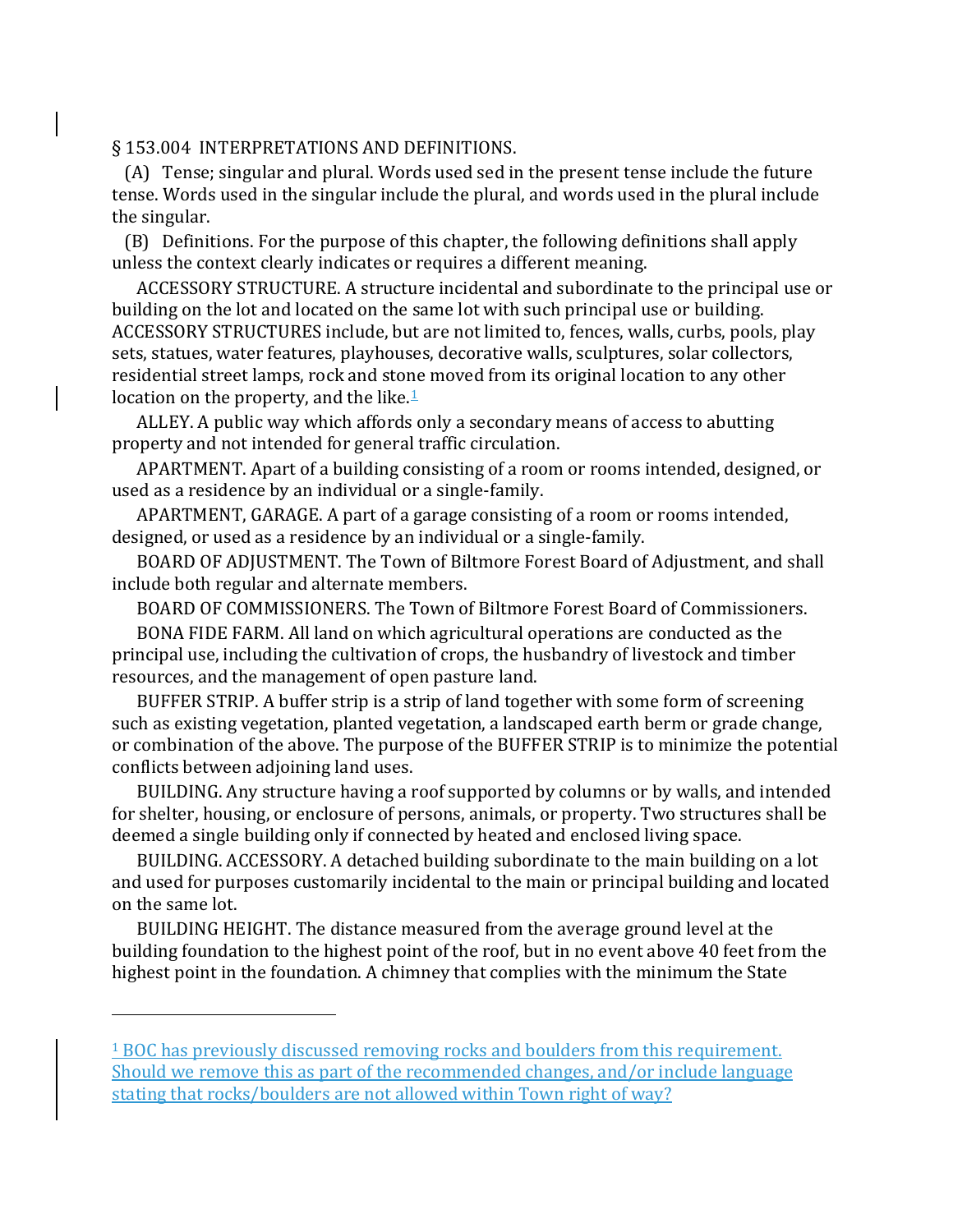Building Code requirements for height of a chimney shall not be included in the calculations for height of the building; provided, that the chimney shall not extend more than five feet above the immediately adjoining ridge line of the roof.

 BUILDING, PRINCIPAL. A building used for the same purpose as the principal use of the lot.

 BUILDING SETBACK LINE. A line delineating the minimum allowable distance between the property line and a building on a lot, within which no building or other structure shall be placed except as otherwise provided. Front setback lines shall be measured from the street line.

 CARETAKER. A person that maintains grounds or structures on a lot or cares for the well-being of person(s) residing in the principal dwelling on a lot, and resides on the premises without being charged a rental fee.

 CLOTHING AND JEWELRY SALE. The sale to the public of clothes and jewelry that have been brought to the home for that purpose.

 CLUSTERED HOUSING DEVELOPMENT. Grouping or concentration of housing units on lots smaller than permitted by the existing zoning to preserve open space without increasing the allowable density of the development.

 COMMERCIAL SERVICE or PROFESSIONAL SERVICE. Establishments or professions charging a fee for providing a service to the public.

 CONDITIONAL SPECIAL USE. A use which is permitted in specified zoning districts only after review by the Board of Adjustment and found to meet specific conditions and procedures as set forth in this chapter to maintain the safety and general welfare and orderly development of the community.

 CONSUMER SERVICES. Businesses providing services to the public for profit, including dining and restaurant services (not to include fast food service restaurants), lodging and motel services, financial, real estate and insurance services, and other personal services. In addition to the above, CONSUMER SERVICES shall not include filling and gasoline service stations or auto repair shops as defined by this chapter.

 DAY NURSERY and PRIVATE KINDERGARTEN. A use of land and buildings to provide group care for children.

 DISTRICT. A section of the Town of Biltmore Forest in which zoning regulations are uniform.

 Dwelling. - Any building, structure, manufactured home, or mobile home, or part thereof, used and occupied for human habitation or intended to be so used, and includes any outhouses and appurtenances belonging thereto or usually enjoyed therewith. For the purposes of NCGS 160D, Article 12, the term does not include any manufactured home, mobile home, or recreational vehicle, if used solely for a seasonal vacation purpose.[2](#page-10-0)

DWELLING, MULTI-FAMILY. A building or portion thereof used or designed as a residence for two or more families living independently.

<span id="page-10-0"></span><sup>2</sup> New definition added within ordinance per 160D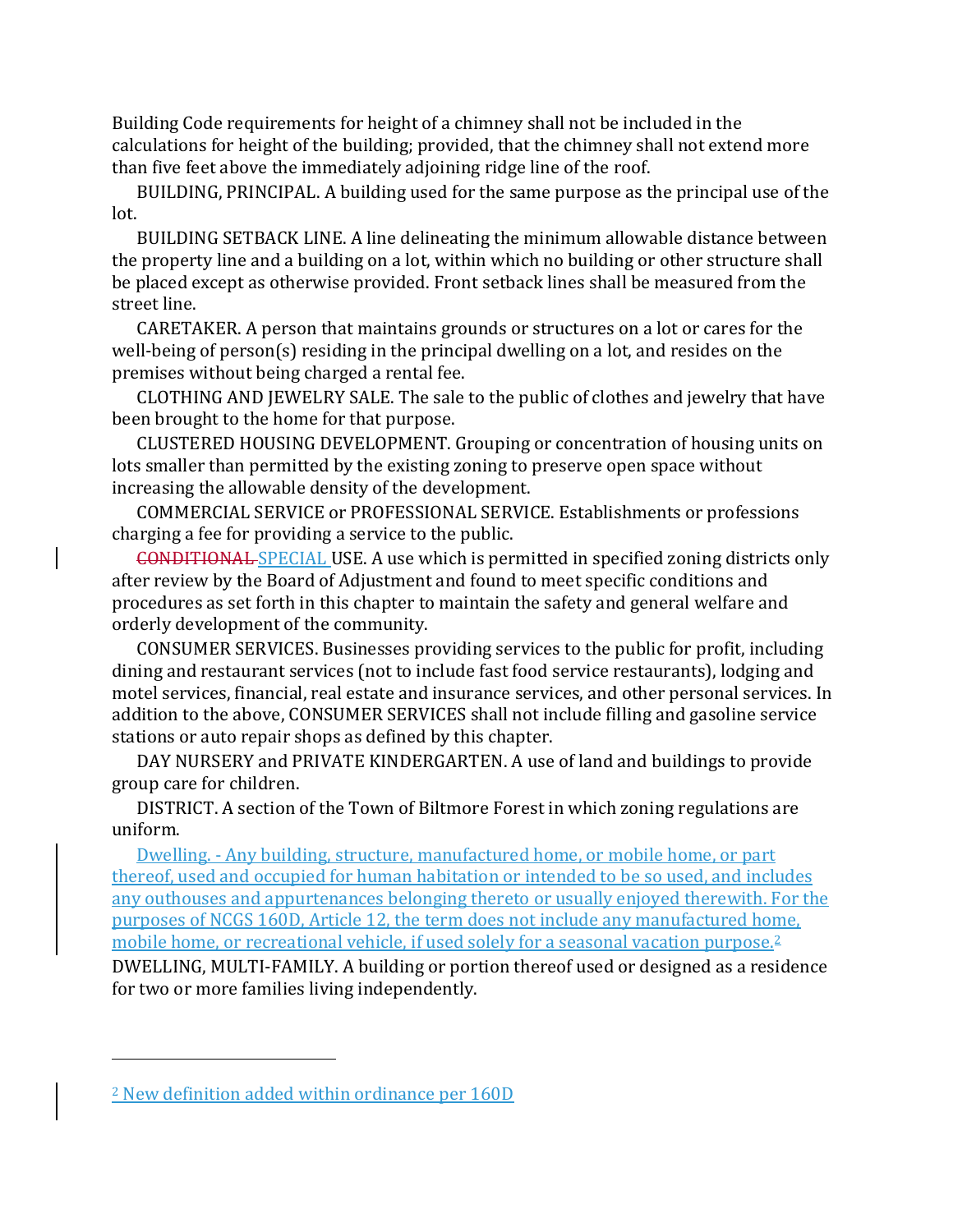DWELLING, SINGLE-FAMILY. A building arranged or designed to be occupied by one family.

 DWELLING UNIT. A building, or portion thereof, providing complete and permanent living facilities for one family.

 EASEMENT. A grant by a property owner of a strip of land for specified purpose and use by the public, a corporation, or persons.

 ESTATE/AUCTION SALE. The one-time sale to the public of goods that is held at the home. The goods and items offered for sale at said auction must be personal property that has been owned by the resident(s) of said home. No goods or items to be sold shall be shipped or transported to the home from any other location. The sale shall be limited to no more than two consecutive days and the hours for said sale shall be between 10:00 a.m. and 8:00 p.m.

 FAMILY. One or more persons occupying a single-dwelling unit; provided, that unless all members are related by blood or marriage or adoption, no such family shall contain over three persons, but further; provided, that domestic servants, caretakers, and security personnel employed or living on the premises may be housed on the premises without being counted as a FAMILY or FAMILIES.

 GARAGE/YARD SALE. The sale to the public of typical household items that is held at the residence. The household items to be sold shall be items from the residence where the sale is to occur. Each residence is limited to one such sale per year. The sale shall not begin before 8:00 a.m. and shall end by 5:00 p.m.

 GASOLINE SERVICE STATION/AUTO REPAIR SHOP. Buildings and premises where gasoline, automotive fuel, oil, grease, batteries, tires, and automobile accessories may be supplied and dispensed at retail, and where in addition the following services may be rendered and sales made and no other. Sales and servicing as follows: spark plugs, batteries, and distributors and distributor parts; tire servicing and repair, but not recapping or regrooving; replacement of mufflers and tail pipes, water hoses, fan belts, brake fluid, light bulbs, fuses, floor mats, seat covers, windshield wipers and wiper blades, grease retainers, wheel bearings, mirrors, and the like; radiator cleaning and flushing; washing and polishing, the sale of automotive washing and polishing materials; greasing and lubrication; providing and repairing fuel pumps, oil pumps, and lines; minor servicing and repair of carburetors; emergency wiring repairs; adjusting and repairing brakes, wheel balancing and alignment, minor motor adjustments not involving removal of the head or crankcase or racing the motor; sale of cold drinks, packaged foods, tobacco, and similar convenience goods for filling station customers, as accessory and incidental to principal operation; automobile body repair services; provision of road maps and other informational materials to customers; provision of restroom facilities.

 GRADING. Any land-disturbing activity where the ground cover on or above the soil surface is removed and reconfigured, including trees, grasses, or pavements or other surfaces either natural or human-made.

 HOME BUSINESS ACTIVITY. A business conducted from the home such as Internet enterprise, professional office, or the making of crafts or items where no one is employed that does not live in the home and no one comes to the home for a business transaction as part of the activity.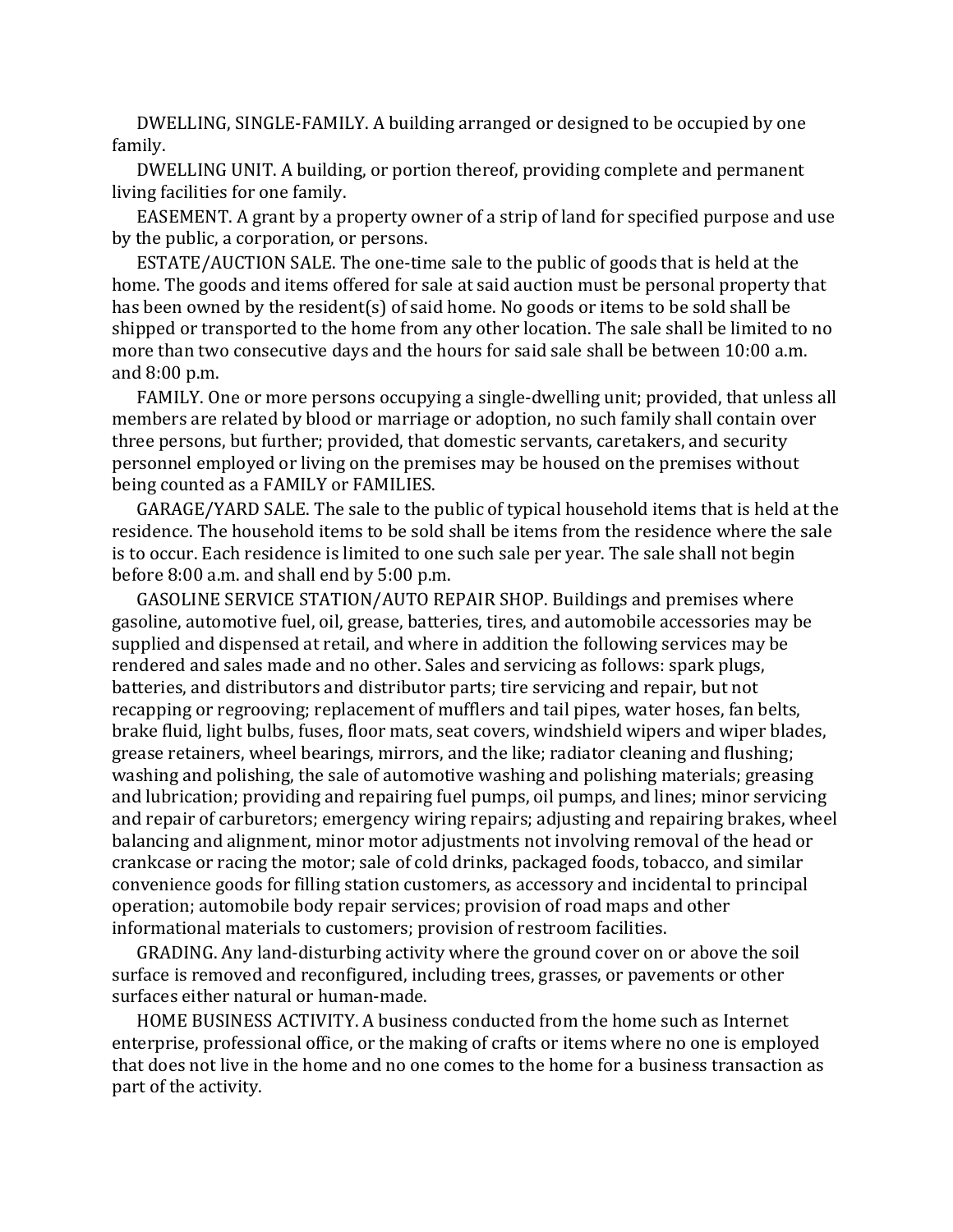HOME OCCUPATION. An occupation providing a service carried on by the occupants of a dwelling; provided, that certain conditions are met as listed in  $\S 153.008(C)(5)$ .

 HOME STAY. Rental of a part of a dwelling unit or accessory structure for consideration, including in kind compensation, to a transient person or persons for a period of less than 90 days. Advertising and renting a room or rooms in a dwelling unit of accessory structure on Airbnb or similar internet web sites would be an example of a HOME STAY. HOME STAYS are not allowed in any zoning district in Biltmore Forest.

 IMPERVIOUS SURFACE. Any paved, hardened, or structural surface, including, but not limited to, buildings, driveways, walkways, parking areas, patios, decks, streets, swimming pools, tennis courts, and other structures and surfaces, that substantially reduces or prevents the infiltration of stormwater into the ground.

INCOMPATIBLE LAND USE. A land use requiring a conditional special use permit from the Board of Adjustment in property zoned R-4 or R-5 adjacent to land zoned R-1, R-2, R-3, Public Service, or land zoned R-4 or R-5 in residential use.

 INDIVIDUAL SEWER SYSTEM. Any septic tank, ground absorption system, privy, or other facility serving a single source or connection and approved by the County Sanitarian.

 INDIVIDUAL WATER SYSTEM. Any well, spring, stream, or other source used to supply a single connection.

 LEGISLATIVE DECISION. The adoption, amendment, or repeal of a regulation under this Chapter or an applicable local act. The term also includes the decision to approve, amend, or rescind a development agreement consistent with the provisions of Article 10 of NCGS Chapter 160D. Legislative decisions for development regulations shall be approved on first reading by simple majority vote.

 LEGISLATIVE HEARING. A hearing to solicit public comment on a proposed legislative decision.

 LIVING AREA. Includes the area inside the dwelling walls of each particular floor, but shall not include basements, utility rooms, laundry rooms, storage rooms (other than closets), pantries, garages, and attics. LIVING AREA shall, however, include living rooms, dens, studies, kitchens, bedrooms, breakfast rooms, bathrooms, and closets in any of said rooms, foyers, entrance ways, and hallways connecting any of these rooms.

 LOT. A parcel of land occupied or capable of being occupied by a building or group of buildings devoted to a common use, together with the customary accessories and open spaces belonging to the same. Includes the words PLOT or PARCEL.

LOT DEPTH. The mean horizontal distance between front and rear lot lines.

 LOT OF RECORD. Any lot for which a plat has been recorded in the Register of Deeds Office of Buncombe County, or described by metes and bounds, the description of which has been so recorded.

 LOT WIDTH. The distance between side lot lines measured at the front building line. MAY. The word MAY is permissive.

 MOBILE HOME. A factory assembled, movable dwelling designed and constructed to be towed on its own chassis, comprised of frame and wheels, to be used without permanent foundation and distinguishable from other types of dwellings in that the standards to which it is built include provisions for its mobility on that chassis as a vehicle.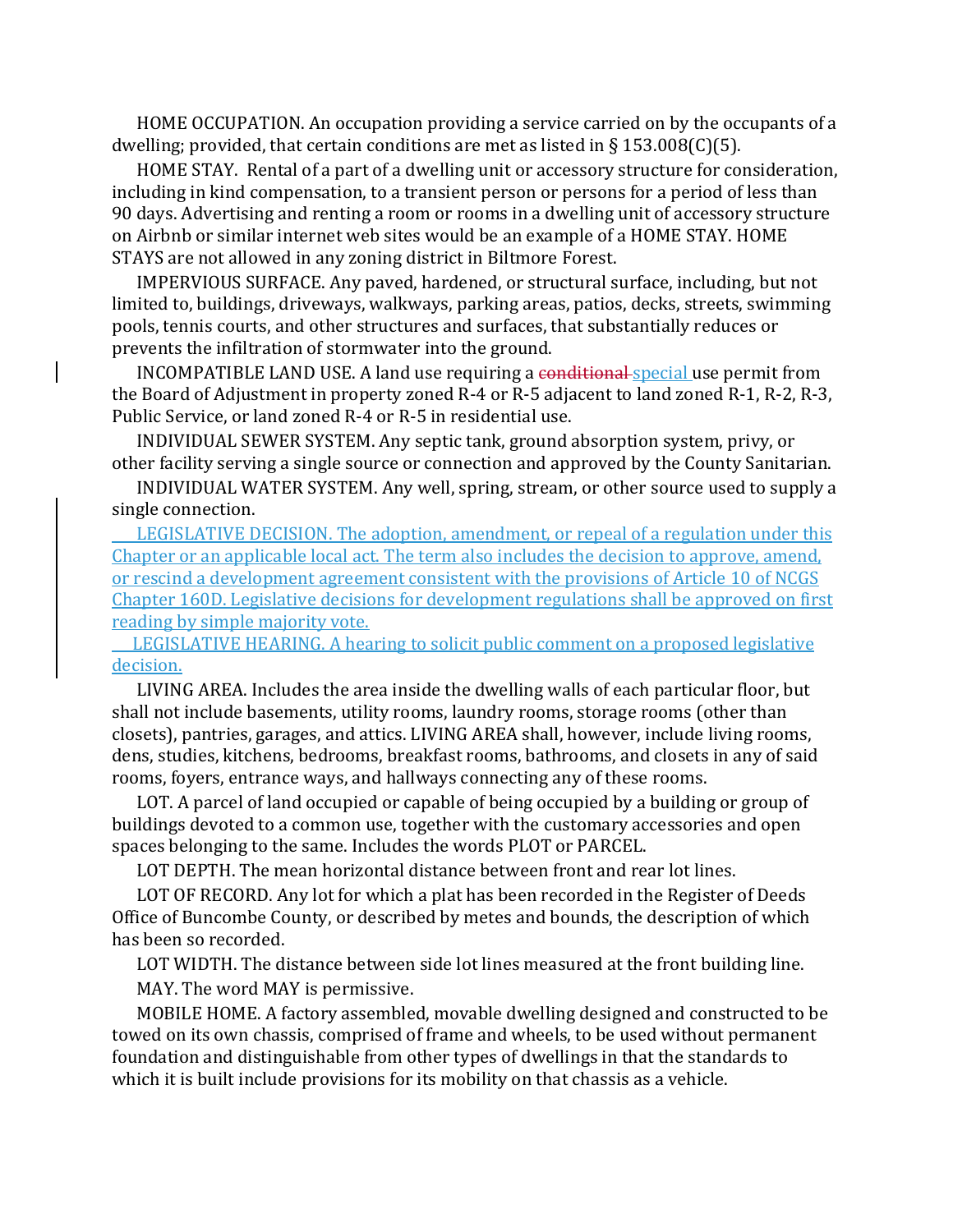NONCONFORMING USE. Any parcel of land, use of land, building, or structure existing at the time of adoption of this chapter, or any amendment thereto, that does not conform to the use or dimensional requirements of the district in which it is located.

ORDINANCE. The Zoning Ordinance of the Town of Biltmore Forest.

 PARKING SPACE. An area for parking a vehicle, plus the necessary access space. PARKING SPACE(S) shall always be located outside the dedicated street right-of-way and shall be provided with vehicular access to a street or alley.

 PARKS. Includes those areas developed either for passive or active recreational activities. The development may include, but shall not be limited to, walkways, benches, open fields, multi-use courts, swimming and wading pools, amphitheaters, and the like. The term PARK shall not include zoos, travel trailer parks, amusement parks, or vehicle, equestrian, or dog racing facilities.

 PERSON or APPLICANT. Includes a firm, association, organization, partnership, corporation, company, trust, and an individual or governmental unit.

 PLANNED UNIT DEVELOPMENT. A development where more than one principal building is proposed to be constructed on a single tract or a clustered housing development or any residential complex containing at least six or more units or any building with a gross floor area of 50,000 square feet or more, shall be deemed a PLANNED UNIT

DEVELOPMENT (PUD). Multi-family structures shall have no less than three dwelling units per structure. Residential units within a planned unit development may include singlefamily detached or attached units, townhouse developments, condominiums, and other multi-family type residential units, excluding time sharing units, mobile homes, and mobile home parks.

PLANNING COMMISSION. The Town of Biltmore Forest Planning Commission.

PROTECTIVE BARRIER. A protective barrier is either:

 (a) A temporary fence which is at least three feet high and constructed in a post and rail configuration, using two by four posts and one by four rails;

 (b) A temporary fence with two by four posts placed no farther than ten feet apart covered with a four-foot orange polyethylene laminar safety fencing; or

(c) A temporary fence using an equivalent material.

 PUBLIC SEWER SYSTEM. Any sewer system owned and operated by a local government in Buncombe County, or other sewage treatment facility serving two or more connections, or any wastewater treatment system having a discharge to surface waters when approved by the Division of Environmental Management of the Department of Natural Resources and Community Development, or a ground absorption system serving two or more connections when approved by the County Sanitarian.

 PUBLIC WATER SYSTEM. Water systems serving 15 or more residential connections or serving more than 25-year round residents are classified as public water supplies, and plans and specifications must be approved by the State Department of Human Resources, Division of Health Services. Also, water supply systems serving from two to 14 connections shall be regulated by the County Board of Health and plans shall be approved by the Buncombe County Health Department, Environmental Health Section.

 RECREATION USER NONPROFIT. An indoor or outdoor recreation facility operated on a nonprofit basis, according to the laws of North Carolina.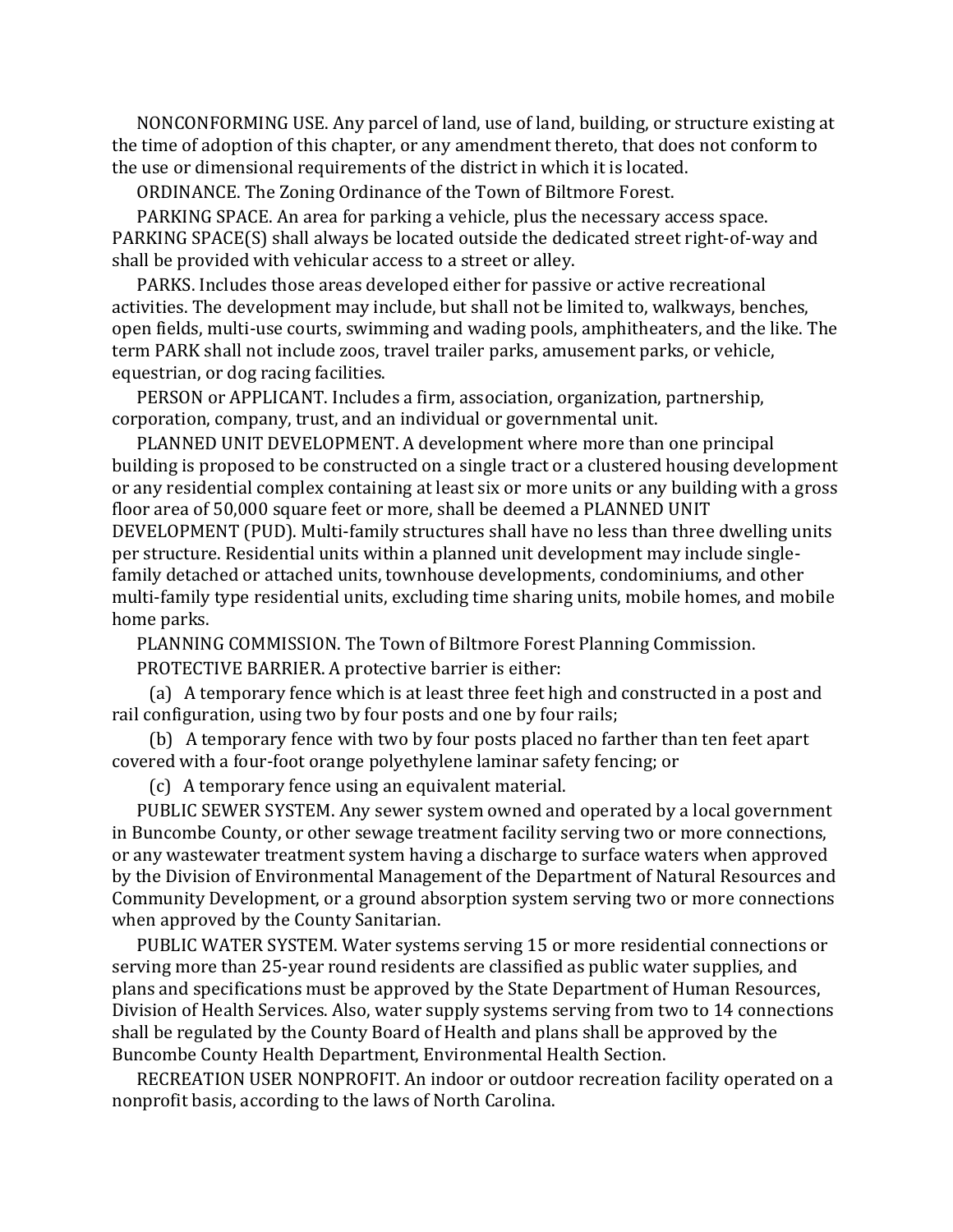RECREATION USER PROFIT. An indoor or outdoor recreation facility operated on a profit basis.

 RESIDENTIAL DENSITY. The number of dwelling units per acre devoted to residential buildings, accessory uses, and open spaces within the site, but excluding land for streets and street right-of-ways. RESIDENTIAL DENSITY shall be calculated by first subtracting the land area required for streets and rights-of-way from the total or gross land area of the tract to derive a net land area, and then dividing the number of dwelling units proposed to be built by the net land area.

 RETAIL BUSINESS. Establishments selling commodities directly to the consumer. Fast food service restaurants, gasoline service stations/auto repair, or the dispensation of gasoline as an ancillary service to a retail use shall be prohibited.

 ROOF COVERAGE. For the purposes of building construction and the calculation of maximum roof coverage pursuant to §§ 153.029(B)(1)(b) and 153.043 (and any other section of this chapter dealing with roof coverage), ROOF COVERAGE shall be the area contained under the roof of the primary building or any accessory structure/building and shall also include any impervious deck surface or any other above-grade impervious surface extending from or being attached to any primary building or accessory structure/building. Both heated and unheated enclosed spaces or any open space within, under or covered by the roof of the primary building or accessory structure/building or by any above- grade impervious surface (such as a deck, and the like), extending from the primary building or accessory structure/building shall be included in the calculation of ROOF COVERAGE.

 ROOT PROTECTIVE ZONE. A circle encompassing an area around an existing tree or shrub that is the greater of the following two distances:

(a) A one-foot radius for every one inch of tree or shrub trunk caliper (diameter); or

 (b) A measurement of the furthest or most outward branch or limb from the main trunk when that distance is then drawn as a circle around the remaining portion of the tree or shrub, commonly referred to as the 'drip line'. The minimum ROOT PROTECTION ZONE in any case is a radius of eight feet measured from the tree trunk.

SHALL. The word SHALL is mandatory.

 SHORT TERM RENTAL. Rental of a dwelling unit or accessory structure for consideration, including in kind compensation, for a period of less than 90 days. SHORT TERM RENTALS are not allowed in any zoning district in Biltmore Forest.

 STREET (ROAD). A right-of-way for vehicular traffic which affords the principal means of access to abutting properties. STREET also includes the words ROAD and HIGHWAY.

STREET LINE. The edge of the roadway pavement.

 STRUCTURE. Anything constructed or erected, including, but not limited to, buildings, which requires location on the land or attachment to something having permanent location on the land.

 SUBSTANTIAL COMPLETION. For the purpose of building construction; the completion of all exterior work on the building; the completion of all plumbing, electrical, and HVAC work; the completion of all window installation; the completion of all interior and exterior door installation, the completion of all wall construction, painting, and/or covering, the completion of all floor installation and/or covering; and the completion of all other work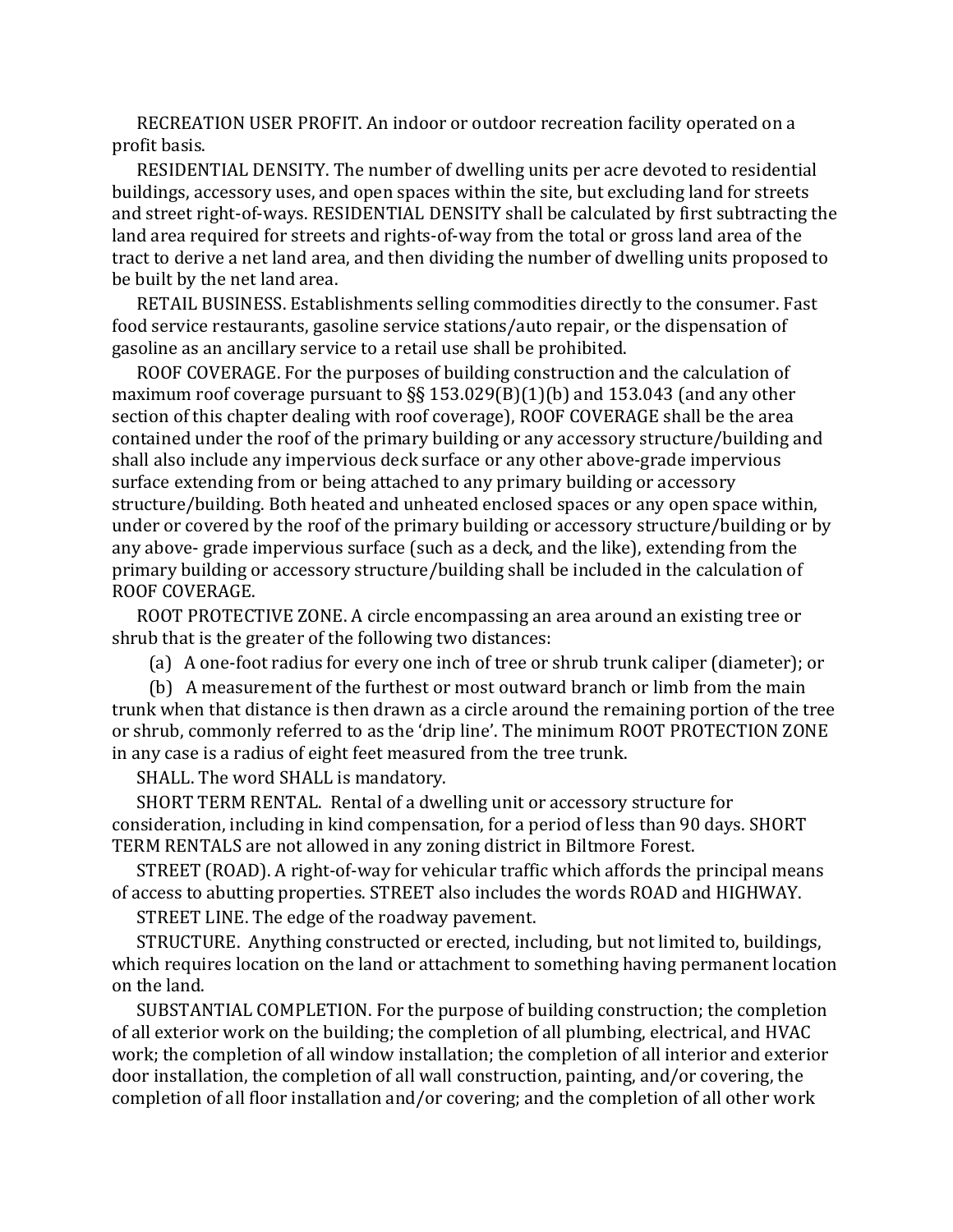necessary to receive a certificate of occupancy from the Buncombe County Inspections Department. Minor work typically noted on a punch list may be incomplete and the structure shall be deemed to be substantially completed.

 SUBSTANTIAL PROGRESS. For the purpose of building construction, it is expected that construction of the building is continuous and that progress is obvious and observable with inspections as required under the State Building Code occurring on a regular basis.

 VARIANCE. VARIANCE shall be as defined in G.S. § 160A-388(d)160D-705(d) together with any amendments thereto.

WHOLESALE BUSINESS. The sale of goods in large quantities usually for resale.

 YARD. A space on the same lot with a principal building, open, unoccupied, and unobstructed by buildings or structures from ground to sky except where encroachments and accessory buildings are expressly permitted.

 YARD, FRONT. An open, unoccupied space on the same lot with a principal building, extending the full width of the lot, and situated between the street or property line and the front line of the building, projected to the side lot lines of the lot. Driveways, to the extent possible, shall enter the property through the front yard.<sup>[3](#page-15-0)</sup> In the case of a lot with frontage on more than one street, the side of the lot with the most street frontage shall be considered the FRONT YARD, however, in the consideration and determination of applications for conditional special use or variance on such a lot, the Board of Adjustment shall take into account and consider the visibility of both the FRONT and SIDE YARDS to the street and adjoining properties in any determination.

 YARD, REAR. An open, unoccupied space on the same lot with a principal building, extending the full width of the lot and situated between the rear line of the lot and the rear line of the building projected to the side lines of the lot.

 YARD, SIDE. An open, unoccupied space on the same lot with a principal building extending the full width of the lot and being situated between the building and the side lot line and extending from the rear line of the front yard to the front line of the rear yard. Notwithstanding the above definition, for the purposes of determining compliance with minimum yard setback of § 153.007, the SIDE YARD shall be the entire length of each side lot line extending from the front lot line to the rear lot line and shall equally apply to lots with a principal building, lots without a principal building and vacant lots. Driveways shall not be located in the side yard setback.

 ZONING ADMINISTRATOR. An official or designated person of the Town of Biltmore Forest charged with enforcing and administering the zoning ordinance.

 ZONING MAP or BILTMORE FOREST ZONING MAP. The official zoning map of the Town of Biltmore Forest.

(Ord. passed 10-19-1983; Ord. passed 8-12-2013; Ord. 2015-01, passed 8-11-2015)

<span id="page-15-0"></span><sup>&</sup>lt;sup>3</sup> Should we consider moving this into a separate definition and/or section within the dimensional requirements?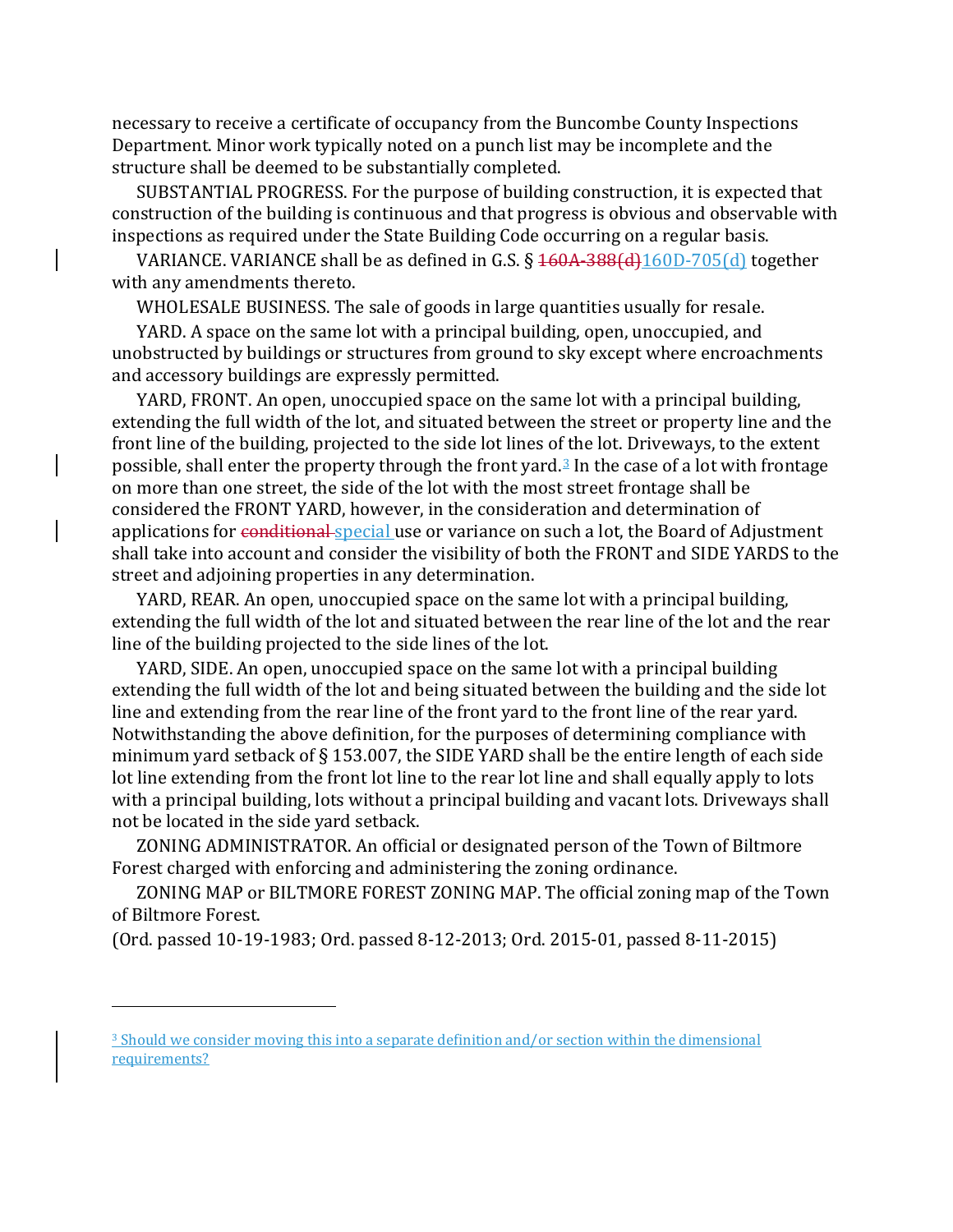### § 153.005 ESTABLISHMENT OF ZONING DISTRICTS AND MAP.

 (A) Use districts. For the purpose of this chapter, the town is hereby divided into the following use districts:

- (1) R-1 Residential District;
- (2) R-2 Residential District;
- (3) R-3 Residential District;
- (4) R-4 Residential District;
- (5) R-5 Residential District; and
- (6) P-S Public Service District.

 (B) Establishment of district boundaries. The boundaries of these districts are hereby established as shown on the official zoning map of the town.

 (C) Establishment of zoning map. A zoning map, entitled the "Official Zoning Map of the Town of Biltmore Forest," depicts all approved use districts and their respective boundaries. Such map is hereby made a part of this chapter and shall be maintained by the Town Zoning Administrator and updated to reflect changes and amendments to this zoning ordinance. This map shall be available for inspection by interested persons during normal business hours of the Town Zoning Administrator. It shall be the duty of the Town Zoning Administrator to maintain the said map in paper or digital  $4$  and post any changes thereto as they may be made.

 (D) Rules governing district boundaries. Where uncertainty exists with respect to the boundaries of any of the aforesaid districts as shown on the zoning map, the following shall apply:

 (1) Boundaries indicated as approximately following the centerlines of streets, highways, alleys, streams, rivers, or other bodies of water, shall be construed to follow such lines;

 (2) Boundaries indicated as approximately following platted lot lines shall be construed as following such lot lines;

 (3) Boundaries indicated as approximately following town limit lines shall be construed as following such town limit lines;

 (4) Where district boundaries are so indicated that they are approximately parallel to the centerlines of streets, highways or railroads, or rights-of-way of same, such district boundaries shall be construed as being parallel thereto and at such distance therefore as indicated on the zoning map. If no distance is given on the map, such dimension shall be determined by the use of the scale shown on said zoning map; and

 (5) Where physical features existing on the ground are at variance with those shown on the official zoning map, or in other circumstances not covered by divisions (D)(1) through (D)(4) above, the Board of Adjustment shall interpret the district boundaries.

(E) Statement of district intents.

(1) R-1 Residential District.

<span id="page-16-0"></span><sup>4</sup> Allowed by GS160D-105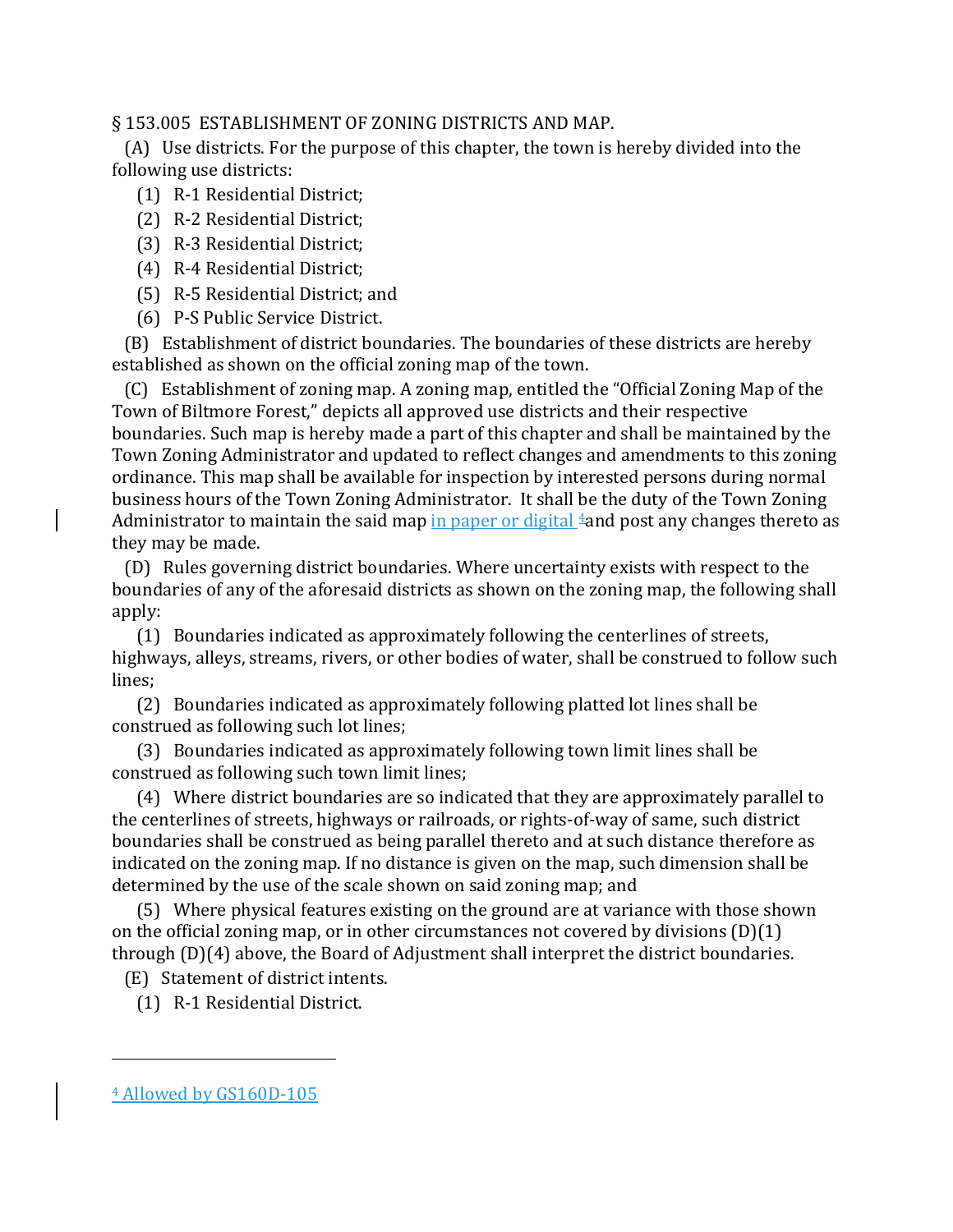(a) The R-1 Residential District encompasses most of the town's developed residential areas and contains residential structures of historical and architectural significance in a most unique residential environment. The intent of the R-1 District is to preserve and enhance the character of existing neighborhoods and generally to provide a pleasant living environment. These neighborhoods consist of single-family owner occupied detached dwelling units placed on relatively large lots with considerable open spaces between structures, thus creating a low-density residential environment.

 (b) Nonresidential uses, including home occupations, have been limited in this District as a means of maintaining the character of these neighborhoods. Likewise, dimensional requirements pertaining to lot size, building setbacks, yard requirements, and height limitations have been established to promote the general welfare and preservation of the community.

 (c) Future construction and alteration of existing structures should be oriented at maintaining and enhancing the existing character of the residential neighborhoods. Therefore, structures should be compatible in materials, height, siting, color, texture, scale, and proportion to the other structures in the neighborhood. The R-1 District also contains undeveloped areas to provide locations for future single-family subdivisions.

 (d) Consistent with, and to protect the existing character of the neighborhoods in this District, home stays and short term rentals are not allowed.

(2) R-2 Residential District.

 (a) The R-2 Residential District is established to protect and maintain existing neighborhoods, which are characterized by single-family residences with smaller lots, and thus greater residential densities than found in the R-1 District.

 (b) As in the R-1, nonresidential uses, including home occupations, have been limited in this District as a means of assuring a pleasant residential atmosphere.

 (c) Consistent with and to protect and preserve the character of the neighborhoods in this District, home stays and short term rentals are not allowed.

(3) R-3 Residential District.

 (a) The R-3 Residential District is intended to provide locations that will accommodate future residential growth south of the Blue Ridge Parkway. This District is intended to provide locations for future subdivisions and for planned unit residential developments as conditionalspecial uses when design plans show that such developments will be compatible with the surrounding development and available public services.

 (b) This District is primarily a low-density residential district; however, to accommodate contemporary design and building practices, it includes residential planned unit developments as a conditional special use at a maximum density of eight dwelling units per acre. Nonresidential uses, including home occupations will also be limited in the R-3 District in order to maintain the same quiet and pleasant living environment as found in the R-1 and R-2 Districts.

 (c) Consistent with and to protect and preserve the character of the neighborhoods in this District, home stays and short term rentals are not allowed.

(4) R-4 Residential District.

 (a) The R-4 Residential District provides areas for residential uses, and as conditionalspecial uses, professional offices and commercial services. Urban sprawl, strip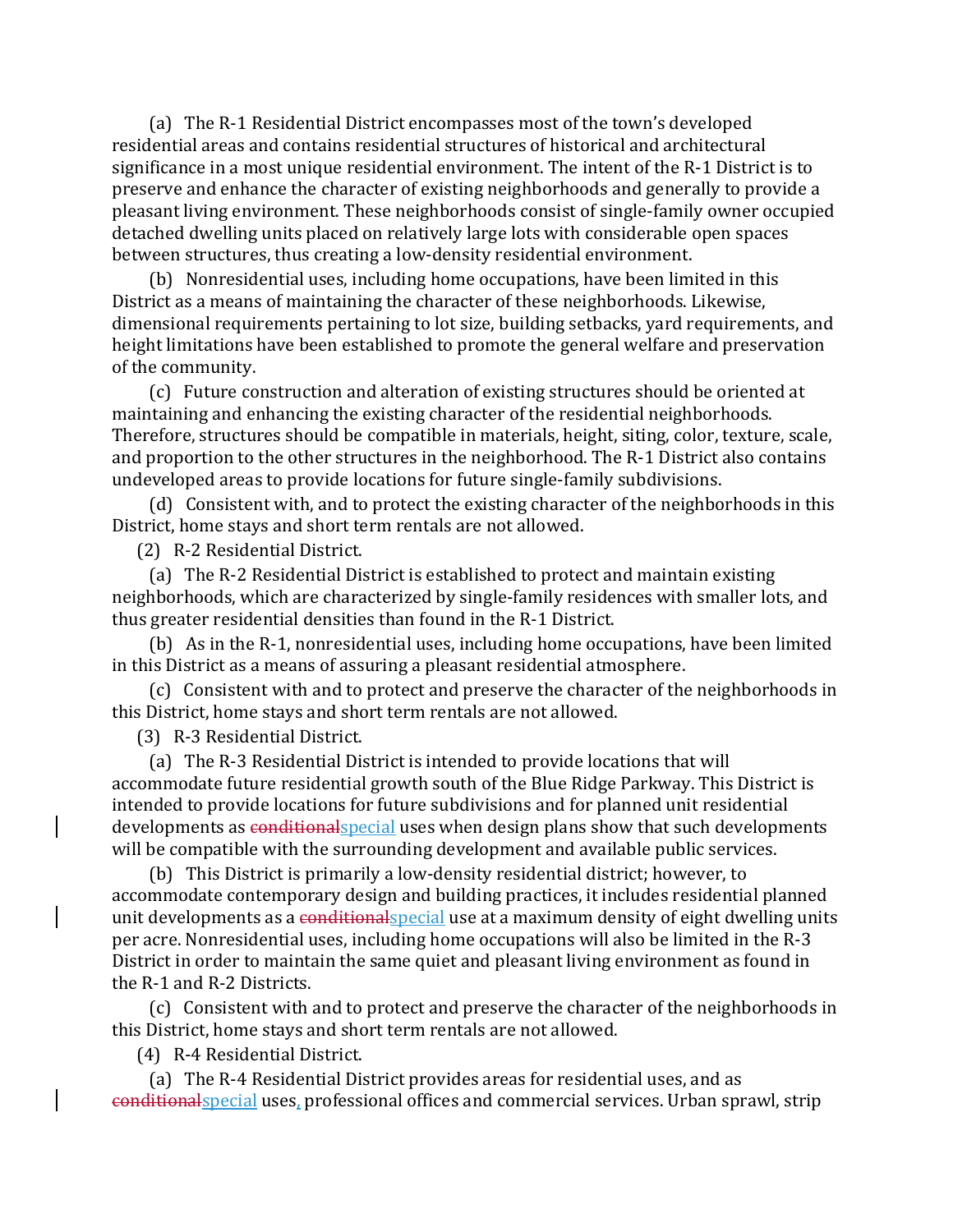commercial development, and congestion will be discouraged by promoting good design and clustered development. These areas should provide sufficient space for ample offstreet parking and well designed entrances and exits to avoid traffic congestion and safety hazards.

 (b) Land uses in this District, other than single-family detached dwelling units, will require a conditionalspecial use permit as a means of assuring and promoting safety and good design. The integrity of residential uses in this zone will be preserved by requiring a 20-foot wide buffer strip between residential and nonresidential uses.

 (c) Consistent with and to protect and preserve the character of the neighborhoods in this District, home stays and short term rentals are not allowed.

(5) R-5 Residential District.

 (a) The medium-density district is established as a district where both residential and business uses are accommodated. In addition, a wide range of community facilities and services are also available. It is intended that nonresidential uses, including business uses, shall be compatible with and exist in harmony with the community in which they are located and that adequate standards will be maintained pertaining to the public health, safety, and welfare.

 (b) In addition, these areas should provide sufficient space for ample off-street parking and well designed entrances and exits to avoid congestion and safety hazards. Most land use in this District will require a conditional special use permit as a means of assuring and promoting safety and good design.

 (c) Consistent with and to protect and preserve the character of the neighborhoods in this District, home stays and short term rentals are not allowed.

(6) P-S Public Service District.

 (a) This District is designed to provide for open green spaces, including forestation and other natural vegetation throughout the jurisdiction.

 (b) It is to be used to protect the ambiance of the community by providing a series of natural buffers between residential and nonresidential development.

 (c) It is expressly intended that any structures and/or buildings shall be prohibited except as associated with a public park or recreational area. Any land-disturbing activity such as driveway connections or landscaping shall be approved by the Board of Adjustment.

(Ord. passed 10-19-1983; Ord. passed 8-12-2013; Ord. 2015-01, passed 8-11-2015)

#### § 1[5](#page-18-0)3.006 PERMITTED USE TABLE.<sup>5</sup>

i<br>I

 (A) Table. The following tables show the land uses permitted in each zoning district and the dimensional requirements for each zoning district, including minimum lot sizes, minimum lot widths, and minimum setback requirements.

<span id="page-18-0"></span><sup>5</sup> Tables do not show up well in this Word format; will be reconfigured with "S" taking the place of "C" (special use for conditional use)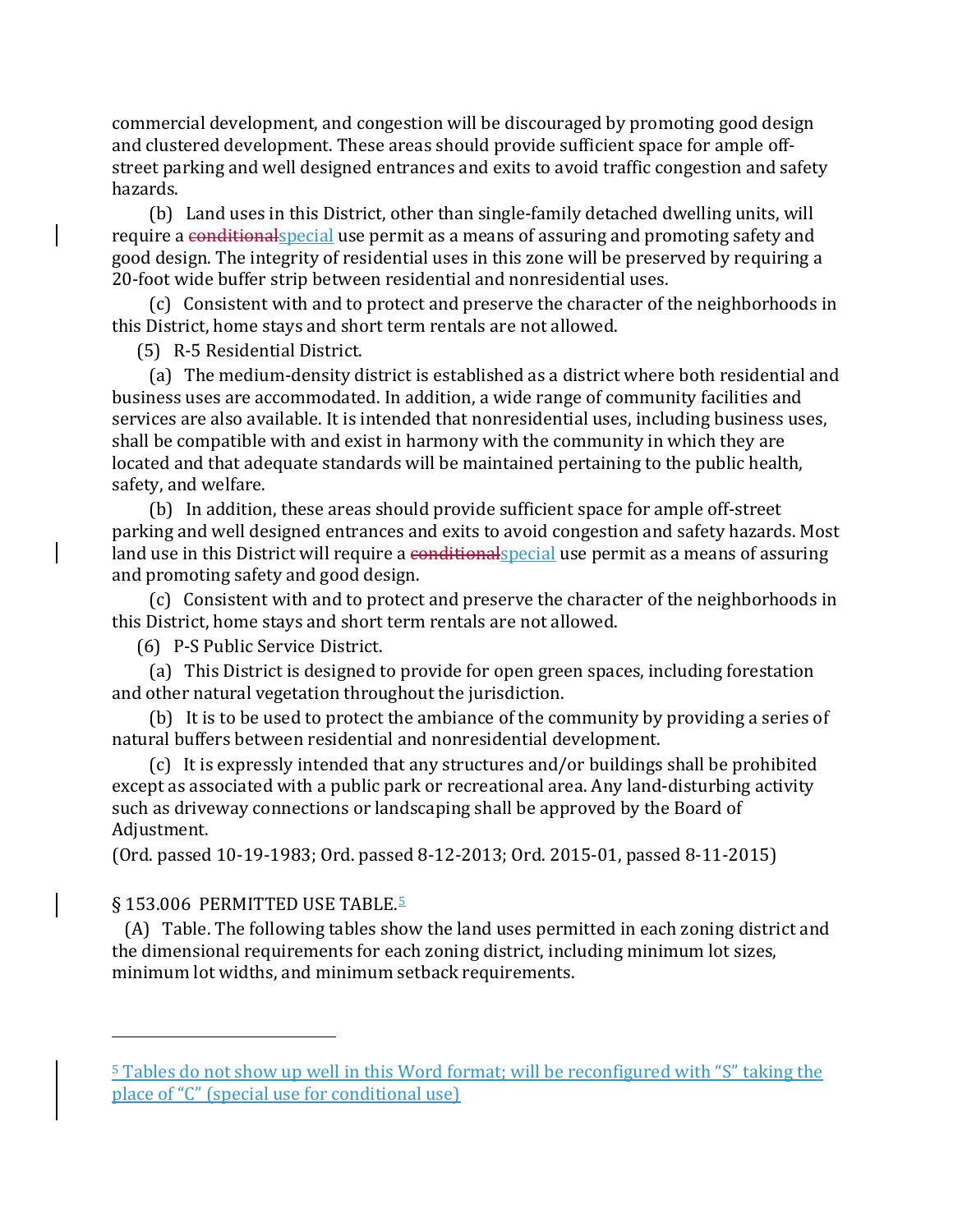Zoning Districts USE R-1 R-2 R-3 R-4 R-5 Accessory buildings; structures and uses (does not include rental units by other than a family member) C C C C  $\mathcal{C}$ Banks C  $\mathcal{C}$ Bone fide farms C C C P Business or special schools (art, craft, dance, and the like) C  $\mathsf C$ Churches/religious assembly C C Clothing and jewelry sales\* P P P P P Country, athletic and social clubs C  $\mathsf C$  $\mathsf C$ C C Commercial business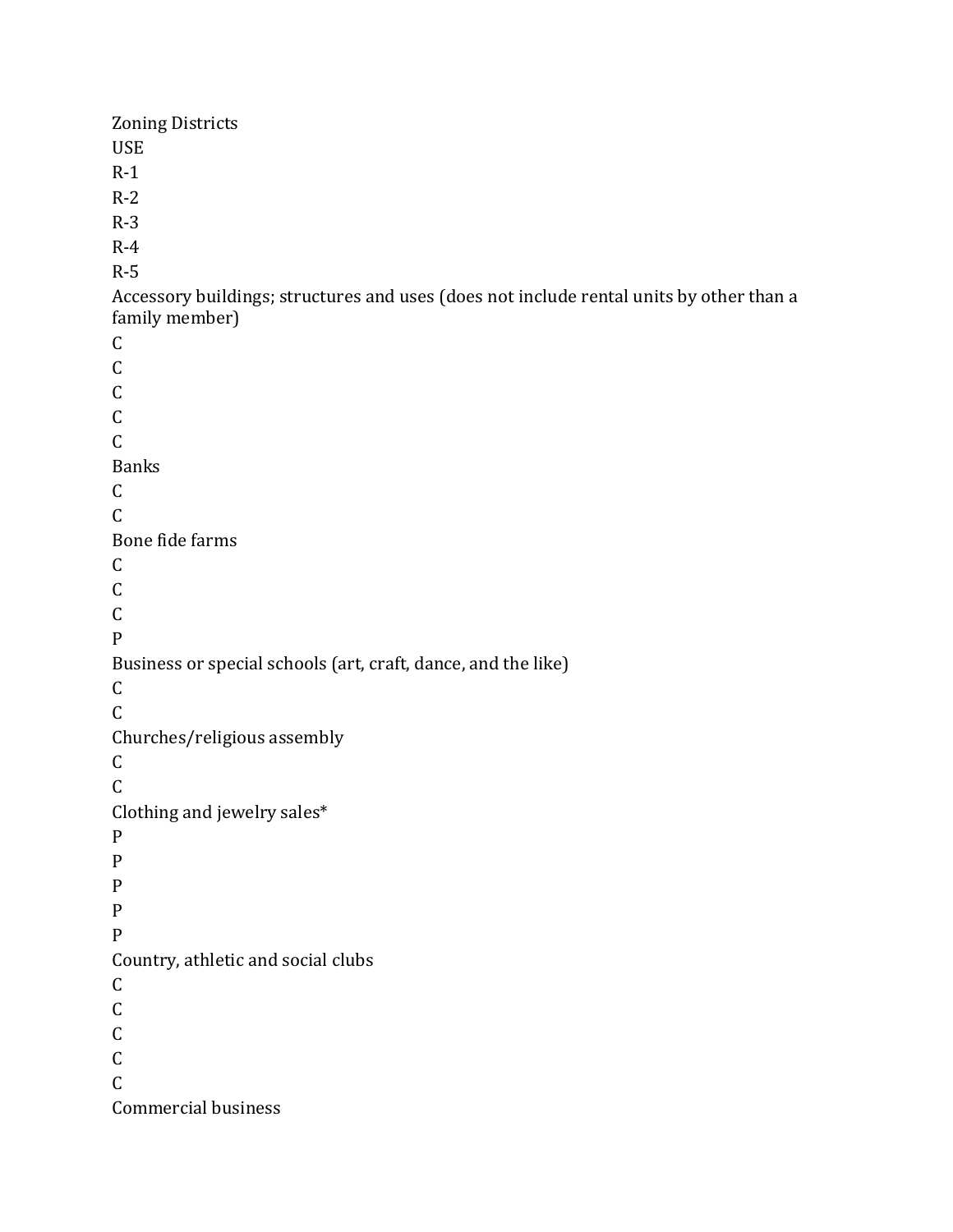$\mathsf C$ Commercial services (excluding retail trade)  $\mathsf C$  $\mathsf C$ Day nurseries/day care  $\mathsf C$  $\mathsf C$ Estate auction sale\*\* P P P P P Fundraising events for nonprofits or political campaigns\*\*\*\* P P P P P Garage/yard sales\*\*\* P P P P P Home business activity\*\*\*\*\* P P P P P Home occupations C  $\mathsf{C}$ Libraries C C Medical and dental services C  $\mathsf{C}$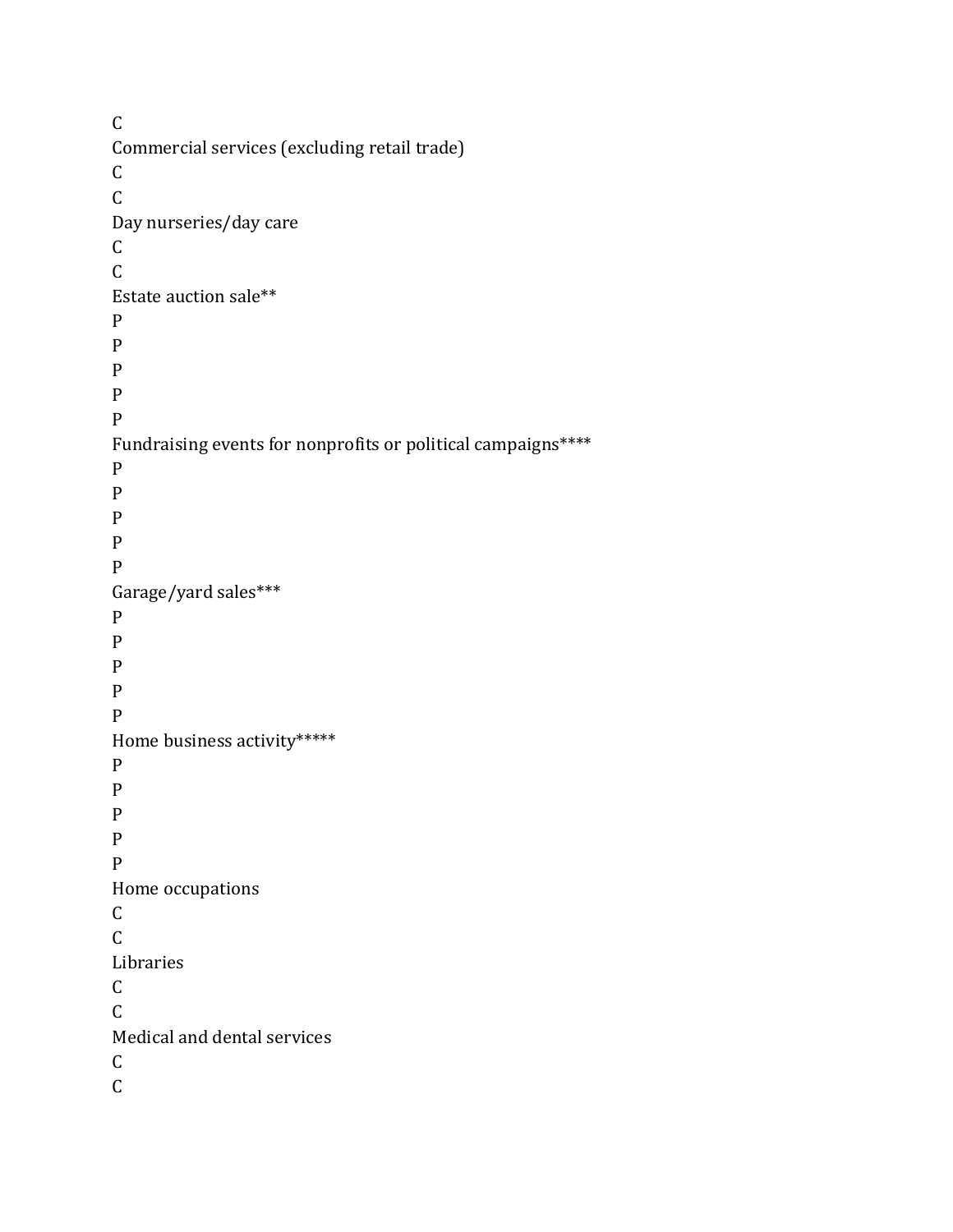Planned unit development\*\*\*\*\*\*  $\mathcal{C}$  $\mathcal{C}$ C Professional and business offices C  $\overline{C}$ Public recreational facilities - nonprofit (parks, playgrounds, scenic parkways and open space) P P P P P Public utility station and substations C  $\mathcal{C}$  $\mathsf{C}$ C C Retail business C Schools, public and private (or similar curriculum as public schools) C C  $\overline{C}$ C  $\mathsf{C}$ Single-family residential dwelling unit P P P P P P = permitted  $\angle$  E  $\leq$  = allowed as a conditional special use Blank space = not permitted Use not list  $ped = not$  permitted zoning districts

 (B) General provisions. The following are general provisions applicable to the table in division (A).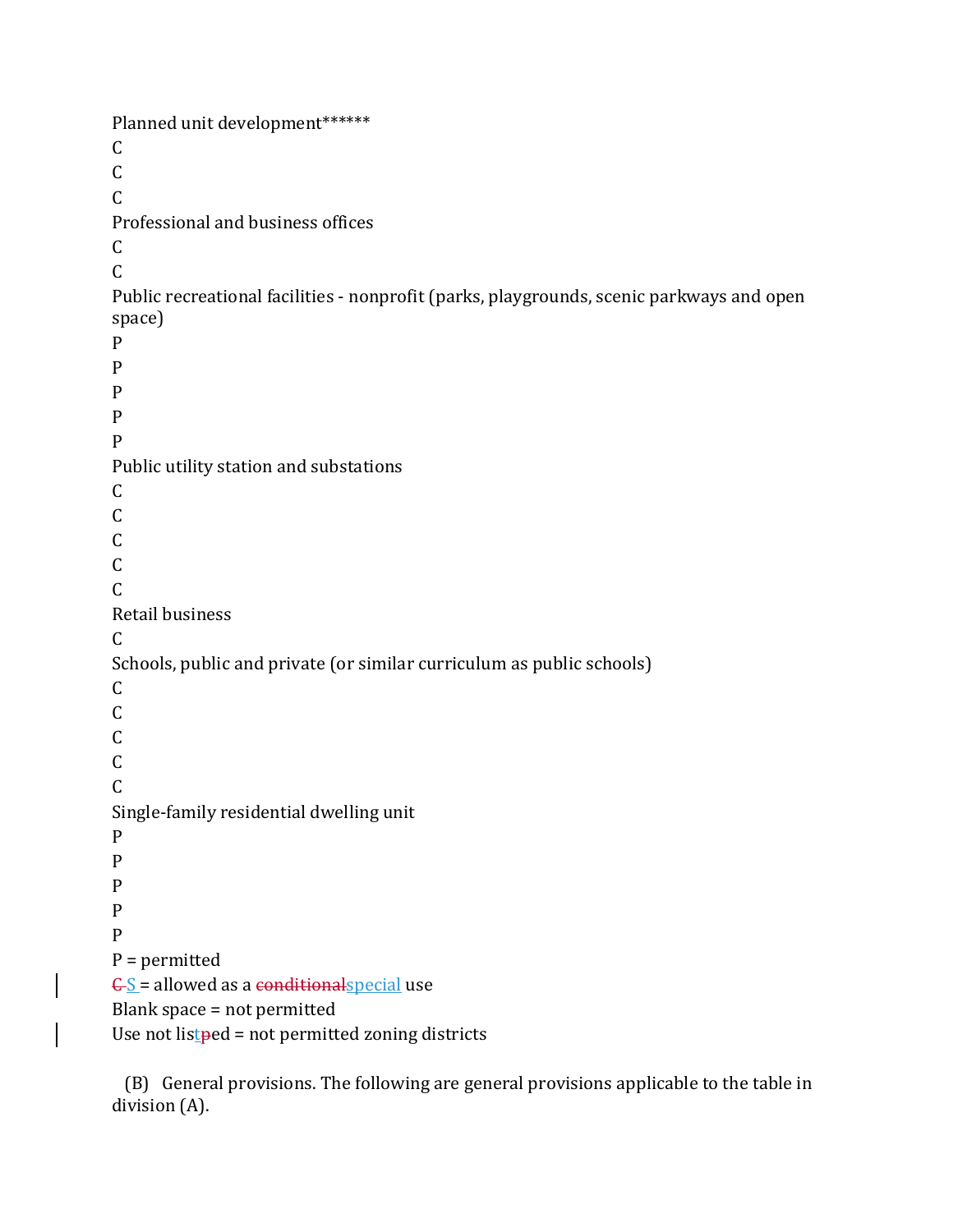(1) Only two clothing or jewelry sales maybe held per year at each dwelling, not to exceed five consecutive days for each sale. Property owners are required to contact the Zoning Administrator prior to holding the sale so that the date of the sale may be noted. See § 153.004.

 (2) Only one estate auction sale may be held during a resident's ownership of the property. Property owners are required to contact the Zoning Administrator prior to holding the estate/auction sale so that the date of the sale may be noted. See § 153.004 for additional limitations.

 (3) Only one garage/yard sale may be held per year at each dwelling. Property owners are required to contact the Zoning Administrator prior to holding the sale so that the date of the sale may be noted. See § 153.004.

 (4) Only four fundraising events may be held per year at each dwelling. No such event shall last longer than five hours in a single day and any such event must end by 11:00 p.m. There shall be no sales of goods or services at any such event. Parking for such an event must not impede the normal flow of traffic and must not be upon any other property without permission from the other property owners

 (5) No home business activity shall employ any person who does not live in the home. No person shall come to the home for a business transaction of any nature as part of the home business activity, including, but not limited to, retail or commercial sales or fee for service transactions. No shipping, via Fed Ex, UPS, or any other provider, shall be permitted from the dwelling. See § 153.004.

 (6) Where there is proposed more than one principal building per lot or where there is proposed any building with a gross floor area of 50,000 square feet or more, a planned unit development must be sought. See § 153.004 for additional requirements.

 (7) Home stays and short term rentals are not allowed in any district. There may be only two rentals of a dwelling unit or accessory structure in any calendar year. (Ord. passed 10-19-1983; Ord. passed 8-12-2013; Ord. 2015-01, passed 8-11-2015)

#### § 153.007 DIMENSIONAL REQUIREMENTS.

(A) Table. The following table sets out dimensional requirements.

**Districts** 

Minimum Lot Area In Square

PUD Residential Density Maximum Number of Dwellings Per Acre (applicable to residential unites in PUDs which are conditionalspecial users)

Minimum Yard Setback

Requirement in Feet (FN5)

Minimum Lot Width At Building Line in

Front Yard From Street

Side

Rear

Maximum Height

Feet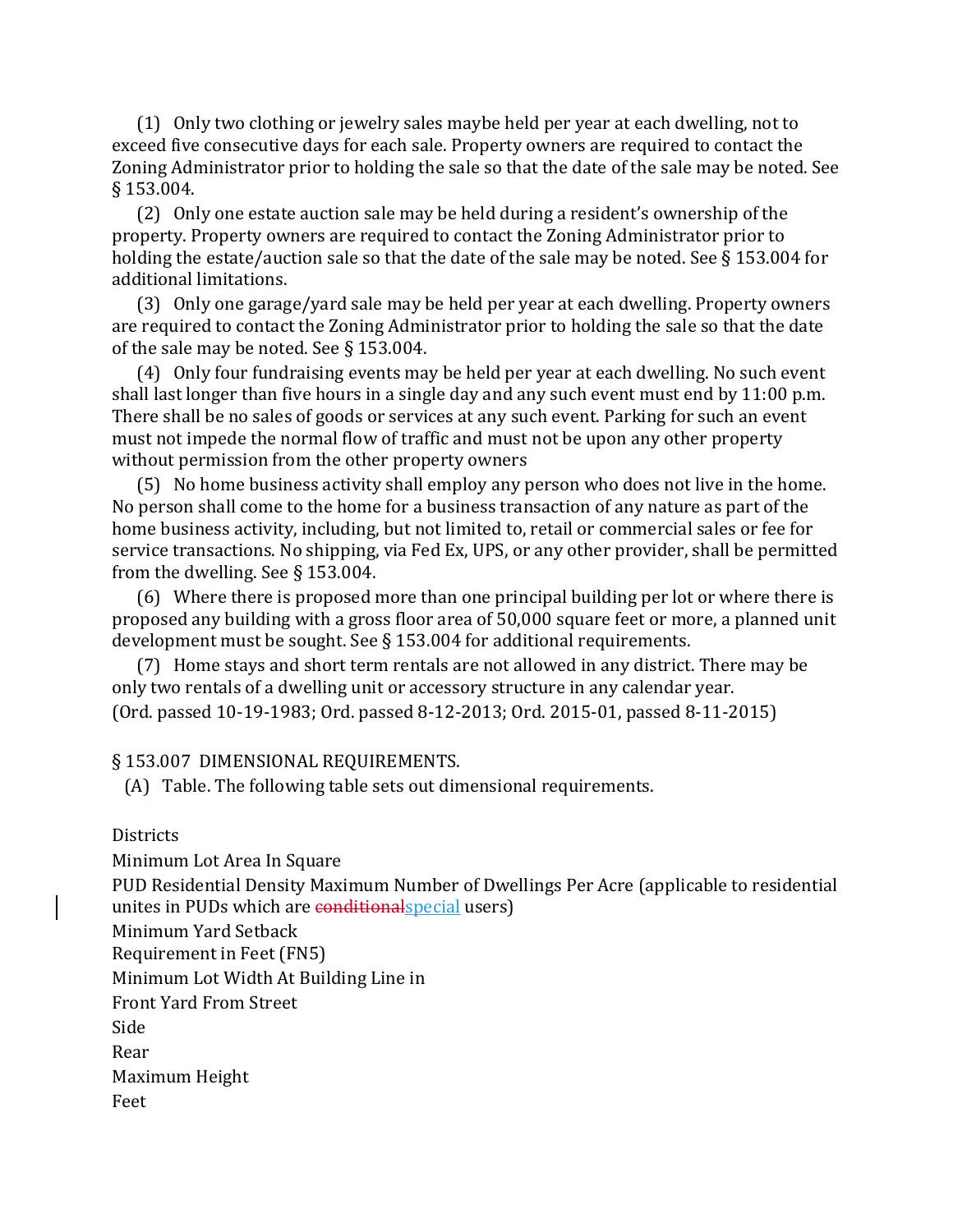| Feet      |            |                         |     |    |    |    |                                          |
|-----------|------------|-------------------------|-----|----|----|----|------------------------------------------|
| Line      |            |                         |     |    |    |    |                                          |
| Yard      |            |                         |     |    |    |    |                                          |
| Yard      |            |                         |     |    |    |    |                                          |
| In Feet   |            |                         |     |    |    |    |                                          |
| $R-1$     | 43,560     | $\mathbf{0}$            | 150 | 60 | 20 | 25 | 40                                       |
|           | R-2 20,000 | $\boldsymbol{0}$        | 100 | 50 | 15 | 20 | 40                                       |
| $R-3$     | 20,000     | 8                       | 100 | 50 | 15 | 20 | 40                                       |
| $R-4$     | 20,000     | 2                       | 100 | 50 | 15 | 20 | 40                                       |
| $R-5$     |            | 8                       | 100 | 50 | 15 | 20 | 40                                       |
| <b>PS</b> | No Min.    | $\overline{\mathbf{0}}$ |     |    |    |    | No Min. No Min. No Min. No Min. Not App. |
|           |            |                         |     |    |    |    |                                          |

 (B) General provisions. The following are footnotes applicable to the table in division (A).

 (1) Footnote 1. The minimum lot area for lots not served by public water and/or sewer shall be subject to approval by the County Health Department to ensure the proper operation of septic tanks and wells. In no case, however, shall minimum lot area be less than those specified in the table in division (A).

(2) Footnote  $263$  $263$  $263$ . The minimum lot width at the street line shall be 125 feet in the R-1 District, and 80 feet in the R-2, R-3, and R-4 Districts.

(3) Footnote  $43$ . On all corner lots, a 30-foot side yard setback is required.

 (4) Footnote 54. Accessory structures, including driveways, shall meet all setback requirements. Notwithstanding the foregoing, setback requirements for driveway entrance columns or driveway entrance walls may be waived or modified by the Board of Adjustment with the granting of a conditional special use permit in accordance with  $\S$ 153.110(C), without the need for a variance pursuant to  $\S$  153.110(D).

 (5) Footnote 65. Height requirements may be varied upon approval of the Board of Adjustment.

(6) Footnote  $76$ . Whichever is greater, 20,000 square feet, or twice the gross floor area of the building.

(7) Footnote  $\frac{87}{7}$ . An increase in the side and rear yard setbacks is required for homes (structures) that exceed 25 feet in height. Homes (structures) greater than 25 feet in height shall be setback from the side and rear property lines an additional one and one-half feet for each one foot, or portion thereof, that the home (structure) exceeds 25 feet in height.

 (8) Footnote 98. Structures exceeding a roof coverage area of 7,000 square feet shall be set back from side and rear property lines an additional 20% of the required setback for each 500 square feet, or increment thereof, that the roof coverage areas exceeds 7,000 square feet.

<span id="page-23-0"></span><sup>6</sup> Misnumbered – corrected subsequently.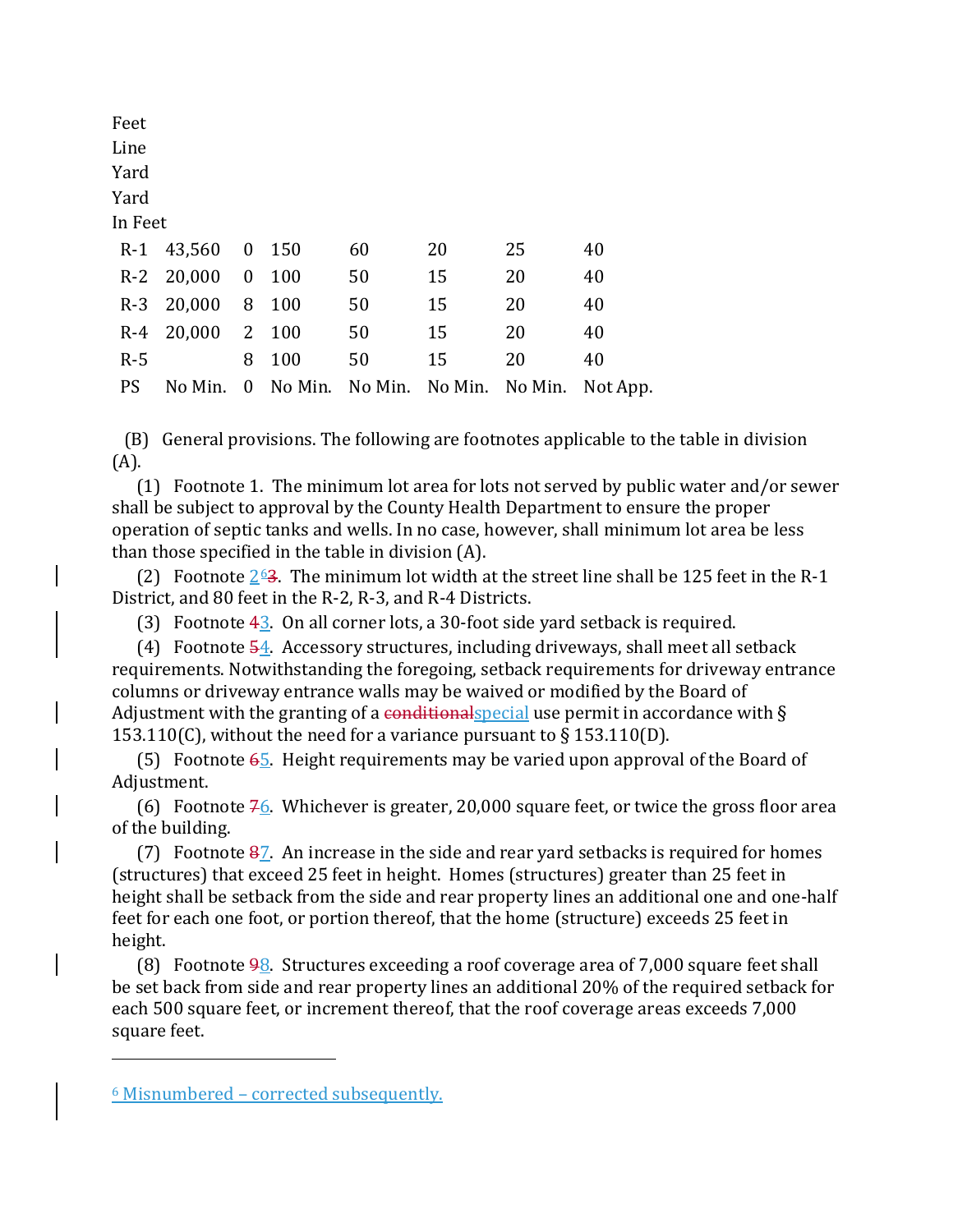Example: The rear setback for a single story 8,200 square foot house in the R-1 District would be calculated as follows:

 $8,200 - 7,000 = 1,200$  1,200/500 = 2.4 (round to 3 to account for increment of change)  $3 \times 20\% = 60\%$  $60\% \times 20 = 12$  $25 + 12 = 37$  Rear setback will be 37 feet (Ord. passed 10-19-1983; Ord. passed 8-12-2013)

§ 153.008 CONDITIONALSPECIAL USES.

i<br>I

(A) Purpose. The following conditional special uses might not be appropriate without specific standards and requirements to assure that such uses are compatible with the other uses permitted in the designated districts. Such uses may be permitted in a zoning district as conditionalspecial uses if the provisions of this and all other sections of this chapter have been met.

(B) Development plan/site plan requirement.

 (1) All applications for conditionalspecial use permits shall include a development plan or site plan.

(2) If the special use request is for a development, The the development plan shall contain a map or maps drawn to scale, with the date of preparation, and shall contain, where applicable, the following information: $\frac{7}{2}$  $\frac{7}{2}$  $\frac{7}{2}$ 

 (a) Existing site conditions, including contours, watercourses, identified flood hazard areas, any unique natural or human-made features;

(b) Boundary lines of the proposed development, proposed lot lines, and plot designs;

(c) Proposed location and use of all existing and proposed structures;

 (d) Location and size of all areas to be conveyed dedicated or reserved as common open space, parks, recreational areas, school sites, and similar public or semi-public uses;

 (e) The existing and proposed street system, including location and number of offstreet parking spaces, service areas, loading areas, and major points of access to public right-of-way. Notations of proposed ownership of the street system (public or private);

 (f) Approximate location of proposed utility systems, including documentation approving the proposed water and sewer systems from the appropriate local and state agencies. Documentation of an approved Sedimentation and Erosion Control Plan shall also be submitted where required. Provisions for stormwater drainage shall be shown;

(g) Location and/or notation of existing and proposed easements and rights-of-way;

<span id="page-24-0"></span><sup>7</sup> Think this should be broken out to clarify that developments requiring special uses have different standards/submission requirements than special uses on single residential lots.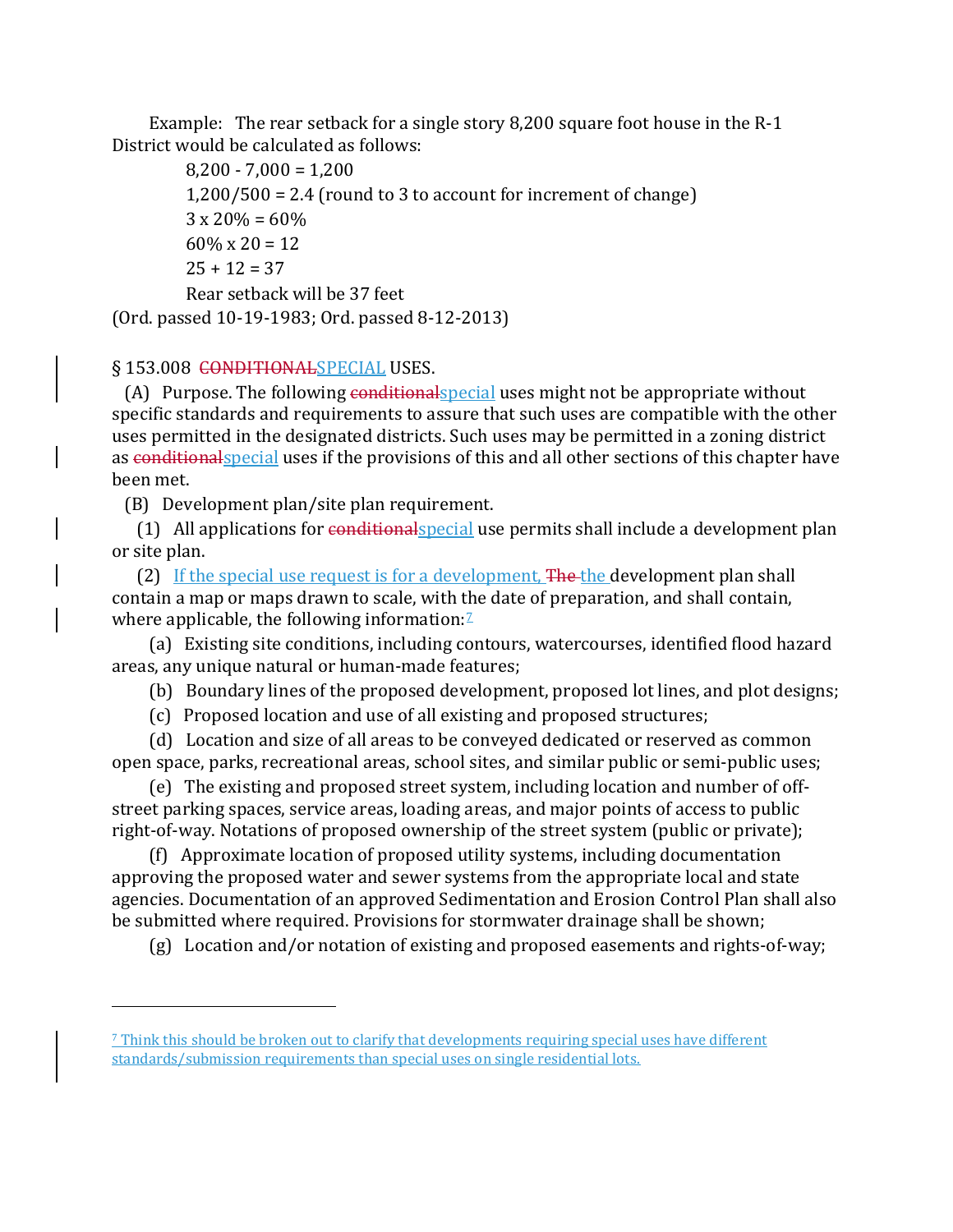(h) The proposed treatment of the perimeter of the development, including materials and/or techniques such as screens, fences, and walls;

 (i) Information on adjacent land areas, including land use, zoning classifications, public facilities, and any unique natural features;

(j) Where applicable, the following written documentation shall be submitted:

 1. A legal description of the total site proposed for development, including a statement of present and proposed ownership;

2. The zoning district or districts in which the project is located;

 3. A development schedule indicating approximate beginning and completion dates of the development, including any proposed stages;

 4. A statement of the applicant's intentions with regard to the future selling and/or leasing of all or portions of the development;

 5. Quantitative data for the following: proposed total number and type of residential dwelling units; parcel size; residential densities (dwelling units/acre); and total amount of open space; and

 6. Plan for maintenance of common areas, recreation areas, open spaces, streets, and utilities.

 (k) Any additional information required by the Board of Adjustment in order to evaluate the impact of the proposed development. The Board of Adjustment may waive a particular requirement if, in its opinion, the inclusion is not essential to a proper decision of the project.

(C) ConditionalSpecial use standards.

(1) Generally,  $\overline{a}$  The the following standards are applied to specific conditionalspecial uses. Before issuing a conditionalspecial use permit, the Board of Adjustment shall find that all standards for specific uses listed in these sections as well as all standards or requirements listed in division (B) above and  $\S$  153.110(C)(1) have been met.

(2) Planned unit developments.

 (a) Purpose. The purpose of this section is to encourage and provide for flexibility and innovation in the design and location of structures and land development, to provide for mixtures of housing types, to provide for the most efficient use of land resources, and to provide an opportunity to develop land areas in a manner different from the standard arrangement of one principal building on one lot. Residential densities are calculated on a project basis, thus allowing the clustering of buildings in each proposed planned unit development project in order to create useful open spaces and preserve natural site features. It is further intended that a planned unit development will be in harmony with the character of the district in which it is located.

 (b) Planned unit development defined. In this chapter, a PLANNED UNIT DEVELOPMENT MEANS a development where more than one principal building is proposed to be constructed on a single tract or a clustered housing development or any residential complex containing at least six or more units or any building with a gross floor area of 50,000 square feet or more, shall be deemed a planned unit development (PUD). Multi-family structures shall have no less than three dwelling units per structure. Residential units within a planned unit development may include single-family detached or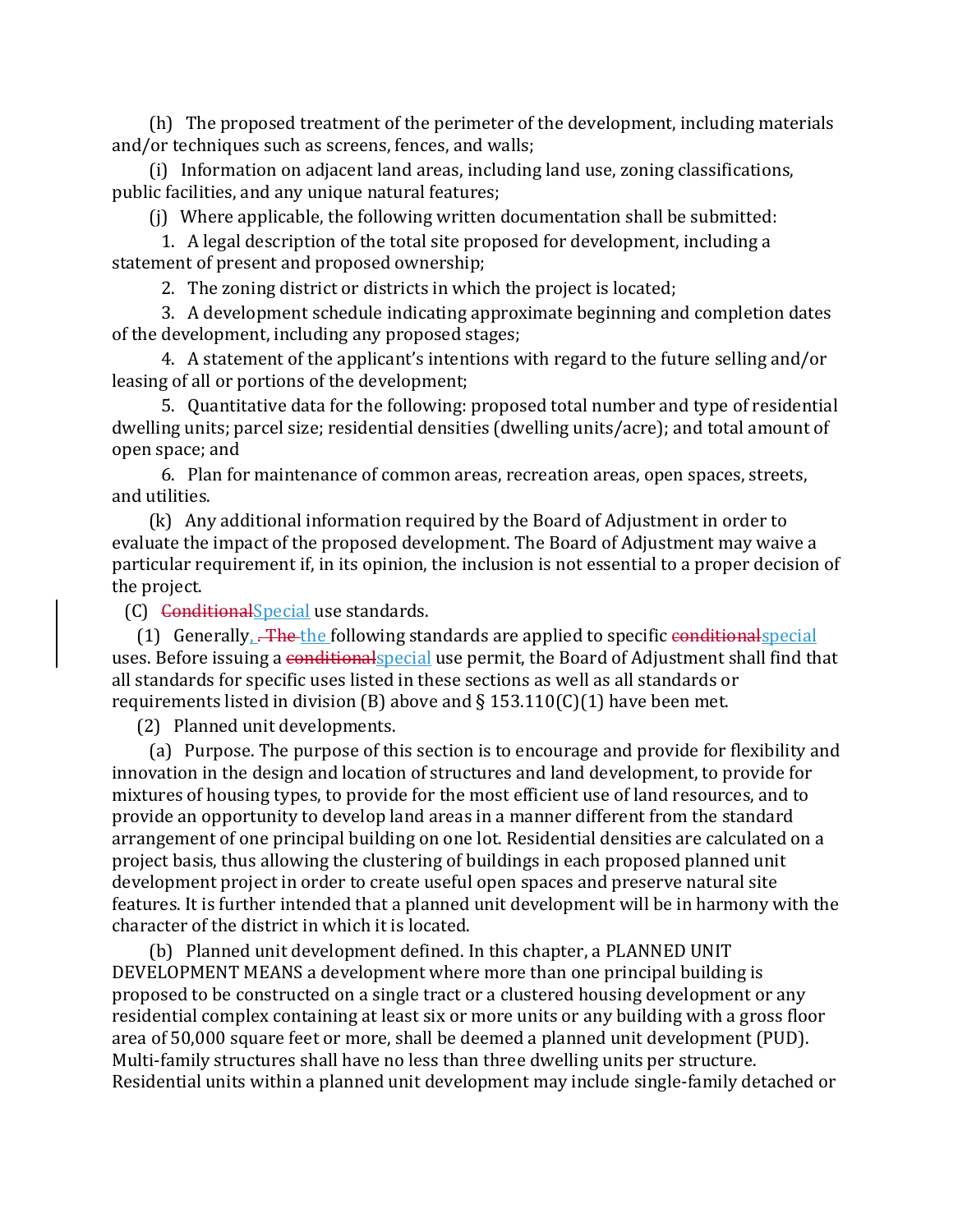attached units, townhouse developments, condominiums, and other multi-family type residential units, excluding time sharing units, mobile homes, and mobile home parks.

(c) Land development standards.

 1. The following land development standards shall apply for all planned unit developments.

 2. These planned unit developments may be located only in certain specified districts as conditionalspecial uses, subject to a finding by the Board of Adjustment that the following conditions be met.

 a. Ownership control. The land in a planned unit development shall be under single ownership or management by the applicant before final approval and/or construction, or proper assurances (legal title or execution of a binding sales agreement) shall be provided that the development can be successfully completed by the applicant.

 b. Land uses permitted and location of PUDs. The uses permitted within a planned unit development are limited to residential uses, including multi-family residential units, and those land uses normally allowed (as either permitted or conditional special) in the zoning district within which the PUD is located. PUDs shall be permitted in the R-3, R-4, and R-5 Districts. All PUDs must be compatible with and not violate the intent of the zoning districts.

 c. Density requirements. The proposed residential density of a planned unit development (dwelling units per acre as shown in § 153.007) shall conform to that permitted in the district in which the development is located. If the planned unit development lies in more than one district, the number of allowable dwelling units must be separately calculated for each portion of the planned unit development that is in a separate district and must be combined to determine the number of dwelling units allowable in the entire planned unit development.

 d. Frontage requirements. Planned unit developments shall have access to a highway or road suitable for the scale and density of development being proposed.

e. Minimum requirements.

 i. Waiver. The normal minimum lot size, setbacks, and frontage requirements are hereby waived for the planned unit development; provided, that the spirit and intent of this section are complied with in the total development plan, as determined by the Board of Adjustment. The Board of Adjustment shall exercise ultimate discretion as to whether the total development plan does comply with the spirit and intent of this section.

 ii. Height limitations. No building or structure shall exceed the height limitations of the district in which it is located, except as approved by the Board of Adjustment.

 iii. Required distance between buildings. The minimum distance between buildings shall be 20 feet or as otherwise specified by the Board of Adjustment to ensure adequate air, light, privacy, and space for emergency vehicles.

 iv. Streets. Every dwelling unit shall have access to a public or private street, walkway, or other area dedicated to common use, and there shall be provision for adequate vehicular circulation to all development properties, in order to ensure acceptable levels of access for emergency vehicles.

 f. Privacy. Each development shall provide reasonable visual and acoustical privacy for all dwelling units. Fences, insulation, walks, barriers, and landscaping shall be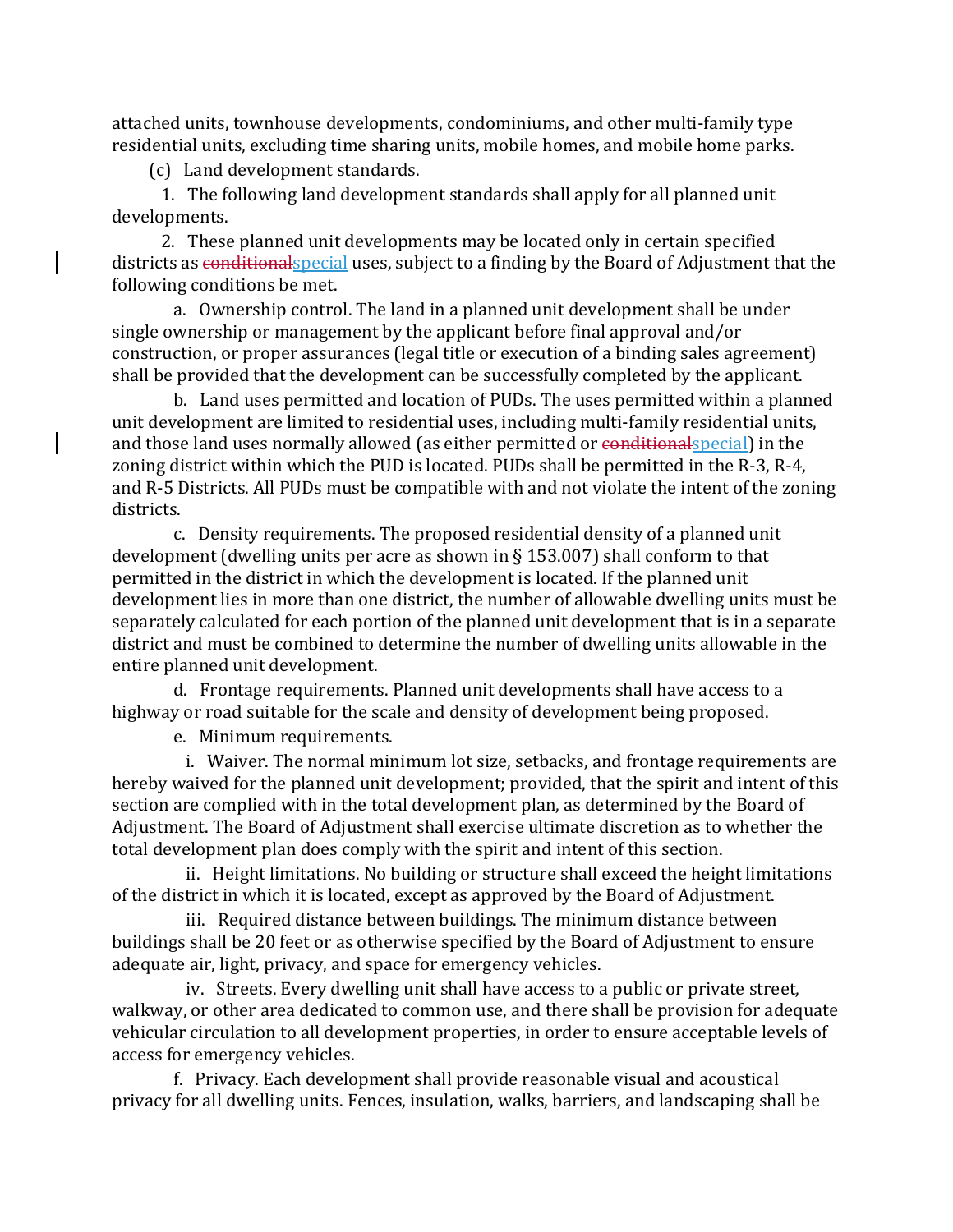used, as appropriate, for the protection and aesthetic enhancement of property and the privacy of its occupants and adjacent properties for screening of objectionable views or uses, and for reduction of noise. Multi-level buildings shall be located in such a way as to dissipate any adverse impact on adjoining low- rise buildings and shall not invade the privacy of the occupants of such low-rise buildings.

g. Perimeter requirements.

 i. Structures located on the perimeter of the development must be set back from property lines and right-of-way of abutting streets in accordance with the provisions of the zoning ordinance controlling the district within which the property is situated.

 ii. Structures other than single-family detached units, located on the perimeter of the development, may require buffer strip or screening in a manner which is approved by the Board of Adjustment.

 h. Plans and documentation. Plans and accompanying documentation shall ensure that the water and sewer systems proposed for the planned unit development have been approved by the appropriate local and state agencies, and submitted as part of the application.

 i. Preliminary plans. Preliminary plans shall include parking provisions for all proposed uses within the planned unit development in accordance with § 153.038.

 j. Pedestrian and bicycle path circulation system. Any pedestrian and bicycle path circulation system and its related walkways shall be designed to minimize conflicts between vehicle and pedestrian traffic.

 k. Parking areas, service areas, and the like. Layout of parking areas, service areas, entrances, exits, yards, courts, and landscaping, and control of signs, lighting, noise, or other potentially adverse influences shall be such as to protect the character of the district and desirable character in any adjoining district.

 l. Open spaces, recreational areas, and the like. Where applicable, conveyance and maintenance of open space, recreational areas, and communally-ownedcommunally owned facilities shall be in accordance with the Unit Ownership Act (G.S. Ch. 47A) and/or any other appropriate mechanisms acceptable to the Board of Adjustment.

(3) Country, athletic and social clubs.

(a) Off-street parking shall be sufficient to meet the requirements found in  $\S$  153.038.

 (b) The Board of Adjustment may require buffering along the side and rear lot lines that meet the requirements as outlined in  $\S$  153.063, "buffer strip and screen requirements". This planting requirement may be modified by the Board of Adjustment where adequate buffering exists in the form of vegetation and/or terrain.

 (c) The proposed hours of operation shall not be detrimental to the surrounding property due to noise, lights, traffic, and the like.

 (d) All developments shall be compatible with surrounding residential uses, therefor, no signs with flashing lights shall be allowed. The design of all proposed signs shall be submitted with the site plan, and all non-flashing illuminated signs shall be so placed so as not to cast light on nearby residential uses.

(4) Public utility stations and substations.

(a) Structures shall be enclosed by a woven wire fence at least eight feet high.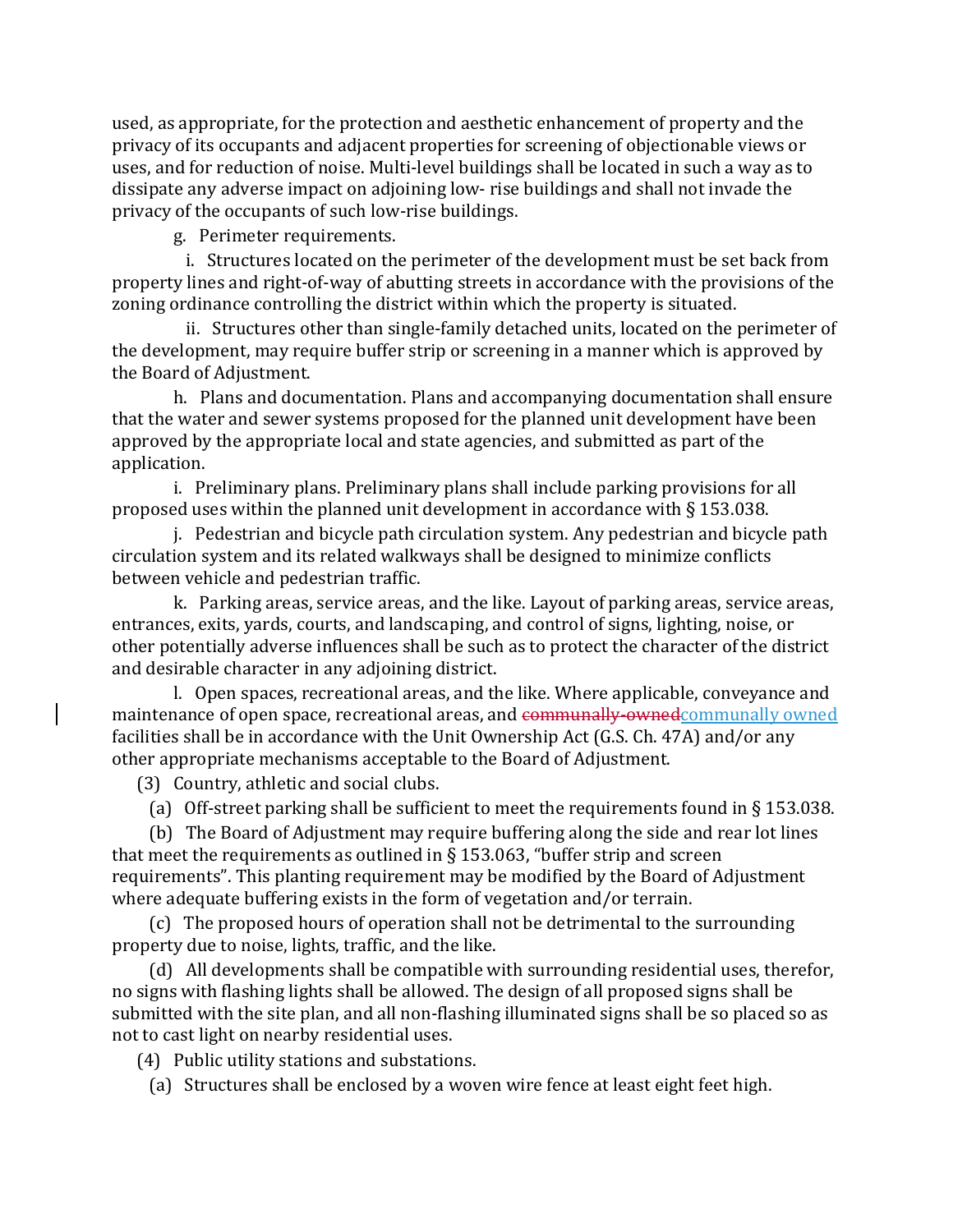(b) The lot shall be suitably landscaped along the side and rear property lines with vegetation that meets the requirements as outlined in  $\S$  153.063, "buffer strip and screen requirements". This planting requirement may be modified by the Board of Adjustment where adequate buffering exists in the form of vegetation and/or terrain.

 (c) Entrances and exits shall be designated and designed accordingly so as to promote public safety.

 (5) Home occupation. An occupation providing a service carried on by the occupants of a dwelling; provided, that:

 (a) The occupation is conducted entirely within the dwelling and not in an accessory building or out of doors;

 (b) The use of the dwelling unit for the home occupation shall be clearly incidental and secondary to the use of the dwelling for residential purposes;

 (c) There shall be no display, no outside storage, no change in outside appearance of the building or premises, or other visible evidence of the conduct of such home occupations;

 (d) Any need for parking generated by the conduct of such home occupation shall be met off the street and not in the front yard;

 (e) No equipment or process shall be used in such home occupation that creates noise, vibration, glare, fumes, odors, or electrical interference detectable to the normal senses;

 (f) In the case of electrical interference, no equipment or process shall be used which creates a visual or audible interference in any radio or television receivers off the premises, or causes fluctuations in the line voltage off the premises; and

(g) No retail sales shall be conducted as part of the home occupation.<sup>[8](#page-28-0)</sup>

 (6) All commercial services, professional office uses, consumer services, and retail businesses.

(a) Off-street parking shall be sufficient to meet the requirements found in  $\S$  153.038.

 (b) A driveway permit as required by the State Department of Transportation shall be submitted along with the site plan, where applicable.

 (c) Front setbacks along Hendersonville Road shall be considered on a case-by-case basis by the Board of Adjustment with input from the Zoning Administrator. The Board of Adjustment shall determine the setback upon consideration of the most suitable location for parking. Required parking shall be provided either at the side, rear, or front of the proposed development, based upon the location of adjacent and/or nearby residential dwellings, topography, existing or proposed screening, or other factors which may include noise or glare. When parking is designated to be at the rear of the proposed building, the front setback shall be determined on a case-by-case basis by the Board of Adjustment; when parking is designated to be at the front of the proposed building, then the front setback shall be 50 feet.

<span id="page-28-0"></span><sup>&</sup>lt;sup>8</sup> If we do not allow home occupations within any district, should we include all these options/regulations for them?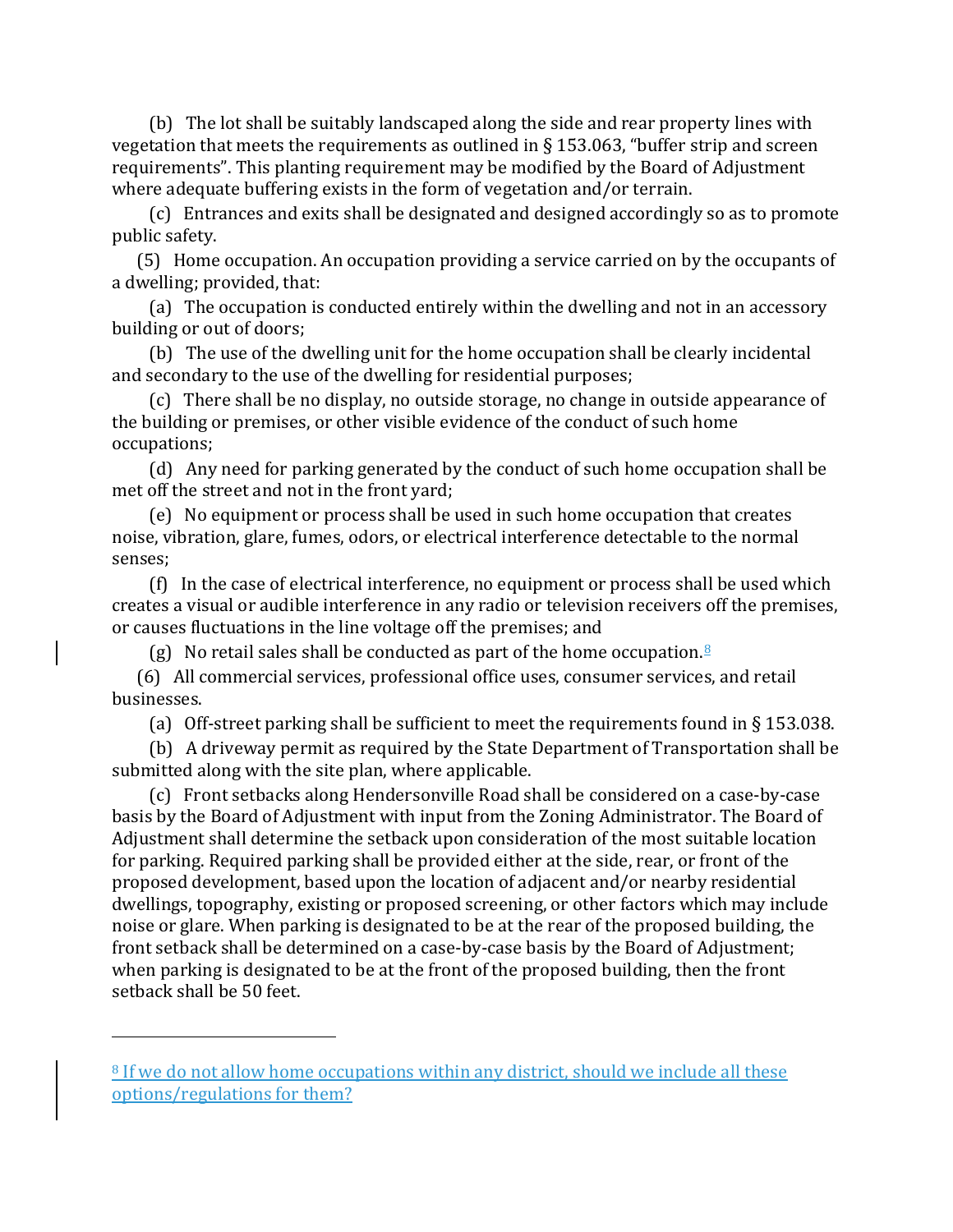(7) Libraries, schools, and churches. Libraries, schools and churches shall provide a buffer that meets the requirements as outlined in § 153.063, "buffer strip and screen requirements".

(8) Accessory buildings.

 (a) All accessory buildings shall meet the standards of the State Building Code where applicable.

 (b) All accessory buildings shall be of a design compatible with the principal building on the lot and with the structures in the neighborhood.

 (c) An additional parking space shall be required when an accessory building is permitted for use as a dwelling by a family member.

 (d) Accessory buildings shall comply with the district's setback requirements. (Ord. passed 10-19-1983; Ord. passed 8-12-2013)

## § 153.009 EXCEPTIONS AND MODIFICATIONS.

 (A) Compliance. Compliance with the requirements of this chapter is mandatory; however, under the specific conditions enumerated in the following sections, the requirements may be waived or modified as so stated.

 (B) Front yard setback for dwellings. The front yard setback requirements of this chapter for dwellings shall not apply on any lot where the average front yard setback of existing buildings located within 100 feet on each side of such lot is less than the minimum required front yard setback. In such cases, the setback may be less than the required setback, but not less than the average of the setback of the aforementioned existing buildings.

 (C) Completion of buildings under construction. Nothing in this chapter shall require any change in the plans, construction, or designated use of a building under construction at the date of the passage of this chapter; provided, that construction of such building is diligently pursued and the entire building is completed within 18 months from the date of passage of this chapter. A building shall be deemed to be under construction upon the effective date of this chapter if a building permit has been issued.

 (D) Temporary uses. Temporary uses such as real estate sales field offices or shelter for materials and equipment being used in the construction of a permanent structure may be permitted by the Zoning Administrator, provided, they do not create health, safety, or nuisance hazards.

(Ord. passed 10-19-1983; Ord. passed 8-12-2013)

### § 153.010 AMENDMENTS.

 (A) Generally. This chapter, including the zoning map, may be amended by the Town Board of Commissioners in accordance with the provisions of this subchapter.

 (B) Initiation of amendments. Proposed changes or amendments may be initiated by the Town Board of Commissioners, the Planning Commission, the Board of Adjustment, or one or more owners of property within the area proposed to be changed or affected. All proposed amendments shall be referred to the Planning Commission for their review and recommendation to the Town Board of Commissioners.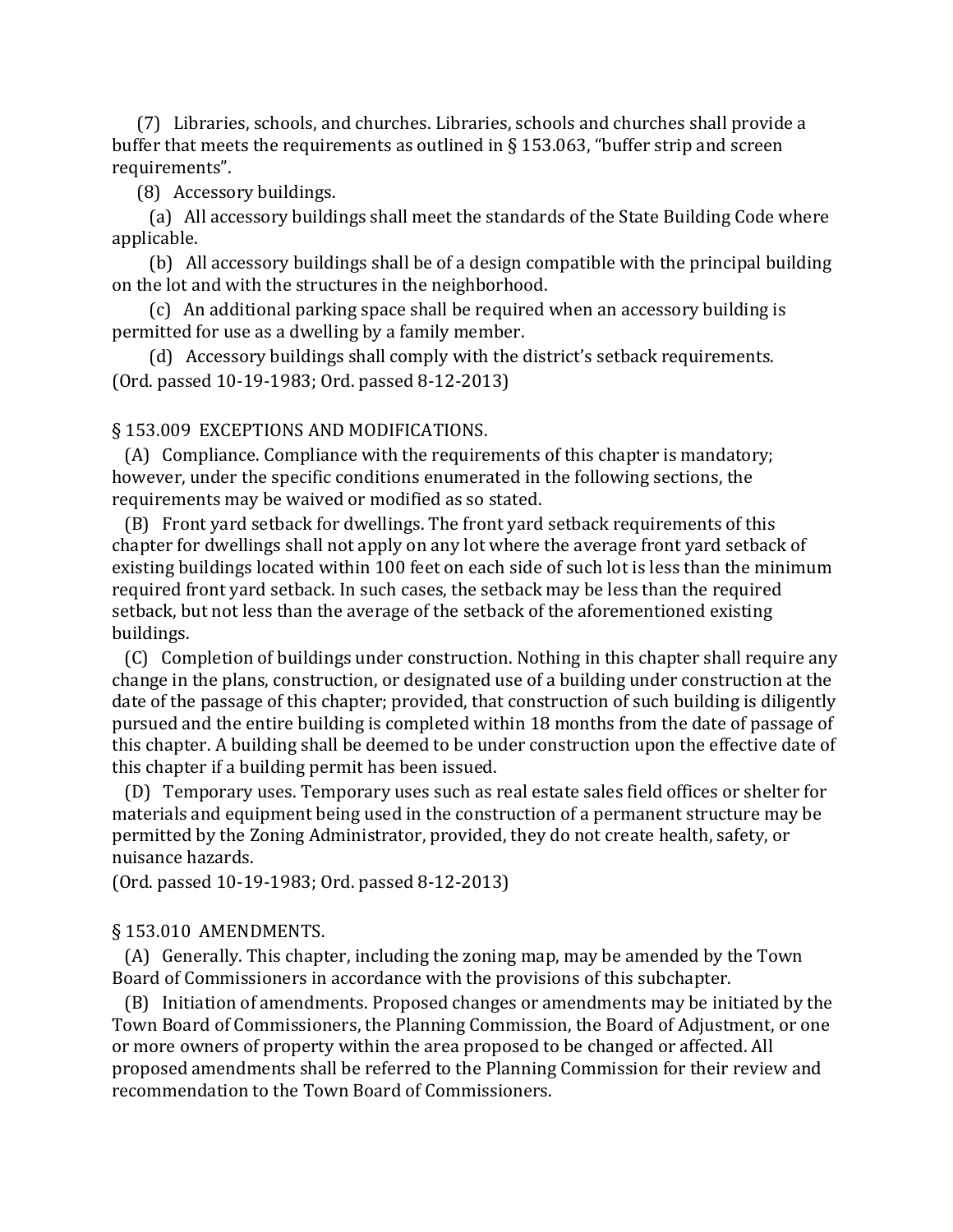(C) Application. Before any action on a proposed change or amendment, an application shall be submitted to the office of the Zoning Administrator at least ten days prior to the Planning Commission's meeting at which the application is to be considered. The application shall contain the name(s) and address(es) of the owner(s) of the property in question, the location of the property, and a description and/or statement of the present and proposed zoning regulation or district. All applications requesting a change in the zoning map shall include a description of the property in question. The Planning Commission and the Board of Commissioners will not consider an application for property denied within the preceding 12 months by the Board of Commissioners.

 (D) Application fee. A fee, in an amount as set by the Board of Commissioners from time to time, shall be paid to the town for each application for an amendment to cover costs of advertising and other administrative expenses.

 (E) Planning Commission action. Before taking any action on a proposed amendment to the ordinance, the Board of Commissioners shall consider the Planning Commission's recommendations on each proposed amendment. The Planning Commission shall have 32 days after the first consideration of the application within which to submit its recommendations to the Board of Commissioners. Failure of the Planning Commission to submit recommendations within the 32-day period shall constitute a favorable recommendation.

### (F) Public hearing.

 (1) Before enacting any amendment to this chapter, the Board of Commissioners shall hold a public hearing. A notice of such public hearing shall be published in a newspaper of general circulation in the county once a week for two successive weeks, the first publication shall not appear less than ten days or more than 25 days prior to the date fixed for the public hearing. In computing such period, the day of publication is not to be included, but the day of the hearing shall be included. The notice shall include the time, place, and date of the hearing and include a description of the property or the nature of the change or amendment to the ordinance and/or map.

 (2) (a) Whenever there is a zoning classification action involving a parcel of land, the owner of that parcel of land as shown on the county tax listing, and the owners of all parcels of land abutting that parcel of land (including parcels abutting the subject property by street, railroad, or other transportation corridor)<sup>[9](#page-30-0)</sup> as shown on the county tax listing, shall be mailed a notice by the Zoning Administrator of the proposed classification by first class mail at the last address listed for such owners on the county tax abstracts. The Town may require the applicant to provide a fee equivalent to the cost of producing and mailing notifications to owners as specified above.<sup>[10](#page-30-1)</sup>

 (b) The person mailing such notices shall certify to the Town Board of Commissioners that fact, and such certificate shall be deemed conclusive in the absence of fraud. This provision shall apply only when tax maps are available for the area to be zoned.

<span id="page-30-0"></span><sup>9</sup> Required by NCGS 160D-602

<span id="page-30-1"></span><sup>&</sup>lt;sup>10</sup> Cost of notice charged to applicants allowed by NCGS160D-602(e)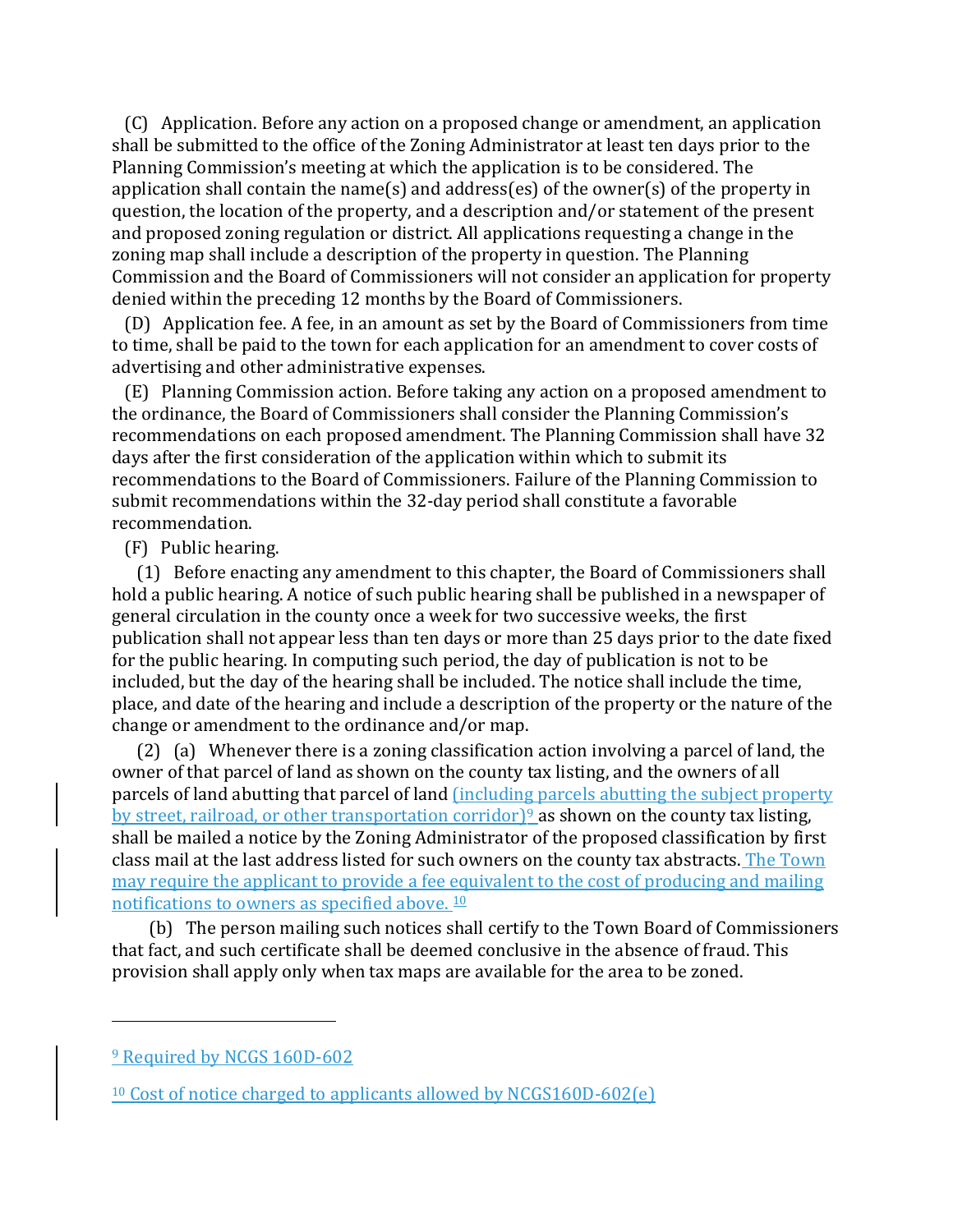(G) Decision.

 (1) The Town Board of Commissioners shall make a decision on the proposed amendment to this chapter initiated by owners of private property within the town within 60 days after the public hearing.

 (2) There shall be no time limit after a public hearing for Board action concerning all proposed amendments initiated by the Town Board of Commissioners, the Planning Commission, or the Board of Adjustment.

(Ord. passed 10-19-1983; Ord. passed 8-12-2013)

§ 153.011 VIOLATIONS AND REMEDIES.

(A) Violations.

 (1) Whenever, by the provisions of this chapter, the performance of any act is prohibited, or whenever any regulation, dimension, or limitation is imposed on the use of any land, or on the erection or alterations, or the use or change of use of a structure, or the uses within such structure, a failure to comply with such provisions of this chapter shall constitute a separate violation and a separate offense.

(2) Each day of violation and noncompliance shall be considered a separate offense.

 (B) Remedies. If a building or structure is erected, constructed, reconstructed, altered, repaired, converted, moved, or maintained, or any building, structure, or land is used in violation of this chapter, the Zoning Administrator, in addition to other remedies, may institute any appropriate action or proceedings to prevent the unlawful erection, construction, reconstruction, alteration, repair, conversion, moving, maintenance, or use, to restrain, correct, or abate the violation, to prevent occupancy of the building, structure, or land, or to prevent any illegal act, conduct of business, or use in or about the premises. (Ord. passed 10-19-1983; Ord. passed 8-12-2013) Penalty, see § 153.999

#### § 153.012 LEGAL STATUS PROVISIONS.

(A) Conflict with other laws.

 (1) When provisions of this chapter require a greater width or size of yards, or require a lower height of a building, or require a greater percentage of a lot to be left unoccupied, or impose other higher standards than are required in any other statute or local ordinance or regulation, provisions of this chapter shall govern.

 (2) When the provisions of any other statute or local ordinance or regulation require a greater width or size of yards, or require a lower height of a building, or require a greater percentage of a lot to be left unoccupied, or impose other higher standards than are required by the provisions made by this chapter, the provisions of that statute or local ordinance or regulation shall govern.

 (B) Effective date. This chapter shall take effect and be in force on October 18, 1983. (Ord. passed 10-19-1983; Ord. passed 8-12-2013)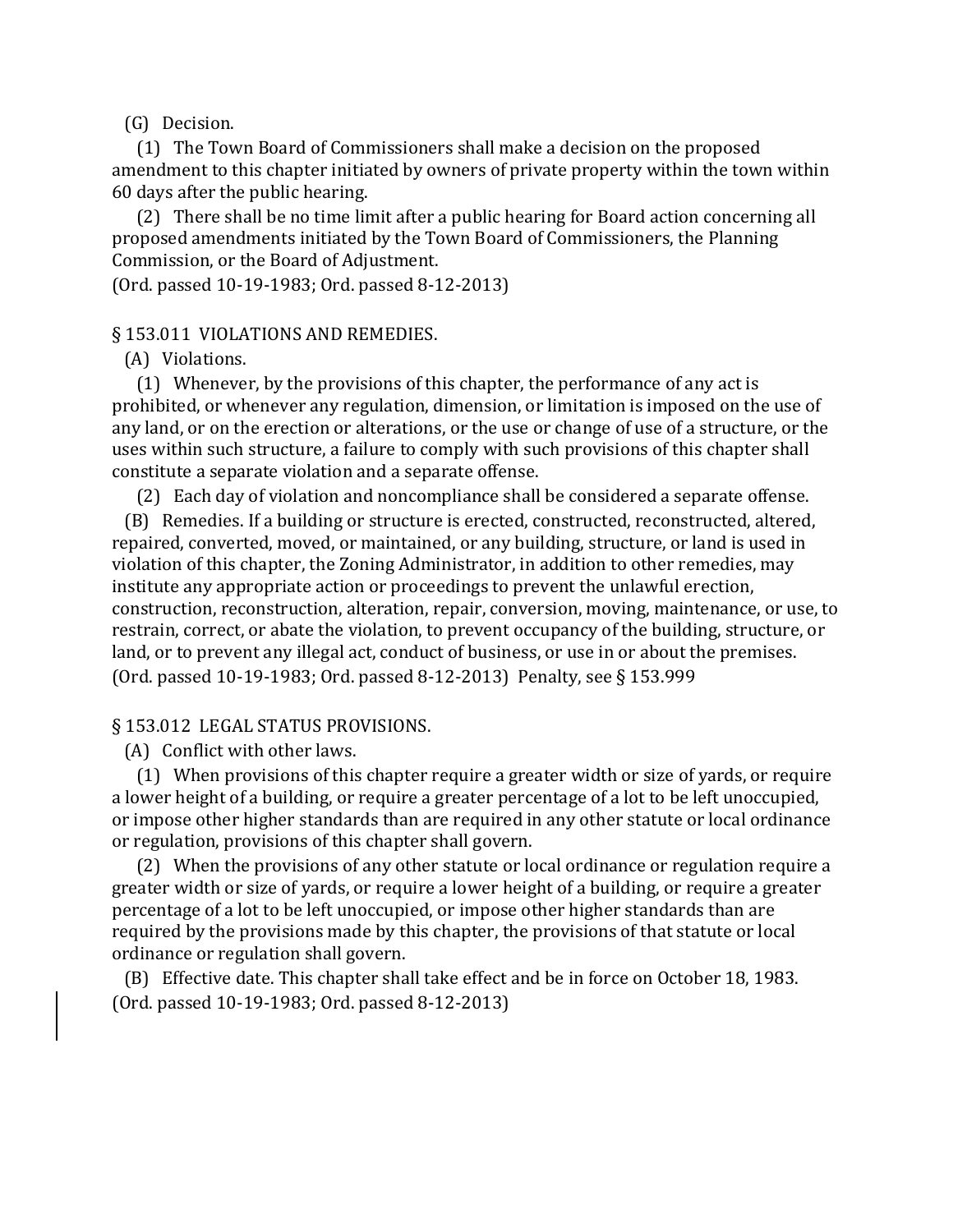### § 153.013 CONFLICTS OF INTEREST.<sup>[11](#page-32-0)</sup>

 Pursuant to §160D-109, the following regulations are set forth regarding conflicts of interest for legislative decisions regarding a development regulation adopted pursuant to this Chapter as follows.

(a) Governing Board. - A governing board member shall not vote on any legislative decision regarding a development regulation adopted pursuant to this Chapter where the outcome of the matter being considered is reasonably likely to have a direct, substantial, and readily identifiable financial impact on the member. A governing board member shall not vote on any zoning amendment if the landowner of the property subject to a rezoning petition or the applicant for a text amendment is a person with whom the member has a close familial, business, or other associational relationship.

(b) Appointed Boards. - Members of appointed boards shall not vote on any advisory or legislative decision regarding a development regulation adopted pursuant to this Chapter where the outcome of the matter being considered is reasonably likely to have a direct, substantial, and readily identifiable financial impact on the member. An appointed board member shall not vote on any zoning amendment if the landowner of the property subject to a rezoning petition or the applicant for a text amendment is a person with whom the member has a close familial, business, or other associational relationship.

(c) Administrative Staff. - No staff member shall make a final decision on an administrative decision required by this Chapter if the outcome of that decision would have a direct, substantial, and readily identifiable financial impact on the staff member or if the applicant or other person subject to that decision is a person with whom the staff member has a close familial, business, or other associational relationship. If a staff member has a conflict of interest under this section, the decision shall be assigned to the supervisor of the staff person or such other staff person as may be designated by the development regulation or other ordinance.

No staff member shall be financially interested or employed by a business that is financially interested in a development subject to regulation under this Chapter unless the staff member is the owner of the land or building involved. No staff member or other individual or an employee of a company contracting with a local government to provide staff support shall engage in any work that is inconsistent with his or her duties or with the interest of the local government, as determined by the local government.

(d) Ouasi-Judicial Decisions. - A member of any board exercising quasi-judicial functions pursuant to this Chapter shall not participate in or vote on any quasi-judicial matter in a manner that would violate affected persons' constitutional rights to an impartial decision maker. Impermissible violations of due process include, but are not

<span id="page-32-0"></span><sup>&</sup>lt;sup>11</sup> Required for all elected and appointed boards per 160D-109. May need to move elsewhere within ordinance.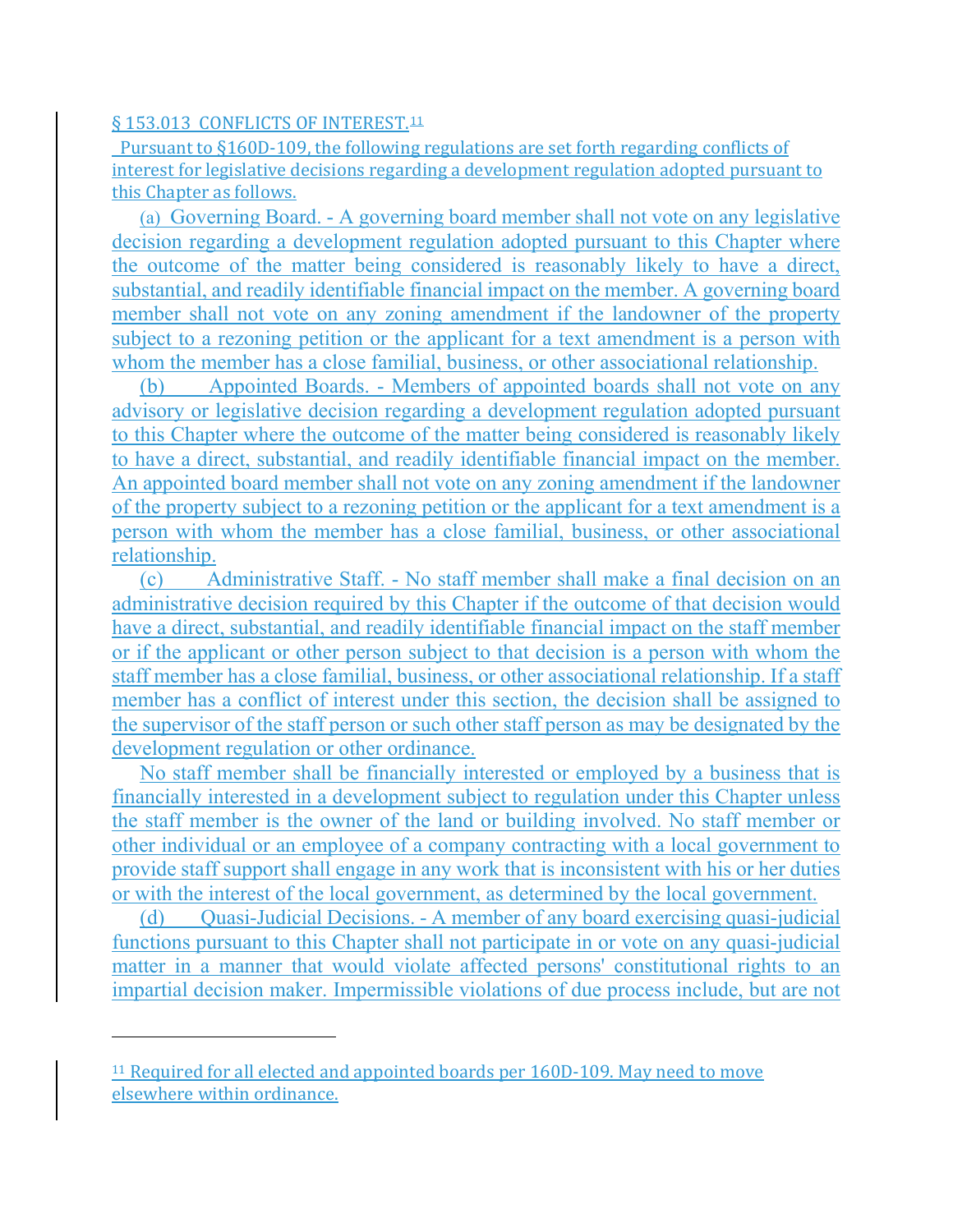limited to, a member having a fixed opinion prior to hearing the matter that is not susceptible to change, undisclosed ex parte communications, a close familial, business, or other associational relationship with an affected person, or a financial interest in the outcome of the matter.

(e) Resolution of Objection. - If an objection is raised to a board member's participation at or prior to the hearing or vote on a particular matter and that member does not recuse himself or herself, the remaining members of the board shall by majority vote rule on the objection.

(f) Familial Relationship. - For purposes of this section, a "close familial relationship" means a spouse, parent, child, brother, sister, grandparent, or grandchild. The term includes the step, half, and in-law relationships.

## GENERAL REGULATIONS

## § 153.025 AFFECT ON EVERY BUILDING AND LOT.

 No building or land shall hereafter be used, and no building or part thereof shall be erected, moved, or altered except in conformity with the regulations herein specified for the district in which it is located, except as provided in this chapter. (Ord. passed 10-19-1983; Ord. passed 8-12-2013) Penalty, see § 153.999

# § 153.026 RELATIONSHIP OF BUILDING TO LOT.

 Every building hereafter erected, moved, or structurally altered shall be located on a single lot and in no case shall there be more than one principal building and its customary accessory building on the lot, except in the case of a designed planned unit development. (Ord. passed 10-19-1983; Ord. passed 8-12-2013)

# § 153.027 LOT FRONTAGE.

 All lots shall front on a public street. It is suggested but not required that garage doors not face or be visible from the public street, that garage doors not be more than ten feet wide, and if there are multiple garage doors, that there be at least 18 inches of separation between them.

(Ord. passed 10-19-1983; Ord. passed 8-12-2013)

# § 153.028 REQUIRED YARDS AND OTHER SPACES.

 No part of a yard or open space, or off-street parking or loading space required in §§ 153.038 and 153.039, or required in connection with any building for the purpose of complying with this chapter, shall be included as a part of a yard, open space, or off-street parking, or loading space similarly required for any other building. (Ord. passed 10-19-1983; Ord. passed 8-12-2013)

§ 153.029 ACCESSORY STRUCTURES AND BUILDINGS.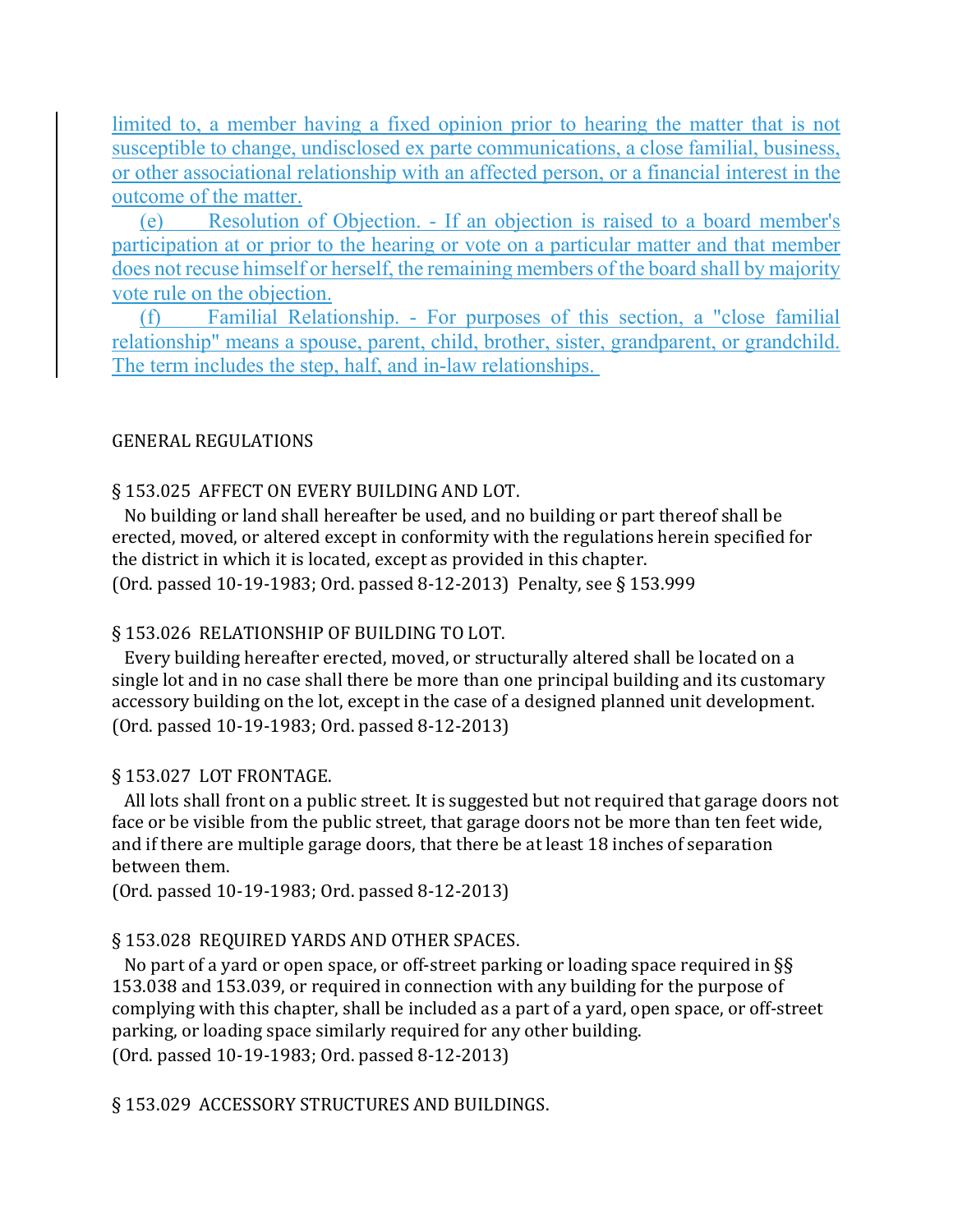(A) Accessory structures and/or-necessary accessory  $12$  buildings shall not detract from nor interfere with adjacent properties. No accessory structure or building shall be constructed, erected, or located within any front yard or within any side yard or rear yard setback.

 (B) (1) In addition, the following standards are established for accessory structures and accessory buildings:

(a) The maximum number of accessory buildings permitted on a lot shall be one;

(b) The maximum roof coverage area for accessory buildings shall be 750 square feet;

(c) The maximum height for accessory buildings shall be 25 feet;

 (d) The accessory building must be screened by vegetation or other buffer as set forth in § 153.008;

 (e) The accessory building must be located behind a line parallel to the rear of the principal structure on the lot;

 (f) The accessory building must be designed in the same architectural style as the principal structure;

 (g) Any accessory structure and/or accessory building shall be included in the calculation of allowable roof coverage and allowable impervious surface coverage on the lot pursuant to §§ 153.043 and 153.048; and

(h) Solar collectors shall be regulated in accordance with G.S.  $\S$  460A-201160D-914.

 (2) For all satellite dishes less than 24 inches in diameter, an application for a zoning compliance certificate shall be made directly to the Zoning Administrator; the Zoning Administrator shall issue a zoning compliance certificate.

(3) Fences, gates, and walls shall be regulated in accordance with  $\S$  153.049 of this Zoning Ordinance.

(Ord. passed 10-19-1983; Ord. passed 8-12-2013; Ord. passed -- ; Ord, passed 2-11-2020) Editor's note:

This amendatory language was passed during a Board meeting, July 9, 2013

### § 153.030 HOME OCCUPATIONS.

i<br>I

Standards pertaining to home occupations are contained within the conditional special use standards, specifically  $\S 153.008(C)(5)$ .

(Ord. passed 10-19-1983; Ord. passed 8-12-2013)

# § 153.031 VISIBILITY AT INTERSECTION.

 Sight distances at intersections must meet the standards for secondary roads established by the State Department of Transportation. On corner lots, no planting, structure, sign, fence, wall, or other obstruction shall be erected so as to interfere with said sight distance. (Ord. passed 10-19-1983; Ord. passed 8-12-2013)

<span id="page-34-0"></span><sup>&</sup>lt;sup>12</sup> Think this should be accessory and not necessary.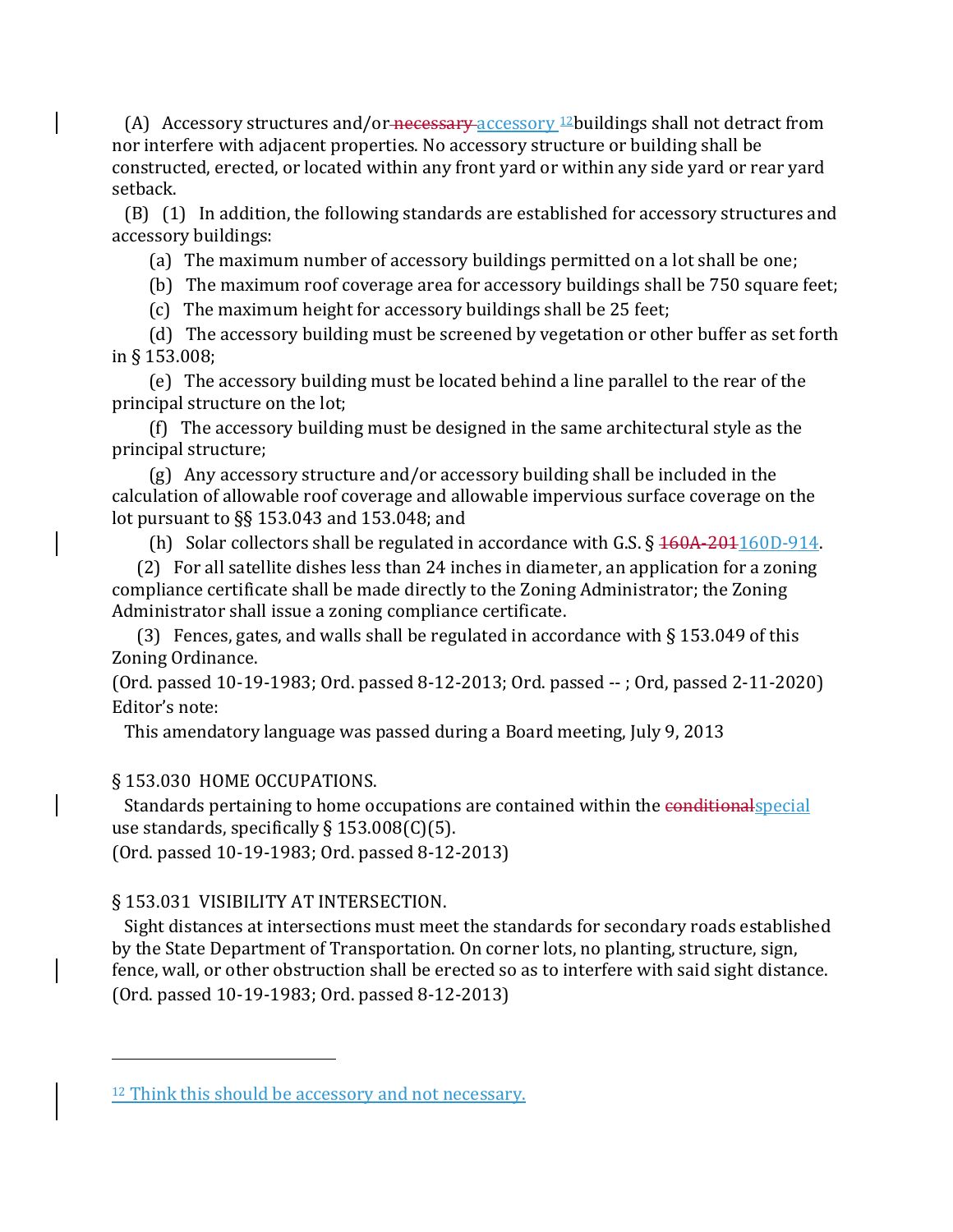### § 153.032 VACANT STRUCTURES AND LOTS.

 Vacant structures, lots, and open spaces shall be maintained consistent with the surrounding neighborhood. All structures shall remain structurally sound. Vegetation shall be neatly trimmed and the accumulation of unsightly debris shall be prohibited. (Ord. passed 10-19-1983; Ord. passed 8-12-2013)

### § 153.033 SIGNS IN RESIDENTIAL DISTRICTS, R-1, R-2, R-3, R-4, AND R-5.

 (A) A small sign showing the name of the owner or occupant or the street number of a lot shall be permitted on any lot. One real estate sign per lot not exceeding six square feet shall be permitted for advertising the sale of property.

(B) The design or layout of signs proposed for any conditional special use shall be presented along with the development plan as specified in § 153.008(B). (Ord. passed 10-19-1983; Ord. passed 8-12-2013)

### § 153.034 LAND DISTURBANCE AND SEDIMENTATION CONTROL.

 (A) Land disturbance becoming landscaping. Any land-disturbing activity, such as grading projects or removal of natural vegetation, that involves the disturbance of 20% or more of the land area of any lot shall submit a landscaping and grading plan for such activity to the Board of Adjustment for review and approval.  $\frac{1}{2}$   $\frac{1}{2}$  fo commencing such activity in a public service district, any land-disturbing activity such as grading projects or removal of natural vegetation other than routine maintenance shall be subject to approval by the Town Board of Adjustment regardless of the area to be disturbed.

 (B) Maintain as natural open space areas. The intent of this requirement is to ensure that these areas are to be maintained as natural open space areas, and that any disturbance such as the building of roads, public utilities, and other such activities be designed and constructed so as to maintain the natural scenic character of these districts. A landscape plan shall be submitted and approved by the Board of Adjustment prior to any landdisturbing activity.

 (C) Compliance with G.S. § 113A-54. Where applicable, all proposed development projects or land-disturbing activities shall comply with G.S. § 113A-54, and Rules and Regulations for Erosion and Sediment Control as established by the State Sedimentation Control Commission, State Department of Natural Resources and Community Development.

 (D) Landscaping plans. A specific landscaping plan prepared by an appropriate professional shall be submitted to the Board of Adjustment which shall detail all plantings or reforesting to take place as part of the land-disturbing activity.

(Ord. passed 10-19-1983; Ord. passed 8-12-2013)

### § 153.035 BUFFER STRIP REQUIRED.

From the time of the adoption of this chapter, all conditional special use development projects in the R-4 District that abut a residential lot or the other residential districts, shall

<span id="page-35-0"></span><sup>&</sup>lt;sup>13</sup> Changed for clarity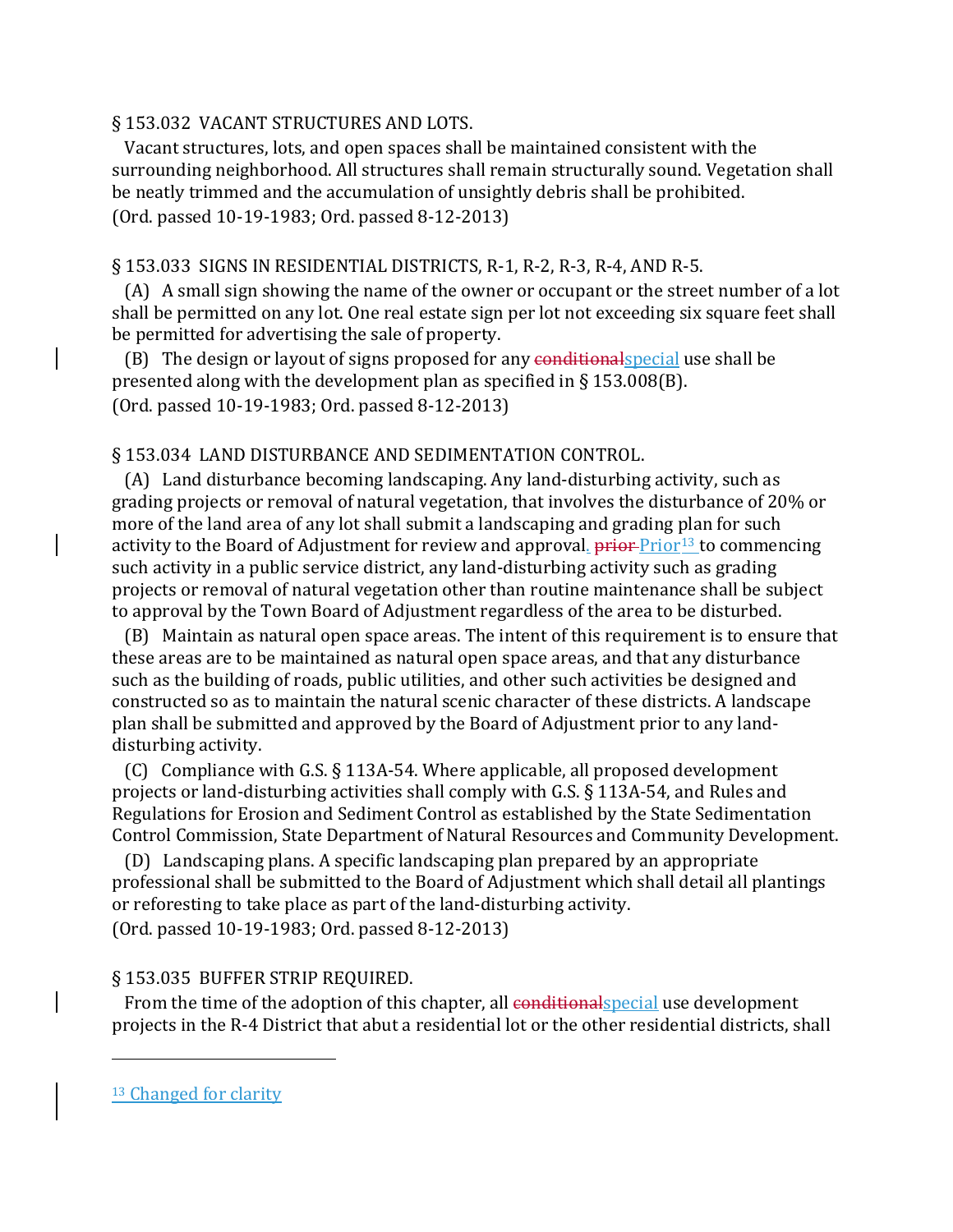provide a buffer strip that meets the requirements as outlined in  $\S$  153.063, "buffer strip and screen requirements".

(Ord. passed 10-19-1983; Ord. passed 8-12-2013)

# § 153.036 NONCONFORMING LAND USES, OR STRUCTURES.

 Any parcel of land, use of land, building, or structure existing at the time of the adoption of this chapter, or any amendment thereto, that does not conform to the use or dimensional requirements of the district in which it is located, may be continued and maintained subject to the following provisions.

(A) Nonconforming vacant lots.

 (1) This category of nonconformance consists of vacant lots for which plats or deeds have been recorded in the County Register of Deeds office, which at the time of adoption of this chapter or any amendment thereto fail to comply with the minimum area and width requirements of the districts in which they are located.

 (2) Any such nonconforming lot may be used for any of the uses permitted in the district in which it is located; provided, that:

 (a) Where the lot area is not more than 20% below the minimum specified in this chapter, and other dimensional requirements are otherwise complied with, the Zoning Administrator is authorized to issue a zoning compliance permit; and

 (b) Where the lot area is more than 20% below the minimum specified in this chapter or other dimensional requirements cannot be met, the Board of Adjustment is authorized to approve as a variance such dimensions as shall conform as closely as possible to the required dimensions.

 (B) Nonconforming occupied lots. This category of nonconformance consists of lots, occupied by buildings or structures at the time of the adoption of this chapter or any amendment thereto, that fail to comply with the minimum requirements for area, width, yard, and setbacks for the district in which they are located. These lots may continue to be used.

(C) Nonconforming uses or structures.

 (1) This category of nonconformance consists of buildings or structures used at the time of enactment of this chapter or any amendment thereto for purposes of use not permitted in the district in which they are located, or structures on conforming lots which do not comply with the dimensional requirements of this chapter such as size and height restrictions.

(2) Such uses except as provided in division (E) below may be continued as follows:

 (a) 1. An existing nonconforming use may be changed to another nonconforming use of the same or higher use; provided, that the other conditions in this section are complied with.

 2. For the purpose of this chapter, the rank order of uses from higher to lower shall be:

- a. Residential;
- b. Public; and
- c. Commercial services.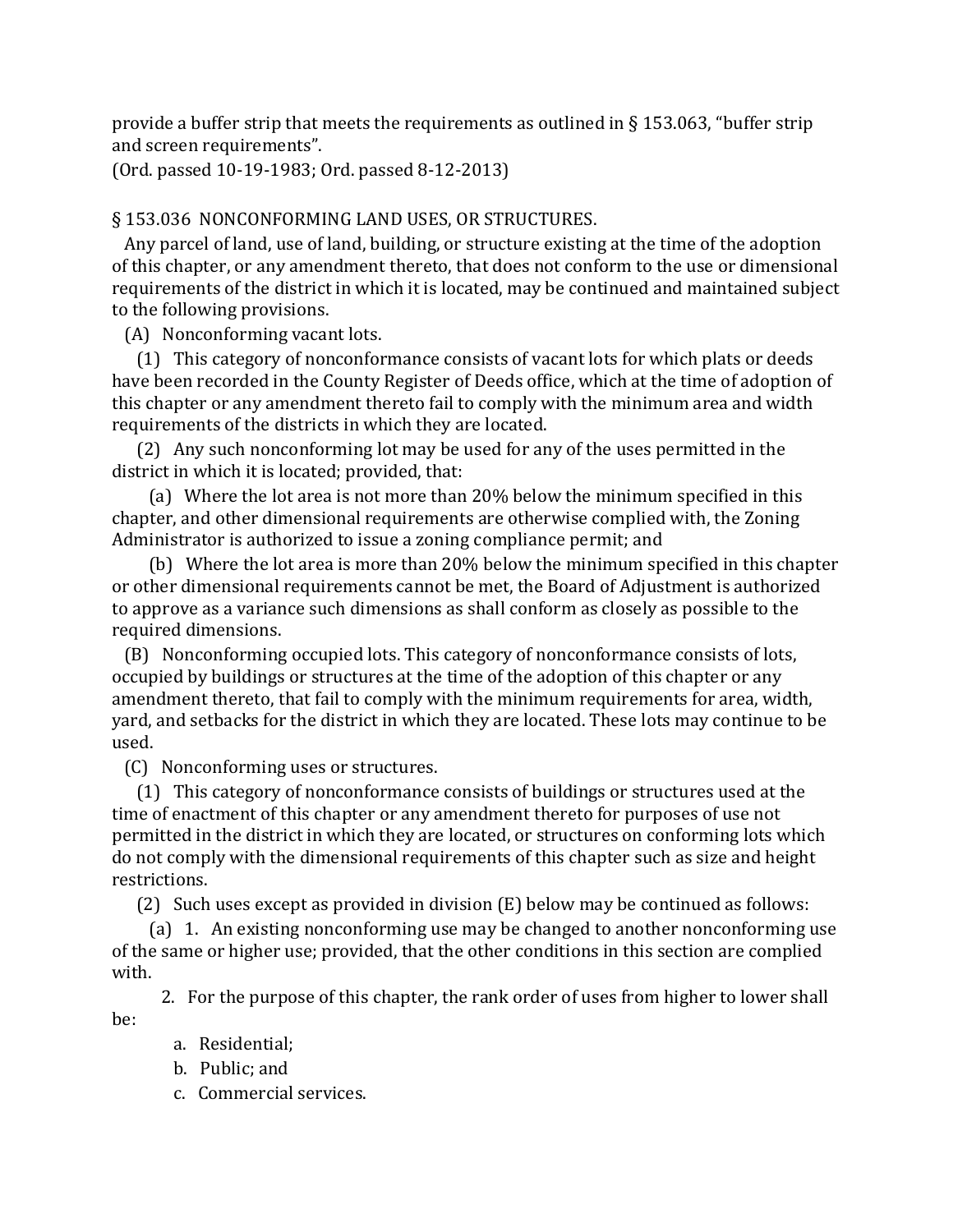(b) When a nonconforming use has been changed to a conforming use, it shall not thereafter be used for any nonconforming use.

 (c) A nonconforming use may not be extended or enlarged, nor shall a nonconforming structure be altered except as follows:

 1. Structural alterations as required by law or ordinance to secure the safety of the structure are permissible;

 2. Maintenance and repair necessary to keep a nonconforming structure in sound condition are permissible;

 3. At the time of adoption of this chapter, if an expansion of a nonconforming use is in progress, that is, if at least a building permit for the expansion has been issued, then such expansion may be completed as specified in the building permit; and

 4. When any nonconforming use of a building or structure is discontinued for a period in excess of 60 days, the building or structure shall not thereafter be used except in conformance with the regulations of the district in which it is located.

 (D) Reconstruction of damaged buildings or structures. Any nonconforming use of a structure or nonconforming structure which has been damaged by fire, wind, flood, or other causes, may be repaired and used as before provided:

 (1) Repairs are initiated within 12 months and completed within two years of such damage;

 (2) The total amount of space devoted to a nonconforming use may not be increased; and

 (3) Reconstructed buildings may not be more nonconforming with respect to dimensional restrictions.

 (E) Nonconforming home occupation. Any property owner whose home occupation was made nonconforming by the ordinance amendment adopted on July 9, 2002, shall have until July 8, 2005 to conform to the current terms of the ordinance.

(Ord. passed 10-19-1983; Ord. passed 8-12-2013)

§ 153.037 ACCESSORY STRUCTURES OF OR<sup>[14](#page-37-0)</sup> BUILDINGS UTILIZED AS DWELLINGS.

 (A) Upon adoption of this chapter, accessory buildings used as dwelling units and occupied by a "family" (see definition in § 153.004) member shall be a conforming use. Such units occupied by a non-family member shall be nonconforming uses.

(B) (1) The definitions and provisions of this chapter provide for this situation.

(2) Therefore, the following shall apply:

 (a) An existing accessory structure occupied at the time of adoption of this chapter by a non-family member can continue to be used for such purpose. If the unit occupied by a non-family member becomes vacant for more than 60 days (see § 153.036(C)(2)(c)4.), then such unit could only be reoccupied by a family member.

 (b) New accessory structures intended for use as dwellings shall only be occupied by a family member.

<span id="page-37-0"></span><sup>14</sup> Misspelling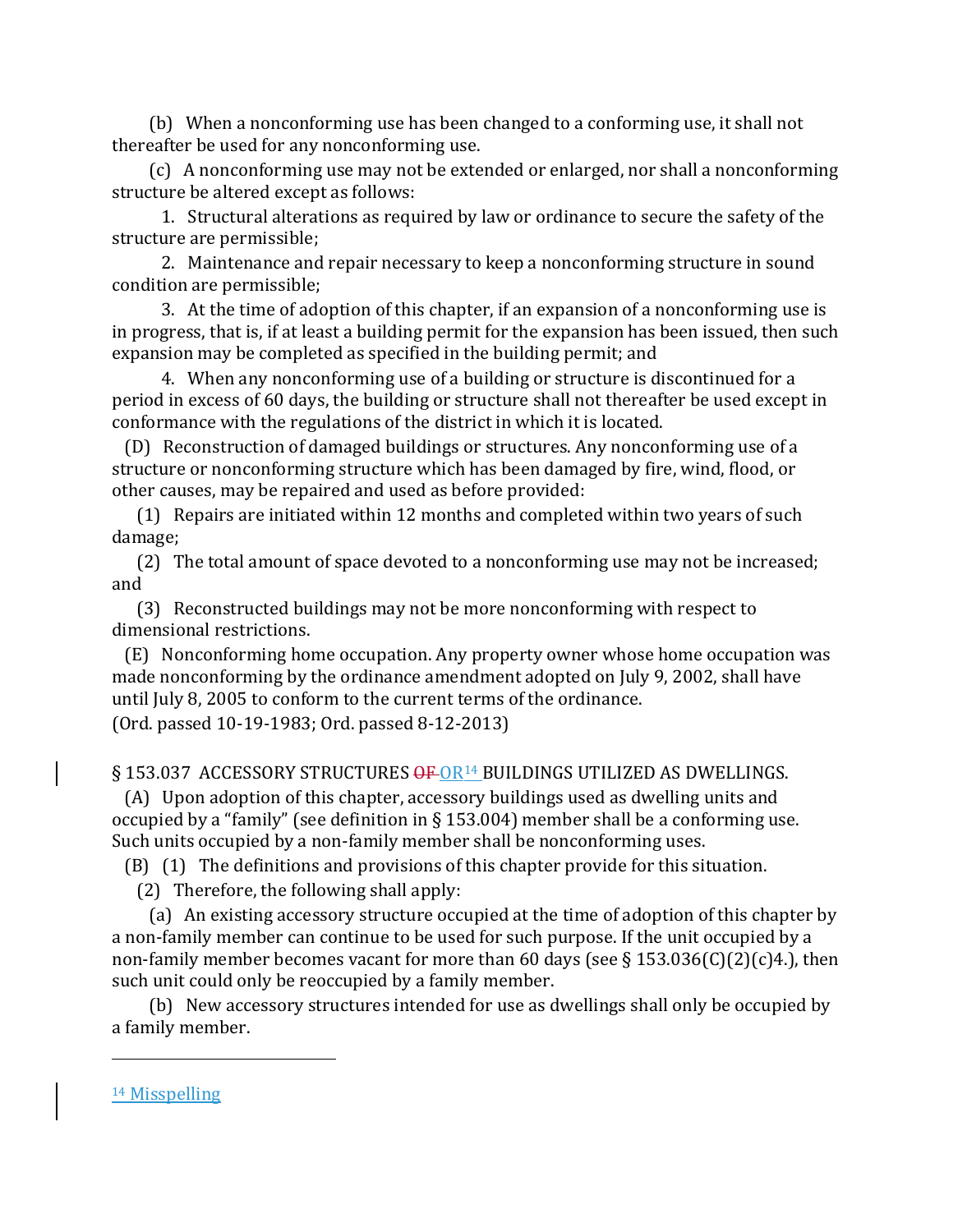# (Ord. passed 10-19-1983; Ord. passed 8-12-2013)

# § 153.038 OFF-STREET PARKING.

 (A) Off-street automobile storage or parking space shall be provided on every lot on which any of the following uses are hereafter established in all districts. The number of parking spaces provided shall be at least as great as the number specified below for various uses. When application of said provision results in a fractional space requirement, the next larger requirement shall prevail.

 (B) Each lot abutting a major thoroughfare shall be provided with vehicular access thereto and shall be provided with adequate space for turning so that no vehicle shall be required to back into the street. A parking space shall consist of an area not less than ten feet by 20 feet, plus the necessary access space unless otherwise authorized by the Board of Adjustment.

 (1) Minimum parking requirements. The required number of off-street parking spaces specified below for each use shall be provided.

Residential Uses Required Parking Business and Consumer Services of All Kinds Business and special schools 1 space for each students Clubs and lodges 1 space for each 3 members Day nursery and private space for each kindergartens 1 space for each staff member, plus 1 space for each 5 students Business Uses Commercial services; retail space 1 space for each 200 square feet of gross flood Doctors' and dentists' offices 5 spaces per doctor or dentist Professional and business offices 1 space for each 300 offices square feet of gross floor Public and Semi-Public Uses Churches 1 space for each four seats in the principal assembly room Public building space 1 space for each 200 square feet of gross floor Recreational facilities 2 spaces for every tennis, squash, or racquetball court; health exercise facility—1 space per 50 square feet; golf or country clubs— 2 spaces per tee; places of recreation and assembly

shall have 1 space for each 200 square feet of gross floor space

Schools; public/private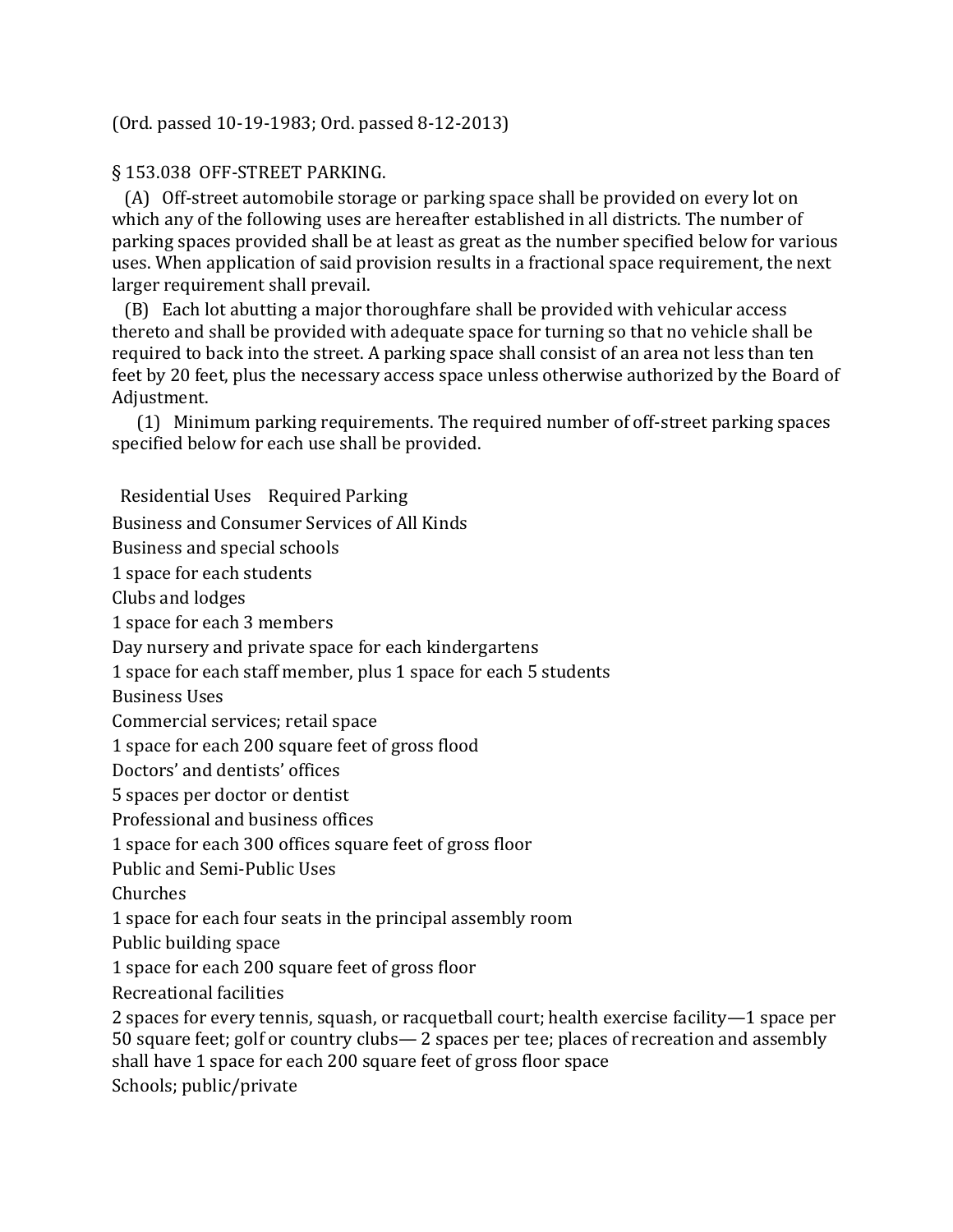1 space for each classroom and administrative office, plus 1 space for each 20 seats or 1 space for each 400 square feet of area used for public assembly

Residential Uses

Residential dwellings in a residential planned unit development

1- 1/2 spaces for each dwelling unit

Residential dwellings, single-family

2 spaces for each dwelling unit $15$ 

(2) On-site parking of vehicles.

 (a) All motorized vehicles (including, but not limited to, cars, trucks, motorcycles, mopeds/scooters, golf carts) must be parked entirely upon a prepared driveway/parking surface (asphalt/pavement, concrete, pavers, gravel, pebbles) located on the lot or tract, or located on any adjoining lots or tracts, of the principal residence or structure. Parking on grassed areas, dirt/soil areas, mulched areas, landscaped areas, or any other natural areas of a lot or tract is expressly prohibited. This provision is applicable to all zoning districts within the town.

 (b) Excepted from the requirements of this section is the temporary parking (less than five hours in duration) of vehicles operated by persons who are visiting the owners or occupiers of the residence.

 (c) Nothing herein shall be deemed to modify or impact, in any way, the requirements found under § 153.071, "recreational and commercial vehicle storage". (Ord. passed 10-19-1983; Ord. passed 8-12-2013)

# § 153.039 OFF-STREET LOADING AND UNLOADING SPACE.

 Every lot, on which a business is hereafter established, shall provide space as indicated herein for the loading and unloading of vehicles off the street. For the purpose of this section, an off-street loading space shall have the minimum dimensions of 12 feet by 40 feet, and an overhead clearance of 14 feet in height. All businesses shall have at least one such space.

(Ord. passed 10-19-1983; Ord. passed 8-12-2013)

# § 153.040 NO LOT SUBDIVISION OF PLATTED AND RECORDED LOTS.

 (A) It is the express intention and purpose of this chapter to preserve the town as primarily a low- density residential area. To this end, subject to § 153.042, the number of lots within the town shall be limited to those lots as shown on plats recorded in the County Register of Deeds. Therefore, upon adoption of this chapter, all lots in the town that have been previously platted and recorded with the County Register of Deeds shall be deemed and established as individual lots, and shall remain individual lots, and shall not be subdivided.

<span id="page-39-0"></span><sup>&</sup>lt;sup>15</sup> Table did not show up appropriately; will be corrected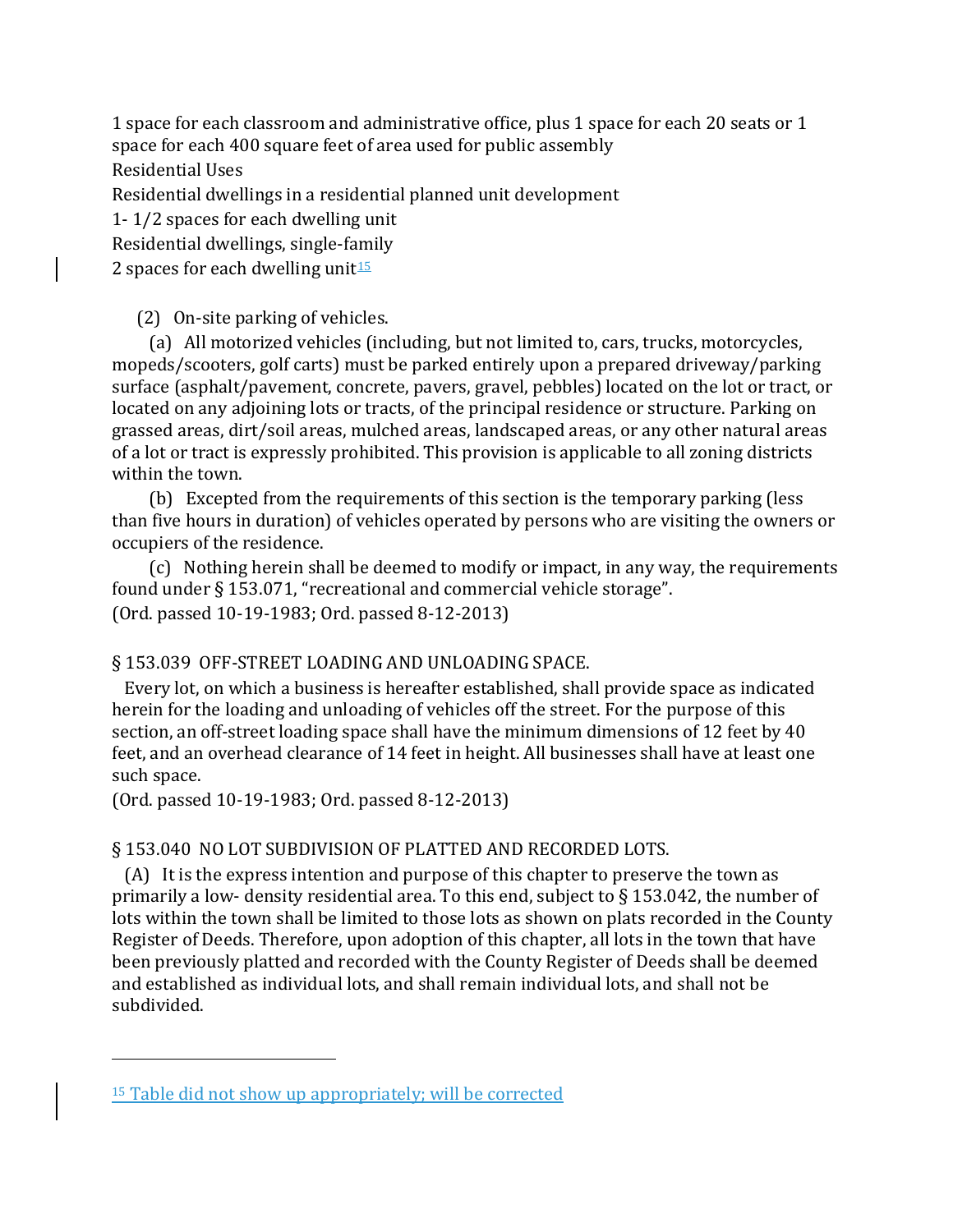(B) If an owner has acquired contiguous or adjoining lots, and the terminology of the deeds or other instruments of conveyance expresses intent that said lots shall be joined together as one residential lot, said lots shall thereafter be considered as one residential lot and shall not be subdivided into individual lots. If an owner of contiguous or adjoining lots develops said lots together, locating a residence on such lot or lots, and has landscaped the same or located other improvements, structures, or amenities on the lots so that from the standpoint of utility or appearance said lots seem to constitute one residential site, then said property shall not thereafter be subdivided, nor revert back to individual, separate lots.

 (C) Nothing herein shall preclude property owners from subdividing unimproved previously platted and recorded lots, so as to enlarge existing residential lots or building sites. This subdivided lot shall not thereafter be reestablished as a separate residential lot. (Ord. passed 10-19-1983; Ord. passed 8-12-2013)

## § 153.041 MINIMUM DWELLING UNIT SIZE.

 (A) Each dwelling unit hereafter erected on any lot shall contain the following specified minimum living area floor space.

 (B) Basement areas shall not be counted as a story and floor space contained in basement areas shall not be included in the minimum required living area floor space.

 (1) Dwelling units consisting of a single or one primary story with living area as defined in this chapter shall contain a minimum of 2,250 square feet of living area.

 (2) Dwelling units consisting of two or more primary stories with living area as defined in this chapter shall contain a minimum of 1,500 square feet of living area on the first story, and a minimum of 750 square feet of living area on the second story. (Ord. passed 10-19-1983; Ord. passed 8-12-2013)

## § 153.042 SUBDIVISION OF TRACTS OF LAND.

 (A) An owner of a tract of land which has not been subdivided and platted into residential lots, but desiring such subdivision and platting, shall prepare a plat and submit same for approval to the Planning Commission.

 (B) Provisions shall be made for all utilities and access necessary to properly service said subdivision, subject to the provisions of Ch. 152. All other requirements of this chapter shall likewise be applicable to said subdivision before said owner shall be allowed to subdivide the tract of land.

(Ord. passed 10-19-1983; Ord. passed 8-12-2013)

# § 153.043 MAXIMUM ROOF COVERAGE.

 (A) (1) (a) The MAXIMUM ROOF COVERAGE is defined as the total area(s) under roof of all structures (including detached garages and other accessory structures) on the lot.

 (b) The maximum roof coverage standard assures that the size of structures is proportional to the lot size.

(2) The standards for the maximum roof coverage permitted are as follows: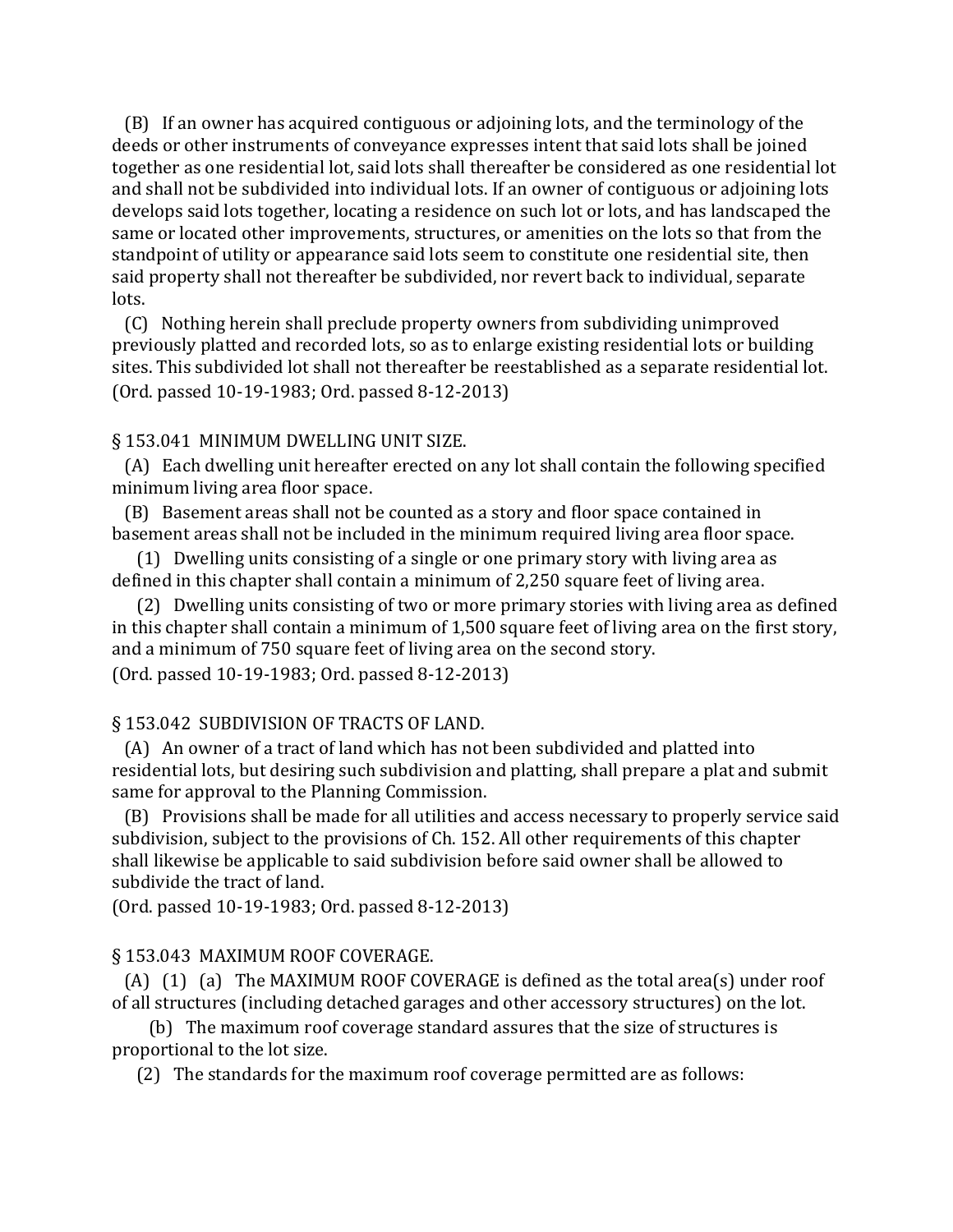| Lot Size         | Max Roof Coverage |
|------------------|-------------------|
| Up to 0.5 acres  | 2,874 square feet |
| Up to 0.75 acres | 3,520 square feet |
| Up to 1 acres    | 4,682 square feet |
| Up to 1.2 acres  | 5,060 square feet |
| Up to 1.5 acres  | 5,500 square feet |
| Up to 2 acres    | 6,100 square feet |
| Up to 2.5 acres  | 6,700 square feet |
| Up to 3 acres    | 7,500 square feet |
| Up to 3.5 acres  | 8,200 square feet |
| Up to 4 acres    | 8,700 square feet |
| Up to 4.5 acres  | 8,900 square feet |
| Up to 5 acres    | 9,100 square feet |
| Up to 5.5 acres  | 9,300 square feet |
| Up to 6 acres    | 9,647 square feet |

 (B) (1) Lots exceeding 6 acres in size: Multiply the lot size by 43,560; multiply this number by 3.25% (0.0325); provided, that the result is less than 9,647, structures on the lot may have maximum roof coverage of 9,647 square feet.

 (2) If the result is greater than 9,647, structures on the lot may have maximum roof coverage equal to the result produced by the multiplication.

 (C) All structures exceeding the maximum roof coverage for the lot on which they are located shall require approval of a variance by the Board of Adjustment in accordance with the procedures and standards set forth in § 153.110(D). (Ord. passed 10-19-1983; Ord. passed 8-12-2013)

## § 153.044 MATERIAL AND COLOR REQUIREMENTS FOR RESIDENTIAL DWELLING UNITS.

 (A) The town is a unique community concerned with historic continuity. The town and its citizens are interested in the exterior appearance of residential structures, including the materials and color used in constructing and reconstructing such structures. To that end, those persons constructing new residences or renovating or expanding existing residences are encouraged to consider the provisions of this section regarding building materials.

 (B) Regulation of exterior materials and colors of these structures will provide protection of the aesthetic and historic character and preserve the economic stability of the town.

(1) Materials.

 (a) The intent of these provisions is to promote the exterior building materials which will blend with the majority of the existing residential structures and natural features of the town.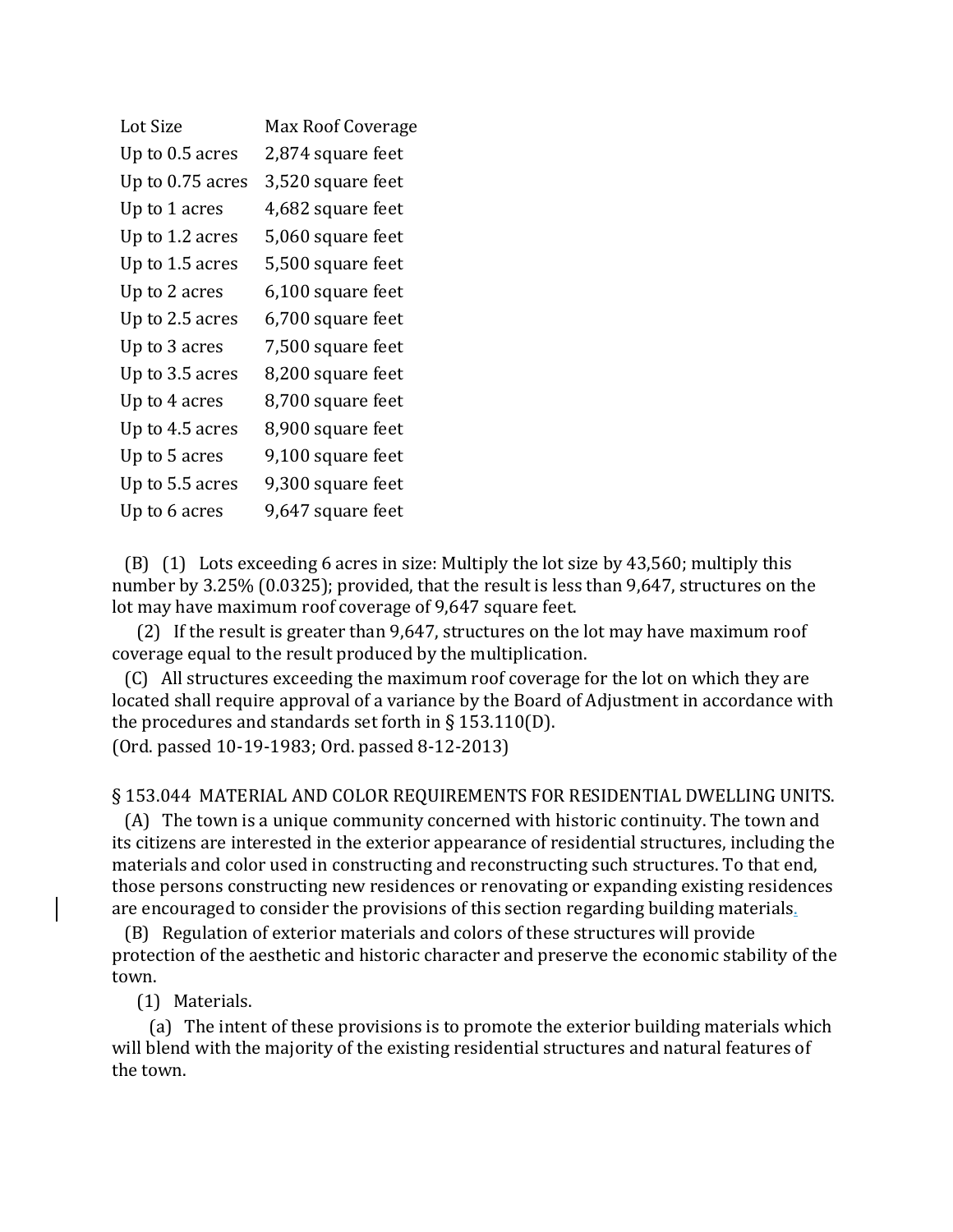(b) As required in § 153.087, the application for the zoning compliance certificate shall be accompanied by the description of the materials to be used for the exterior siding and roofing materials.

1. Siding.

 a. Suggested exterior siding materials. Painted or stained wood shingles or clapboards, stone and/or brick masonry, stucco, exterior insulation and finish system (EIFS), pre-painted aluminum, or heavy gauge vinyl to resemble clapboards, pre-cast concrete panels, fiber cement siding, cultured/cast stone, or as approved by the Design Review Board; and

 b. The following exterior siding materials are discouraged. Exposed or painted concrete masonry units, light gauge vinyl siding, unpainted aluminum siding, exposed or painted concrete, paper or wood composition board, permastone or faux stone masonry, plywood (unless board and batten), asphalt shingles, ceramic tile (glazed wall tile, ceramic mosaic tile, natural clay tile, and the like), sheet glass, or glass block (not to include glass used for windows, sunrooms or conservatories), glazed brick.

2. Roofing visible from adjacent property.

 a. Suggested roofing materials. Asphalt/fiberglass shingles, cedar shakes or shingles, clay or concrete tile, slate, copper, factory painted metal shingles or standing seam with concealed fasteners, or as approved by the Design Review Board; and

 b. The following roofing materials are discouraged. Tin, unpainted aluminum, galvanized steel, asphaltic roll roofing, composition rubber, EPDM or PVC single ply roofing fabric, tar and gravel, asphalt and gravel, solar panels (unless integrated into new construction) $\frac{16}{6}$ .

 (2) Color. The intent of these provisions is to promote colors which blend with the existing structures and preserve the existing visual environment. It is further the intent of these regulations to prevent exterior paints or stains which are distracting and present inappropriate color contrast to the surrounding natural and built environment.

 (a) Suggested exterior colors. Natural and weathered stone and wood, earth tones (subdued colors and stains), including bleached tones and stains, or other colors which conform to the intent expressed this division (B)(2). Dwellings which are painted in colors that are considered to be nonconforming at the time of the adoption of this chapter may not be repainted the same color; and

 (b) The following exterior colors are discouraged. The use of day-glow or fluorescent colors is discouraged.

(Ord. passed 10-19-1983; Ord. passed 8-12-2013)

i<br>I

§ 153.045 SITE DESIGN AND BUILDING FORM AND MASS FOR RESIDENTIAL DWELLING UNITS.

<span id="page-42-0"></span><sup>&</sup>lt;sup>16</sup> Consider removing this statement since generally allowable as special use?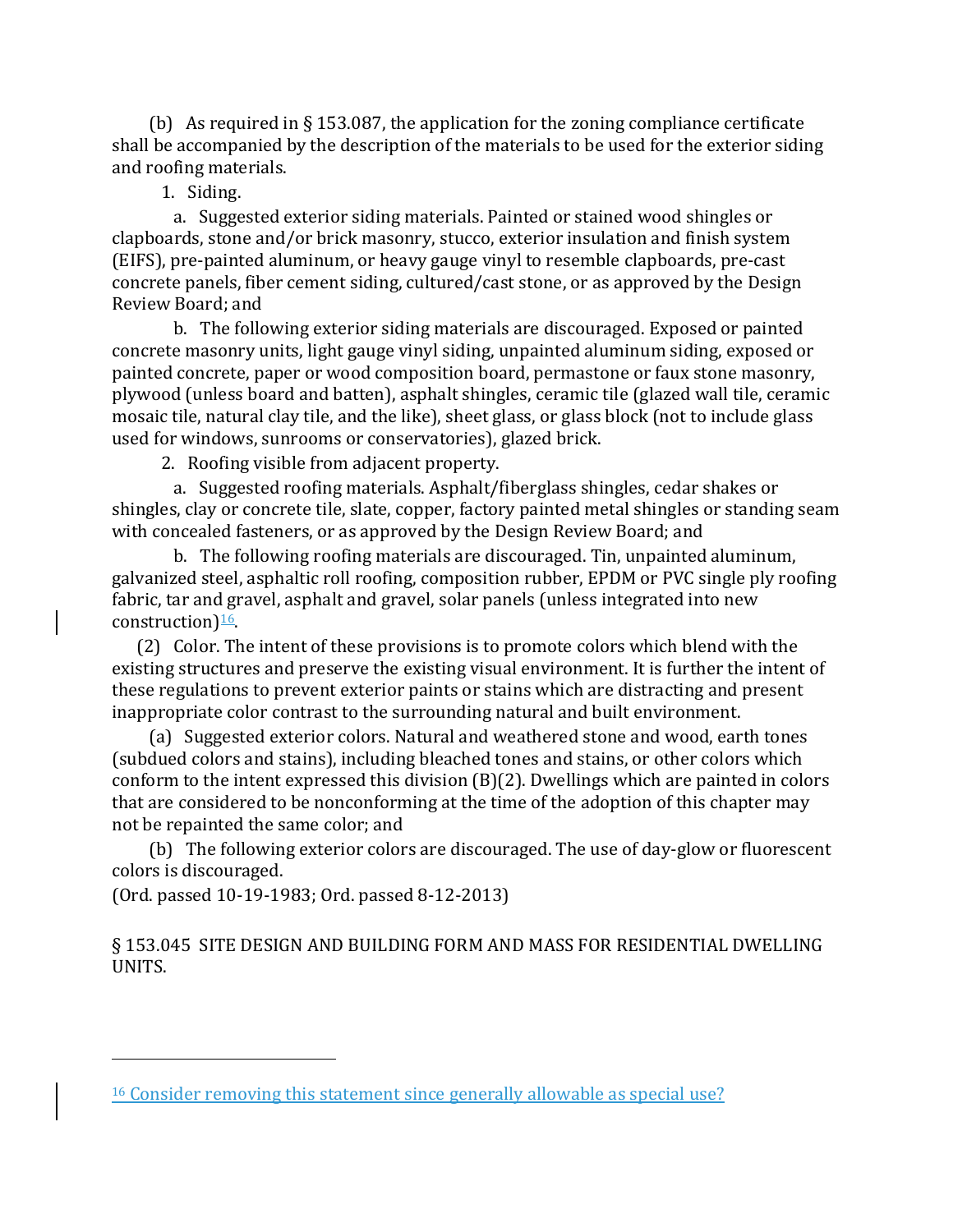(A) (1) The town is a unique community and it is within the public interest and general welfare of the town to regulate the site design and building form and mass encompassing all residential structures.

 (2) Site design shall include grading, surface water drainage, preservation and restoration of existing flora, all landscape features, including drives, walks, patios, freestanding walls, fencing, and plantings.

 (B) Of particular concern is preservation of the streetscape, signs, lighting, trees, and bushes alongside the public thoroughfare. Form and mass shall refer to size and shape of the residential structures.

 (1) Site materials and features. The intent of these provisions is to encourage site materials and features which blend with the existing visual environment, i.e., native flora and curvilinear roadways.

(a) Built of planted landscape elements.

 1. Permitted. All native flora and materials, (i.e., trees, bushes, flowers, stone, asphalt or concrete pavement, concrete masonry paving units); and

 2. Prohibited. Abrupt physical configurations, (i.e., site revisions causing excessive tree removal, land slope revisions greater than natural repose).

 (b) Site lighting. Permitted; low-intensity security or decorative lighting, up to two street lamps in front yards not to exceed eight-feet in height and located a minimum of ten feet from the edge of the road.

(2) Prohibited.

 (a) High-intensity flood or spot lighting either of the buildings or landscape features, neon. No flickering or flashing lights and all lighting shall be shielded such that light is not directed toward adjacent residential properties; and

(b) Examples of shielding should be as follows.

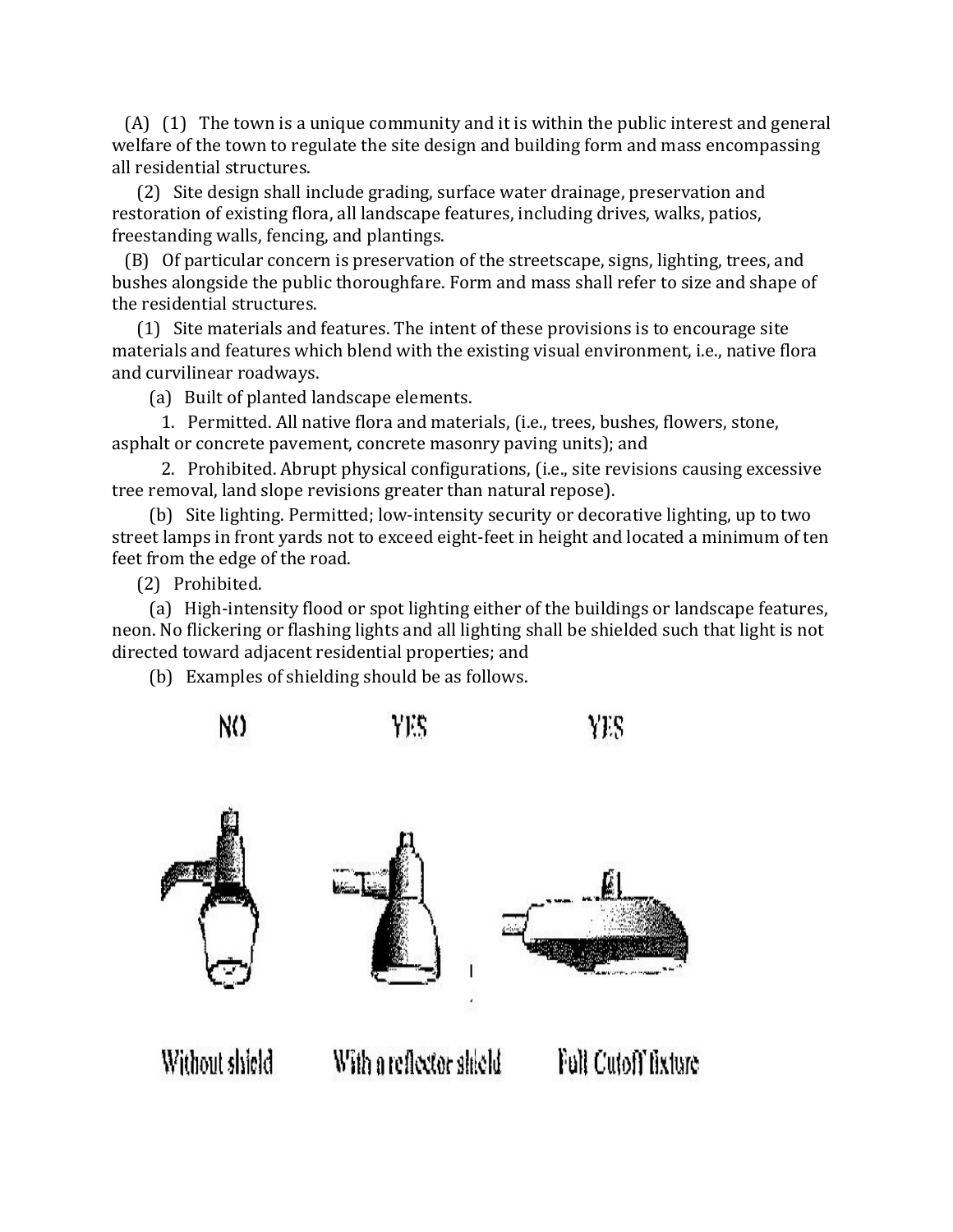(3) Building forms and mass.

 (a) Intent. The intent of these provisions is to encourage exterior building forms which blend with the majority of existing residential structures and natural features of the town.

(b) Roof form.

 1. The following roof forms are encouraged. Gable, mansard, hip, gambrel, shed, pyramidal, salt box, barrel, vault, and arch; and

 2. The following roof forms are discouraged as inconsistent with existing structures in the town. Trapezoidal, butterfly, complex curvilinear (screw, bullet, mushroom shape), conical, polygonal (except as roof of minor tower), A-frame, Quonset huts, geodesic domes, and roundettes.

(Ord. passed 10-19-1983; Ord. passed 8-12-2013)

## § 153.046 MATERIAL AND COLOR REQUIREMENTS FROM COMMERCIAL BUILDINGS.

 (A) The town is a unique community which is dependent on historic continuity with its past. It is within the public interest and general welfare of the town to regulate the exterior appearance of commercial structures, including the exterior materials and color used in constructing and reconstructing and painting buildings.

 (B) Regulation of exterior materials and colors of these structures will provide protection of the aesthetic and historic character and preserve the economic stability of the town.

 (1) Materials. The intent of these provisions is to promote the use of exterior building materials which will blend with the existing commercial structures and natural features of the town. As required in § 153.087(B)(1), the application for the zoning compliance certificate shall be accompanied by the description of the materials to be used for the exterior siding and roofing materials.

(a) Siding.

 1. Permitted exterior materials. Painted or stained wood shingles or clapboards, stone and/or brick masonry, stucco, exterior insulation and finish system (EIFS), prepainted aluminum, or heavy gauge vinyl to resemble clapboards, precast concrete panels or siding, cultured/cast stone, or as approved by the Design Review Board; and

 2. Prohibited exterior materials. Exposed or painted concrete masonry units, light gauge vinyl siding, unpainted aluminum siding, exposed or painted cast-in-place concrete, paper or wood composition board, permastone or faux stone masonry, plywood, (unless board and batten), asphalt shingles, ceramic tile, (glazed wall tile, ceramic mosaic tile, natural clay tile, and the like), glazed brick, unpainted, or pre-painted ferrous or aluminum metal siding.

(b) Roofing visible from on-site location or adjacent property.

 1. Permitted roofing materials. Asphalt/fiberglass shingles, cedar shakes or shingles, clay or concrete tile, slate, copper, factory painted metal shingles or standing seam with concealed fasteners or roofing as approved by the Design Review Board; and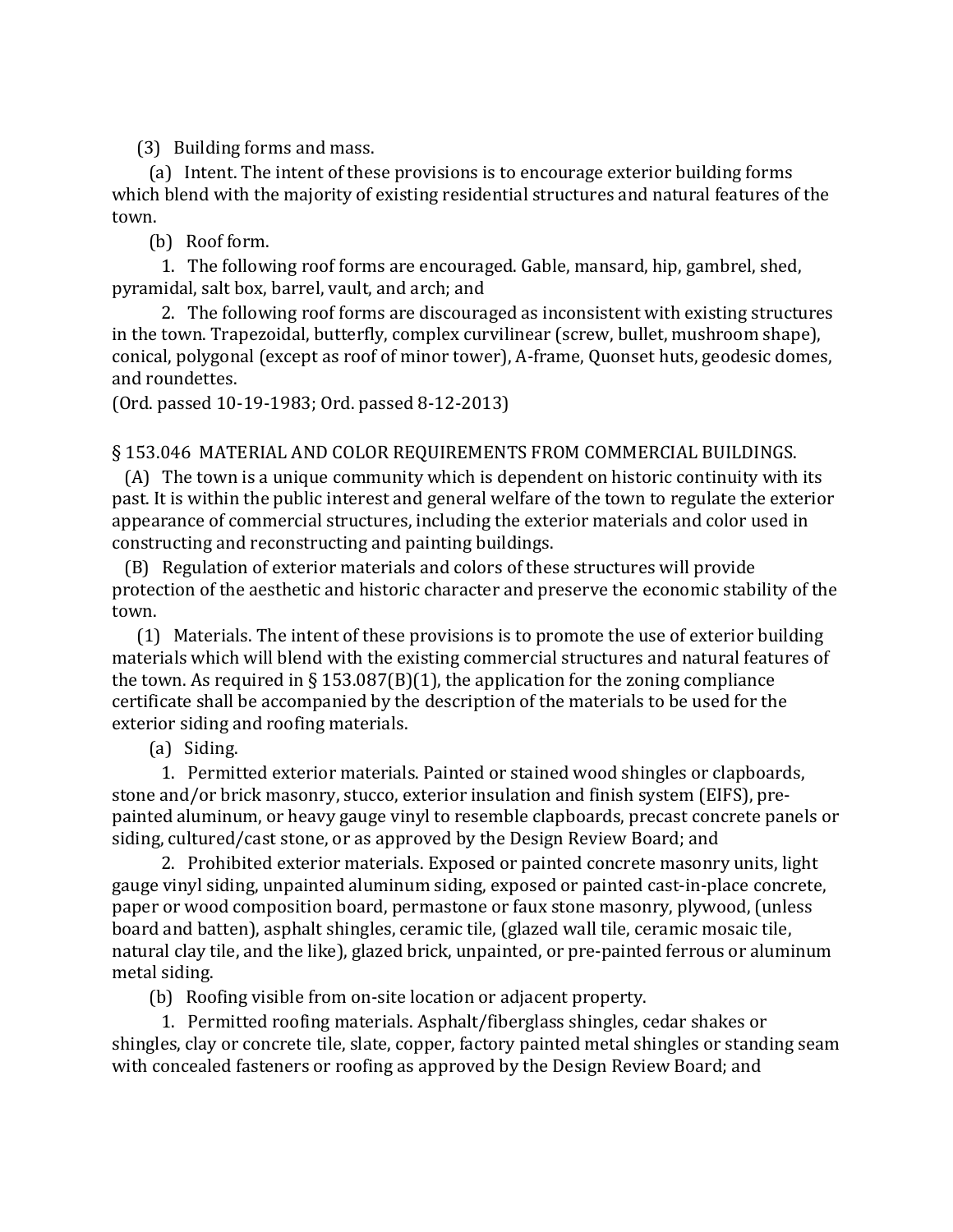2. Prohibited roofing materials. Tin, unpainted aluminum, galvanized steel, asphaltic roll roofing, composition rubber, EPDM or PVC single ply roofing fabric, tar and gravel, asphalt and gravel, solar panels (unless integrated into new construction). Note that for commercial buildings, flat roofs not visible from residential dwellings may use the abovementioned roofing materials.

 (2) Color. The intent of these provisions is to promote colors which blend with the existing structures and preserve the existing visual environment. It is further the intent of these regulations to prevent exterior paints or stains which are distracting and present inappropriate color contrast to the surrounding natural and built environment.

 (a) Permitted exterior colors. Natural and weathered stone and wood, earth tones (subdued colors and stains), including bleached tones and stains or other colors which conform to the intent expressed in this division (B)(2).

(b) Prohibited exterior colors. Day-glow or fluorescent.

(3) Mechanical/electrical equipment.

 (a) All electric service equipment and sub-panels and all mechanical equipment, including, but not limited to, air-conditioning, pool equipment, fans and vents, utility transformers (except those owned and maintained by public utility companies), and solar panels, shall be painted to match the surrounding wall or roof color or painted or screened to blend with the surrounding natural terrain. Roof-mounted equipment and vents shall be painted to match the roof and/or adjacent wall color and shall be screened or integrated into the design of the structure.

 (b) Roof-mounted equipment, including ventilators and satellite dishes, shall be completely screened from view (100% opacity) or isolated so as not to be visible from any public right-of-way or residential zoning district. Roof screens when used shall be coordinated with the building to maintain a unified appearance.

 (c) 1. All electrical and mechanical equipment located at ground level shall be screened from view (100% opacity) or isolated so as not to be visible from the right-of-way of an arterial street or residential zoning district. Such screens and enclosures, when used, shall be coordinated with the buildings to maintain a unified appearance.

 2. Acoustical buffering is required for all emergency generators to reduce the noise level as audible from the nearest residential dwelling to that of the standard commercial air conditioning compressor.

(Ord. passed 10-19-1983; Ord. passed 8-12-2013)

# § 153.047 SITE DESIGN AND BUILDING FORM AND MASS COMMERCIAL BUILDINGS.

 (A) The town is a unique community and it is within the public interest and general welfare of the town to regulate the site design and building form and mass encompassing all commercial structures.

 (B) Site design shall include grading, surface water drainage, preservation and restoration of existing flora, all landscape features, including drives, walks, patios, freestanding walls, fencing, and plantings. Of particular concern is preservation of the streetscape; signs, lighting, trees and bushes alongside the public thoroughfare. Form and mass shall refer to size and shape of the commercial structures.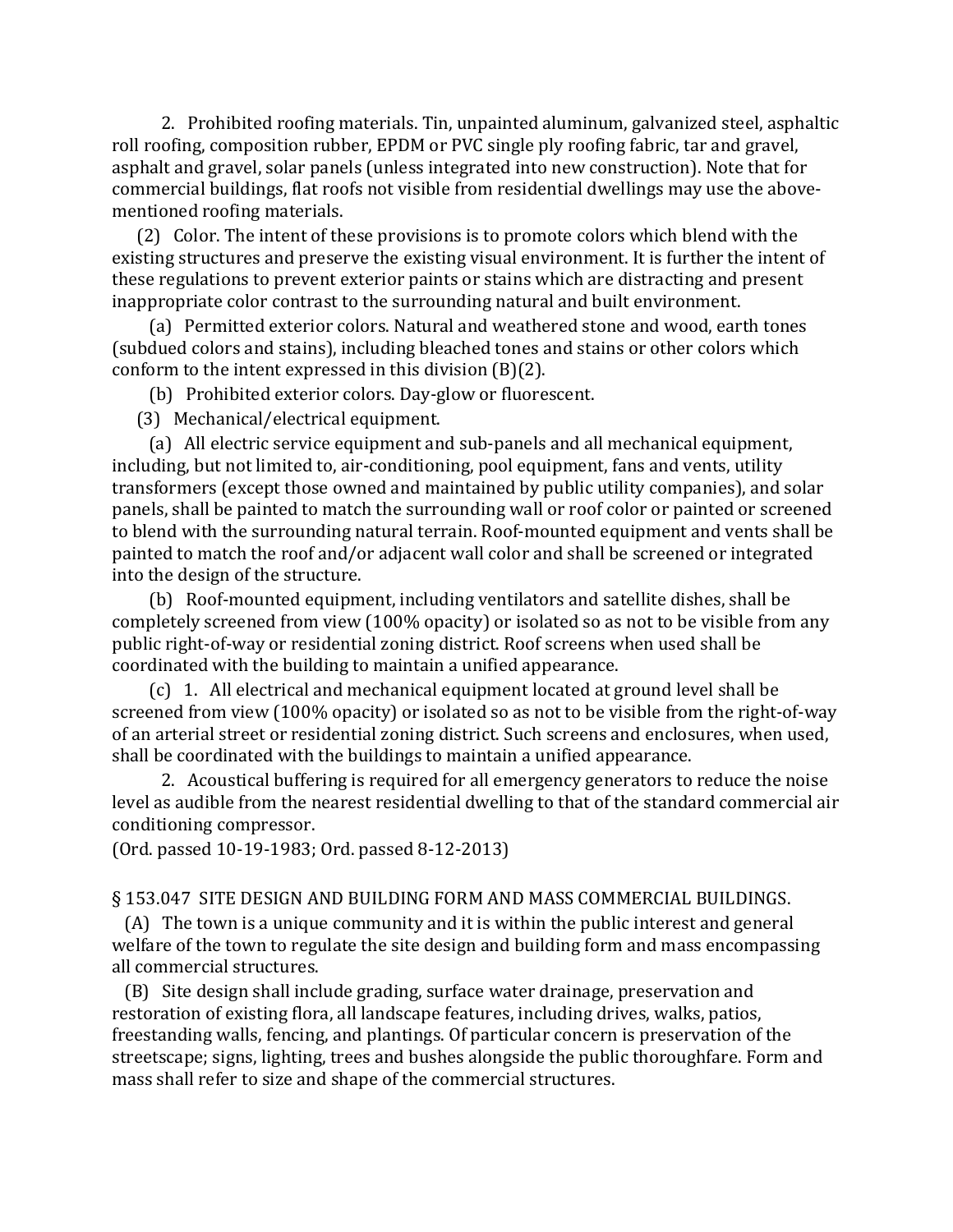(1) Site materials and features. The intent of these provisions is to encourage site materials and features which blend with the existing visual environment, (i.e., native flora and curvilinear roadways).

(a) Built or planted landscape elements.

 1. Permitted. All native flora and materials, (i.e., trees, bushes, flowers, stone, asphalt or concrete pavement, concrete or brick masonry paving units). Refer to the §§ 93.30 through 93.40 for tree removal regulations.

 2. Prohibited. Final grades that result in slopes greater than 1:1; retaining walls that exceed seven feet in height for property zoned (R-4) and exceed 12 feet in height for property zoned (R-5).

 (b) Site lighting/exterior lighting. With the exception of Americans with Disabilities Act, being 42 U.S.C. § 12101, lighting requirements and street lighting, the following design standards shall apply when exterior lighting is proposed and/or required:

1. Shielding.

 a. Exterior lighting shall be shielded and directed downward so that the light source (the actual bulb) is not visible from beyond the property line on which the structure is located.

b. Exterior lighting shall not project above the horizontal plane of the building.

2. Color. Warm lighting colors are required.

a. The blue-white colors of florescent and mercury vapor lamps are prohibited.

 b. Lamps emitting a color temperature in excess of 5,000 degrees Kelvin are prohibited.

 3. Parking area lighting. In parking lots, a foot candle as approved by the town's lighting consultant at the perimeter, and between light sources, and a maximum of 5.0 foot candles under light fixtures as required.

4. Light fixtures.

 a. The height of light fixtures shall be in proportion to the building mass and no more than 14 feet high.

 b. When all businesses are closed, only a minimum of security lighting shall be maintained. Shielded spotlights may be used when highlighting trees, artwork, or other special landscape features. Lighting fixtures affixed to structures for the purposes of lighting parking areas shall be prohibited.

 5. Advertising. The operation of searchlights or similar sources for advertising, display or any other commercial purpose is prohibited.

(2) Building forms and mass.

 (a) Intent. The intent of these provisions is to encourage exterior building forms which blend with the majority of existing commercial structures and natural features of the town.

(b) Roof form.

 1. Permitted. Gable, mansard, hip, gambrel, shed, pyramidal, salt box, barrel, vault, arch, and flat; and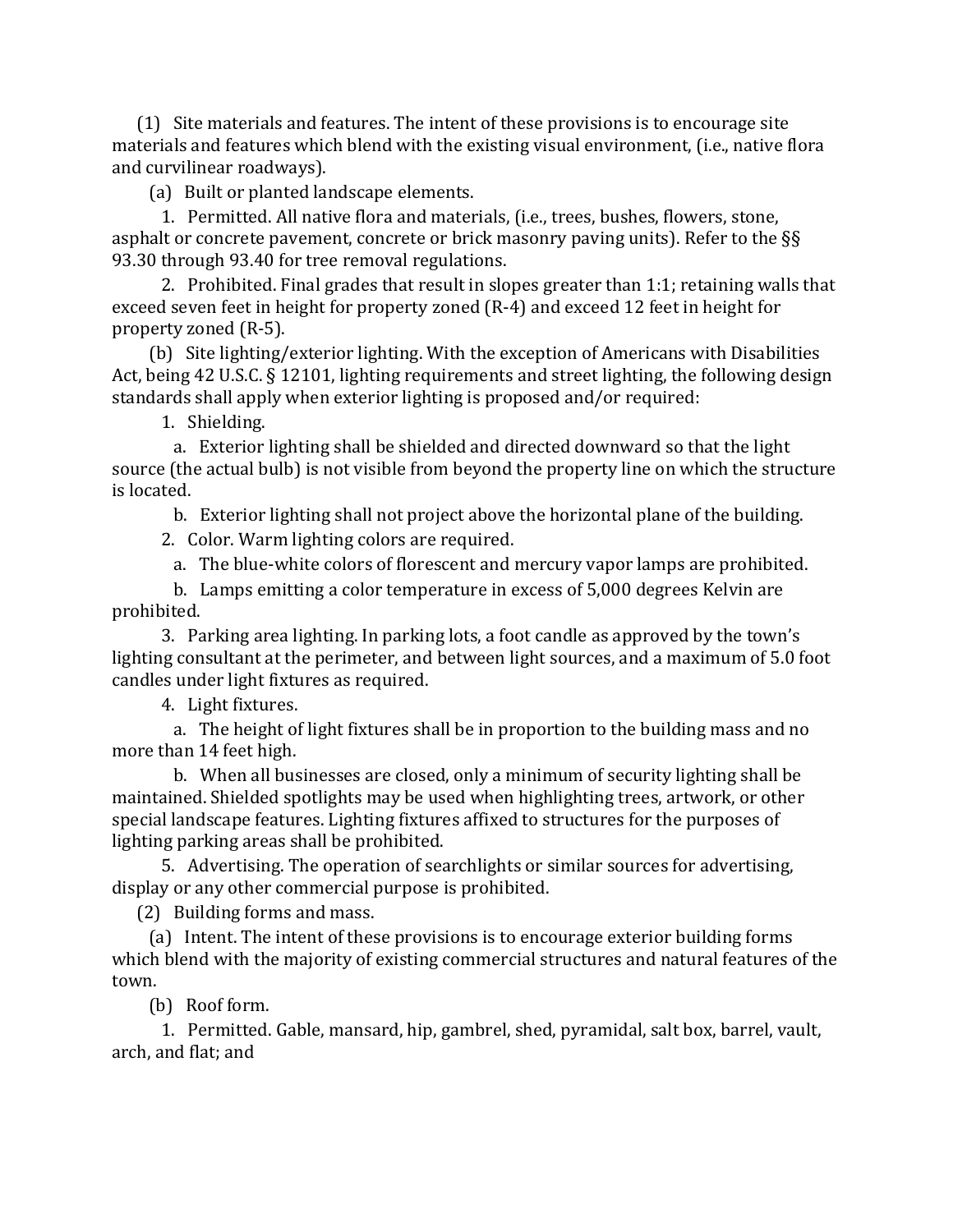2. Prohibited. Trapezoidal, butterfly, complex curvilinear (screw, bullet, mushroom shape), conical, polygonal (except as roof of minor tower), A-frame, Quonsct huts, geodesic domes, and roundettes.

(Ord. passed 10-19-1983; Ord. passed 8-12-2013)

## § 153.048 IMPERVIOUS SURFACE COVERAGE.

 (A) (1) A maximum percentage of a residential lot that can be devoted to impervious surfaces, as defined in § 153.004, is established to assure that the character of the town is preserved and to control stormwater and runoff being directed to streets and adjacent properties.

 (2) The percentage of residential lots that can be devoted to impervious surfaces shall be as set forth below.

| Lot Size                      | Impervious<br>Surface                   | Sample Calculations 43,560 Square Feet - 1 Acre                                                                                                                |
|-------------------------------|-----------------------------------------|----------------------------------------------------------------------------------------------------------------------------------------------------------------|
| Up to $1$<br>acre             | 27.5% x lot area                        | E.g., 0.85 acre x 43,560 x 27.5% = 10,182 square feet                                                                                                          |
| Over 1<br>acre to 3<br>acres  | 11,979 square feet<br>or 25% x lot area | 11,979 square feet (The maximum from the previous<br>grade) or the product of the lot size calculation. E.g.,<br>1.75-acre x 43,560 x 25% = 19,058 square feet |
| Over 3<br>acres to 6<br>acres | 32,670 square feet<br>or 20% x lot area | 32,670 square feet (The maximum from the previous<br>grade) or the product of the lot size calculation. E.g<br>4.5-acres x 43,560 x 20% = 39,204 square feet   |

 (B) Lots on which new construction and/or development activity would cause the amount of impervious surface on the lot to exceed the percentages set forth above shall proceed with the proposed construction and/or development activity only if a variance for the increased impervious surface coverage is granted by the Board of Adjustment in accordance with the procedures set forth in § 153.110(D).

 (C) The Board of Adjustment reserves the right to limit impervious surface coverage to prevent the unreasonable diversion of stormwater or surface water onto another property or properties or to the town streets.

(Ord. passed 10-19-1983; Ord. passed 8-12-2013)

# § 153.049 FENCE, GATE AND WALL REGULATIONS.

 The Board of Commissioners for the Town of Biltmore Forest that the following amendments to the Zoning Ordinance and subsequent regulations be placed on fence, gate, and wall construction and replacement as of the effective date of this section.

 (A) New fences, gates or walls may be approved by the Board of Adjustment as a special use, so long as the gate, fence or wall meets the following requirements.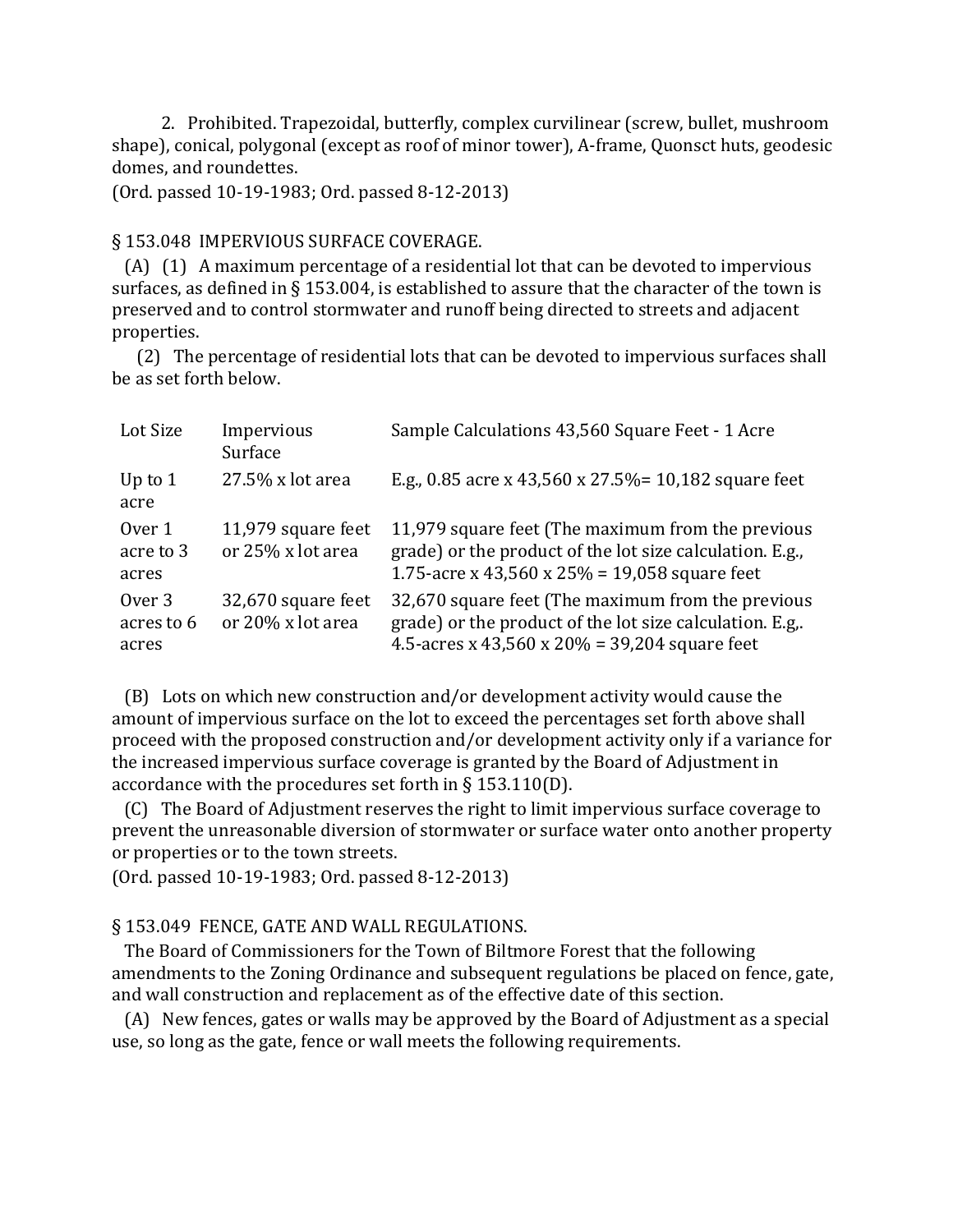(1) The fence, gate, or wall is constructed entirely within the rear yard, is not located in any side or rear yard setbacks, and is constructed of materials deemed acceptable in § 153.049(D).

 (2) Mature vegetation or other buffering sufficient to screen the fence, gate, or wall from neighboring properties shall be required to the extent necessary.

 (B) A driveway gate and supporting columns may be approved by the Board of Adjustment as a special use so long as it meets the following requirements:

 (1) The driveway gate and columns shall not be located in the front or side yard setback of a property.

(2) The driveway gate shall not be more than eight feet in height.

 (3) The driveway gate must provide access for emergency services and first responders. This may be done via a lockbox code, strobe or siren activation switch, or other method with demonstrated reliability.

 (4) The driveway gate must open wide enough to provide for ingress and egress of emergency vehicles. The minimum acceptable standard is for the gate access to be 14 feet wide with a 14 foot minimum height clearance.

 (C) Replacement of existing fences, gates , and walls shall be approved by the Board of Adjustment as a special use so long as the replacement fence is constructed of materials deemed acceptable in § 153.049(D) and meets the requirements below. A special use permit application to replace an existing fence, gate, or wall shall include a photograph of the existing fence or wall, specify the type of fence, gate, or wall, include a map or sketch depicting the height and length of the fence, gate, or wall and state whether or not the fence, gate, or wall is located within any setbacks.

 (1) Existing chain link fences or gates shall not be replaced with new chain link fences or gates.

 (2) Existing fences, gates, or walls in the front yard shall not be replaced. No new fences, gates, or walls shall be allowed in the front yard.

 (3) Repair of more than half of an existing fence, gate, or wall shall be considered a replacement and shall be subject to this section.

 (D) Acceptable materials and standards for fences and walls/maintenance. The following materials and standards for fences and walls shall be deemed acceptable.

 (1) Wooden fencing or gates shall be of natural color or painted in a manner compatible with the residence and the lot.

 (2) Non-wooden fencing and gates shall be black, dark green or brown and shall blend with surrounding trees or vegetation.

(3) No new chain link fencing or gates shall be allowed.

 (4) Fences shall not exceed six feet in height except that fences designed to prevent deer or other wildlife from entering the property shall not exceed ten feet in height. Deer fences shall be constructed in accordance with North Carolina Wildlife Resources Commission standards for "Permanent Woven Wire Fencing" and "Permanent Solid-Wire Fencing." Copies of these standards are available at the Town Hall or at the following web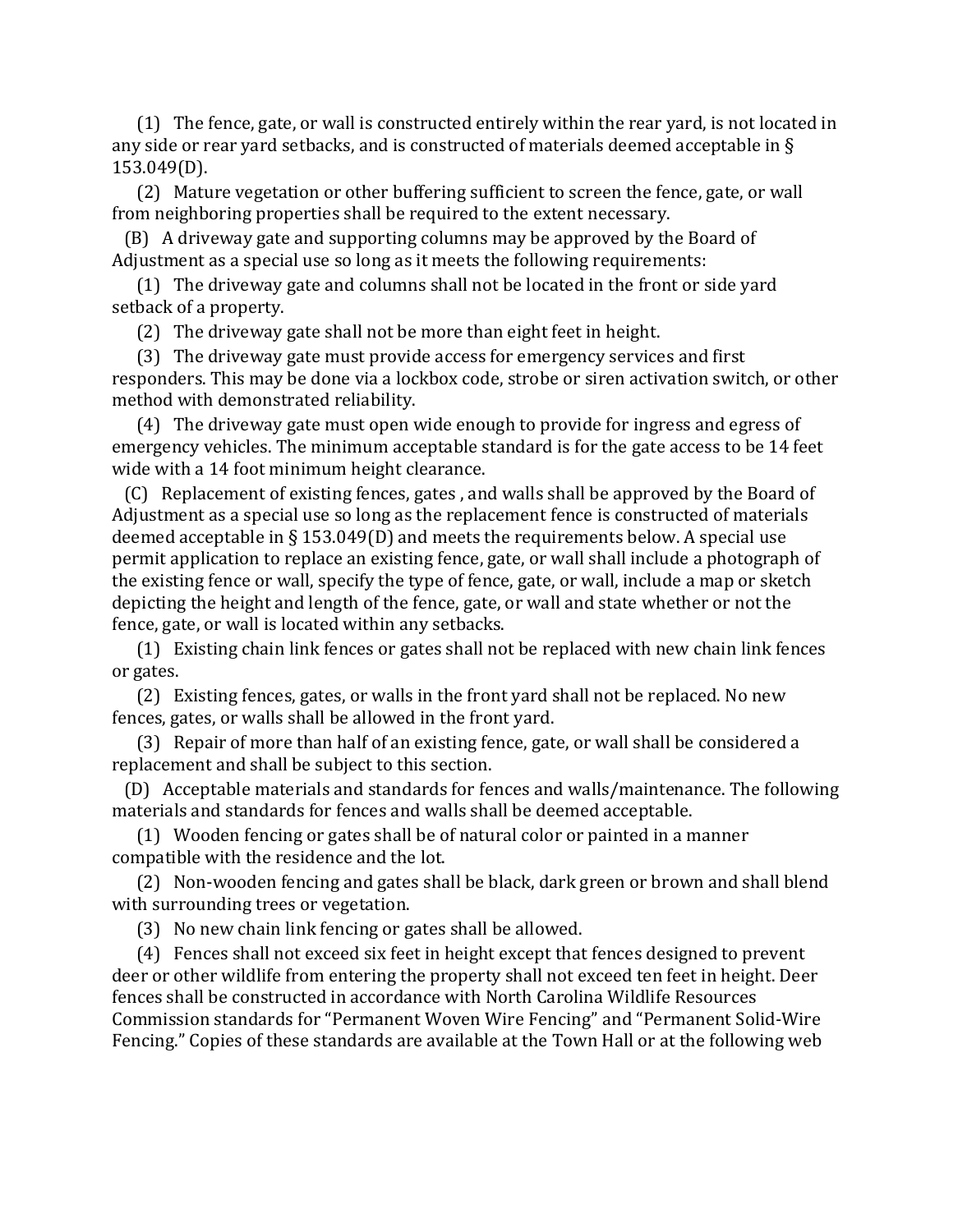address [\(https://www.nxcwildlife.ordg/Learning/Species/Mammals/Whitetail-](https://www.ncwildlife.org/Learning/Species/Mammals/Whitetail-Deer/Fencing-to-Exclude-Deer#42041180-permanent-fencing)[Deer/Fencing-to-Exclude-Deer#42041180-permanent-fencing\)](https://www.ncwildlife.org/Learning/Species/Mammals/Whitetail-Deer/Fencing-to-Exclude-Deer#42041180-permanent-fencing).[17](#page-49-0)

 (5) Wall s should be constructed of stone or similar material, and shall be compatible with the construction materials of the house located on the same property.

 (6) When a fence, gate or wall is not properly maintained or fails to comply with condition(s) imposed by the Board of Adjustment, the town shall required the property owner to repair the fence, gate, or wall, or, remove the fence, gate, or wall at the property owner's expense. If the property owner fails to repair or remove the fence, gate, or wall, the town may remove the fence, gate, or wall and recover the cost of removal, including the cost of disposal, if any, from the property owner.

(Ord. passed 2-11-2020)

#### BUFFERS, SCREENING, AND LANDSCAPE[18](#page-49-1)

#### § 153.060 PURPOSE AND INTENT.

 (A) The town has an abundant and diverse tree and vegetative cover that is essential to the aesthetic value of the town and provides numerous ecological and economic benefits.

 (B) The landscape and buffering standards set forth below require buffers and landscaping between dissimilar land uses, along public rights-of-way, and within parking lots, in order to:

 (1) Encourage the preservation of existing trees and vegetation and replenish removed vegetation;

 (2) Protect and improve the visual quality of the town and minimize the negative impacts of development such as noise, dust, litter, glare of lights, traffic, heat, overcrowding, odor, and views of unsightly parking lots, utilities, and mechanical systems and buildings;

 (3) Provide environmental benefits such as climate modification, decreased energy consumption, reduced stormwater runoff, decreased erosion, improved water and air quality, and protection of wildlife habitat;

 (4) Provide a transition between dissimilar land uses to protect abutting properties from potential negative impacts of neighboring development and to preserve the character and value of property and to provide a sense of privacy; and

 (5) Improve standards for quantity, location, size, spacing, protection, and maintenance of plants and other screening materials to assure a high level of quality in the appearance of the town while allowing flexibility to promote well-designed and creative landscape plantings.

<span id="page-49-0"></span><sup>&</sup>lt;sup>17</sup> Misspelling

<span id="page-49-1"></span><sup>&</sup>lt;sup>18</sup> After reviewing this entire section, this seems to be geared almost exclusively to nonresidential development. Should there be a specific reference to this within the purpose and intent section?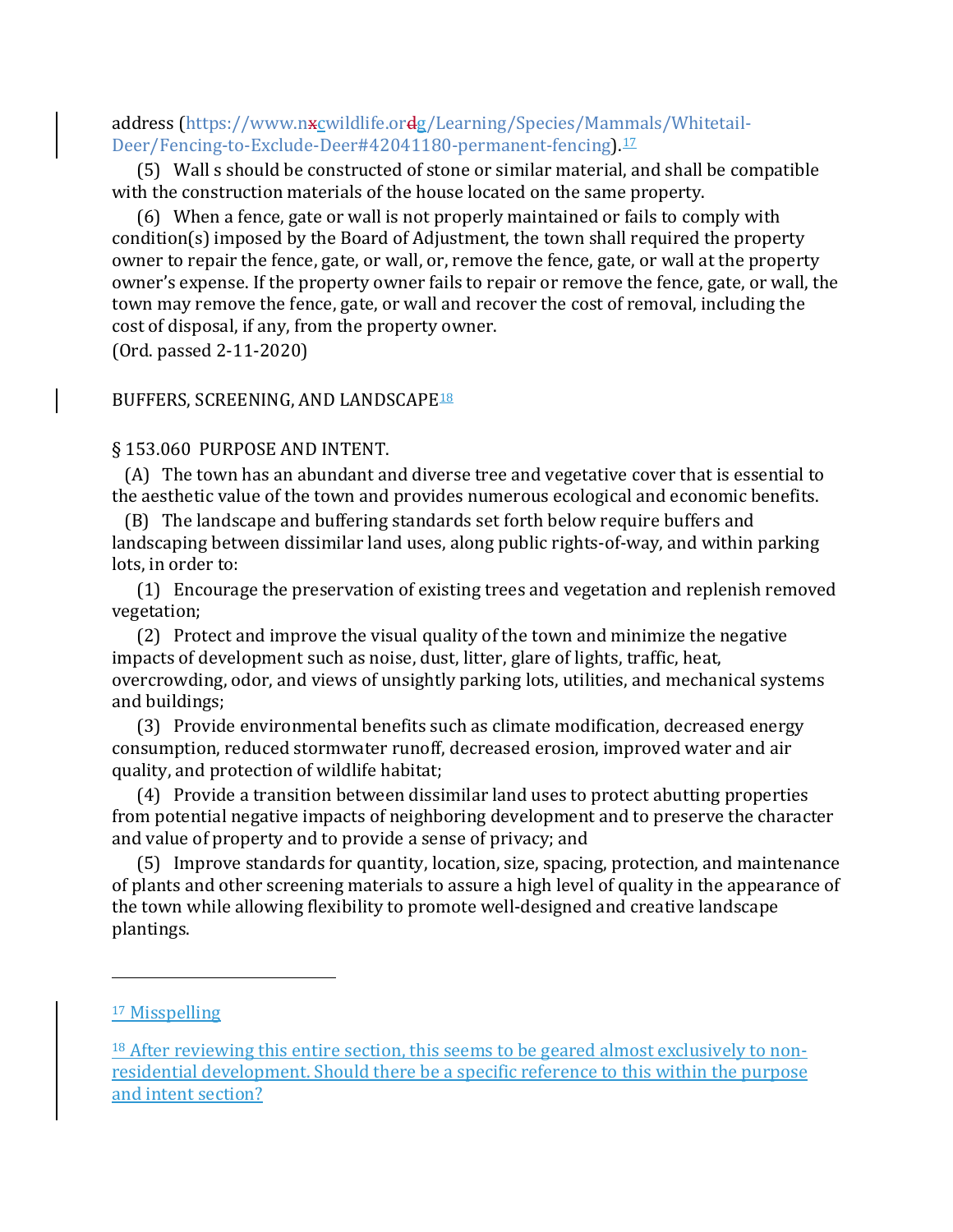## (Ord. passed 10-19-1983; Ord. passed 8-12-2013)

#### § 153.061 GENERAL INFORMATION.

(A) Applicability.

 (1) Buffer strip plantings, street trees, and parking lot trees and shrubs are required for developments  $19$  within the town limits.

 (2) The following developments shall bring the entire site into full compliance with this section:

(a) New nonresidential development, including conditionalspecial uses; and

 (b) Renovations with a total cost exceeding 50% of the assessed value of the building, excluding single-family dwellings, according to the county tax records.

 (3) New parking spaces or lots are not required to comply with the provisions of this section.

 (B) Landscape and grading plan required. Applicants are advised to meet with town staff in order to review all ordinance requirements and procedures and receive a copy of the plan checklists. As required in § 153.034, a landscape and grading plan shall be reviewed and approved by the Board of Adjustment prior to any grading.

(C) Alternative compliance.

i<br>I

 (1) The landscape requirements are intended to set minimum standards for quality development and environmental protection and are not intended to be arbitrary or inhibit creative solutions. Site conditions or other reasons may justify the need to request an alternate method of compliance with the landscape requirements. The Board of Adjustment, in consultation with the Design Review Board, may alter the requirements of this section as long as the existing or added landscape features of the development site comply with the intent of this chapter.

 (2) Requests for alternative compliance shall be accepted if one or more of the following conditions are met:

 (a) Topography, geologic features, drainage channels or streams, existing natural vegetation, overhead or underground utilities, or other conditions make it unreasonable or meaningless to plant a buffer or meet other landscape requirements;

 (b) Space limitations, unusually shaped lots, unique relationships to other properties, and/or prevailing practices in the surrounding neighborhood (such as use of a specific type of vegetation) may justify alternative compliance when changing the use type of an existing building in an established mature neighborhood; or

 (c) An alternative compliance proposal is equal or better than normal compliance in its ability to fulfill the intent of the ordinance, and exhibits superior design quality.

 (4) The property owner must submit a plan of the area for which alternative compliance is requested to the Town Manager 14 days prior to the meeting of the Design

<span id="page-50-0"></span> $19$  I think development is defined in  $2(a-b)$  below, and does NOT include single family residential lots. Perhaps this should be made more clear to say the following regulations are applicable to zones R-4 and R-5?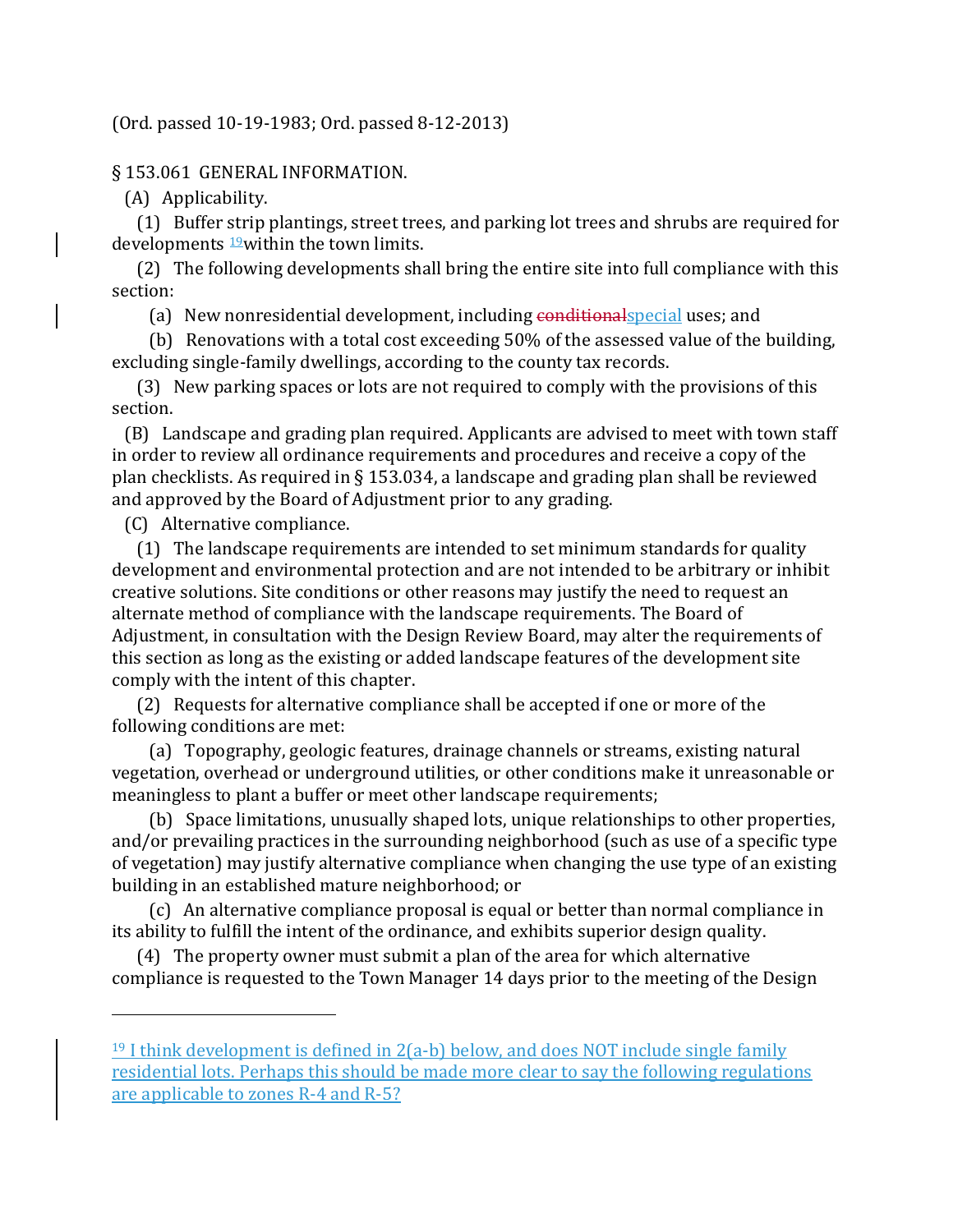Review Board at which the request will be considered. The site plan shall show existing site features and any additional material the property owner will plant or construct to meet the intent of the buffer, street tree, and parking lot tree requirements.

 (5) In addition, the applicant must submit a written statement explaining and justifying the need for alternative compliance. The Design Review Board shall make a recommendation of approval, approval with conditions, or denial within ten working days of reviewing the request for alternative compliance. The Design Review Board's recommendation shall then be considered by the Board of Adjustment. Alternative compliance shall be limited to the specific project being reviewed and shall not establish a precedent for acceptance in other cases.

(Ord. passed 10-19-1983; Ord. passed 8-12-2013)

# § 153.062 EXISTING VEGETATION.<sup>[20](#page-51-0)</sup>

 (A) Preserving trees can improve the aesthetic quality of the site and improve property values, provide environmental benefits, and mitigate the impacts of development on the community. It is recommended that groups of trees be preserved, as well as individual trees. Existing trees and shrubs designated for preservation may be credited towards required buffer trees, street trees, and parking lot trees.

 (B) As required in § 93.32, no person shall remove or in any way damage any protected trees without first filing an application for said removal and receiving a permit from the Town Manager. Special attention shall be given to protected trees located within 20 feet of the of the rear or side property line of property meeting the definition of an incompatible land use.

(1) Credits and other incentives to preserve vegetation.

(a) Vegetation located in the buffer strip.

 2. One existing evergreen shrub over four feet high located in the buffer strip may be credited for two new shrubs, also on a case-by-case basis by the Board of Adjustment.

- (b) Vegetation located elsewhere on the property.
	- 1. Trees designated for preservation may be credited at the rate of the following.

2-inch to 6-inch caliper tree = 1 tree 7-inch to 12-inch caliper tree = 2 trees 13-inch to 18-inch caliper tree = 3 trees 19-inch to 24-inch caliper tree = 4 trees 25-inch and greater = 5 trees

<span id="page-51-0"></span> $20$  For this entire section, there is reference made to the tree protection ordinance (which covers all lots within the Town – residential or not – but all statements from section B(1) below seem to be directed to non-residential development. Should this be clarified?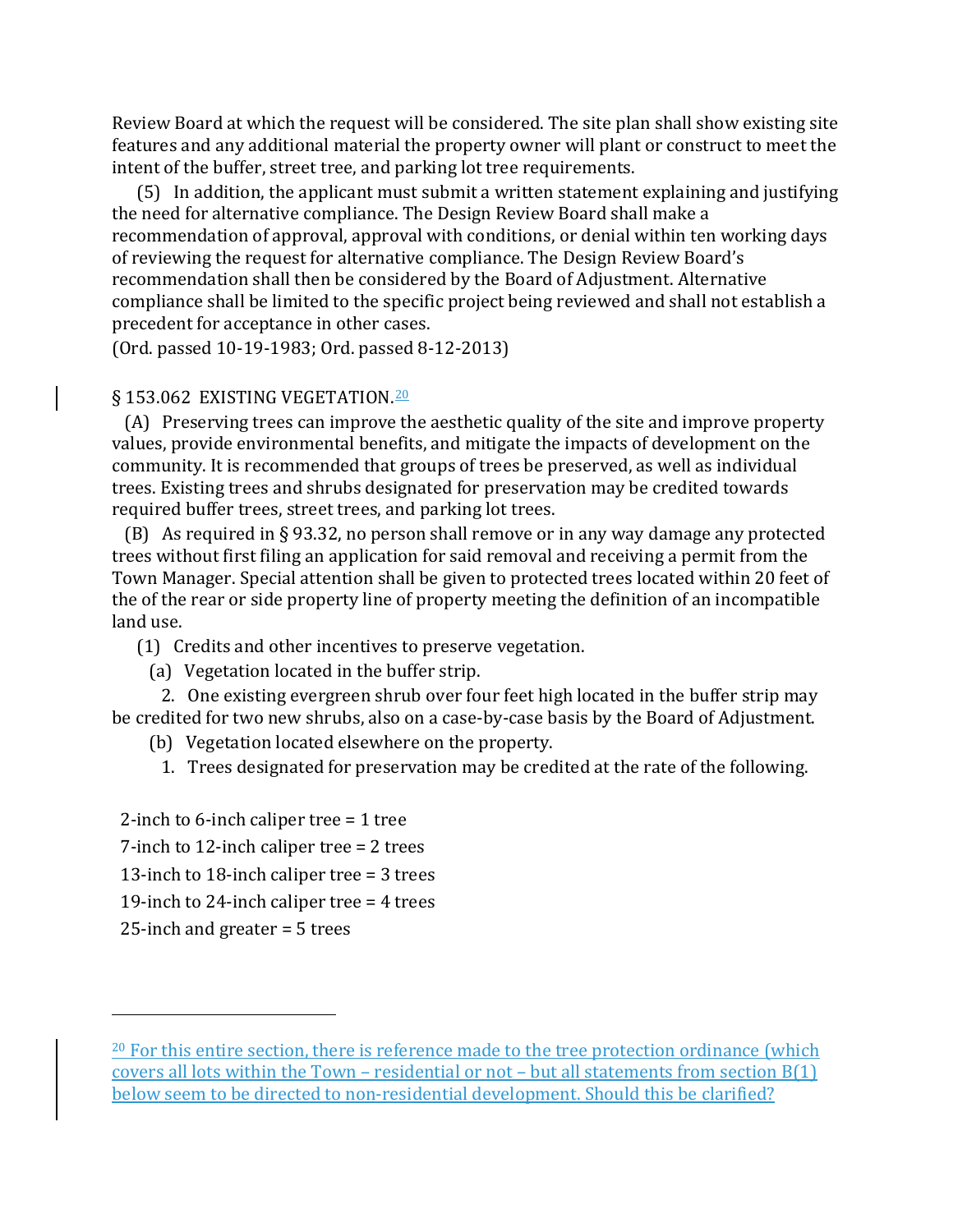2. One existing shrub over four feet high may be credited for two new shrubs. In order to receive credit, vegetation designated for preservation shall be in good health and condition. Trees and shrubs designated to be preserved shall be indicated on the landscape and grading plan, as well as all protective barriers. If a tree or shrub designated for preservation dies within five years of the project's completion, it must be replaced with the total number of trees or shrubs which were credited to the existing tree or shrub.

(2) Protection of existing trees and shrubs during construction.

 (a) 1. No grading or other land-disturbing activity shall occur on a site with existing trees or shrubs which are designated to be preserved in order to meet the landscaping requirements until the landscape and grading plan has been approved by the Board of Adjustment and protective barriers are installed by the developer and approved by the Zoning Administrator. Trees designated for preservation which are counted toward the landscape and buffering requirements shall be protected by barriers, while trees designated for preservation which do not count toward the landscape and buffering requirements are encouraged to be protected by barriers. The diameter of the trees designated for preservation and the location of protective barriers shall be shown on the landscape and grading and site plans with the dimensions between the tree trunk and barrier indicated.

 2. Protective barriers shall be placed around the root protection zone of trees designated for preservation that are within 50 feet of any grading or construction activity. Protected ground areas for shrubs shall consist of an area twice the diameter of the shrub. All protective barriers shall be maintained throughout the building construction process.

(b) 1. All contractors shall be made aware of the areas designated for protection.

2. No disturbance shall occur within the protective barriers, including:

a. Grading;

 b. Filling, unless an aeration system which is certified by a registered landscape architect, certified arborist, or state cooperative extension specialist is installed to protect the tree from suffocation;

c. Temporary or permanent parking;

- d. Storage of debris or materials, including topsoil;
- e. Disposal of hazardous wastes or concrete washout; and

 f. Attaching of nails, ropes, cables, signs, or fencing to any tree designated for preservation.

 3. If any area within the root protection zone will be disturbed for any reason, a registered landscape architect, certified arborist, or state cooperative extension specialist shall recommend measures to minimize any potential impact and certify that the activity will not damage the tree under normal circumstances.

 4. The developer shall coordinate with the utility companies early in the design process to resolve potential conflicts about the placement of utilities and buffer and screening requirements in § 153.063(B)(5). The Zoning Administrator shall approve the placement of the utilities either outside of the root protection zone or tunneled at least two feet directly below the tree roots to minimize root damage.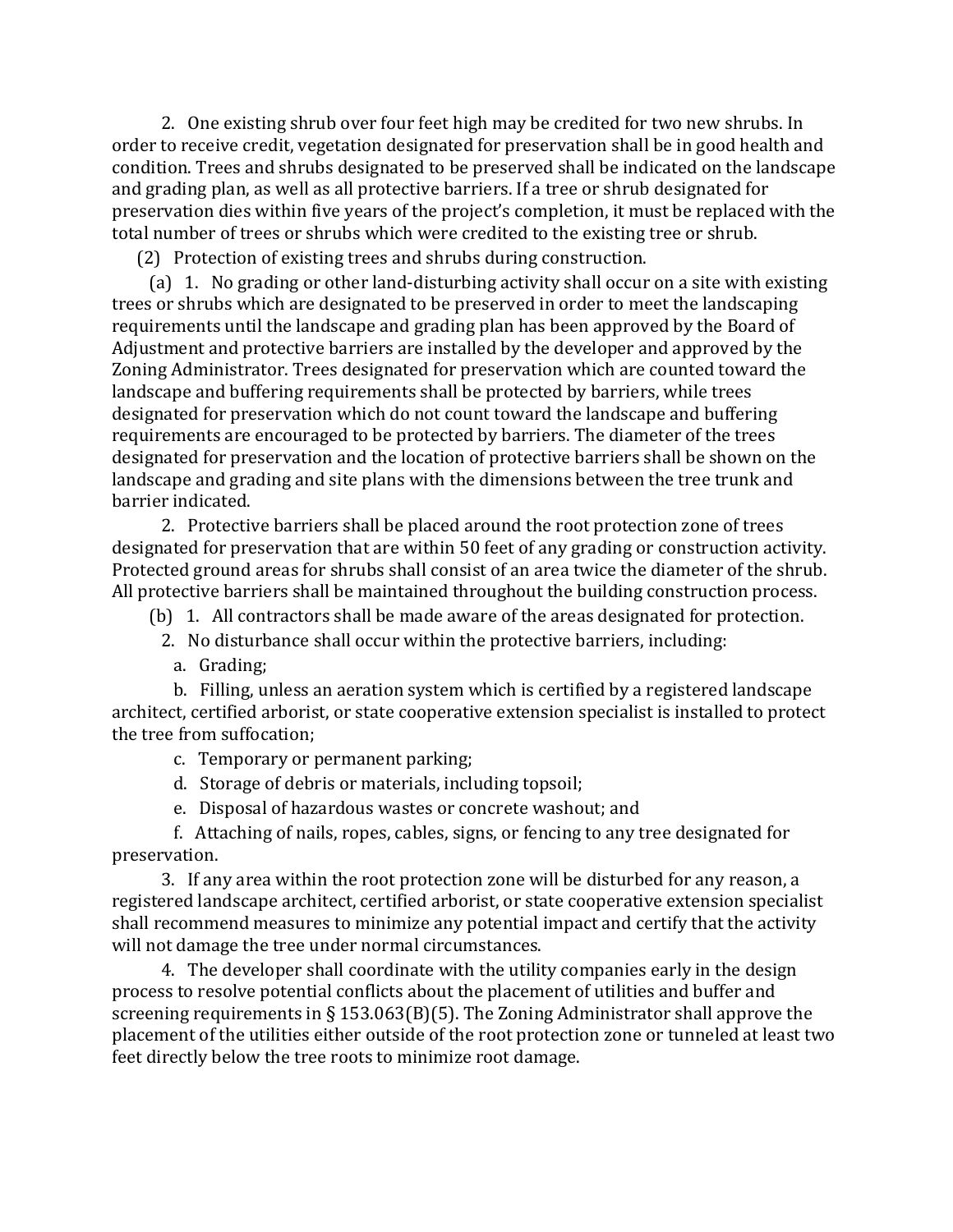5. If silt fencing is required to control sedimentation, the fencing must be placed along the uphill edge of a tree protection zone in order to prevent sediment from accumulating in the drip line area.

 (c) Tree protection zone signs shall be installed on the tree protection barriers visible on all sides of the protection area (minimum one on each side and/or every 300 linear feet). The size of each sign shall be a minimum of two feet by two feet and shall contain the following language: "TREE PROTECTION ZONE, KEEP OUT" or "TREE SAVE AREA, KEEP OUT".

(Ord. passed 10-19-1983; Ord. passed 8-12-2013)

#### § 153.063 BUFFER STRIP AND SCREEN REQUIREMENTS.

 (A) Certain land uses are defined in this chapter as being an incompatible land use when developed adjacent to other less intensive land uses. A buffer strip can serve to lessen adverse impacts when development occurs.

 (B) The installation of the applicable buffer strip shall be the responsibility of the owner of the developing land use. Buffer strips shall be located on the property of the developing land use between the property line and any vehicular use areas, buildings, storage, service areas, or other area of activity. The buffer strip shall extend along the entire rear and/or side property line which abuts an incompatible land use, up to any required street tree planting strip.

 (1) Use of buffer strips. Required buffers shall not be disturbed for any reason except for approved driveway openings and other passive or accessory uses compatible with the general separation of land uses and; provided, that the total number of required plantings are still met. Approval from the Town Manager is required prior to initiating any disturbance of the buffer.

 (2) Placement of buffer plantings. The exact placement of the required plants shall be the decision of the developer or designer, but shall be reviewed by the Town Manager and approved by the Board of Adjustment. Plants shall be placed in a manner to serve as an effective screen year-round when viewed from any area accessible to the public or from adjacent properties. Trees or shrubs should be planted at least five feet away from the property line to ensure maintenance access and to avoid encroaching upon neighboring property.

 (3) Composition of buffer plantings. A buffer consisting of two staggered rows of evergreen shrubs or sheared evergreen trees, planted 48 inches apart (as measured from the central stem) in a 20-foot wide strip shall be installed to screen the nonresidential use from neighboring residential properties. The trees or shrubs shall be between four and five feet high at time of planting. During times of extended dry weather, the applicant may petition the Board of Adjustment to reduce the required size of vegetation to be planted in order to better ensure its survival. It is suggested that a mixture of two to three shrubs selected from the recommended species list be planted to encourage healthier plants.

 (4) Coordination with stormwater drainage provisions. If the buffer strip is to be used as part of the area for required stormwater runoff absorption as outlined in Ch. 52, then the shrubs and trees within the buffer shall be water tolerant.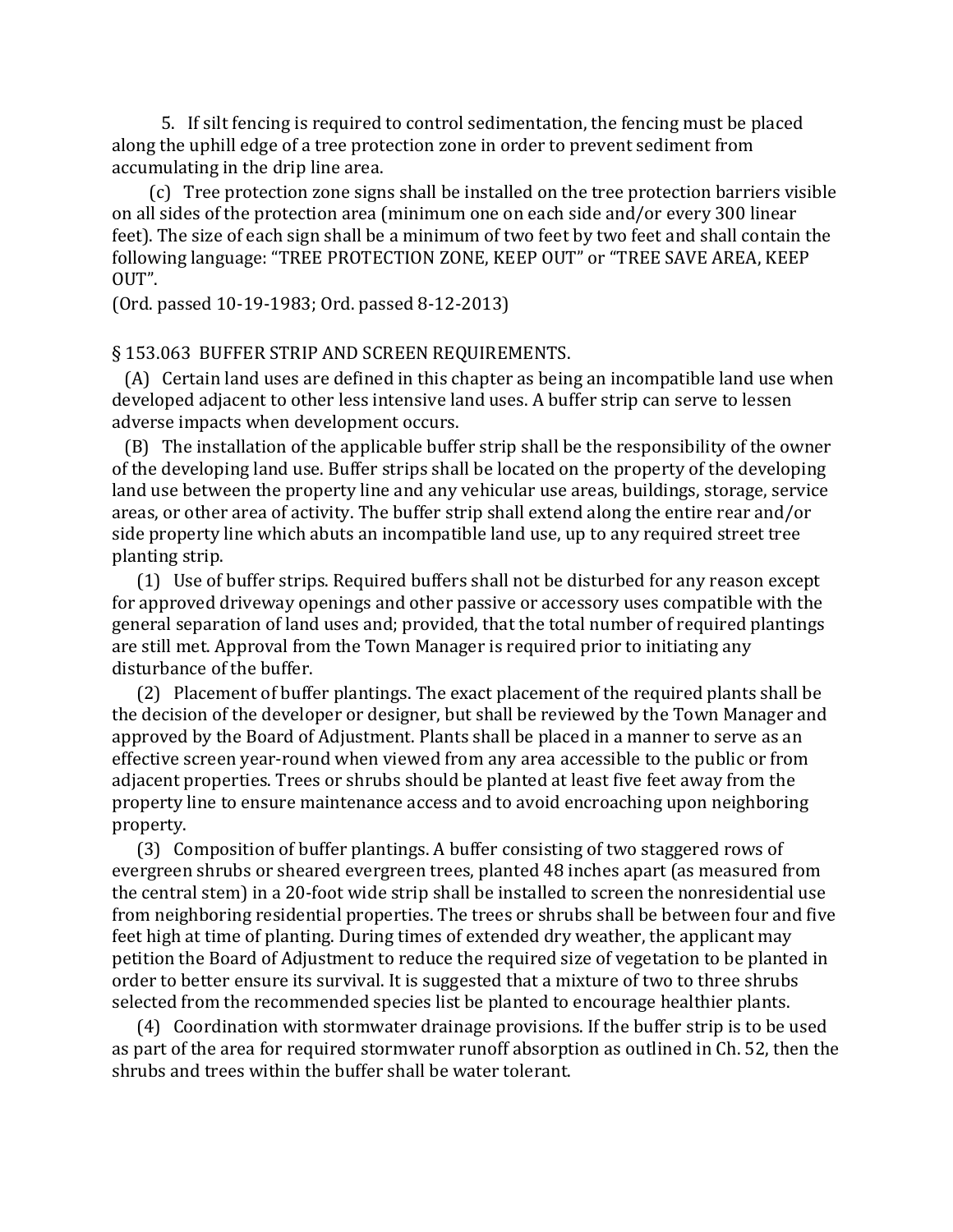(5) Coordination with utility easements. In circumstances when the property to be developed is adjacent to a utility easement, the buffer requirement of division (C) above maybe altered to be only ten feet wide at the discretion of the Board of Adjustment, based on the factors of space, feasibility, and other considerations which may make it difficult to provide a 20-foot buffer.

 (6) Additional buffering. The Board of Adjustment has the authority to require that a wall or fence be constructed next to property used for residential purposes when the Board determines that the buffer strip alone does not provide adequate buffering. The fence or wall shall be constructed in a durable fashion of wood, stone, masonry materials, or other materials if deemed appropriate and shall be built of material compatible with the principal building. When concrete block is utilized, it shall be finished with stucco on both sides. The materials and design shall be approved by the Board of Adjustment on a case-by-case basis. The finished side of the fence or wall shall face the abutting property. A chain link fence may not be used to satisfy the requirements of this section. Shrubs shall be planted on the applicant's side of the property at the rate of 25 per 100 linear feet; their placing and arrangement shall be the decision of the applicant.

(Ord. passed 10-19-1983; Ord. passed 8-12-2013)

#### § 153.064 PARKING LOT LANDSCAPING REQUIREMENTS.

 Trees and shrubs are required in and around parking lots with more than five spaces to provide attractive views from roads and adjacent properties, provide shade to reduce the heat generated by impervious surfaces, help absorb runoff, reduce glare from parking lots, and to help filter exhaust from vehicles.

 (A) There shall be a continuously-maintained growing strip planted with grass or similar low-growing vegetation, measured from the back of the curb and extending ten feet perpendicular to the road. The purpose of this growing strip is to provide a clear line of sight for motorists, pedestrians, and cyclists entering and leaving commercial properties.

 (B) (1) Where parking areas with more than five spaces adjoin a public right-of-way, a landscaped planting strip ten feet wide shall be established and continuously maintained between the growing strip and parking area(s).

 (2) Street trees shall be planted within the landscaped planting strip in accordance with § 153.066 and parking areas within 50 feet of the right-of-way shall have a visually modifying screen or barrier that meets one of these standards:

 (a) Evergreen shrubs shall be planted 36 inches apart as measured from the center and attain a height of at least 48 inches within four years of installation;

 (b) There shall be a fence or wall three feet high constructed of the same material as the principal building; or

 (c) There is an earthen berm at least two feet high, with a minimum crown width of two feet and a width to height ratio of no greater than 2:1; shrubs shall be planted on top of the berm that will attain a height of at least 36 inches within four years of installation and shall be planted 36 inches apart.

 (3) No screen is required at parking lot entrances or exits, and no screen shall obstruct vision within 50 feet of an entrance, exit, or intersection. The landscaped planting strip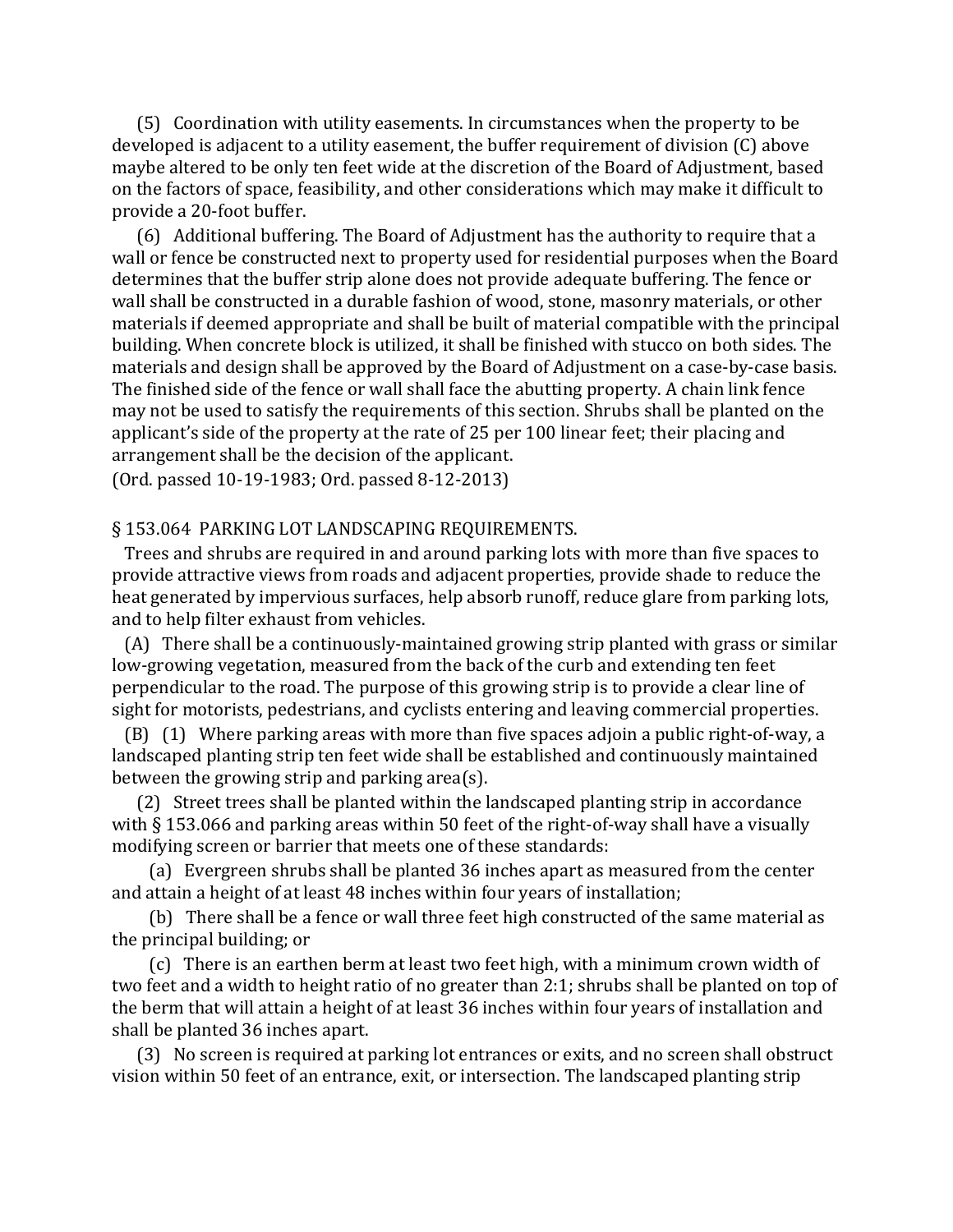shall be covered with living material, including groundcover and/or shrubs, except for mulched areas directly around the trees, so that no soil is exposed.

 (C) (1) (a) Parking areas with more than five spaces shall have at least one largematuring deciduous tree for every three parking spaces, with some appropriate clustering of trees permitted, and six-foot by 18-foot projecting landscaped islands generally between ten and 12 parking spaces.

 (b) Whenever possible, interior parking spaces should have a continuous planter strip six feet wide between rows of parking.

 (2) Where appropriate, provisions shall be made to ensure that adequate pedestrian paths are provided throughout the landscaped areas. In all cases, at least one large maturing deciduous tree shall be provided for a parking lot regardless of the number of spaces provided. No parking space shall be located more than 50 feet from the trunk of a large-maturing deciduous tree. When calculating the number of trees required, the applicant shall round up to the nearest whole number.

 (D) All landscaped areas shall be bordered by a concrete curb that is at least six inches above the pavement and six inches wide or a granite curb that is at least six inches above the pavement and four inches wide.

 (E) To increase the parking lot landscaped area, a maximum of two feet of the parking stall depth may be landscaped with low-growth, hearty materials in lieu of asphalt, allowing a bumper overhang while maintaining the required parking dimensions.

 (F) When more than the required number of parking spaces is provided, the applicant shall provide two times the required number of trees for the spaces provided above the ordinance requirement.

(Ord. passed 10-19-1983; Ord. passed 8-12-2013)

## § 153.065 SCREENING OF DUMPSTERS, LOADING DOCKS, OUTDOOR STORAGE AREAS, AND UTILITY STRUCTURES.

 (A) All dumpsters, loading docks, outdoor storage areas, or utility structures visible from a public street or adjacent property line shall be screened unless already screened by an intervening building or buffer strip. Landscaping shall not interfere with the access and operation of any such structure or facility. Trash and storage areas shall be wellmaintained, including prompt repair and replacement of damaged gates, fences, and plants.

 (B) Openings of trash enclosures shall be oriented away from public view or screened with sturdy gates wide enough to allow easy access for trash collection, where practical. The consolidation of trash areas between businesses and the use of modern disposal techniques is encouraged. All dumpsters shall be located a minimum of 50 feet from a residential dwelling. All unenclosed outdoor storage areas greater than 25 square feet shall also be screened from adjacent properties and streets.

(C) Screen types include:

 (1) A continuous hedge of evergreen shrubs planted in a five-foot strip spaced a maximum of 36 inches apart; and

 (2) A wall or fence six feet high, with the finished side of the fence or wall facing the abutting property or street. Fences longer than 25 linear feet shall be landscaped with trees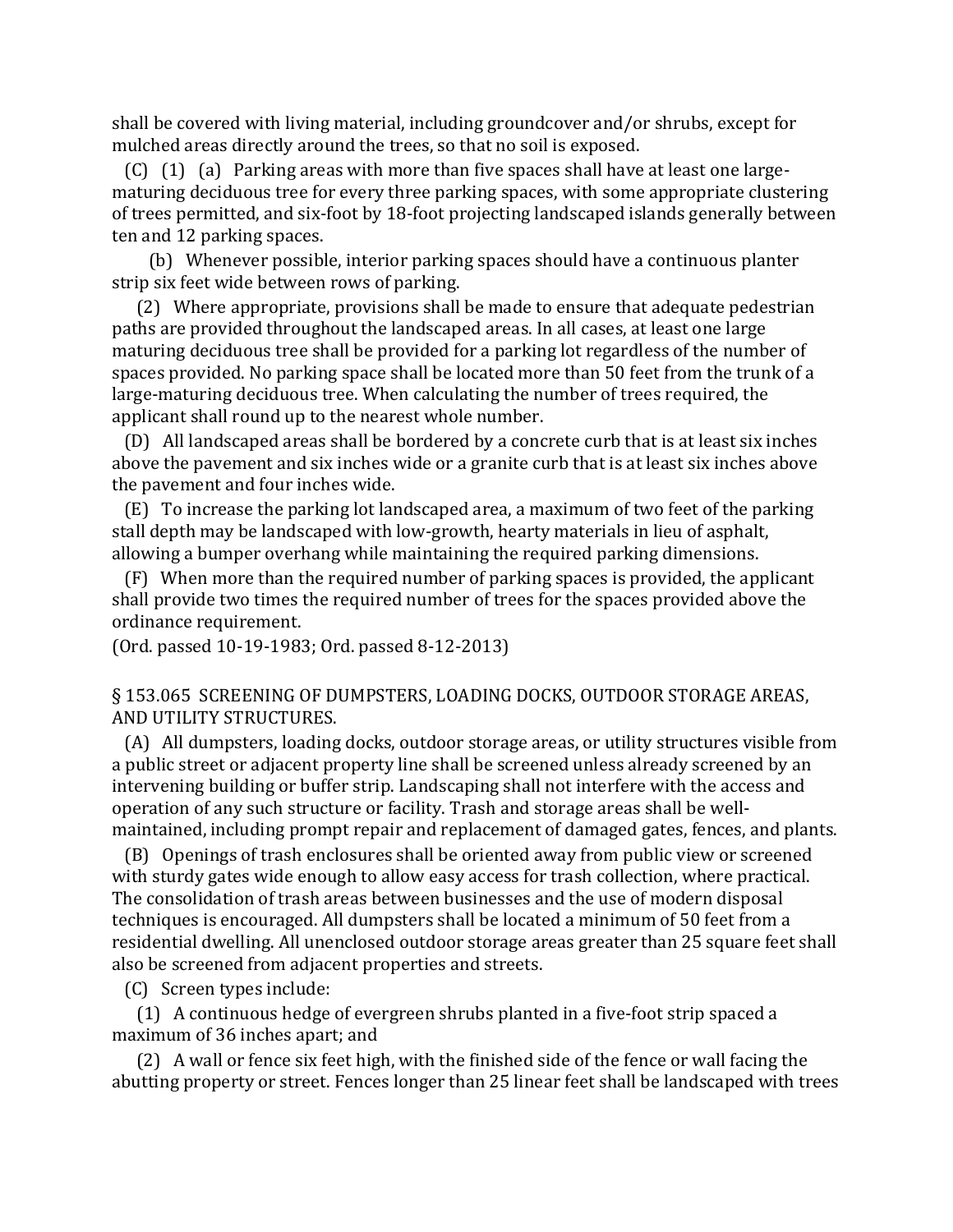and/or shrubs planted in a minimum five-foot planting area, except around access areas, spaced no farther than eight feet apart in order to screen at least 50% of the fence or wall. (Ord. passed 10-19-1983; Ord. passed 8-12-2013)

# § 153.066 STREET TREES.

 (A) (1) Street trees are required for all developments meeting the applicability requirements of § 153.061(A). Street trees shall be required at the rate of one largematuring tree (over 35 feet in height) for every 40 linear feet of property abutting a street.

 (2) In the event that overhead utility lines are present, then one small-maturing tree (less than 35 feet in height) may be planted for every 30 feet of property abutting a street.

(3) This does not imply that trees must be spaced exactly 30 or 40 feet apart.

 (4) The exact placement of the required tree or trees may be established with input from the reviewing boards in order to fit in with sign placement and other building issues.

 (B) Trees shall be planted within a landscaped planting strip adjacent to the growing strip as outlined in § 153.064(A) and also according to regulations from the State Department of Transportation.

(Ord. passed 10-19-1983; Ord. passed 8-12-2013)

# § 153.067 CERTIFICATION OF COMPLETION.

 (A) Landscaping shall be installed and inspected prior to receiving a certificate of completion. Vegetation shall be planted to ensure the best chance of survival and to reduce the potential expense of replacing damaged plant materials. If the season or weather conditions prohibit planting the materials, the developer may provide an irrevocable letter of credit, or other financial surety in an amount equal to 110%of the cost of installing the required landscaping to guarantee the completion of the required planting.

 (B) Upon approval of the financial surety, the certificate of completion shall be issued. The financial surety shall be canceled and/or returned upon completion. (Ord. passed 10-19-1983; Ord. passed 8-12-2013)

# § 153.068 MAINTENANCE.

 (A) The owner or lessee of the property where landscaping is required shall be responsible for the maintenance and protection of all plant and screening material. Landscaped areas shall be maintained in good condition and kept free of debris. Failure to maintain or replace dead, damaged, or diseased material or to repair a broken fence or wall shall constitute a zoning violation and shall be subject to the penalty provisions in § 153.999 if not replaced within 30 days of notification.

 (B) If an act of God or other catastrophic event occurs which destroys a large quantity of vegetation, the owner or lessee shall have 120 days to replant. Replaced plant material shall be in compliance with the minimum size, spacing, and quantity standards of the ordinance requirements in effect at the time of project approval. (Ord. passed 10-19-1983; Ord. passed 8-12-2013)

§ 153.069 RESIDENTIAL SCREENING OF UTILITY STRUCTURES.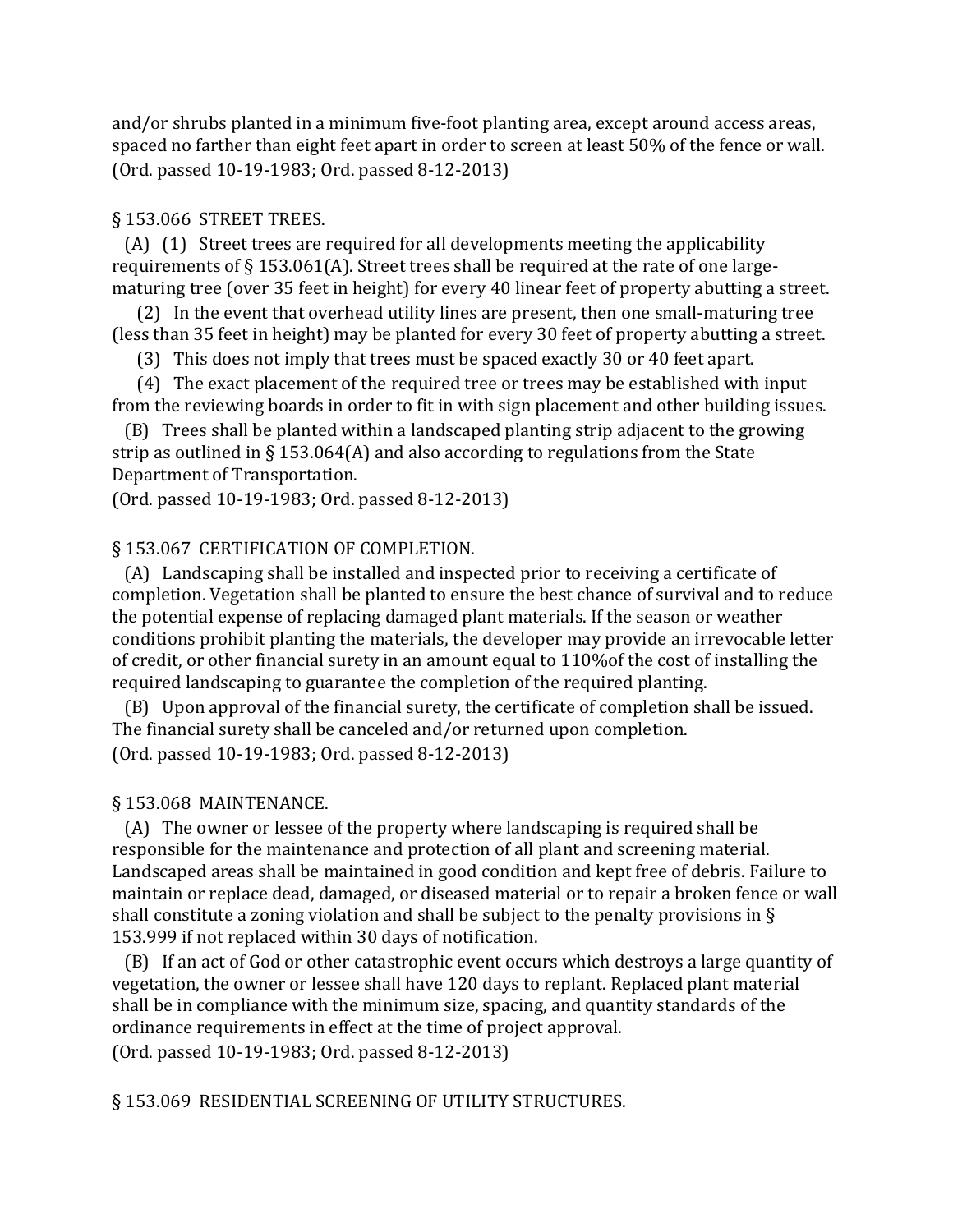It is required that all new utility structures, whether they are part of a new dwelling or are being added to an existing dwelling, located out of doors, including, but not limited to, heat pumps, air conditioning units (with the exception of window units), and generators shall be screened on all sides except the side closest to the dwelling. The screening shall consist of evergreen shrubs planted a maximum of 36 inches apart, with a height of 18 to 24 inches at time of planting. The shrubs may be planted three feet away from the utility structures so they do not interfere with proper functioning.

(Ord. passed 10-19-1983; Ord. passed 8-12-2013)

# § 153.070 PLANT SPECIFICATIONS.

 (A) Recommended plant species. Plants may be chosen from the recommended plant species list available from the Town Manager. The list encourages the use of plant materials which are indigenous to this region and are readily available from local nurseries. Plant materials which are not on the list may be used following approval from the Board of Adjustment.

(B) Minimum plant size requirements.

 (1) Large-maturing deciduous tree. Greater than 35 feet at maturity. Minimum size at planting shall be 12 to 14 feet in height and two inches caliper (diameter);

 (2) Small-maturing deciduous tree. Smaller than 35 feet at maturity. The tree shall be at least one and one-half inch caliper and eight to ten feet high at time of planting;

(3) Evergreen tree. Minimum height of four to five feet at time of planting; and

 (4) Evergreen shrub. Minimum three gallon container or ten-inch root ball with a height of 18 to 24 inches at time of planting.

(C) Plant standards.

i<br>I

 (1) All plants shall meet the requirements of the most recent edition of the American Standards for Nursery Stock, ANSI 260.1.

 (2) Plants shall be healthy, well-branched, and free of disease and insect infestation. (Ord. passed 10-19-1983; Ord. passed 8-12-2013)

# § 153.071 RECREATIONAL AND COMMERCIAL VEHICLE STORAGE.<sup>[21](#page-57-0)</sup>

 (A) (1) Commercial vehicles and recreational vehicles, including, but not limited to, motor-powered recreational vehicles, recreational trailers, campers, boats and other water craft and the trailers used to tow or transport any such boat or vehicle, shall not be parked or stored outside on any lot or tract of land.

 (2) Further, nor shall any such vehicle be parked or stored in or under an open garage/carport or in or under any other type of open accessory structure/building.

 (3) However, such vehicles may be parked or stored in an enclosed accessory structure/building (said accessory structure/building is to comply with all size and height requirements of this chapter) or in an enclosed garage such that the vehicle is not visible.

<span id="page-57-0"></span><sup>&</sup>lt;sup>21</sup> This section does not seem to belong within the buffer/buffer strip section of the Ordinance.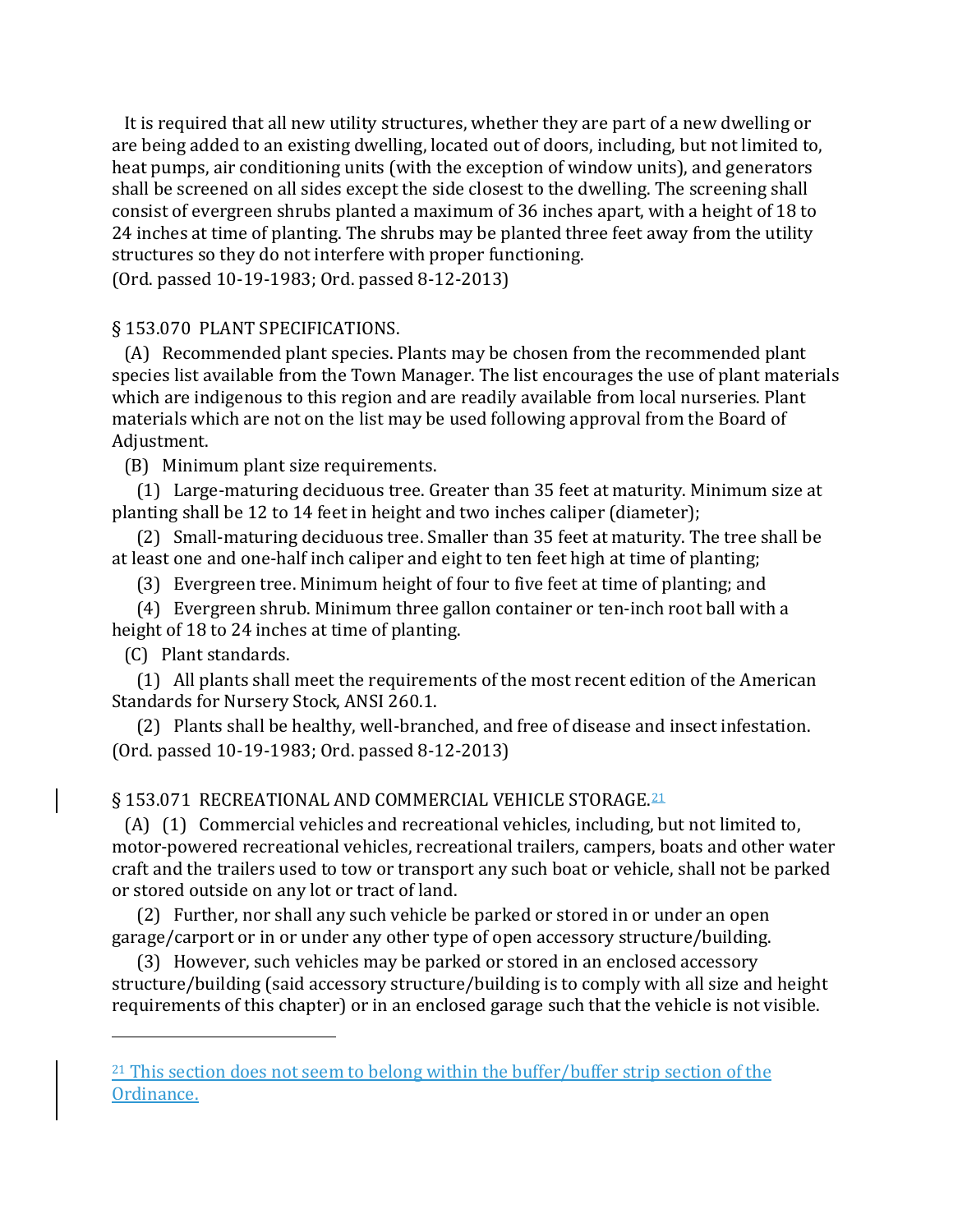(B) Exceptions to this rule would be those residents who have already received certificate of zoning compliance from the Board of Adjustment. (Ord. passed 10-19-1983; Ord. passed 8-12-2013)

## ADMINISTRATION, ENFORCEMENT, AND APPEALS

# § 153.085 GENERAL PROCESS; DUTIES OF THE ZONING ADMINISTRATOR, BOARD OF ADJUSTMENT, PLANNING COMMISSION, BOARD OF COMMISSIONERS, AND COURTS ON MATTERS OF ADMINISTRATION.

 (A) All questions arising in connection with this chapter shall be presented first to the Zoning Administrator, who shall be responsible for the day-to-day administration of this chapter. The Board of Adjustment shall have the authority to rule on matters of interpretation of this chapter, consider appeals from decisions of the Zoning Administrator, issue conditional special use permits, and grant variances. Any appeal from a decision of the Board of Adjustment shall be to the courts as provided by law. The duties of the Town Board of Commissioners in connection with this chapter shall not include the hearing and passing upon of disputed questions that may arise in connection with the enforcement thereof, but the procedure for determining such questions shall be as prescribed in this chapter.

 (B) The duties of the Board of Commissioners in connection with this chapter shall be the duty of considering and passing upon the initial ordinance and any proposed amendments or repeal of this chapter as provided by law. The Town Planning Commission shall serve in an advisory capacity to the Board of Commissioners and shall provide recommendations to the Board, including recommendations pertaining to zoning amendments and other matters as designated in G.S. § 160A-361.

 (C) Any Board, including the Board of Commissioners, Board of Adjustment, Planning Commission, and Design Review Board, shall keep minutes of its proceedings, including the names of members present and absent, a record of the vote on every question, or abstention from voting, if any, together with records of its examinations and other official actions.

 (D) Pursuant to NCGS §160D-309, all members appointed to the Board of Commissioners, Board of Adjustment, Planning Commission, and Design Review Board shall, before entering their duties, qualify by taking an oath of office. $22$ (Ord. passed 10-19-1983; Ord. passed 8-12-2013)

# § 153.086 ZONING ADMINISTRATOR.

i<br>I

 (A) The town shall appoint a Zoning Administrator. It shall be the duty of the duly appointed Zoning Administrator, or their designee, to administer and enforce the provisions of this chapter.

<span id="page-58-0"></span><sup>22</sup> Newly required for ALL boards per NCGS160D-309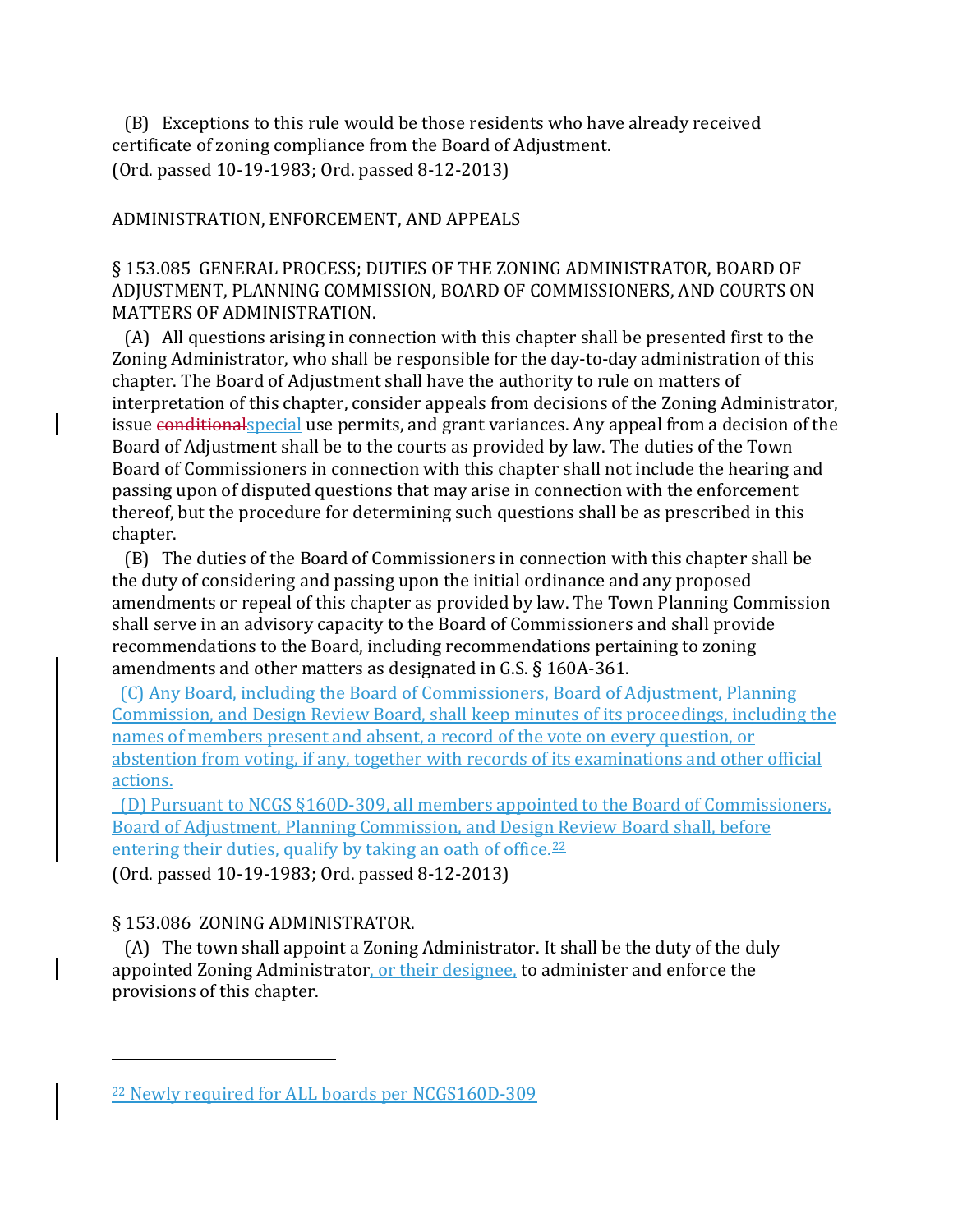(B) The Zoning Administrator shall issue certificates of zoning compliance and certificates of occupancy as prescribed herein. The Zoning Administrator shall serve as clerk to the Board of Adjustment, and all applications for variances and conditionalspecial use permits shall first be presented to the Zoning Administrator who in turn shall refer the applications to the Board of Adjustment.

 (C) (1) If the Zoning Administrator finds that any of the provisions of this chapter are being violated, he or shethe person responsible for such violation shall be notifiedy in writing the person responsible for such violation, indicating the nature of the violation and ordering the action necessary to correct it.

 (2) He or sheThe Zoning Administrator shall order discontinuance of the illegal use of land, buildings or structures; removal of illegal buildings or structures, or of additions, alterations, or structural changes thereto; discontinuance of any illegal work being done; or shall take any action authorized by this chapter to ensure compliance with or to prevent violation of its provisions. If a ruling of the Zoning Administrator is questioned, the aggrieved party or parties may appeal such ruling to the Board of Adjustment. (Ord. passed 10-19-1983; Ord. passed 8-12-2013)

#### § 153.087 CERTIFICATE OF ZONING COMPLIANCE REQUIRED.

 (A) (1) No building or other structure shall be erected, moved, added to or structurally altered, nor shall any building permit be issued nor shall any change in the use of any building or land be made until a certificate of zoning compliance shall have been issued by the Zoning Administrator.

 (2) No certification of zoning compliance shall be issued except in conformity with the provisions of this chapter.

(B) Upon approval of a conditional special use permit or variance by the Board of Adjustment, the Zoning Administrator shall issue a certificate of zoning compliance.

(1) Applications for zoning compliance certificate.

 (a) All applications for zoning compliance certificates shall be accompanied by plans in duplicate and drawn to scale showing the actual dimensions of the lot to be built upon, accurate dimensions and the use of the proposed building, the location on the lot of the building or structure proposed to be erected or altered, required screening of residential utility structures as outlined in § 153.069 and such other information as may be necessary to provide for the enforcement of the provisions of this chapter, including the architectural or building plans of the structure proposed to be erected or altered, and the description of the materials to be used for the exterior siding and roofing materials, and the colors or stains that will be used on the residential or commercial structure.

 (b) Refer to § 153.130 for the complete submittal requirements. Prior to issuance of a certificate of zoning compliance, the Zoning Administrator may consult with qualified personnel for assistance to determine if the application meets the requirements of this chapter.

(2) Zoning compliance certificate fee.

 (a) All applications for a certificate of zoning compliance shall be accompanied with an application fee based upon construction cost. Additional fees for special use, variance, or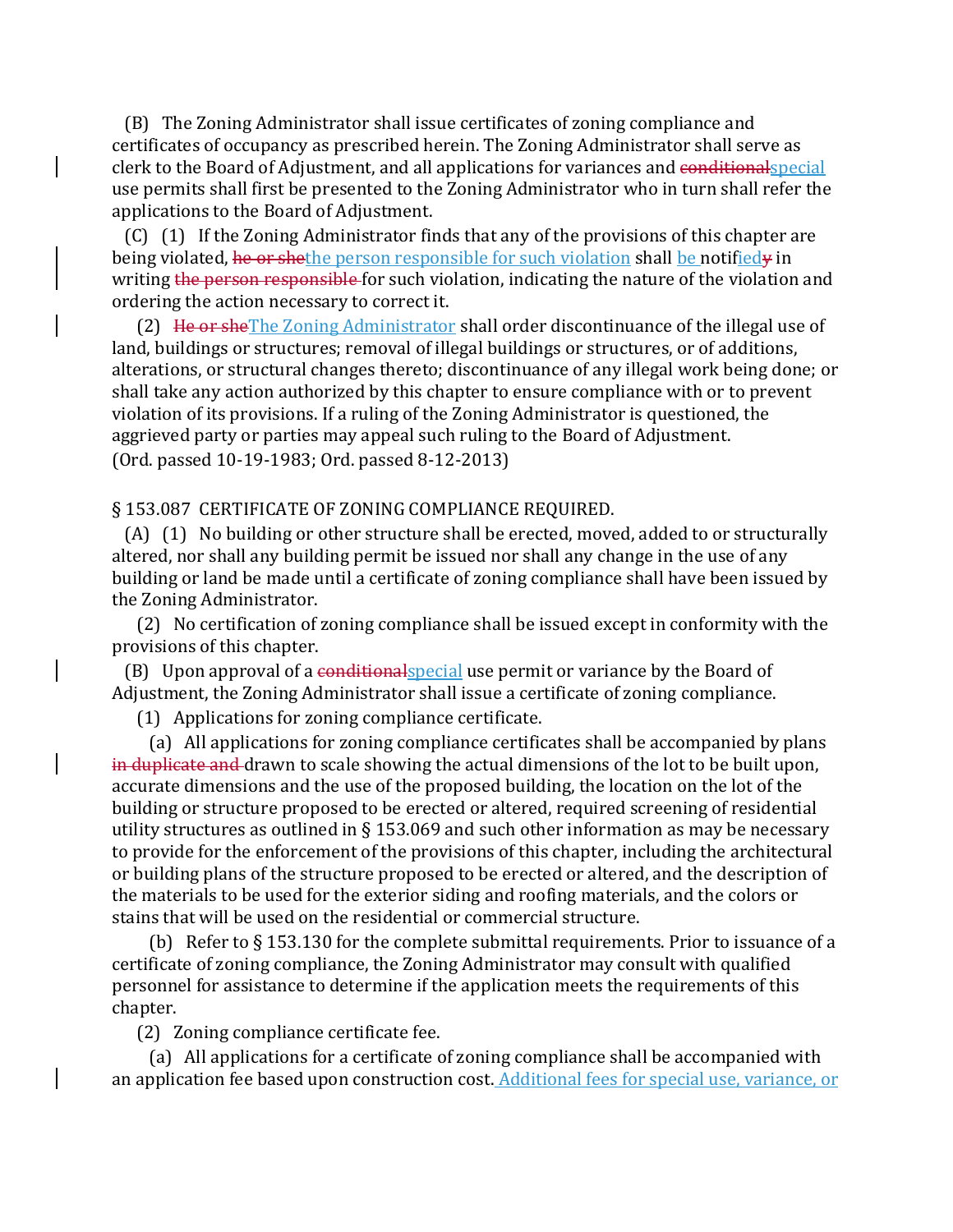other land development applications may be authorized by the Board of Commissioners annually within the Fee Schedule for the Town of Biltmore Forest.<sup>[23](#page-60-0)</sup>

 (b) The fee shall be \$12 for the first \$2,000 estimated construction cost, plus \$2 for each additional \$1,000 estimated construction cost.

(Ord. passed 10-19-1983; Ord. passed 8-12-2013)

# § 153.088 REQUIREMENTS PRIOR TO ISSUANCE OF A BUILDING PERMIT.

 Upon approval of a certificate of zoning compliance and prior to the issuance of a building permit, where applicable, the applicant shall obtain the following approvals.

 (A) If connection is to be made to the town water or sewer systems, the applicant shall obtain approval for a tap from the town.

 (B) If individual septic tanks and/or wells are to be used, the applicant shall obtain preliminary approvals from the County Health Department. (Ord. passed 10-19-1983; Ord. passed 8-12-2013)

# § 153.089 BUILDING PERMIT REQUIRED.

 Upon receiving a certificate of zoning compliance, a building permit shall be obtained from the County Building Inspections office for the construction or alteration of any building or structure pursuant to the procedures of the County Building Inspections office. (Ord. passed 10-19-1983; Ord. passed 8-12-2013)

# § 153.090 CERTIFICATE OF OCCUPANCY REQUIRED.

 (A) A certificate of occupancy issued by the Zoning Administrator is required in advance of:

(1) Occupancy or use of a building hereafter erected, altered, or moved; and

(2) Change of use of any building or land.

i<br>I

 (B) (1) (a) In conjunction with the final building inspection, the Zoning Administrator shall certify that all requirements of this chapter have been met.

 (b) The applicant shall call for such certification coincident with the final building inspection or within ten days following completion.

 (c) A certificate of occupancy, either for the whole or part of a building, shall be applied for coincident with the application for a certificate of zoning compliance and shall be issued within ten days after the erection or structural alterations or change in use of the building, or part, shall have been completed in conformity with the provisions of this chapter.

 (2) (a) A certificate of occupancy shall not be issued unless the proposed use of a building or land conforms to the applicable provisions of this chapter.

<span id="page-60-0"></span><sup>&</sup>lt;sup>23</sup> Currently doing this, but specifically outlines where these fees are to be found and how they are set.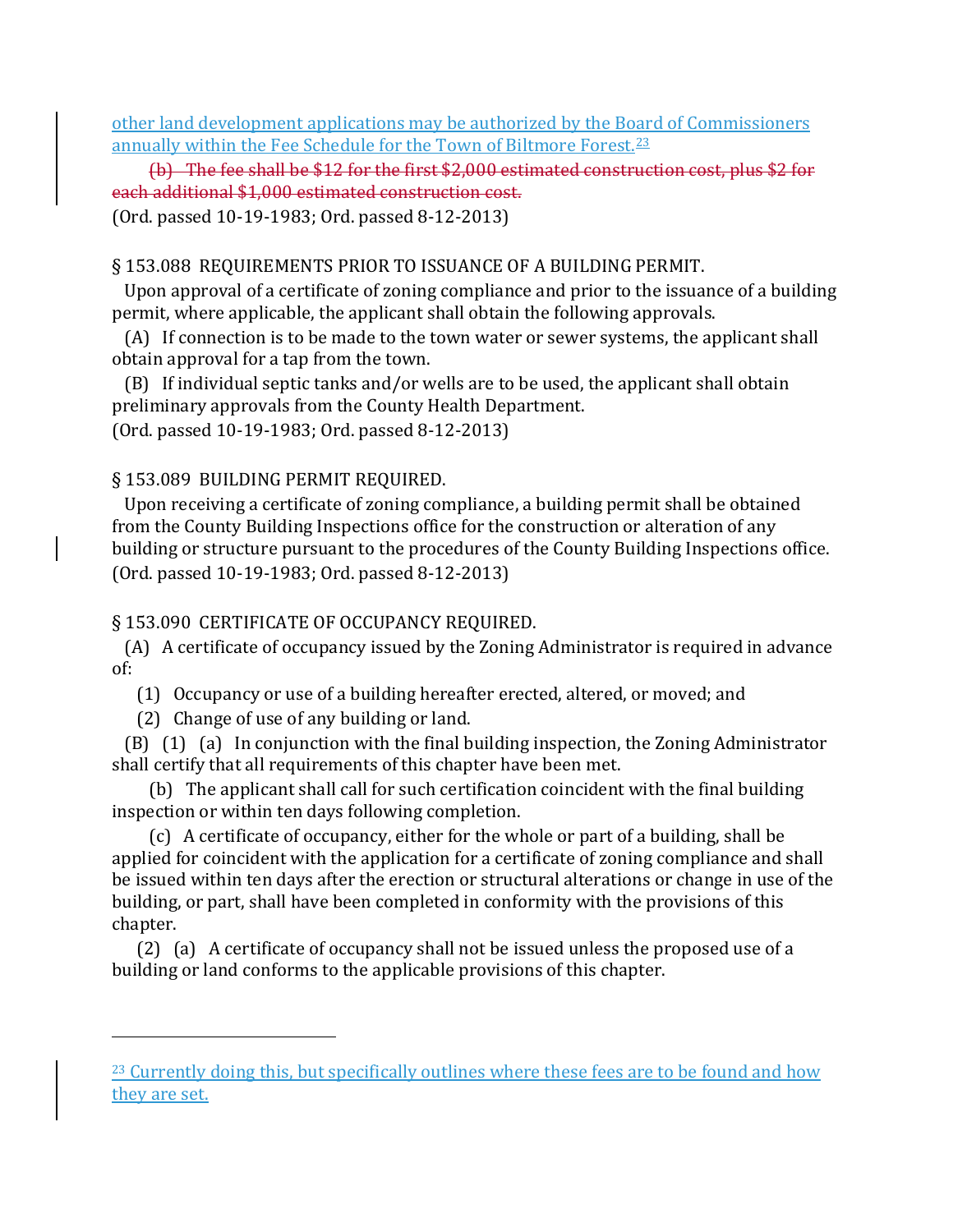(b) If the certificate of occupancy is denied, the Zoning Administrator shall state in writing the reasons for refusal and the applicant shall be notified of the refusal.

 (c) A record of all certificates shall be kept on file in the office of the Zoning Administrator, and copies shall be furnished on request to any person having a proprietary or tenancy interest in the building or land involved.

(Ord. passed 10-19-1983; Ord. passed 8-12-2013)

## § 153.091 CONSTRUCTION OF PROGRESS.

 If no substantial construction progress has been made within six months of the date of the issuance of the building permit, the Town shall contact the County Building Inspections and inquire as to whether the building permit is still valid. If the building permit is no longer valid, then the certificate of zoning compliance issued by the Town will be considered expired. [24t](#page-61-0)he building permit becomes invalid.

(Ord. passed 10-19-1983; Ord. passed 8-12-2013)

# § 153.092 CONSTRUCTION COMPLETION.

 (A) Following approval of plans for construction of a structure or major remodeling of an existing structure and issuance of a building permit for the construction or remodeling, work on the structure shall be initiated within 60 days of issuance of the building permit.

 (B) The construction or remodeling shall be substantially complete within two years of the date of issuance of the building permit for the construction.

(Ord. passed 10-19-1983; Ord. passed 8-12-2013) Penalty, see § 153.999

# § 153.093 COMPLIANCE.

i<br>I

 In case any building is erected, constructed, reconstructed, altered, repaired, converted, or maintained, or any building or land is used in violation of this chapter, the Zoning Administrator or any other appropriate town authority, or any person who would be damaged by such violation, in addition to other remedies, may institute an action for injunction, or mandamus, or other appropriate action or proceedings to prevent such violation.

(Ord. passed 10-19-1983; Ord. passed 8-12-2013)

# § 153.094 NOTICE OF VIOLATIONS AND INSPECTIONS.

 (A) When staff determines work or activity has been undertaken in violation of a development regulation adopted pursuant to this Chapter or other local development regulation or any State law delegated to the local government for enforcement purposes in lieu of the State or in violation of the terms of a development approval, a written notice of violation may be issued. The notice of violation shall be delivered to the holder of the

<span id="page-61-0"></span> $24$  May need to change verbiage, but this is to clarify that Buncombe County building inspections issues permits and the Town's zoning compliance permit is in line with the County permitting/inspections.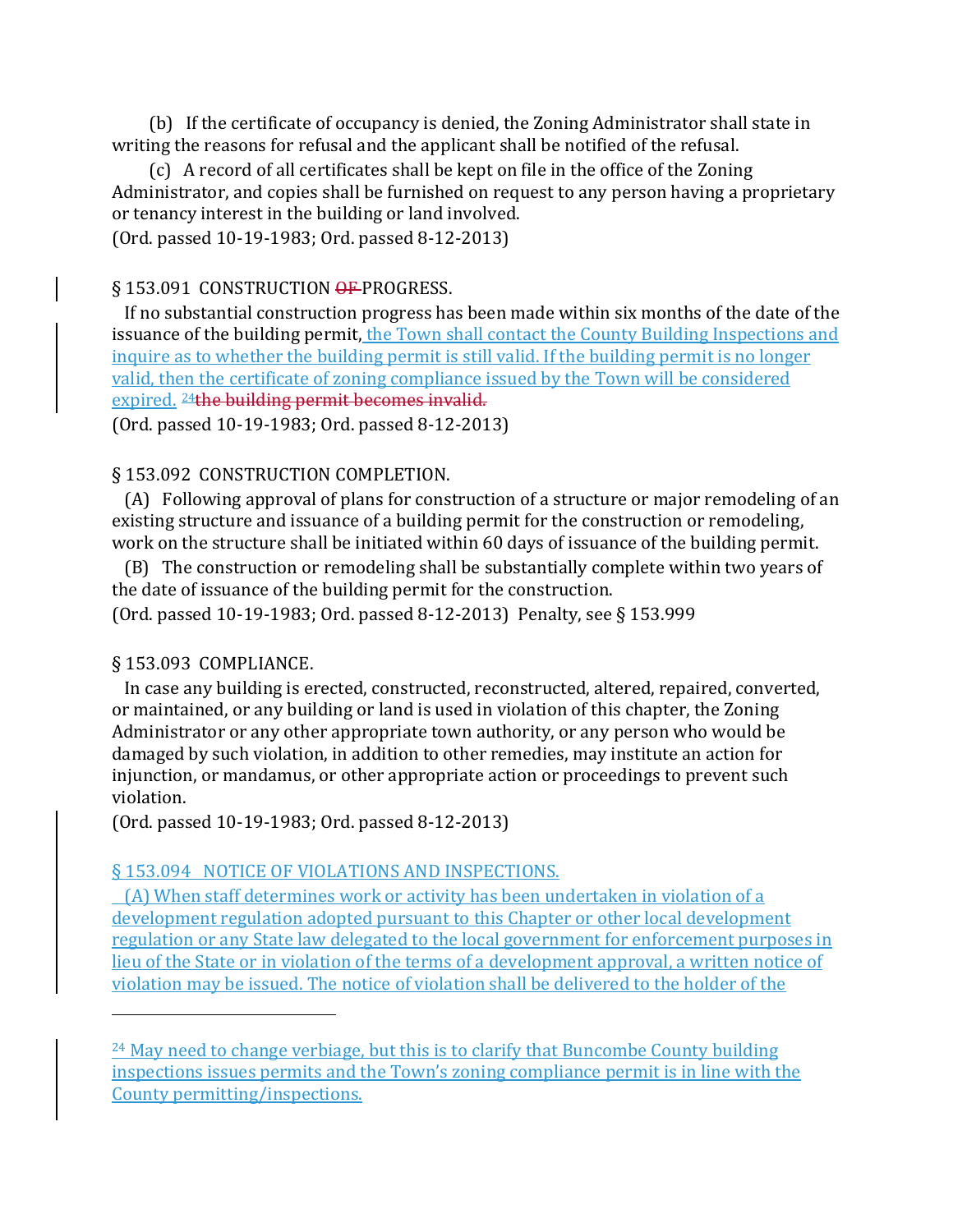development approval and to the landowner of the property involved, if the landowner is not the holder of the development approval, by personal delivery, electronic delivery, or first-class mail and may be provided by similar means to the occupant of the property or the person undertaking the work or activity. The notice of violation may be posted on the property. The person providing the notice of violation shall certify to the local government that the notice was provided, and the certificate shall be deemed conclusive in the absence of fraud. Except as provided by G.S. 160D-1123 or G.S. 160D-1206 or otherwise provided by law, a notice of violation may be appealed to the board of adjustment pursuant to G.S. 160D-405.

 (B) Administrative staff may inspect work undertaken pursuant to a development approval to assure that the work is being done in accordance with applicable State and local laws and of the terms of the approval. In exercising this power, staff are authorized to enter any premises within the jurisdiction of the local government at all reasonable hours for the purposes of inspection or other enforcement action, upon presentation of proper credentials; provided, however, that the appropriate consent has been given for inspection of areas not open to the public or that an appropriate inspection warrant has been secured. [25](#page-62-0)

# § 153.0945 APPEAL FROM THE ZONING ADMINISTRATOR.

 (A) All questions arising in connection with this chapter shall be presented first to the Zoning Administrator, and such questions shall be presented to the Board of Adjustment only on appeal from a ruling of the Zoning Administrator.

 (B) Any order, requirement, decision, or determination made by the Zoning Administrator may be appealed to the Board of Adjustment pursuant to the procedure found in § 153.111.

(Ord. passed 10-19-1983; Ord. passed 8-12-2013)

# § 153.096. REVOCATION OF DEVELOPMENT APPROVAL.

 In addition to initiation of enforcement actions under G.S. 160D-404, development approvals may be revoked by the local government issuing the development approval by notifying the holder in writing stating the reason for the revocation. The local government shall follow the same development review and approval process required for issuance of the development approval, including any required notice or hearing, in the review and approval of any revocation of that approval. Development approvals shall be revoked for any substantial departure from the approved application, plans, or specifications; for refusal or failure to comply with the requirements of any applicable local development regulation or any State law delegated to the local government for enforcement purposes in lieu of the State; or for false statements or misrepresentations made in securing the approval. Any development approval mistakenly issued in violation of an applicable State or local law may also be revoked. The revocation of a development approval by a staff member may be appealed pursuant to G.S. 160D-405. If an appeal is filed regarding a

<span id="page-62-0"></span><sup>25</sup> Mandatory changes.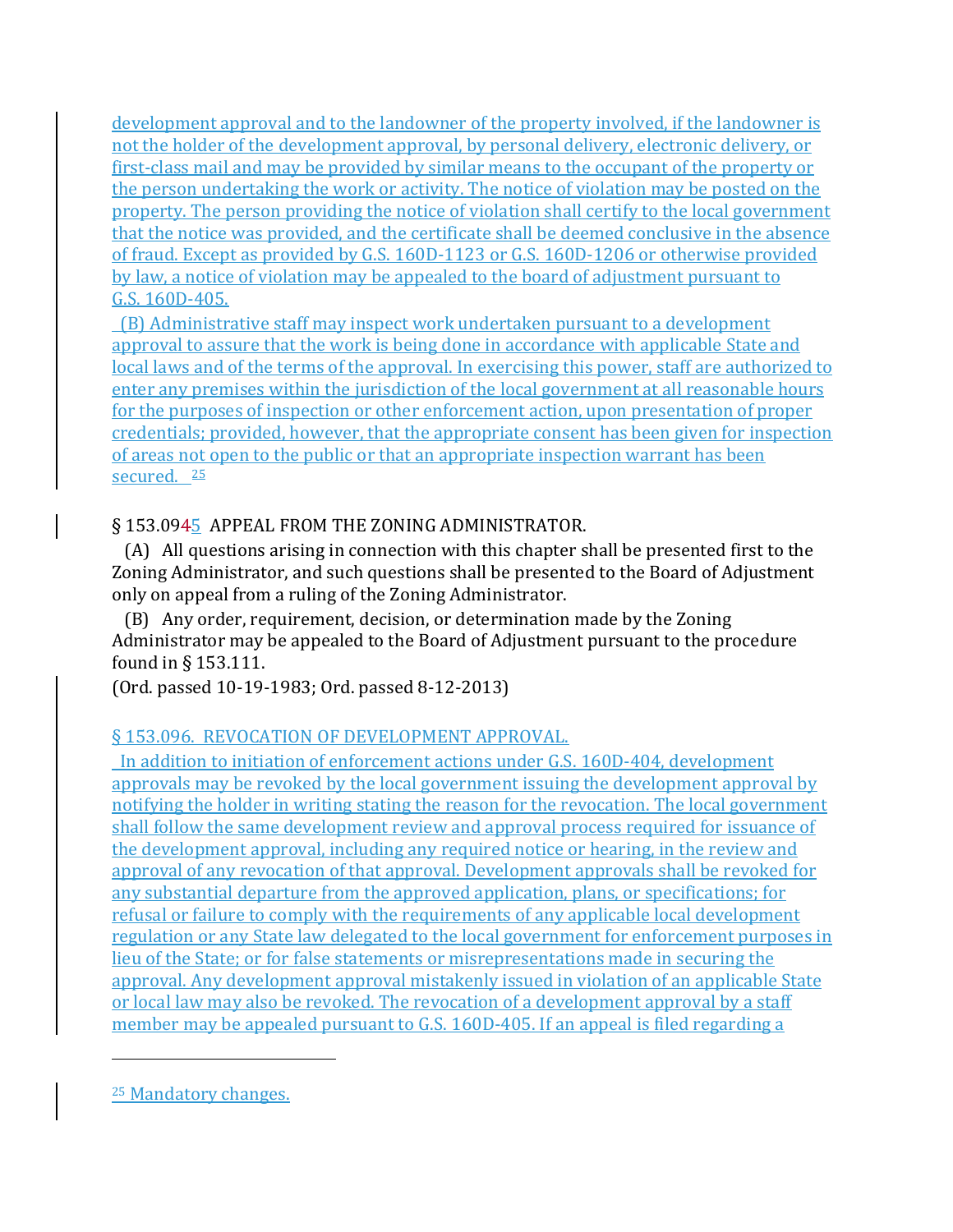development regulation adopted by a local government pursuant to this Chapter, the provisions of G.S. 160D-405(e) regarding stays apply. [26](#page-63-0)

# BOARD OF ADJUSTMENT

# § 153.105 ESTABLISHMENT OF BOARD OF ADJUSTMENT.

 (A) A Board of Adjustment is hereby established. The Board shall consist of five members appointed by the Town Board of Commissioners. The members of the Board of Adjustment who have served as members of the Board of Adjustment under a zoning ordinance which was in effect prior to the adoption of this chapter shall serve the balance of the term to which said members were appointed.

 (B) Upon completion of these terms of office, additional appointments shall be made on a staggered- term basis with one member appointed for a term of one year; two members appointed for a term of two years and two members appointed for a term of three years. All additional appointments to the Board shall be for three-year terms.

(Ord. passed 10-19-1983; Ord. passed 8-12-2013)

# § 153.106 SELECTION OF ALTERNATE MEMBERS.

 The Board of Commissioners shall also appoint one alternate member to serve on the Board of Adjustment in the absence, for any cause, of any regular member. Such alternate member shall be appointed for a three-year term. Such alternate member, while attending any regular or special meeting of the Board and serving in the absence of any regular member, shall have and exercise all the powers and duties of such regular member so absent. The alternate member shall be subject to the provisions of § 153.107. (Ord. passed 10-19-1983; Ord. passed 8-12-2013)

# § 153.107 RULES OF CONDUCT FOR MEMBERS.

 (A) Members of the Board may be removed by the Board of Commissioners for cause, including violation of the rules stated below.

 (B) Faithful attendance at meetings of the Board and conscientious performance of the duties required of members of the Board shall be considered a prerequisite to continuing membership on the Board.

 (C) No Board member shall take part in the hearing, consideration, or determination of any case in which he or she is personally or financially interested.

 (D) No Board member shall vote on any specific matter unless he or she shall have attended a majority of the hearings on that matter.

(Ord. passed 10-19-1983; Ord. passed 8-12-2013)

i<br>I

§ 153.108 GENERAL PROCEEDINGS OF THE BOARD OF ADJUSTMENT.

<span id="page-63-0"></span><sup>26</sup> Note, this is for a revoked permit, not an expired permit.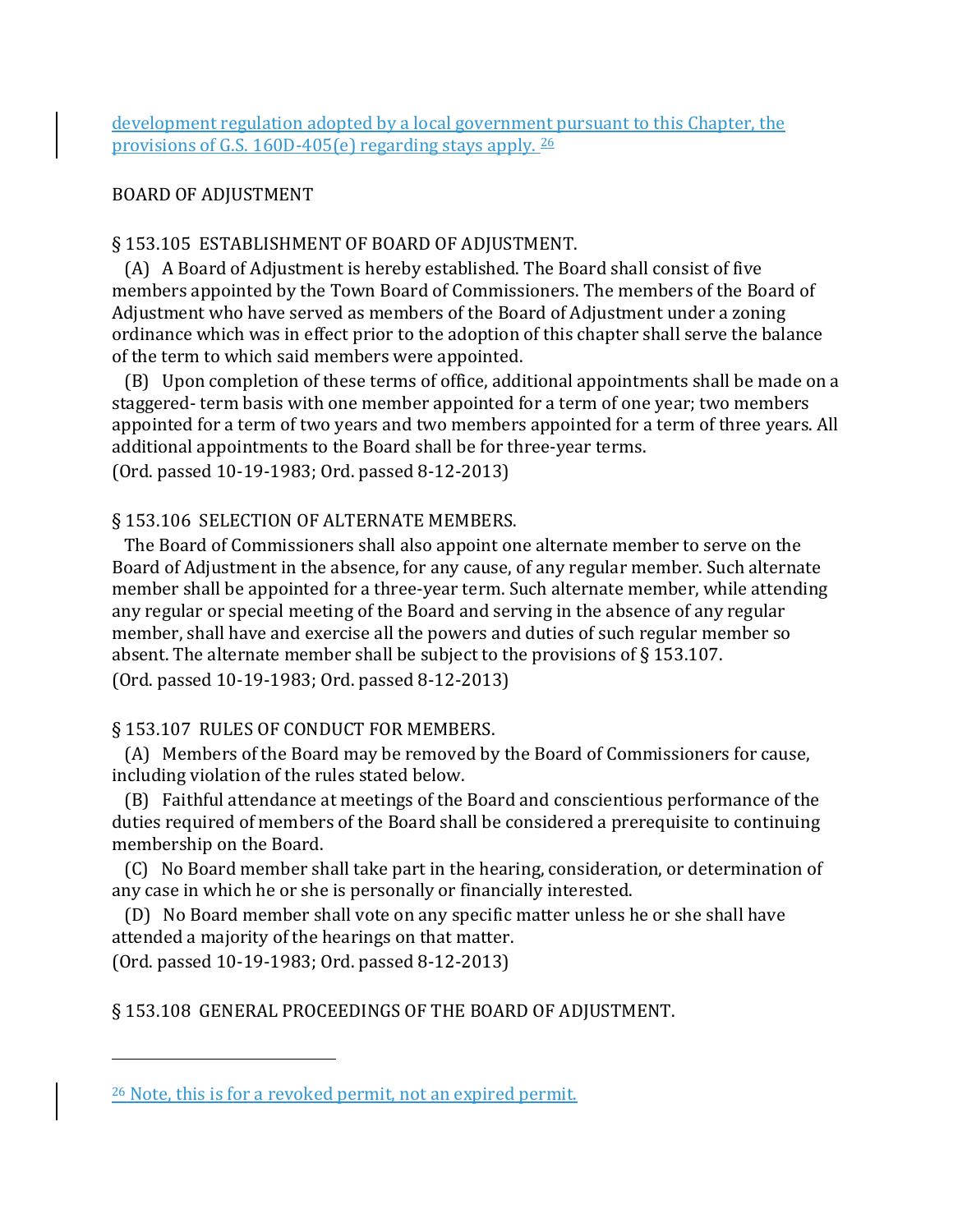The Board shall annually elect a Chairperson and a Vice-Chairperson from among its members. The Chairperson in turn will appoint a Secretary, which may be an employee of the town, and such other subordinates as may be authorized by the Town Board of Commissioners. The Chairperson, or in his or her absence the Vice-Chairperson, may administer oaths and request the attendance of witnesses in accordance with G.S.  $\S$   $\frac{160A}{160}$ 388160D-406. The Board shall keep minutes of its proceedings, including the names of members present and absent, a record of the vote on every question, or abstention from voting, if any, together with records of its examinations and other official actions. (Ord. passed 10-19-1983; Ord. passed 8-12-2013)

#### § 153.109 MEETINGS.

 (A) Board meetings. Meetings of the Board shall be held at the call of the Chairperson and at such other times as the Board may determine. All Board meetings are to be held in accordance with G.S. Ch. 143, Art. 33C, commonly referred to as the Open Meeting Law.

 (B) Quorum. A quorum shall consist of three members of the Board, but the Board shall not pass upon any questions relating to an appeal from a decision or determination of the Zoning Administrator, or an application for a variance or conditional special use permit when there are less than four members present.

 (C) Voting. All regular members may vote on any issue unless they have disqualified themselves for one or more of the reasons listed in § 153.107.The required vote to decide appeals and applications shall be as provided in  $\S$  153.111(D), and shall not be reduced by any disqualification. In all other matters, the vote of a majority of the members present and voting shall decide issues before the Board.

(Ord. passed 10-19-1983; Ord. passed 8-12-2013)

## § 153.110 POWERS AND DUTIES OF THE BOARD OF ADJUSTMENT.

The powers and duties of the Board of Adjustment shall be as follows:

 (A) Interpretation. To interpret zoning maps and pass upon disputed questions of lot lines or district boundary lines and any other questions of interpretation that may arise in the administration of this chapter;

(B) Administrative review.

(1) The Board of Adjustment shall hear and decide requests for conditional special use permits, variances, and appeal of decisions of the Town Manager. The term DECISION includes any final and binding order, requirement, or determination. The Board of Adjustment shall follow quasi-judicial procedures when deciding appeals and requests for conditional special uses and variances. The Board of Adjustment may hear and decide all matters upon which it is required to pass under any statute or ordinance that regulates land use or development in the town.

 (2) Notice of hearings conducted pursuant to this division (B) shall be mailed to the person or entity whose appeal, application, or request is the subject of the hearing; to the owner of the property that is the subject of the hearing if the owner did not initiate the hearing; to the owners of all parcels of land abutting the parcel of land that is the subject of the hearing; and to any other persons entitled to receive notice as provide by the zoning or unified development ordinance. In the absence of evidence to the contrary, the town may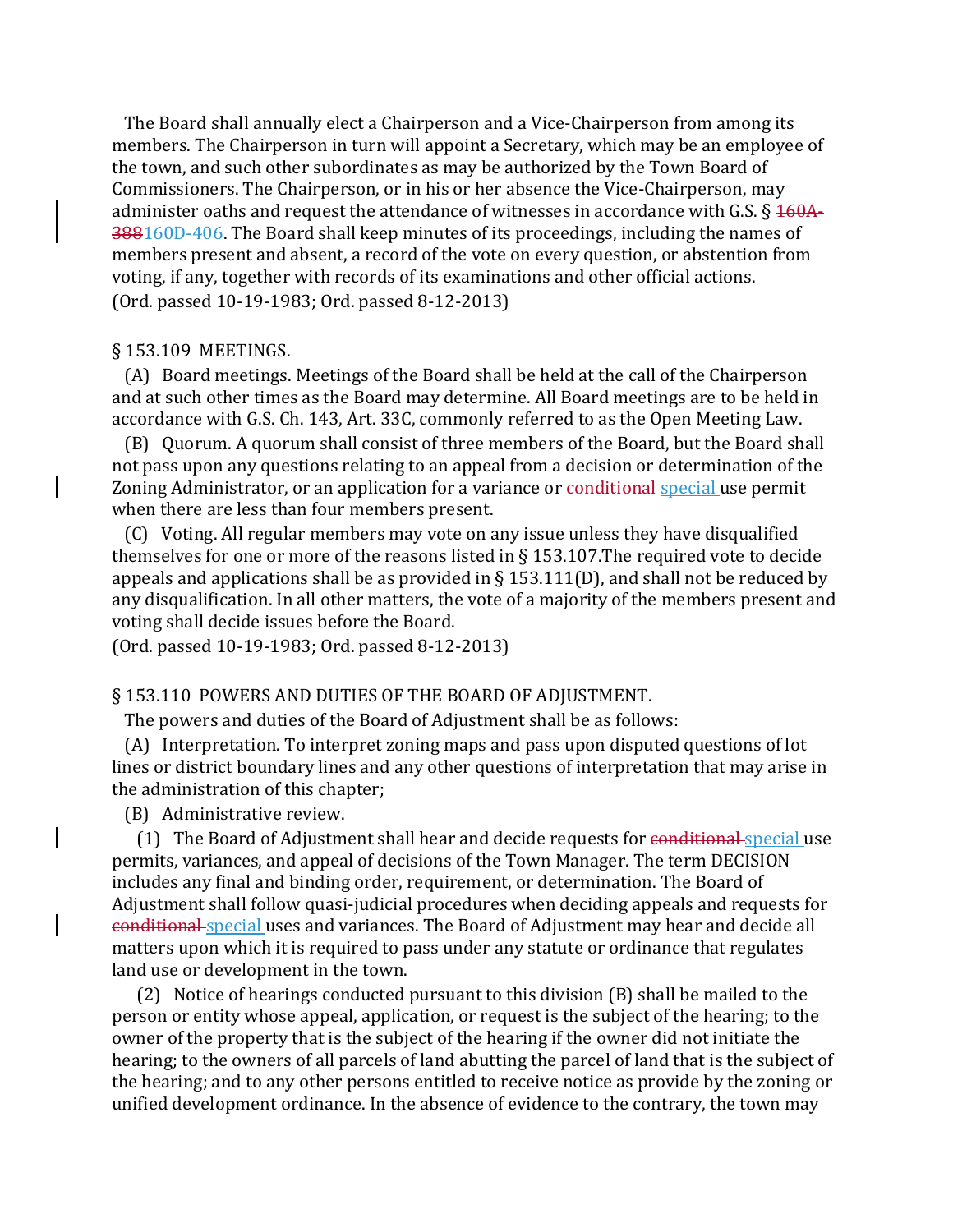rely on the county tax listings to determine owners of property entitled to mailed notice. The notice must be deposited in the mail at least ten days, but not more than 25 days, prior to the date of hearing. Within that same time period, the town shall also prominently post a notice of the hearing on the site that is the subject of the hearing or on an adjacent street or highway right-of-way. If an evidentiary hearing is set for a given date and a quorum of the board is not then present, the hearing shall be continued until the next regular board meeting without further advertisement.<sup>[27](#page-65-0)</sup>

 (3) The Board of Adjustment shall determine contested facts and make its decision within a reasonable time. Every quasi-judicial decision shall be based upon competent, material, and substantial evidence in the record. The Board of Adjustment must allow parties with standing to participate fully in the evidentiary hearing, including presenting evidence, cross-examining witnesses, objecting to evidence, and making legal arguments. The Board may allow parties without standing to present competent, material, and substantial evidence that is not repetitive. If an objection arises at the hearing as to the inclusion or exclusion of administrative materials, the Board Chair must rule on this objection at the hearing. An appeal of this ruling may be considered by the full Board pursuant to NCGS 160D-406(d).[28.](#page-65-1) Each quasi-judicial decision shall be reduced to writing and reflect the Board's determination of contested facts and their application to the applicable standards. The written decision shall be signed by the Chair or other duly authorized member of the Board. A quasi-judicial decision is effective upon filing the written decision with the Town Manager. The decision shall be delivered by personal delivery, electronic mail, or by first class mail to the applicant or property owner as may be applicable, and to any person who has submitted a written request for a copy, prior to the date the decision becomes effective. The Town Manager shall certify that proper notice has been made.

 (4) Every quasi-judicial decision shall be subject to review by the Superior Court by proceedings in the nature of certiorari (G.S.  $\S$  160A-393160D-406(k)). A petition for review shall be filed with the Clerk of Superior Court within 30 days after the decision is effective or after a written copy is served in accordance with division (B)(3) above the time frame specified by NCGS 160D-1405(d).<sup>[29](#page-65-2)</sup>

 (5) Members of the Board of Adjustment exercising quasi-judicial functions shall not have a fixed opinion on a matter prior to hearing; shall not have undisclosed ex-parte communication with an applicant, a close familial, business, or other associational relationship with an applicant or a financial interest in the outcome. If an objection is raised to a member's participation and that member does not recuse himself or herself, the remaining members shall by majority vote rule on the objection.

<span id="page-65-0"></span><sup>27</sup> Allowable under NCGS160D-406 – all other notice standards are included.

<span id="page-65-1"></span><sup>&</sup>lt;sup>28</sup> Standing and evidentiary portions included for specific compliance; and administrative materials decision included within new statute

<span id="page-65-2"></span><sup>29</sup> This is how it is stated within 160D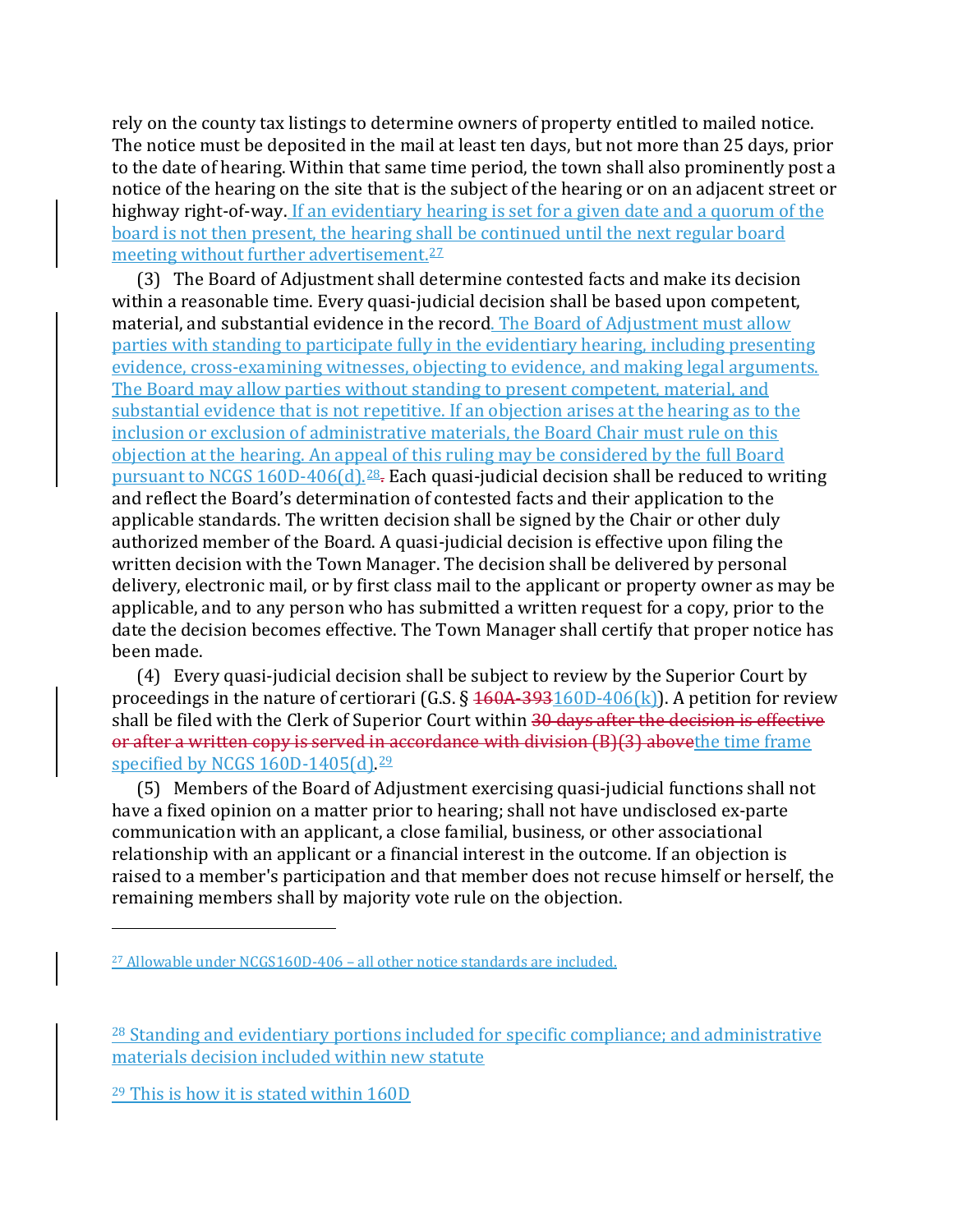(6) The Chair of the Board of Adjustment or any member acting as Chair and the Town Manager are authorized to administer oaths to witnesses in any matter coming before the Board. Any person who, while under oath during a proceeding before the Board of Adjustment, willfully swears falsely is guilty of a Class I misdemeanor.

 (7) The Chair of the Board of Adjustment or anyone acting as Chair, may subpoena witnesses and compel the production of evidence. Any person with standing under G.S. §  $160A-393(d)160D-406(g)$  may make a written request to the Chair explaining why it is necessary for certain witnesses or evidence to be compelled. The Chair or person acting as the Chair shall issue requested subpoenas he or she determines to be relevant, reasonable in nature and scope and not oppressive. The Chair shall rule on any motion to quash or modify a subpoena. Decisions regarding subpoenas made by the Chair may be appealed to the full Board of Adjustment. If a person subpoenaed fails to obey the subpoena, the Board of Adjustment or the party that requested the subpoena may apply to the General Court of Justice for an order requiring that its subpoena be obeyed.

(C) Conditional Special uses.

 (1) Upon application, the Board of Adjustment may grant in particular cases and subject to appropriate conditions and safeguards, permits for conditional special uses as authorized by this chapter, and set forth as conditionalspecial uses under the various use districts.

(2) A conditional special use permit may be granted by the Board of Adjustment only after making the following findings:

(a) An application for the conditional special use has been submitted as prescribed by this chapter;

 (b) 1. If the Board of Adjustment finds, in the particular case in question, that the use, including any proposed structures:

 a. Will not materially endanger the public health or safety if located where proposed and developed according to the plan as submitted and approved;

 b. Meets all required conditions and specifications of this chapter and other applicable rules, regulations, and standards;

c. Will not substantially injure the value of adjoining or abutting property;

 d. Will be in general conformity with the plan of development of the town and its environs;

 e. Will be reasonably compatible with significant natural and topographic features on the site and within the immediate vicinity of the site given the proposed site design and structure design;

 f. Will be in harmony with scale, bulk, height, coverage, density, and character of the area or neighborhood in which it is located; or

 g. Is appropriately located with respect to transportation facilities, water supply, fire and police protection, waste disposal, and similar facilities, and will not cause undue traffic congestion or create a traffic hazard.

 2. In granting such a permit, the Board of Adjustment may designate such conditions in connection therewith as will, in its opinion, assure that the proposed use will conform to the requirements and spirit of this chapter. However, the Board of Adjustment shall not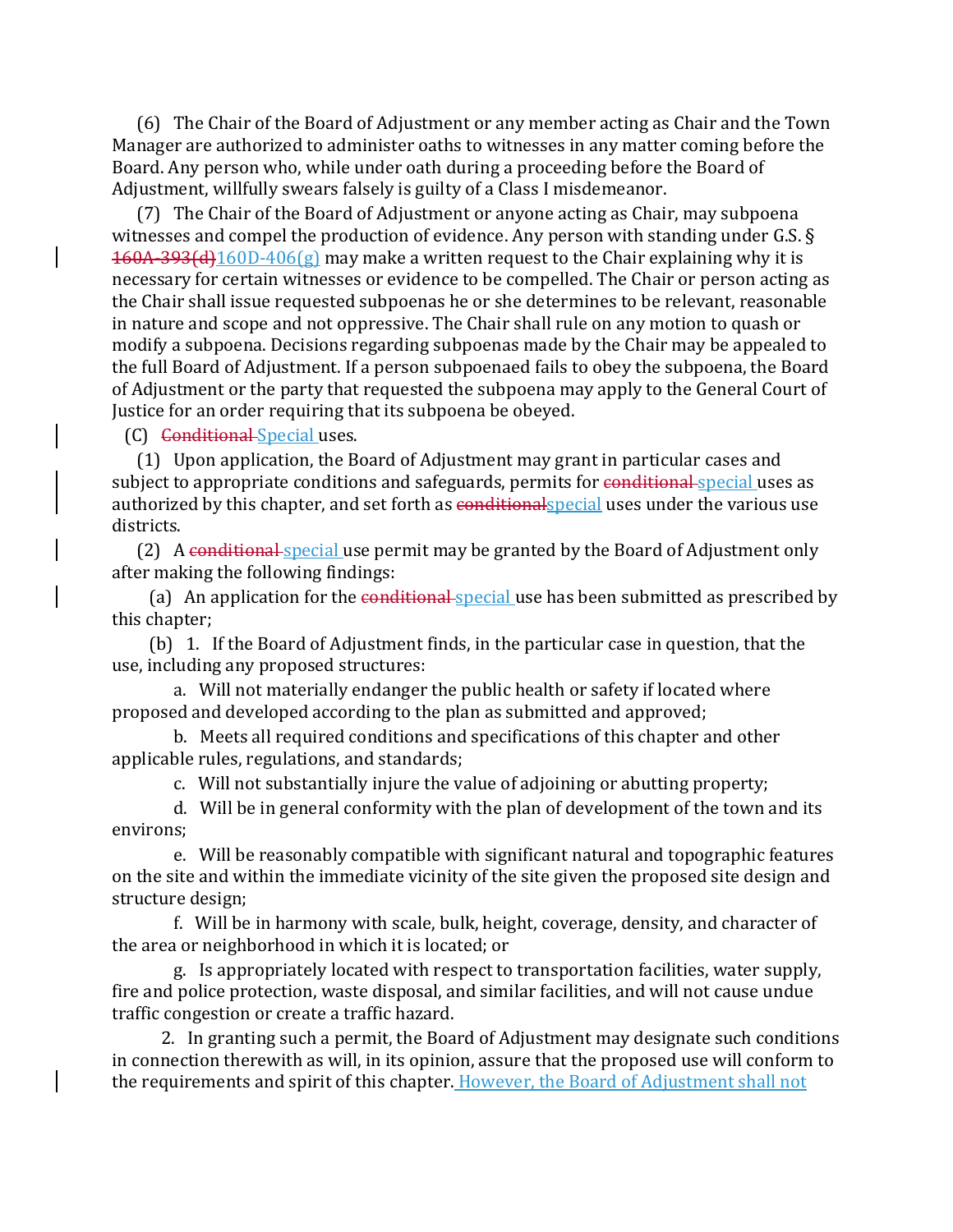impose conditions on special use permits that the Town is not statutorily allowed to impose.<sup>[30](#page-67-0)</sup>

(c) Before any conditional special use permit is issued, the Board shall make written findings certifying compliance with the specific rules governing the individual conditionalspecial use (see § 153.008), and that satisfactory provision and arrangement has been made for at least the following, where applicable:

 1. Satisfactory ingress and egress to property and proposed structures thereon, with particular reference to automotive and pedestrian safety and convenience, traffic flow, and control;

 2. Provision of off-street parking and loading areas where required, with particular attention to the items in division  $(C)(2)(c)$ 1. above, and the economic, noise, and odor effects of the conditional special use on adjoining properties in the area;

 3. Adequate and proper utilities, with reference to locations, availability, and compatibility;

4. Buffering, with reference to type, location, and dimensions;

 5. Signs, if any, and proposed exterior lighting, with reference to glare, traffic safety, economic effect, and compatibility and harmony with properties in the district;

 6. Playgrounds, open spaces, yards, landscaping, access ways, pedestrian ways, with reference to location, size, and suitability;

7. Buildings and structures, with reference to location, size, and use;

 8. Hours of operation, with particular reference to protecting and maintaining the character of the neighborhood;

 9. With the exception of Americans with Disabilities Act, being 42 U.S.C. § 12101, lighting requirements and street lighting, the design standards as outlined in § 153.047, "site design and building form and mass for commercial buildings", shall apply when exterior lighting is proposed and/or required; and

10. A site plan has been submitted as required in § 153.008.

 11. The applicant/landowner must provide written consent to conditions placed on a special use permit by the Board of Adjustment. [31](#page-67-1)

 (d) 1. The Zoning Administrator shall make periodic inspections during construction as well as a final inspection after construction is complete to determine whether the conditions imposed and agreements made in the issuance of the permit have been met as well as whether all other requirements of this chapter have been met. The Zoning Administrator shall report his or her findings to the Board of Adjustment.

2. If at any time after a conditional special use permit has been issued, the Board of Adjustment determines that the conditions imposed and agreements made have not been or are not being fulfilled by the holder of a conditional special use permit, the permit shall be terminated and the operation of such use discontinued.

<span id="page-67-0"></span><sup>30</sup> Mandated by S.L. 2019-1111 Pt. 1

<span id="page-67-1"></span><sup>31</sup> Mandated by S.L. 2019-1111 Pt. 1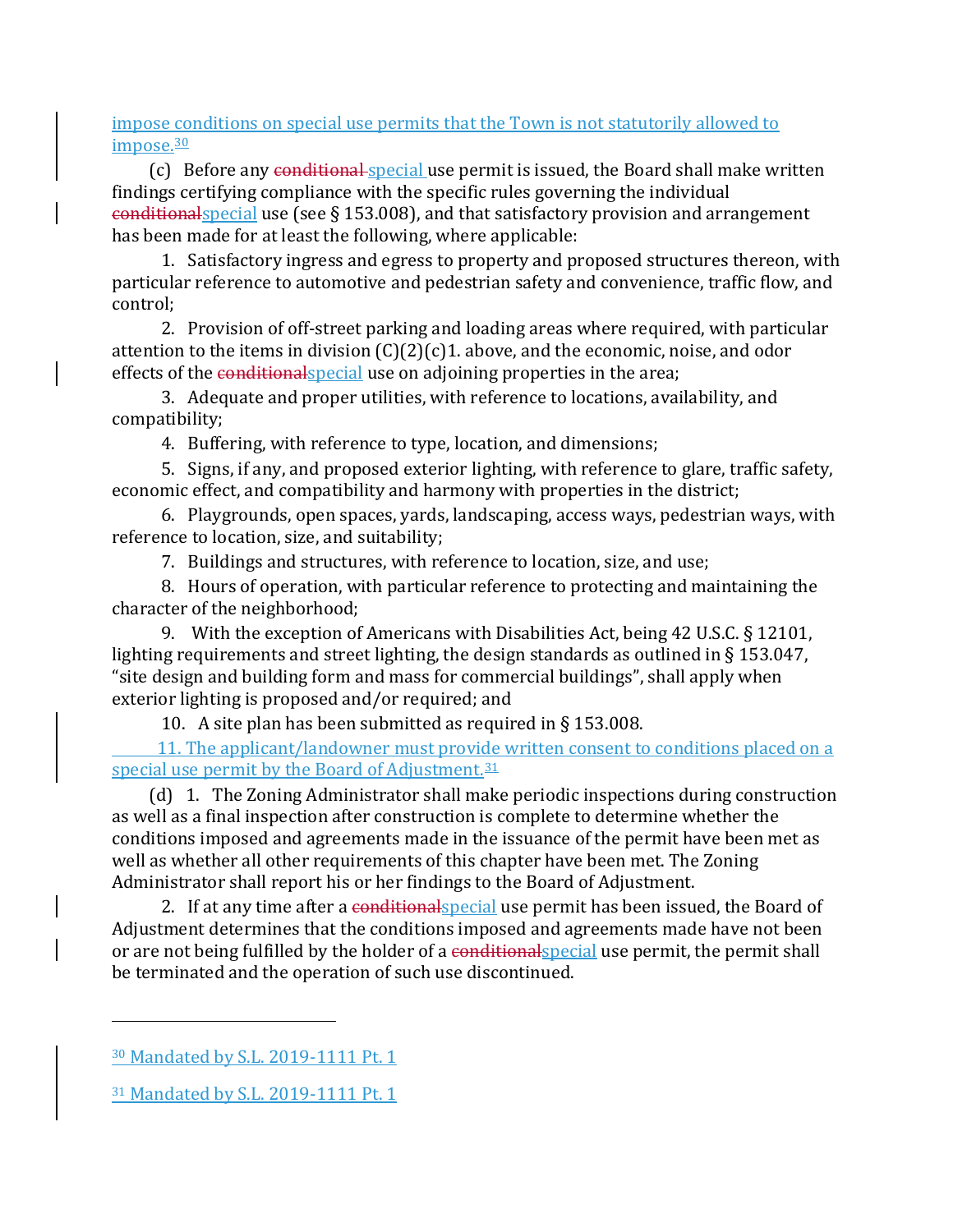3. If a conditional special use permit is terminated for any reason, it may be reinstated only after reapplying for a conditional special use permit.

 (D) Variances. Upon application, when unnecessary hardships would result from carrying out the strict letter of a zoning ordinance, the Board of Adjustment shall vary any of the provisions of the ordinance upon a showing of all of the following:

 (1) Unnecessary hardship would result from the strict application of the ordinance. It shall not be necessary to demonstrate that, in the absence of the variance, no reasonable use can be made of the property;

 (2) The hardship results from conditions that are peculiar to the property, such as location, size, or topography. Hardships resulting from conditions that are common to the neighborhood or the general public may not be the basis for granting a variance;

 (3) The hardship did not result from actions taken by the applicant or the property owner. The act of purchasing property with knowledge that circumstances exist that may justify the granting of a variance shall not be regarded as a self-created hardship; and

 (4) The requested variance is consistent with the spirit, purpose, and intent of the ordinance, such that public safety is secured, and substantial justice is achieved. (Ord. passed 10-19-1983; Ord. passed 8-12-2013)

Editor's note:

This amendatory language was passed during a Board meeting, May 14, 2014

#### § 153.111 APPEALS AND APPLICATIONS.

(A) Types of appeals and applications.

 (1) Appeals. The Board shall hear and decide all appeals from any decision or determination made by the Zoning Administrator.

(2) Applications. All applications for variances and conditional special use permits shall first be presented to the Zoning Administrator, who in turn shall refer the application to the Board of Adjustment. Applications for variances and special use permits must be made by a person with a property interest in the property or a contract to purchase the property.<sup>[32](#page-68-0)</sup>

## (B) Appeals.

 (1) The Board of Adjustment shall hear and decide appeals from decisions of the Town Manager.

(2) The following apply to all appeals heard by the Board of Adjustment:

(a) Any person who has standing under G.S.  $\S 160A-393(d)160D-406(d)$  or the town may appeal a decision to the Board of Adjustment. An appeal is taken by filing a notice of appeal with the Town Manager. The notice of appeal shall state the grounds for the appeal.

<span id="page-68-0"></span> (b) The Town Manager shall give written notice to the owner of the property that is the subject of the decision and to the party who sought the decision, if different from the owners. The written notice shall be delivered by personal delivery, first-class mail, or other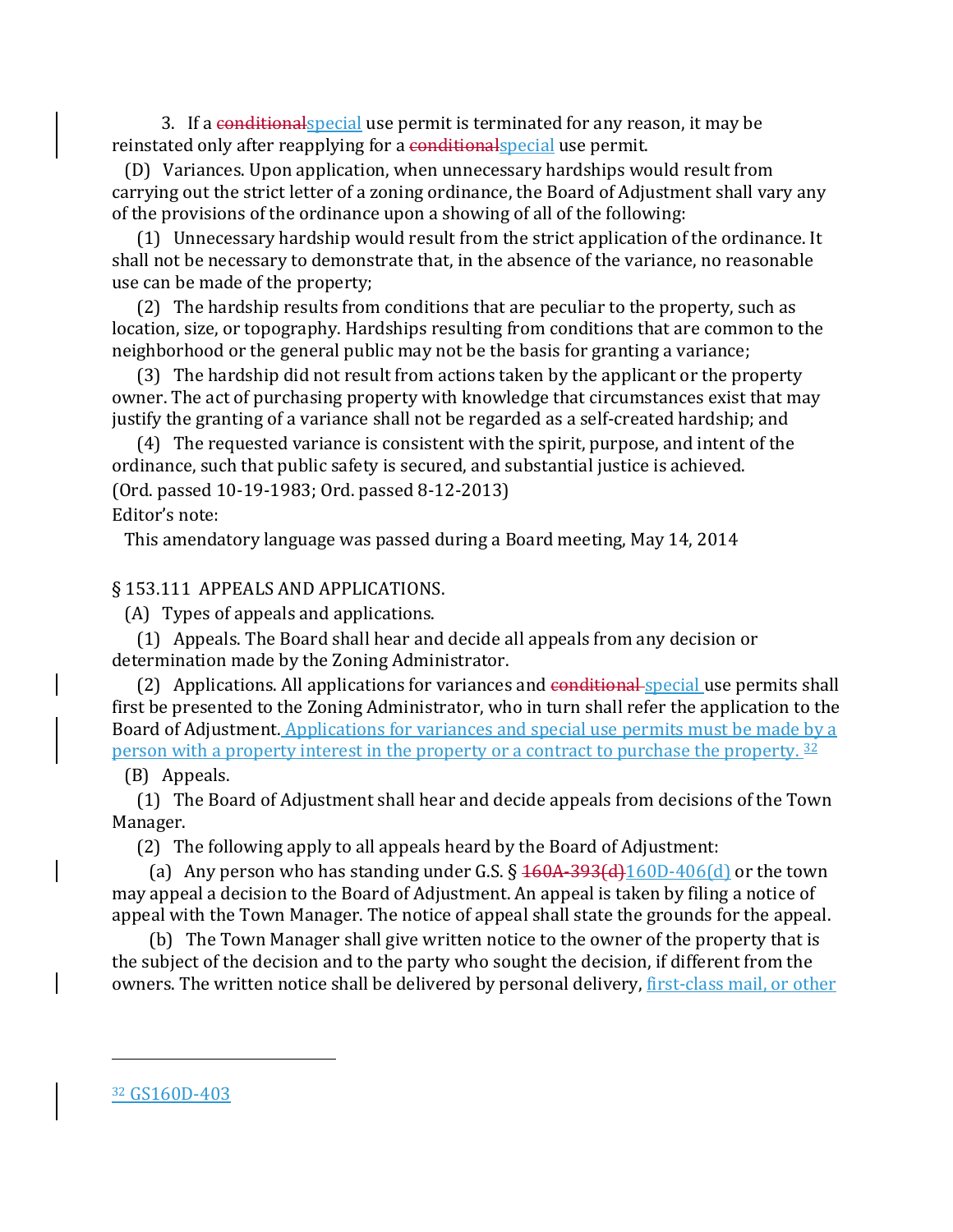electronic mailforms. , or by first-class mail. If provided via electronic form, the file must be protected from further editing. [33](#page-69-0)

 (c) The owner or other party shall have 30 days from receipt of the written notice within which to file an appeal. Any other person with standing to appeal shall have 30 days from the receipt from any source of actual or constructive notice of the decision within which to file an appeal.

 (d) It shall be conclusively presumed that all persons with standing to appeal have constructive notice of the decision from the date a sign containing the words "zoning decision" or "subdivision decision" in letters at least six inches high and identifying the means to contact an official for information about the decision is prominently posted on the property that is the subject of the decision, provided, the sign remains on the property for at least ten days. Posting of signs is not the only form of constructive notice. Any such posting shall be the responsibility of the landowner or applicant. Verification of the posting shall be provided to the official who made the decision. Absent an ordinance provision to the contrary, posting of signs shall not be required.

 (e) The Town Manager shall transmit to the Board all documents and exhibits constituting the record upon which the action appealed from are taken. The Town Manager shall also provide a copy of the record to the appellant and to the owner of the property that is the subject of the appeal if the appellant is not the owner.

 (f) 1. An appeal of a notice of violation or other enforcement order stays enforcement of the action appealed from unless the Town Manager certifies to the Board of Adjustment after notice of appeal has been filed that because of the facts stated in an affidavit, a stay would cause imminent peril to life or property or because the violation is transitory in nature, a stay would seriously interfere with enforcement of the ordinance.

 2. In that case, enforcement proceedings shall not be stayed except by a restraining order, which may be granted by a court. If enforcement proceedings are not stayed, the appellant may file with the Town Manager a request for an expedited hearing of the appeal, and the Board of Adjustment shall meet to hear the appeal within 15 days after such a request is filed.

 3. Notwithstanding the foregoing, appeals of decisions granting a permit or otherwise affirming that a proposed use of property is consistent with the ordinance shall not stay the further review of an application for permits or permissions to use such property; in these situations the appellant may request and the Board may grant a stay of a final decision of permit applications or building permits affected by the issue being appealed.

 (g) Subject to the provisions of division (B)(2)(f) above, the Board of Adjustment shall hear and decide the appeal within a reasonable time.

 (h) 1. During the conduct of a hearing, any party may appear in person or by agent or by attorney at the hearing.

2. The order of business for the hearing shall be as follows:

<span id="page-69-0"></span><sup>33</sup> GS160D-403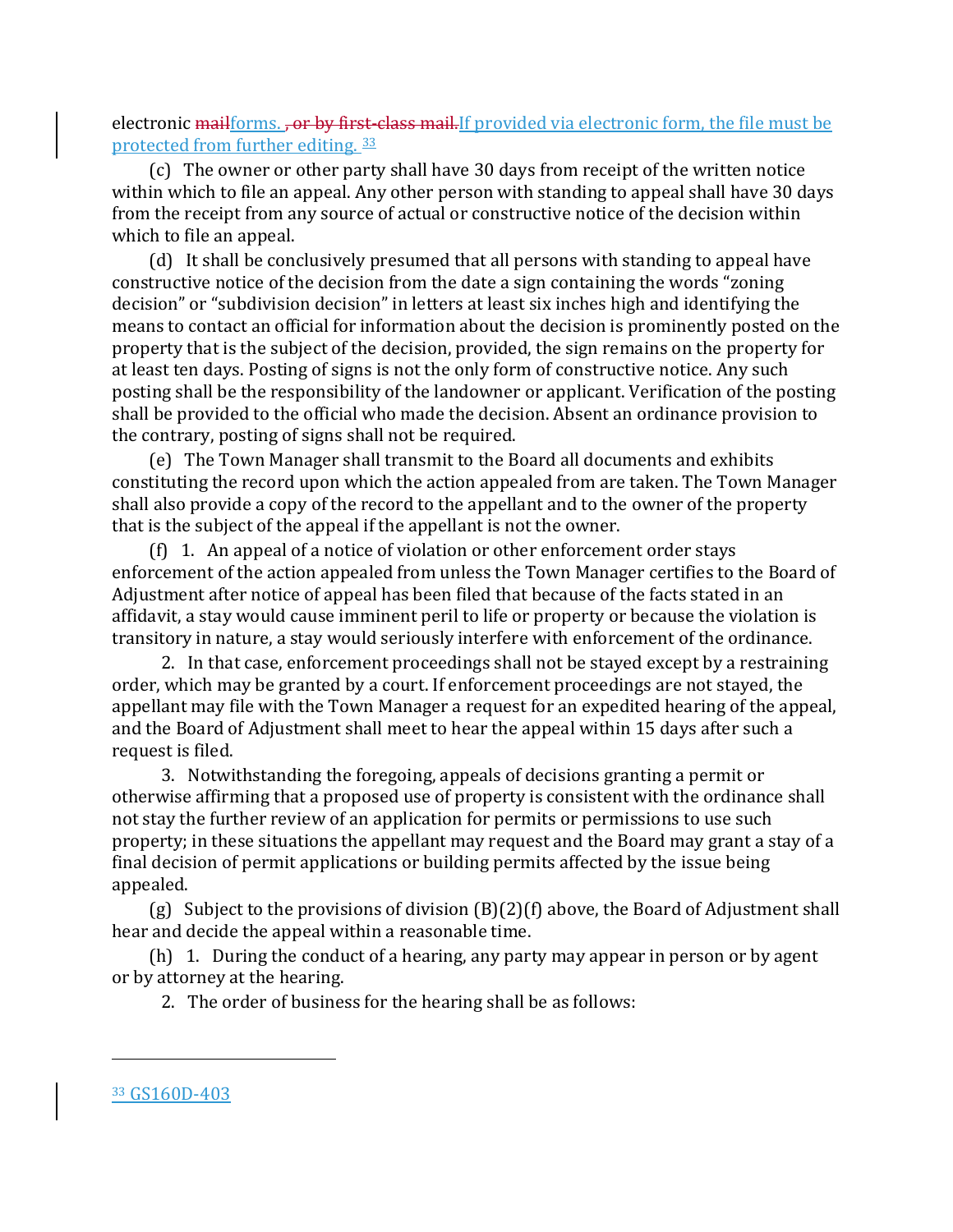a. The Chair, or such person as he or she shall direct, shall give a preliminary statement of the case;

 b. The applicant shall present the argument in support of the appeal or application;

 c. Persons opposed to granting the appeal or the application shall present their argument against the application;

d. Both sides will be permitted to present rebuttals to opposing testimony; and

 e. The Chair or such person as he or she shall direct shall summarize the evidence which has been presented, giving the parties the opportunity to make objections or corrections. Witnesses may be called and factual evidence may be submitted, but the Board shall not be limited to only consideration of only such evidence as would be admissible in a court of law. The Board may place parties and witnesses under oath and the opposing party may cross examine them. The Town Manager, or other Town official who filed the notice of  $violation<sup>34</sup>$ , shall be present at the hearing as a witness. The appellant shall not be limited at the hearing to matters stated in the notice of appeal. If any party or the town would be unduly prejudiced by the presentation of matters not presented in the notice of appeal, the Board shall continue the hearing. The Board of Adjustment may reverse or affirm, wholly or partly, or may modify the decision appealed from and shall make any order, requirement, decision, or determination that ought to be made. The Board shall have all the powers of the Town Manager.

 (i) When hearing an appeal pursuant to G.S. § 160A-400.9(e) or any other appeal in the nature of certiorari, the hearing shall be based on the record below and the scope of review shall be as provided in G.S. § 160A-393(k).

(i) The parties to an appeal that has been made under this division  $(B)(2)(i)$  may agree to mediation or other forms of alternative dispute resolution. The ordinance may set standards and procedures to facilitate and manage such voluntary alternative dispute resolution.

(C) Hearings.

 (1) Time. After receipt of notice of an appeal or an application, the Board Chairperson shall schedule a time for a hearing which shall be within 36 days from the filing of such notice of appeal or application. Any additional appeal or application shall be received not less than two weeks prior to a scheduled meeting.

 (2) Notice. In any application for projects involving planned unit developments, the Board shall give notice of the hearing in a newspaper having general circulation in the county five days prior to the date of the hearing. For all other applications and appeals, the Board shall send by first class mail notices of the hearing to the affected parties and to such other persons as the Zoning Administrator shall direct, at least ten days prior to the hearing. Such notice shall state the location of the building or lot, the general nature of the question involved in the appeal or application, and the time and place of the hearing.

 (3) Re-hearings. An application for a rehearing may be made in the same manner as provided for an original hearing. Evidence in support of the application shall initially be

<span id="page-70-0"></span><sup>34</sup> Per GS160D-406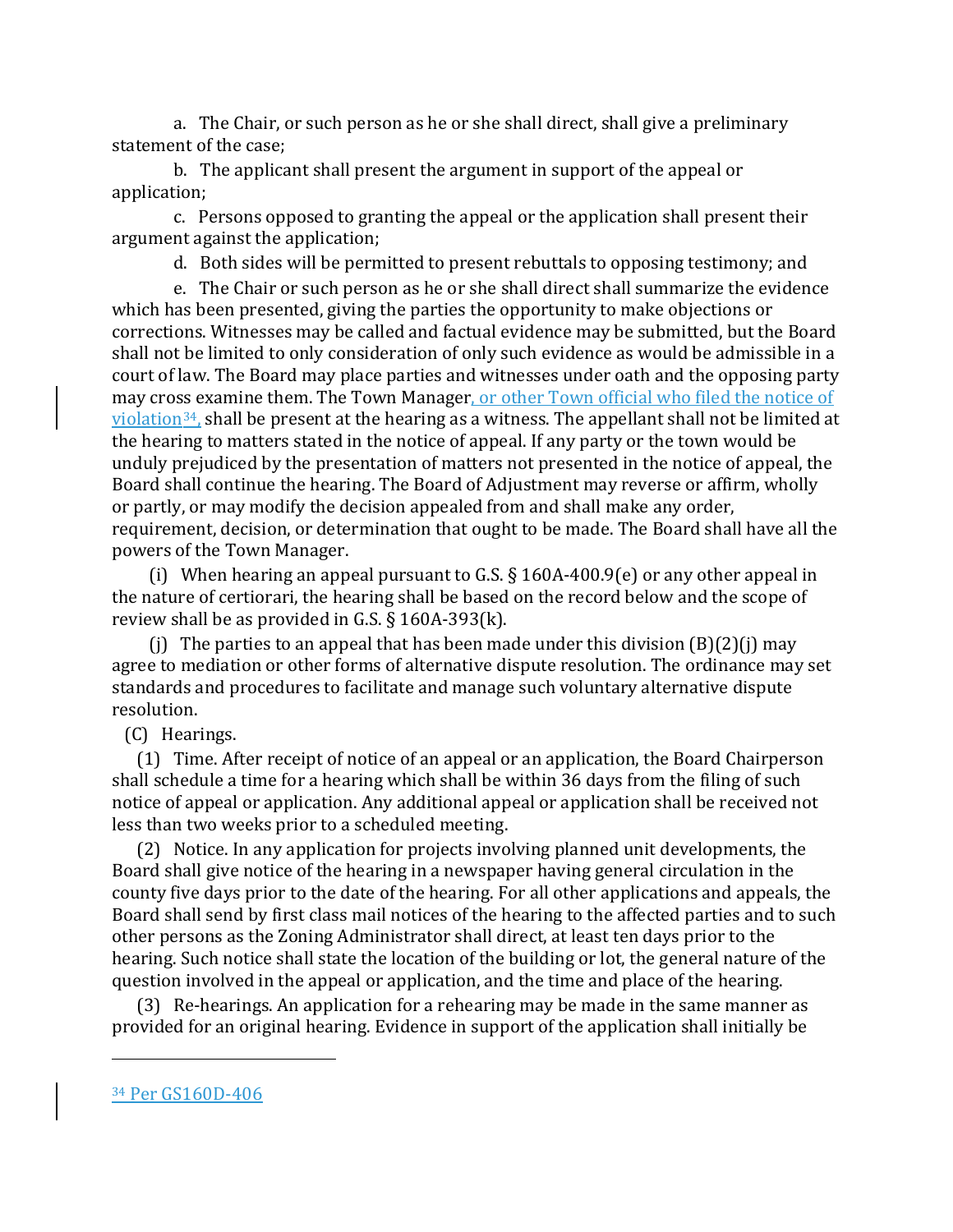limited to that which is necessary to enable the Board to determine whether there has been a substantial change in the facts, evidence, or conditions of the case. The application for rehearing shall be denied by the Board if from the record it finds that there has been no substantial change in facts, evidence, or conditions. If the Board finds that there has been a change, it shall thereupon treat the request in the same manner as any other appeal or application.

(D) Decisions.

 (1) Time. A decision by the Board shall be made within 30 days from the time of hearing.

(2) Form.

 (a) Written notice by certified or registered mail of the decision in a case shall be given to the applicant or appellant by the Secretary as soon as practical after the case is decided. Also, written notice shall be given to owners of the subject property and to other persons who have made written request for such notice. The final decision of the Board shall be shown in the record of the case as entered in the minutes of the Board and signed by the Secretary and the Chairperson upon approval of the minutes by the Board.

 (b) 1. Such record shall show the reasons for the determination, with a summary of the evidence introduced and the findings of fact made by the Board. The decision on an appeal may reverse or affirm, wholly or partly, or modify the decision or determination of the Zoning Administrator. Where a variance is granted, the record shall state in detail any exceptional difficulty or unnecessary hardship upon which the application for the variance was based and which the Board finds to exist.

 2. The record shall state in detail what, if any, conditions and safeguards are imposed by the Board in connection with the granting of a variance.

3. Where a conditional special use permit is granted, the record shall indicate, by reference to the appropriate sections of the ordinance, that all requirements and standards for the particular conditional special use have been met.

 (3) Expiration of permits. Unless otherwise specified, any order or decision of the Board in granting a variance or a conditional special use permit shall expire if a building permit for such use is not obtained by the applicant within six months from the date of the decision.

 (4) Voting. The concurring vote of four-fifths of the members of the Board shall be necessary to reverse any decision or determination of the Zoning Administrator, or to grant a variance or to approve a conditional special use permit.

 (5) Public record of decisions. The decisions of the Board, as filed in its minutes, shall be a public record, available for inspection at all reasonable times.

(6) Variance and special use approvals run with the land. $35$ 

 (7) Revocations of previously approved variance and special use approvals must follow the same process as used for the approval. [36](#page-71-1)

<span id="page-71-0"></span><sup>35</sup> GS 160D-104

i<br>I

<span id="page-71-1"></span><sup>36</sup> GS 160D-104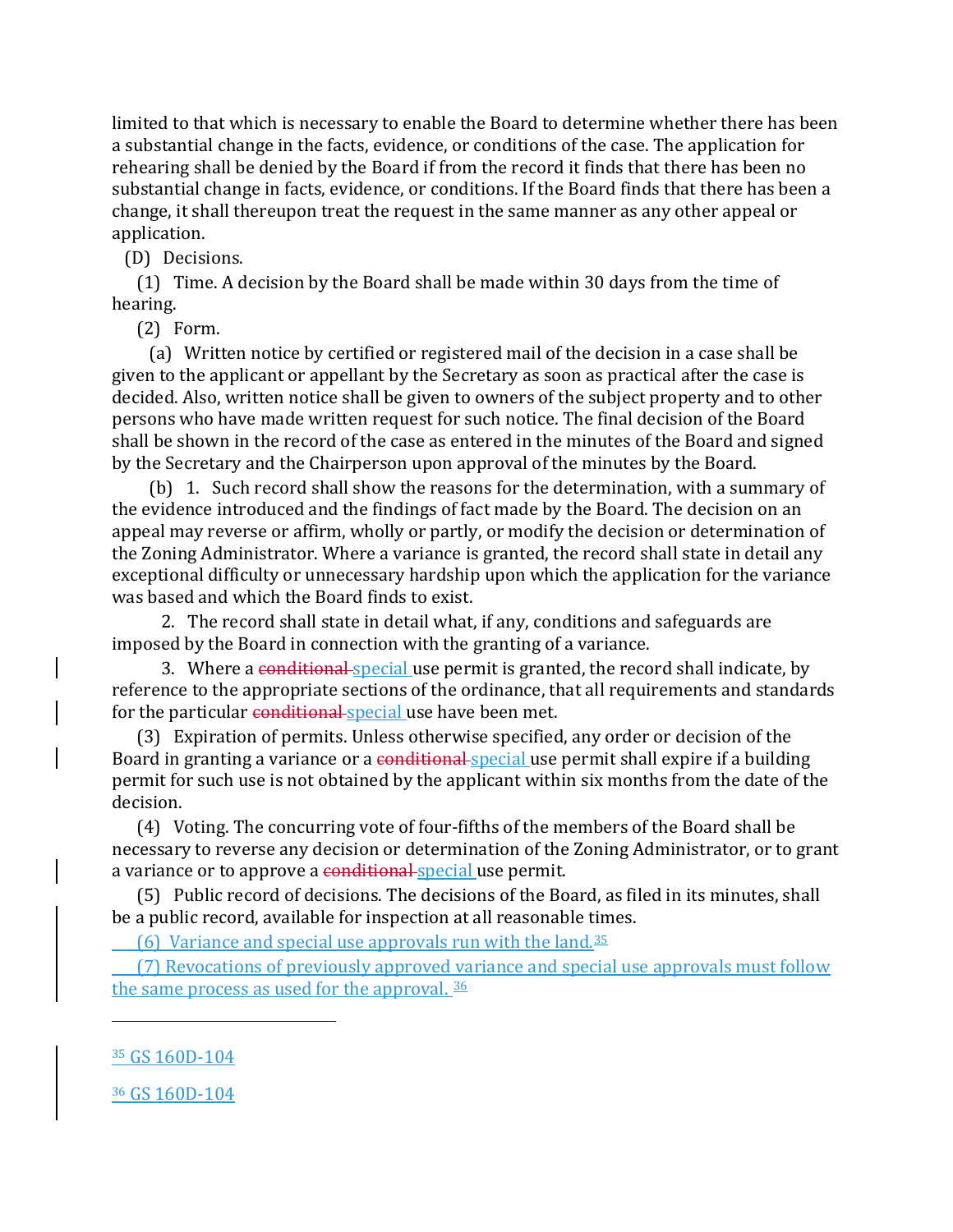(Ord. passed 10-19-1983; Ord. passed 8-12-2013) Editor's note:

This amendatory language was passed during a Board meeting, May 14, 2014

### § 153.112 APPEALS FROM THE BOARD OF ADJUSTMENT.

 Appeals from the Board of Adjustment may be taken to the courts pursuant to G.S. § 160D-406(k)).160A-388.

(Ord. passed 10-19-1983; Ord. passed 8-12-2013)

### DESIGN REVIEW BOARD

### § 153.125 PURPOSE AND INTENT.

 (A) The Town Board of Commissioners finds that new development has a substantial impact on the character of the area in which it is located. Some harmful effects of one land use upon another can be prevented through zoning, subdivision controls, and building codes. Other aspects of development are more subtle. Among these are the general form of the land before and after development and the spatial relationships of the structures and open spaces as they contribute to an area as it is being developed. Such matters require the timely exercise of judgment in the public interest by people qualified to evaluate the design of new development.

 (B) The design review process is intended to encourage residential and commercial developments which exemplify the best professional design practices and to promote the historic character of the town. The procedure is established to encourage individual identity for specific uses and structures; to enhance property values in the town and adjoining neighborhoods; to respect each individual site and its environmental qualities; and to minimize visual disharmony resulting from unrelated and poorly designed development.

 (C) The purpose of this subchapter is to establish minimum standards for the exterior design of commercial, office, and residential structures, and to ensure high quality of development, redevelopment, and compatibility with evolving architecture or planning themes that contribute to a community image of quality, visual aesthetics, permanence, and stability which are in the best interest of the citizens of the town. These standards are intended to prevent use of materials that are unsightly, rapidly deteriorate, contribute to depreciation of area property values, or cause urban blight.

 (D) These standards are further intended to ensure coordinated design of building exteriors, additions and accessory structures' exteriors in order to prevent visual disharmony; minimize adverse impacts on adjacent properties from buildings which are or may become unsightly, and buildings that detract from the character and appearance of the area. It is not the intent of this subchapter to unduly restrict design freedom when reviewing and approving project architecture in relationship to the proposed land use, site characteristics, and interior building layout.

(Ord. passed 10-19-1983; Ord. passed 8-12-2013)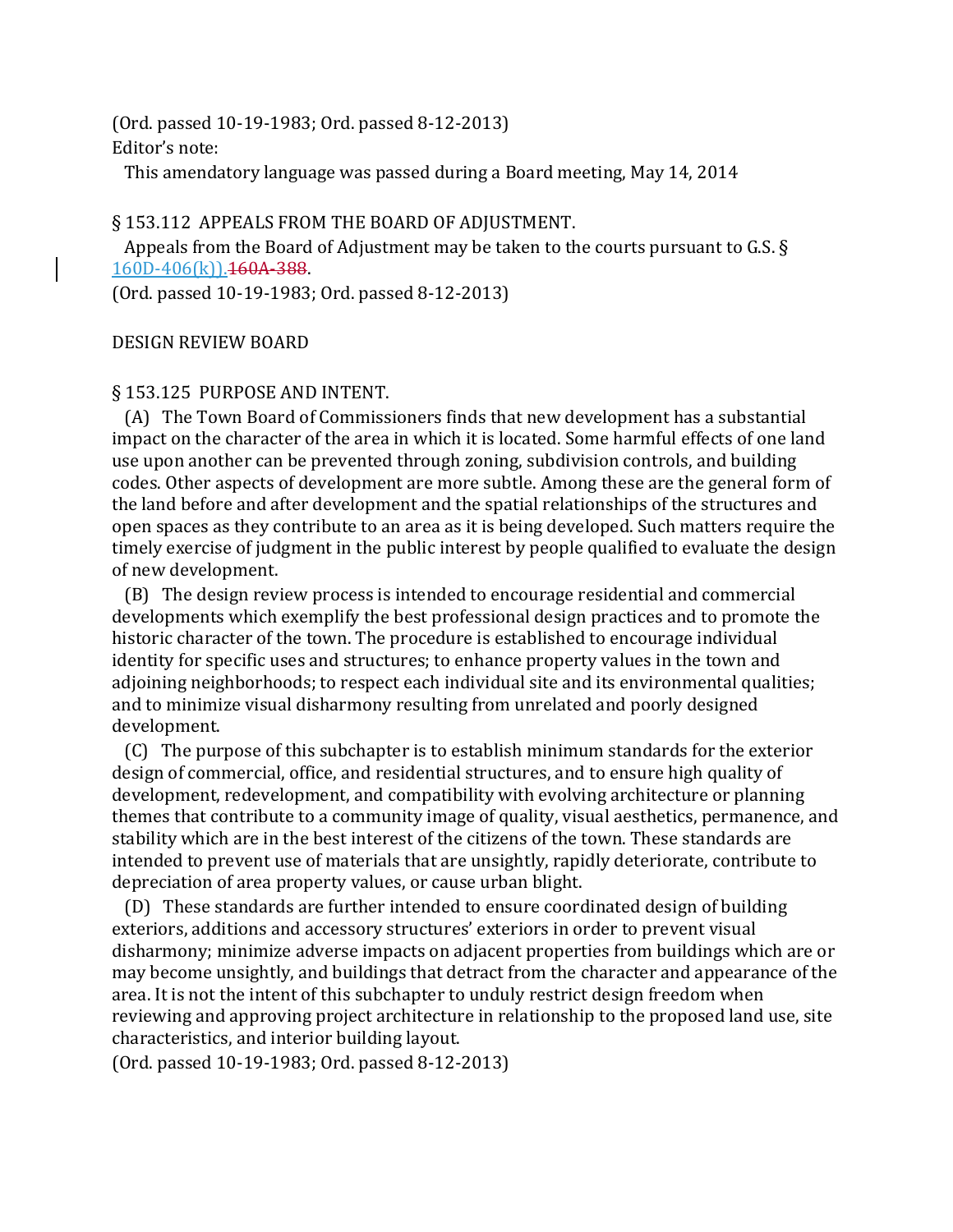#### § 153.126 COMPOSITION OF DESIGN REVIEW BOARD AND MEETING PROCEDURE.

(A) The Town Board of Commissioners hereby establishes a Design Review Board.

 (B) The Town Board of Commissioners shall appoint five resident members. A minimum of two members shall come from the disciplines of architecture, landscape architecture, landscape contractor, licensed general contractor, or like disciplines.

 (C) Members of the Design Review Board shall serve for terms of three years, and may be reappointed. The terms of the original members may be staggered so that all terms do not expire simultaneously. Vacancies shall be filled for the unexpired term only.

 (D) The Board shall meet when it has business to discuss, and otherwise has no set meeting schedule.

 (E) The Board of Commissioners shall also appoint one alternate member to serve on the Design Review Board in the absence, for any cause, of any regular member. Such alternate member, while attending any regular and or special meeting of the Board and serving in the absence of any regular member, shall have and exercise all powers and duties of such regular member so absent.

(Ord. passed 10-19-1983; Ord. passed 8-12-2013)

§ 153.127 DEVELOPMENT SUBJECT TO DESIGN REVIEW.

 The following types of development shall be subject to review by the Design Review Board:

(A) All new commercial buildings and new accessory and/or appurtenant buildings;

 (B) All exterior expansions, additions, alterations, and modifications of existing commercial buildings and their accessory and/or appurtenant buildings;

 (C) All new single- and multi-family dwellings and new accessory and/or appurtenant buildings;

 (D) All exterior additions, alterations, and modifications to existing single- or multifamily dwellings and accessory and/or appurtenant buildings;

(E) All new accessory and appurtenant buildings on the premises of existing dwellings;

 (F) Driveway redesign or realignment for new and existing residential and commercial buildings; and

 (G) Any mechanical equipment when it is installed as part of a new commercial building. (Ord. passed 10-19-1983; Ord. passed 8-12-2013)

#### § 153.128 APPLICATION REQUIRED TO BE FILED.

 (A) The property owner or authorized agent shall supply all required information and fill out an application form available in the Town Hall. Completed applications shall be considered by the Design Review Board within 30 days and sooner if possible.

 (B) Applications shall be submitted at least two weeks prior to the meeting in order to give the Board members adequate time for study.

(Ord. passed 10-19-1983; Ord. passed 8-12-2013)

§ 153.129 DUTIES AND POWERS OF THE DESIGN REVIEW BOARD.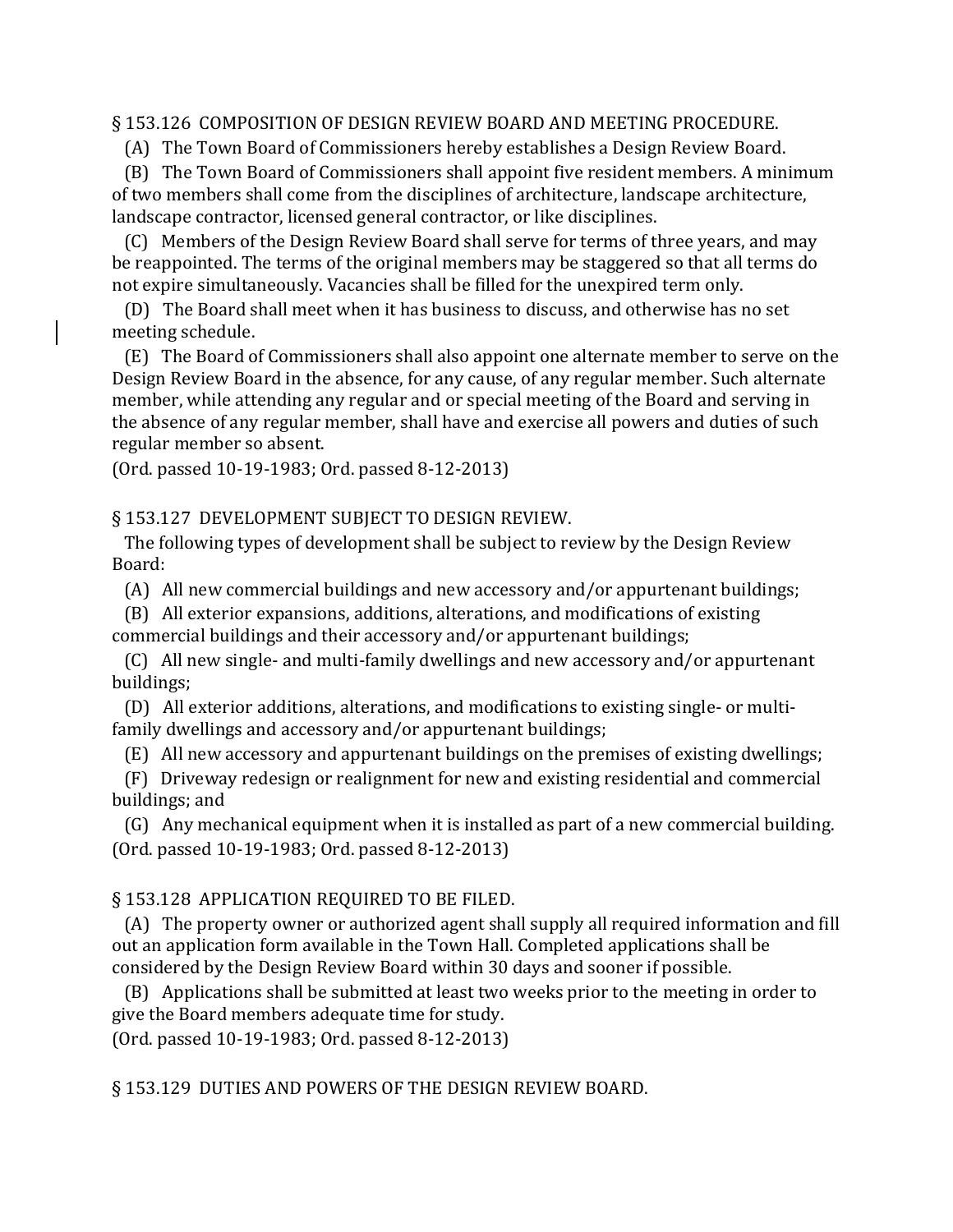(A) The Design Review Board shall review all applications for the following elements: harmony of proposed building with adjacent buildings and overall town historic character, site design, building form and mass, building materials, and color as set forth in §§ 153.044 through 153.047.

 (B) (1) The Design Review Board has the authority to review plans and recommend redesign of a building or driveway.

 (2) The Board's comments on an application are intended to assist property owners and developers in building structures that are in harmony with the town's aesthetic and historic character, which will lead to increased property values and aesthetically pleasing structures and environments.

 (C) Review shall take into account compliance with other town ordinances that effect design, such as this chapter and §§ 93.30 through 93.40.

(Ord. passed 10-19-1983; Ord. passed 8-12-2013)

#### § 153.130 SUBMITTAL REQUIREMENTS.

(A) The applicant shall submit the following information for all residential structures:

- (1) Site plan;
- (2) Floor plans; and

 (3) Exterior elevations, including type and color of all exterior building materials, awnings, exterior lighting, and fencing.

 (B) In addition to division (A) above, applicants for commercial structures shall submit the following information:

 (1) Elevations and dimensions of all sides of existing and proposed buildings, including roof mechanical equipment, vents, chimneys, or other projecting items above the roof line;

 (2) Elevations and dimensions of all existing or proposed solid waste and recycling containment areas;

(3) Type and color of all mechanical screening material, metal flashing, and the like;

 (4) In order to aid in evaluating the exterior design, the applicant shall submit schematic floor plans showing, if applicable, window locations, doors, loading docks, projected interior layouts, seating, bar areas, waiting areas, vestibules, storage areas, food preparation areas, interior trash, or recycling space and the like;

 (5) The height, location, and screening materials for heating, air conditioning, and ventilating and electrical equipment;

 (6) Colored exterior building elevations, exterior building, and finish material samples and color pallets; and

(7) Other information as required.

(Ord. passed 10-19-1983; Ord. passed 8-12-2013)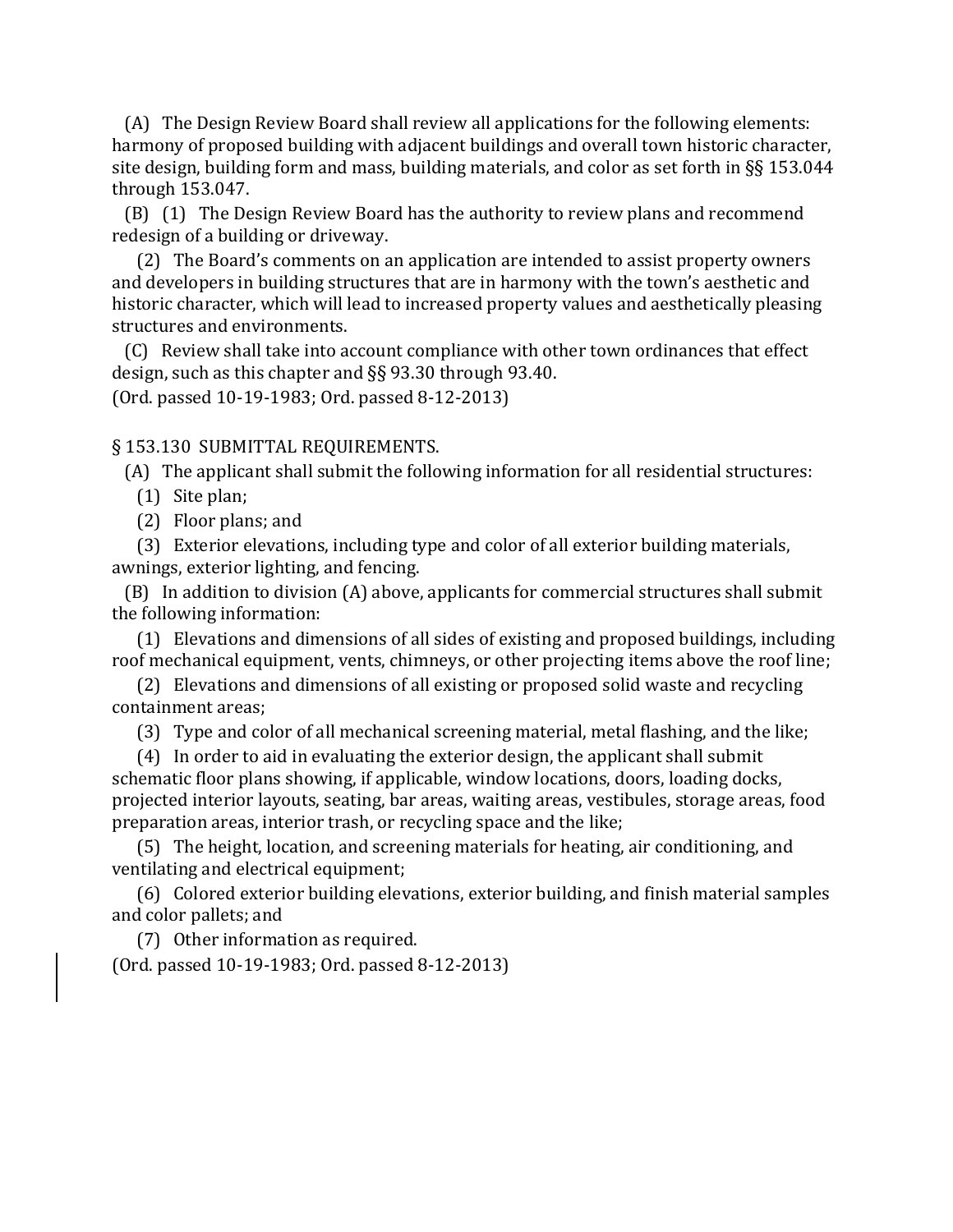§ 153.131. DEVELOPMENT AGREEMENTS<sup>[37](#page-75-0)</sup>

 Pursuant to NCGS Chapter 160D, Article 12, the Town of Biltmore Forest may enter into a development agreement with developers, subject to the procedures outlined below.

 (A)Before entering into a development agreement, a local government shall conduct a legislative hearing on the proposed agreement. The notice provisions of G.S. 160D-602 applicable to zoning map amendments shall be followed for this hearing. The notice for the hearing must specify the location of the property subject to the development agreement, the development uses proposed on the property, and must specify a place where a copy of the proposed development agreement can be obtained. (2019-111, s. 2.4; 2020-3, s. 4.33(a); 2020-25, ss. 25, 51(a), (b), (d).)

(B). Content and modification.

i<br>I

A development agreement shall, at a minimum, include all of the following:

(1) A description of the property subject to the agreement and the names of its legal and equitable property owners.

(2) The duration of the agreement. However, the parties are not precluded from entering into subsequent development agreements that may extend the original duration period.

(3) The development uses permitted on the property, including population densities and building types, intensities, placement on the site, and design.

(4) A description of public facilities that will serve the development, including who provides the facilities, the date any new public facilities, if needed, will be constructed, and a schedule to assure public facilities are available concurrent with the impacts of the development. In the event that the development agreement provides that the local government shall provide certain public facilities, the development agreement shall provide that the delivery date of such public facilities will be tied to successful performance by the developer in implementing the proposed development, such as meeting defined completion percentages or other performance standards.

(5) A description, where appropriate, of any reservation or dedication of land for public purposes and any provisions agreed to by the developer that exceed existing laws related to protection of environmentally sensitive property.

<span id="page-75-0"></span><sup>37</sup> Entirety of this section added as a result of GS160D-105. No prior development agreement standards within Zoning Ordinance.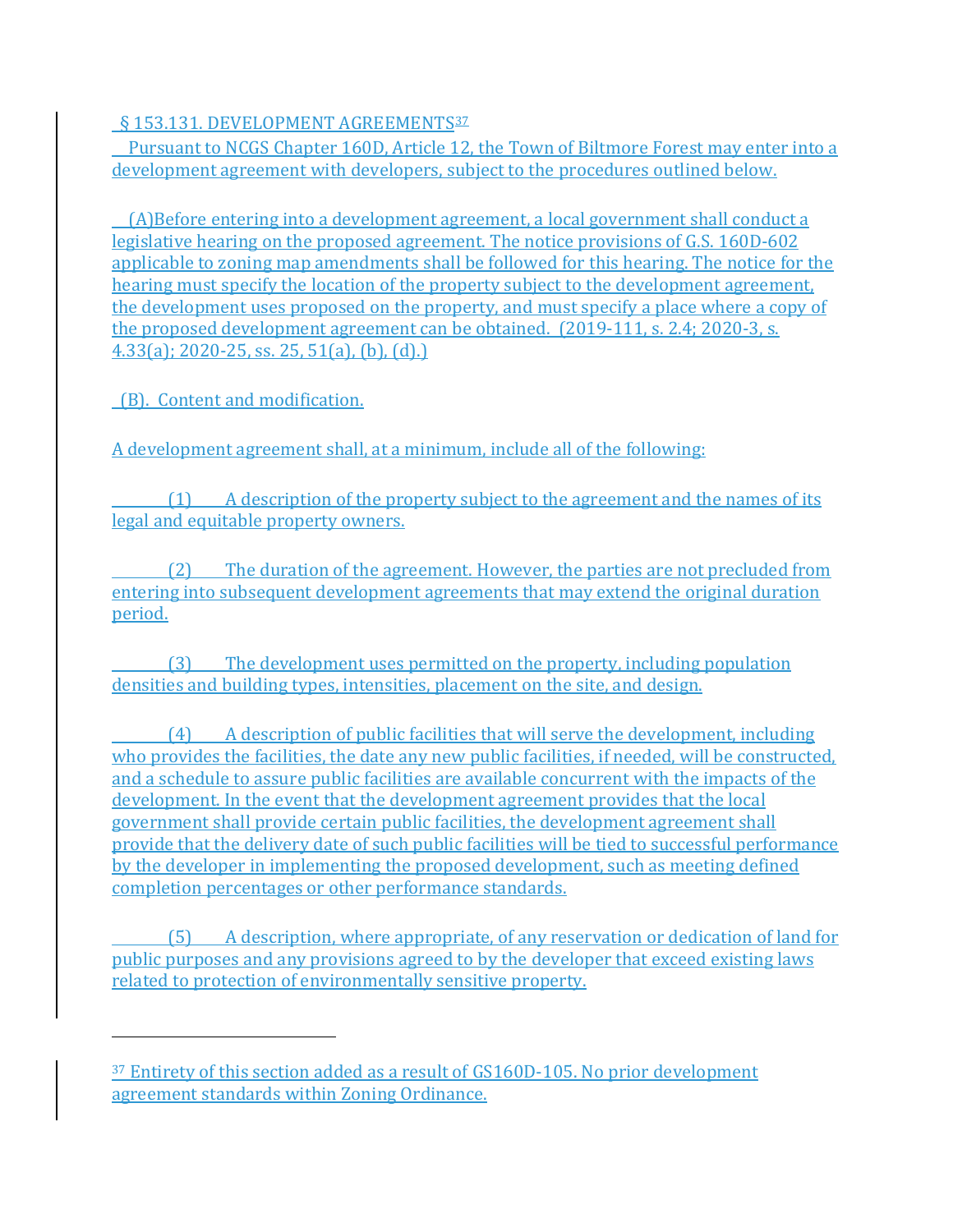(6) A description, where appropriate, of any conditions, terms, restrictions, or other requirements for the protection of public health, safety, or welfare.

(7) A description, where appropriate, of any provisions for the preservation and restoration of historic structures.

(C) A development agreement may also provide that the entire development or any phase of it be commenced or completed within a specified period of time. If required by ordinance or in the agreement, the development agreement shall provide a development schedule, including commencement dates and interim completion dates at no greater than five-year intervals; provided, however, the failure to meet a commencement or completion date does not, in and of itself, constitute a material breach of the development agreement pursuant to G.S. 160D-1008 but must be judged based upon the totality of the circumstances. The developer may request a modification in the dates as set forth in the agreement.

(D) If more than one local government is made party to an agreement, the agreement must specify which local government is responsible for the overall administration of the development agreement. A local or regional utility authority may also be made a party to the development agreement.

(E) The development agreement also may cover any other matter, including defined performance standards, not inconsistent with this Chapter. The development agreement may include mutually acceptable terms regarding provision of public facilities and other amenities and the allocation of financial responsibility for their provision, provided any impact mitigation measures offered by the developer beyond those that could be required by the local government shall be expressly enumerated within the agreement, and provided the agreement may not include a tax or impact fee not otherwise authorized by law.

(F) Consideration of a proposed major modification of the agreement shall follow the same procedures as required for initial approval of a development agreement. What changes constitute a major modification may be determined by ordinance adopted pursuant to G.S. 160D-1003 or as provided for in the development agreement.

(G) Any performance guarantees under the development agreement shall comply with G.S. 160D-804.1. (2019-111, s. 2.4; 2020-3, s. 4.33(a); 2020-25, ss. 26, 51(a), (b), (d).)

§ 153.132. Vesting.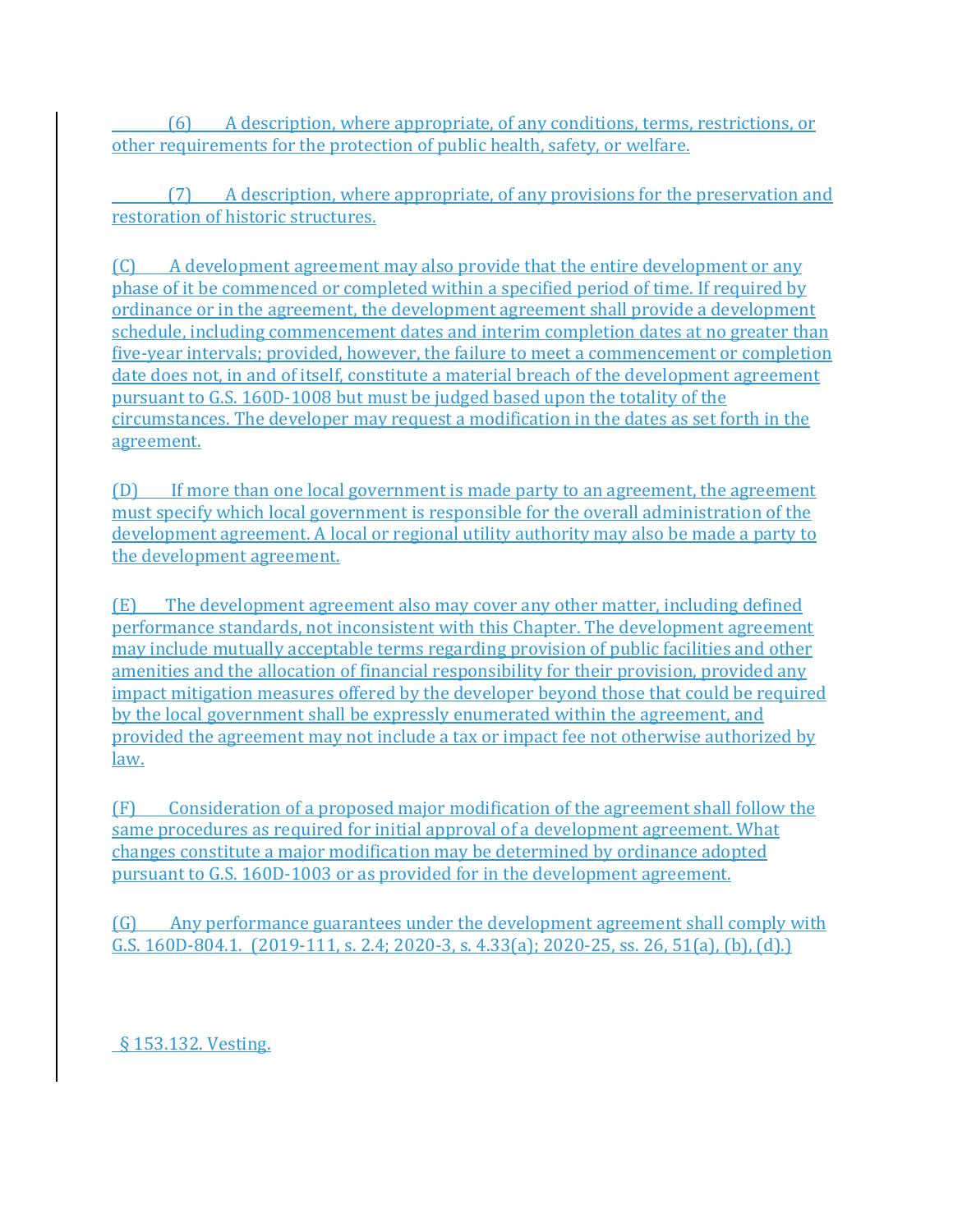(a) Unless the development agreement specifically provides for the application of subsequently enacted laws, the laws applicable to development of the property subject to a development agreement are those in force at the time of execution of the agreement.

(b) Except for grounds specified in G.S. 160D-108(c) or G.S. 160D-108.1(f), a local government may not apply subsequently adopted ordinances or development policies to a development that is subject to a development agreement.

(c) In the event State or federal law is changed after a development agreement has been entered into and the change prevents or precludes compliance with one or more provisions of the development agreement, the local government may modify the affected provisions, upon a finding that the change in State or federal law has a fundamental effect on the development agreement.

(d) This section does not abrogate any vested rights otherwise preserved by law.  $(2019-111, s. 2.4; 2020-3, s. 4.33(a); 2020-25, ss. 27, 51(a), (b), (d).)$ 

### § 153.133. Breach and cure.

(a) Procedures established pursuant to G.S. 160D-1003 may include a provision requiring periodic review by the zoning administrator or other appropriate officer of the local government, at which time the developer shall demonstrate good-faith compliance with the terms of the development agreement.

(b) If the local government finds and determines that the developer has committed a material breach of the agreement, the local government shall notify the developer in writing setting forth with reasonable particularity the nature of the breach and the evidence supporting the finding and determination and providing the developer a reasonable time in which to cure the material breach.

(c) If the developer fails to cure the material breach within the time given, then the local government unilaterally may terminate or modify the development agreement, provided the notice of termination or modification may be appealed to the board of adjustment in the manner provided by G.S. 160D-405.

(d) An ordinance adopted pursuant to G.S. 160D-1003 or the development agreement may specify other penalties for breach in lieu of termination, including, but not limited to, penalties allowed for violation of a development regulation. Nothing in this Article shall be construed to abrogate or impair the power of the local government to enforce applicable law.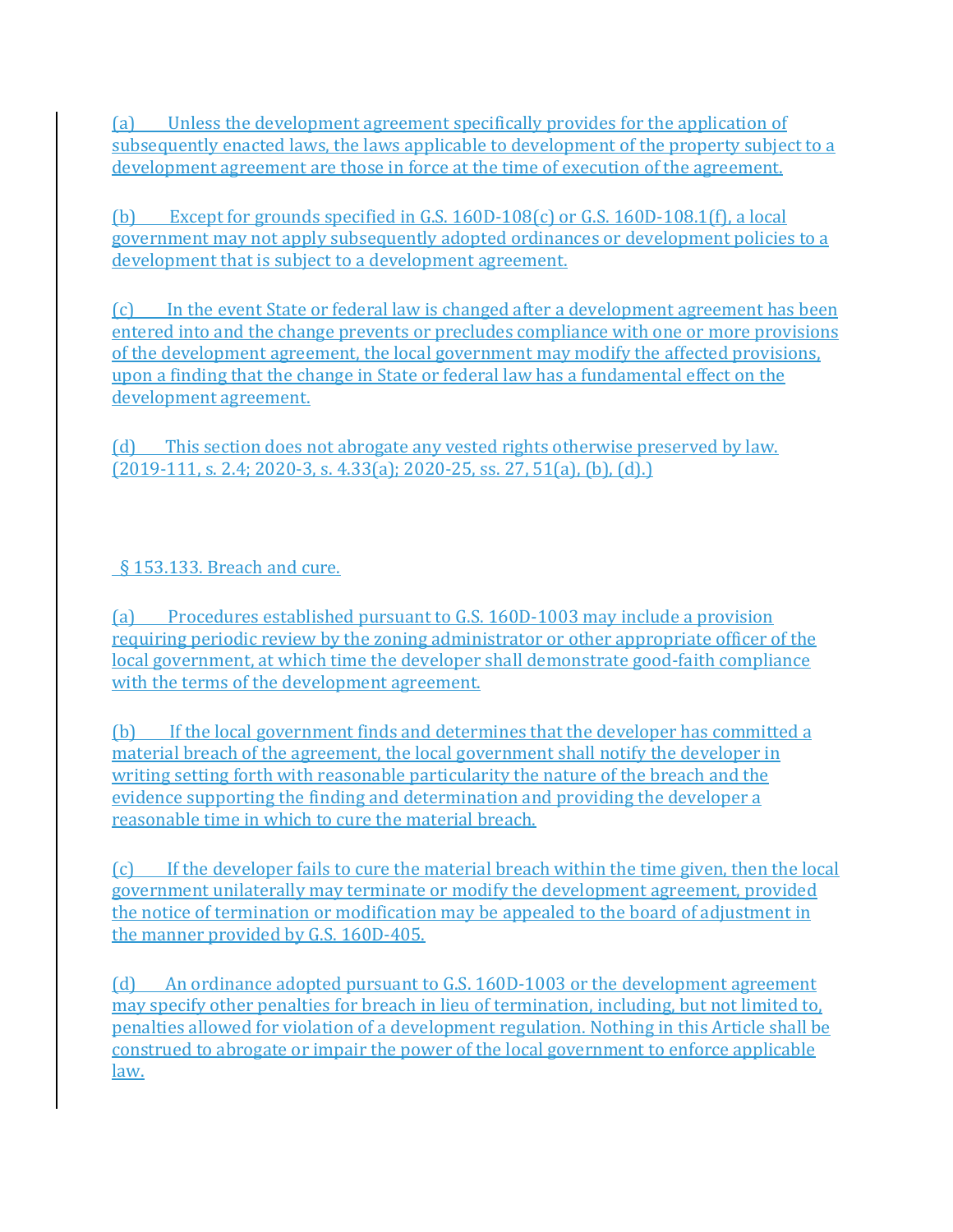(e) A development agreement shall be enforceable by any party to the agreement notwithstanding any changes in the development regulations made subsequent to the effective date of the development agreement. Any party to the agreement may file an action for injunctive relief to enforce the terms of a development agreement. (2019-111, s. 2.4; 2020-3, s. 4.33(a); 2020-25, s. 51(a), (b), (d).)

### § 153.134. DEVELOPMENT AGREEMENTS

Subject to the provisions of G.S. 160D-1006(e), a development agreement may be amended or terminated by mutual consent of the parties. (2019-111, s. 2.4; 2020-3, s. 4.33(a); 2020- 25, s.  $51(a)$ , (b), (d).)

### § 153.135. Change of jurisdiction.

(a) Except as otherwise provided by this Article, any development agreement entered into by a local government before the effective date of a change of jurisdiction shall be valid for the duration of the agreement or eight years from the effective date of the change in jurisdiction, whichever is earlier. The parties to the development agreement and the local government assuming jurisdiction have the same rights and obligations with respect to each other regarding matters addressed in the development agreement as if the property had remained in the previous jurisdiction.

(b) A local government assuming jurisdiction may modify or suspend the provisions of the development agreement if the local government determines that the failure of the local government to do so would place the residents of the territory subject to the development agreement or the residents of the local government, or both, in a condition dangerous to their health or safety, or both. (2019-111, s. 2.4; 2020-3, s. 4.33(a); 2020-25, s. 51(a), (b), (d).)

### § 153.136. Recordation.

The developer shall record the agreement with the register of deeds in the county where the property is located within 14 days after the local government and developer execute an approved development agreement. No development approvals may be issued until the development agreement has been recorded. The burdens of the development agreement are binding upon, and the benefits of the agreement shall inure to, all successors in interest to the parties to the agreement.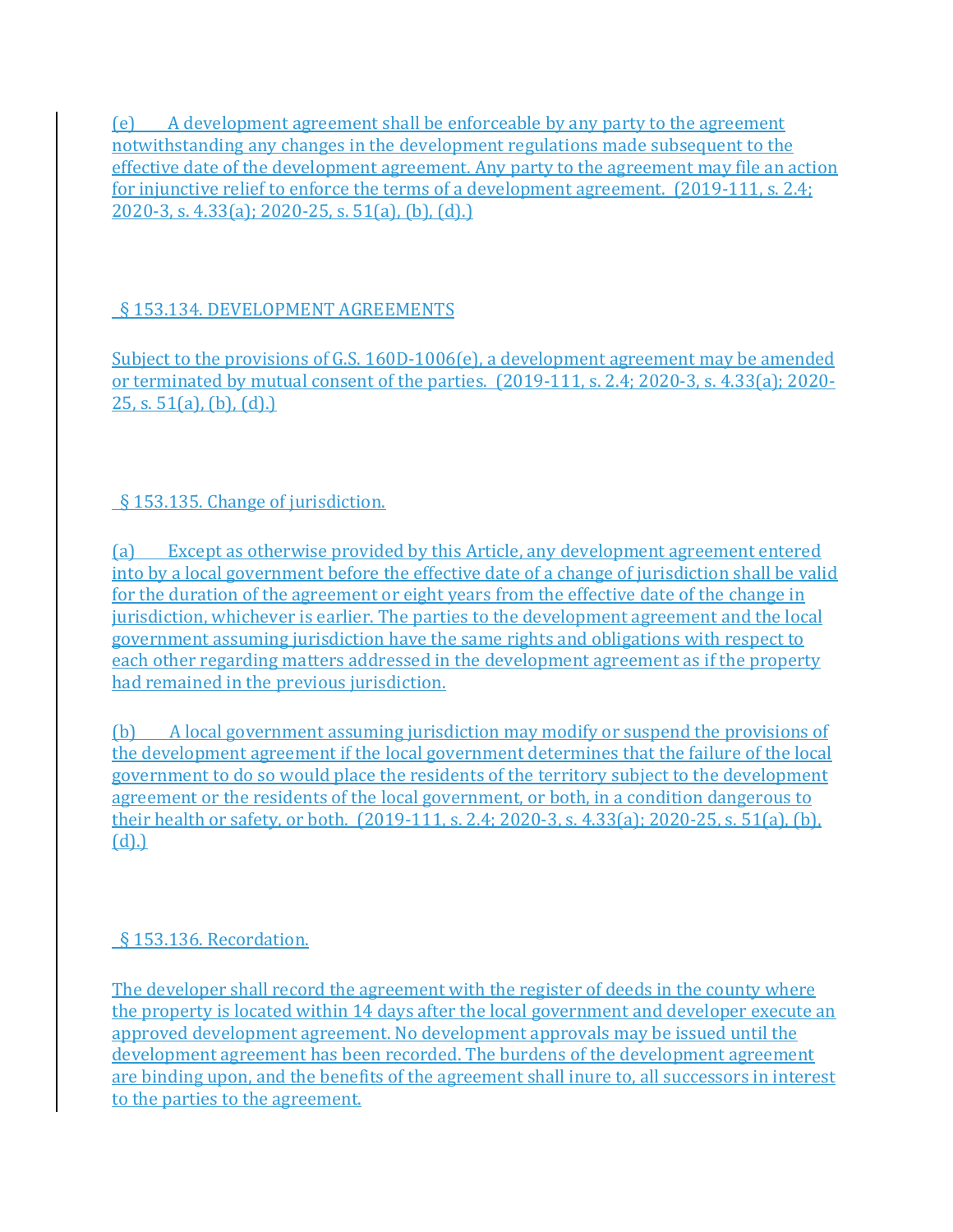§ 153.999 PENALTY.

 (A) Any person, firm, or corporation who violates the provisions of this chapter shall, upon conviction, be guilty of a misdemeanor and shall be fined not exceeding \$50 and/or imprisoned for a period of time not exceeding 30 days. Each day of violation shall be considered a separate offense.

 (B) Unless extraordinary and reasonably unforeseeable delaying factors not resulting from the owner's action or inaction can be clearly demonstrated and proven, failure to have the construction or remodeling substantially complete at the end of the two-year time period shall subject the property owner to a fine of \$250 per day. (Ord. passed 10-19-1983; Ord. passed 8-12-2013)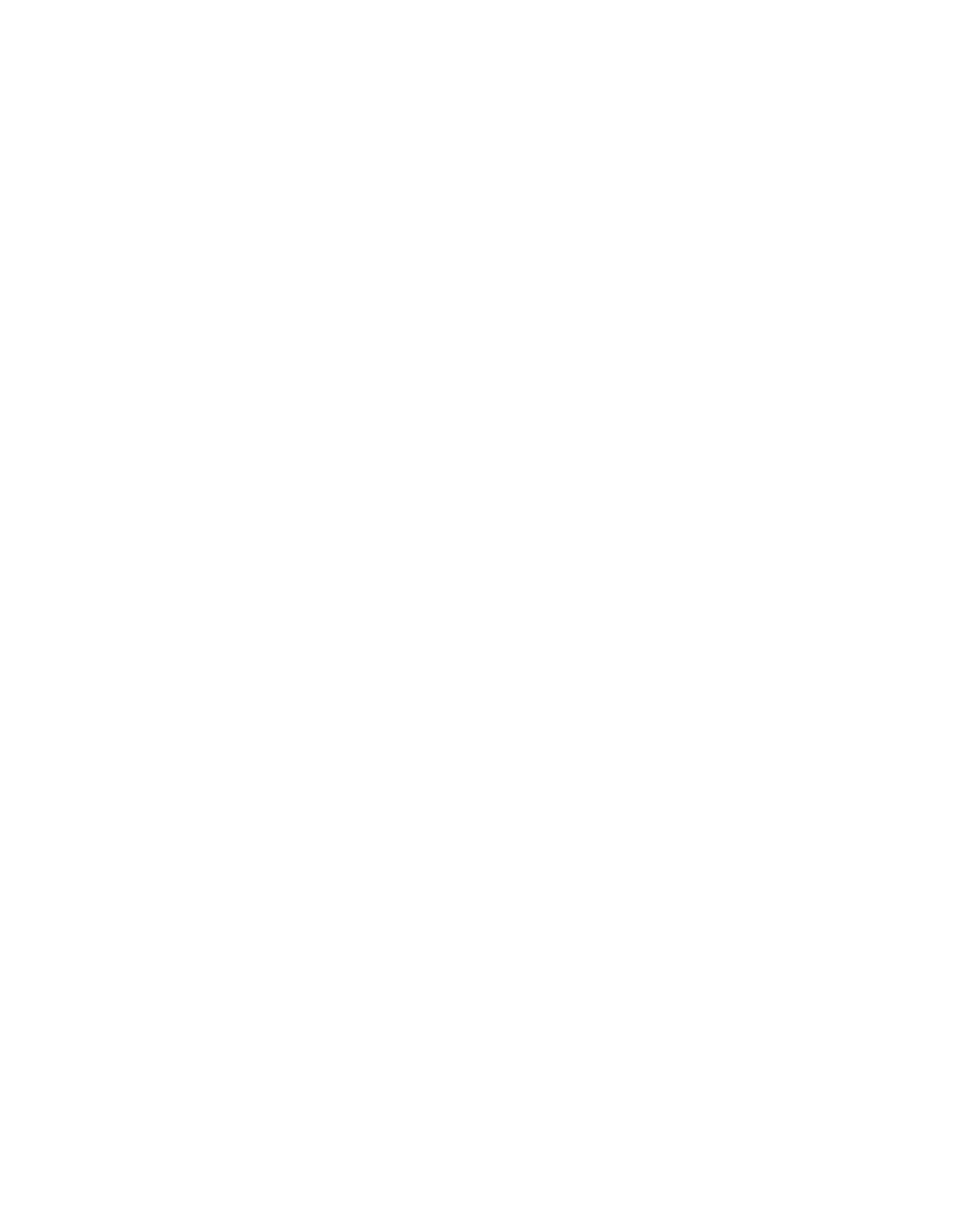# **MUNC** SCHOOL OF

## **G.S. Chapter 160D Checklist of Changes to Local Ordinances, Policies, and Practices**

This checklist outlines provisions in the new Chapter 160D of the North Carolina General Statutes (hereinafter G.S.) as well as related statutory changes that will be incorporated into Chapter 160D. The changes to the statutes affect the language of local ordinances, the options for local decision processes, and the administrative practices related to development regulations.

This checklist is one piece of a larger set of resources and training materials, including an explanatory book, *Chapter 160D: A New Land Use Law for North Carolina*. Each item on this checklist is described more thoroughly in those additional resources. Section headers in this checklist note the corresponding chapter and section of the Chapter 160D book [in brackets]. Check nc160D.sog.unc.edu for additional resources and training.

The checklist has specific notations, which are accompanied by specific icons, as follows:

- £ Denotes **legislative changes** for which local governments *must* take action (statutory citations are in parentheses)
- Denotes **permissive legislative changes** for which local governments *may* take action
- $\triangle$  Denotes **notable legislative changes** that do not require local action but of which local governments must *be aware*

**\***For items noted with an asterisk, local governments do not have authority for the change until January 1, 2021, unless legislation authorizes earlier effectiveness. Noted changes may be incorporated into ordinances and policies, but they must not be effective until 2021. All other changes may be adopted and effective immediately.

### **I. Terminology and Citations [Chapter 1, Section III]**

- □ **Must** update any references to provisions in G.S. Chapter 160A or 153A to indicate relevant provisions in Chapter 160D. (*See* appendixes B and C in the Chapter 160D book.)
- £ **Must** align ordinance terminology with Chapter 160D terminology for *conditional zoning* and *special use permits*; must delete use of the terms *conditional use permit*, *special exception*, *conditional use district zoning*, and *special use district zoning.* (*See* G.S. 160D-102.)
- $\Box$  **Must** ensure that ordinance definitions for the following terms are not inconsistent with definitions provided in state law and regulation: *building*, *dwelling*, *dwelling unit*, *bedroom*, and *sleeping unit*. (S.L. 2019-111, § 1.17.)
- **May** align ordinance terminology with Chapter 160D terminology, including for the following terms: *administrative decision*, *administrative hearing*, *determination*, *developer*, *development*, *development approval*, *development regulation*, *dwelling*, *evidentiary hearing*, *legislative*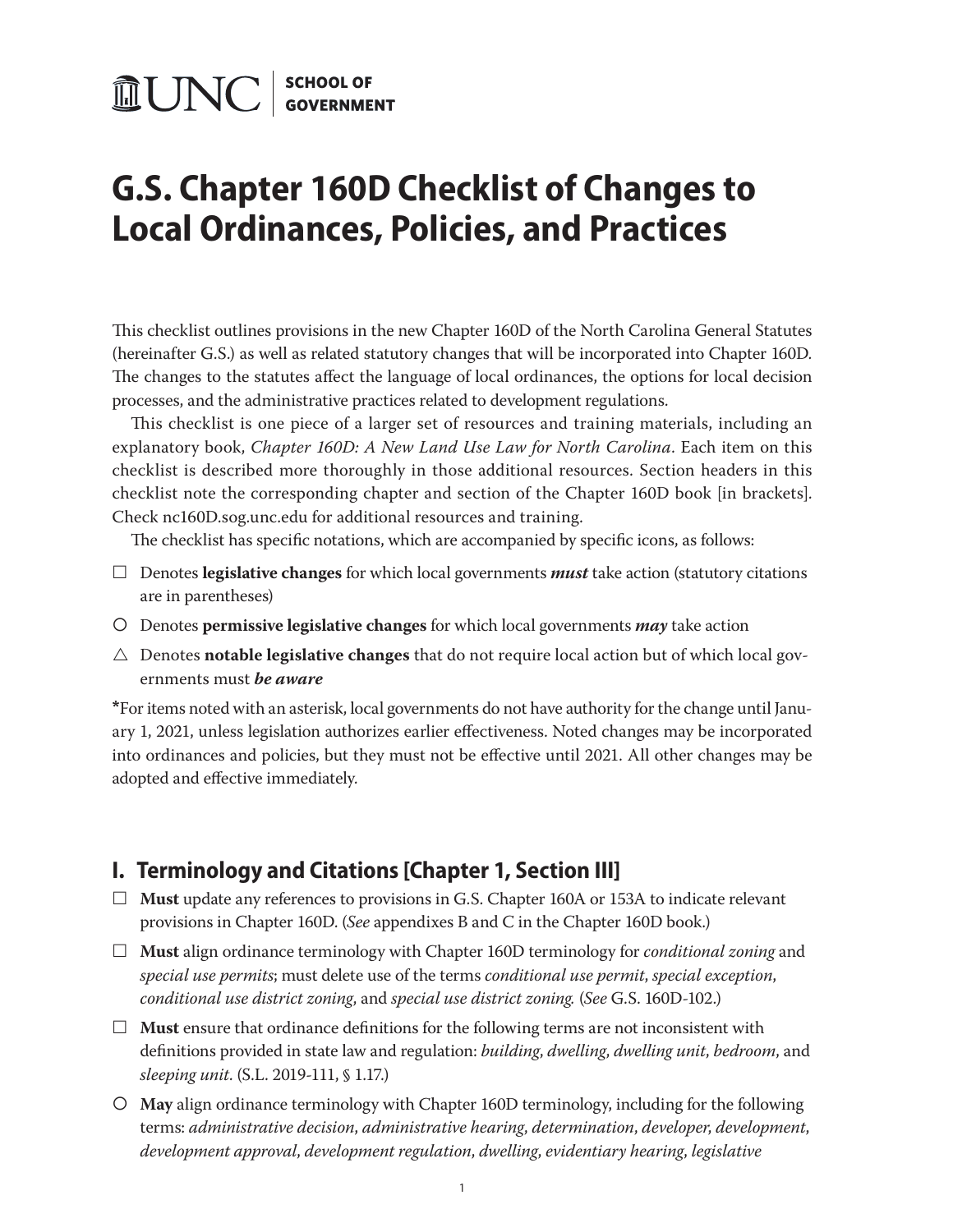*decision*, *legislative hearing*, *planning and development regulation jurisdiction*, and *quasijudicial decision*. (G.S. 160D-102.)

### **II. Geographic Jurisdiction [Chapter 2, Section I]**

- $\Box$  \*For extension of extraterritorial jurisdiction (ETJ), a municipality **must** provide mailed notice thirty days prior to ETJ hearing; municipality **may** hold one hearing (with single mailed notice) regarding ETJ and initial zoning amendment. (G.S. 160D-202(d).)
- Municipality **may** hold hearings in anticipation of change in jurisdiction. (G.S. 160D-204.)
- **\***For a parcel in two jurisdictions, the owner and the jurisdictions **may** agree for development regulations from one jurisdiction to apply to the entire parcel. (G.S. 160D-203.)
- **\***In ETJ, the county **may** elect to exercise development regulations that the municipality is not exercising. (G.S. 160D-202(b).)

### **III. Boards [Chapter 2, Section II]**

#### **A. In General**

- £ **Must** adopt broadened conflict-of-interest standards for governing and advisory boards. (G.S. 160D-109.)
- □ **Must** keep minutes of proceedings of each board. (G.S. 160D-308.)
- $\Box$  **Must** have each board member take an oath of office before starting his or her duties. (G.S. 160D-309.)
- $\Box$  **Must** update ETJ population estimate, at least with each decennial census (also calculation for proportional representation is simplified and process for appointment is clarified). (G.S. 160D-307.)
- $\Box$  **Must** provide proportional representation for ETJ on preservation commission if any districts or landmarks are designated in the ETJ. (G.S. 160D-307.)
- **May** have detailed rules of procedure for each board; **may** be adopted by governing board; if not, then **may** be adopted by individual board; if adopted, **must** maintain board rules of procedure (by clerk or other officer as set by ordinance) and **must** post board rules of procedure to website, if the jurisdiction has a website. (G.S. 160D-308.)
- **May** establish reasonable procedures to solicit, review, and make appointments; governing board typically makes appointments but may delegate that appointment-making authority. (G.S. 160D-310.)
- **May** establish additional advisory boards related to development regulations. (G.S. 160D-306.)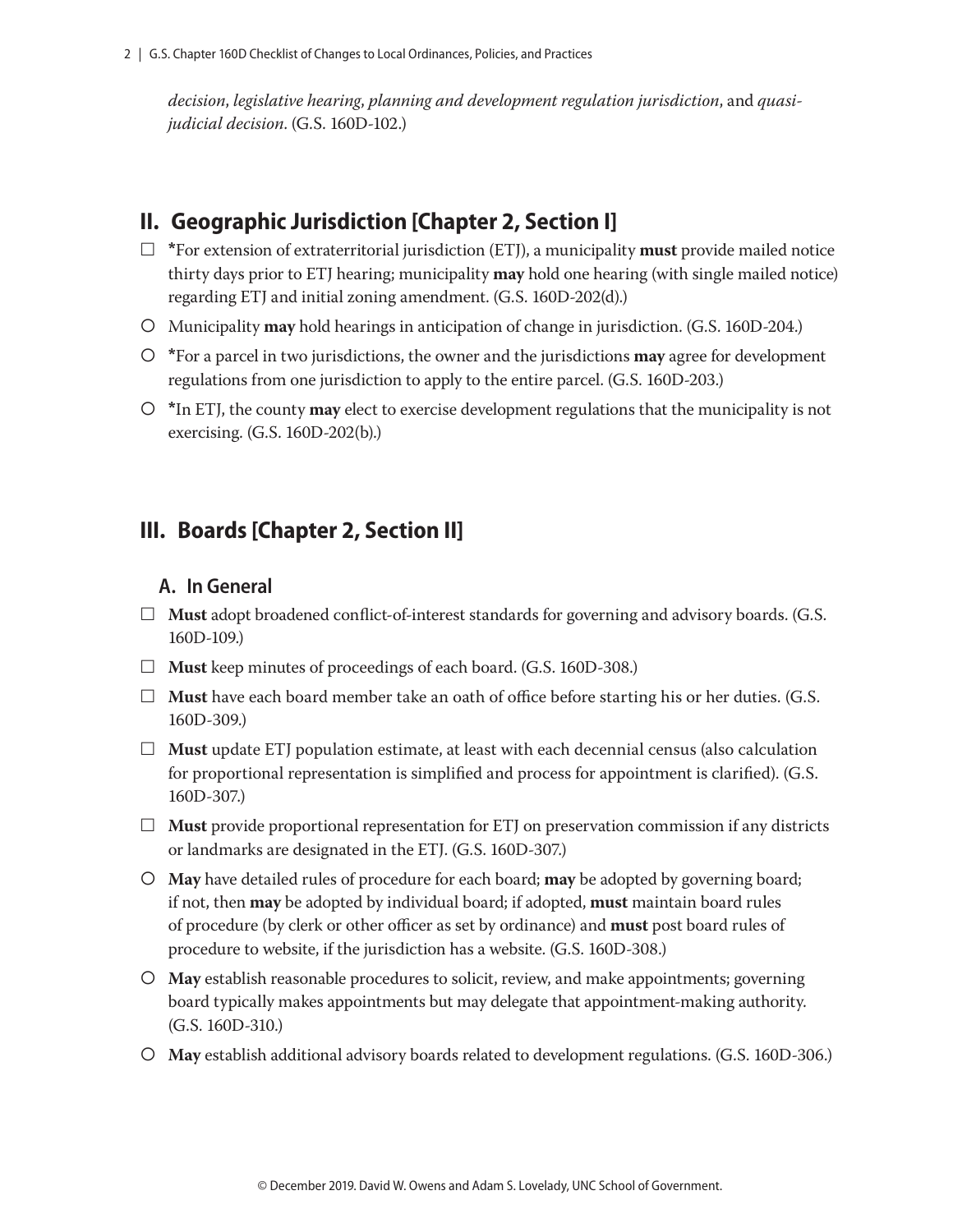### **B. Planning Board**

- **May** assign to planning board the coordination of citizen engagement for planning. (G.S. 160D-301.)
- **May** assign planning board to serve as preliminary forum for review and comment on quasijudicial decisions, provided that no part of the preliminary forum or recommendation may be used as a basis for the deciding board. (G.S. 160D-301.)

### **C. Board of Adjustment**

- **May** assign board of adjustment to hear and decide matters under any development regulation, not just zoning. (G.S. 160D-302.)
- **May** assign duties of housing appeals board to board of adjustment. (G.S. 160D-305.)

### **IV. Land Use Administration [Chapter 2, Section III]**

### **A. In General**

- $\Box$  **Must** incorporate new staff conflict-of-interest standards into ordinance or policy. (G.S. 160D-109.)
- $\Box$  **Must** maintain in paper or digital format current and prior zoning maps for public inspection. (G.S. 160D-105.)
- $\Box$  **Must** maintain in paper or digital format any state or federal agency maps incorporated by reference into the zoning map. (G.S. 160D-105.)
- **May** enact ordinances, procedures, and fee schedules relating to administration and enforcement of development regulations. (G.S. 160D-402(b).)
- **May** charge reasonable fees for support, administration, and implementation of development regulation; **must** use any such fees for that purpose, not for other purposes. (G.S. 160D-402(d).)

### **B. Enforcement**

- $\Box$  **Must** issue notices of violation (NOVs) in conformance with statutory procedures (must deliver to permittee and landowner if different; may deliver to occupant or person undertaking the activity; delivery by hand, email, or first-class mail; may be posted onsite; administrator to certify NOV for the file.) (G.S. 160D-404(a).)
- $\Box$  If inspecting, **must** enter the premises during reasonable hours and upon presenting credentials; **must** have consent of premises owner or an administrative search warrant to inspect areas not open to the public. (G.S. 160D-403(e).)
- $\Box$  For revocation of development approval, **must** follow the same process as was used for the approval. (G.S. 160D-403(f).)
- **May** perform inspections for other development approvals to ensure compliance with state law, local law, and the terms of the approval; **must** perform (or contract for) inspections for building permits. (G.S. 160D-1113; -403(e).)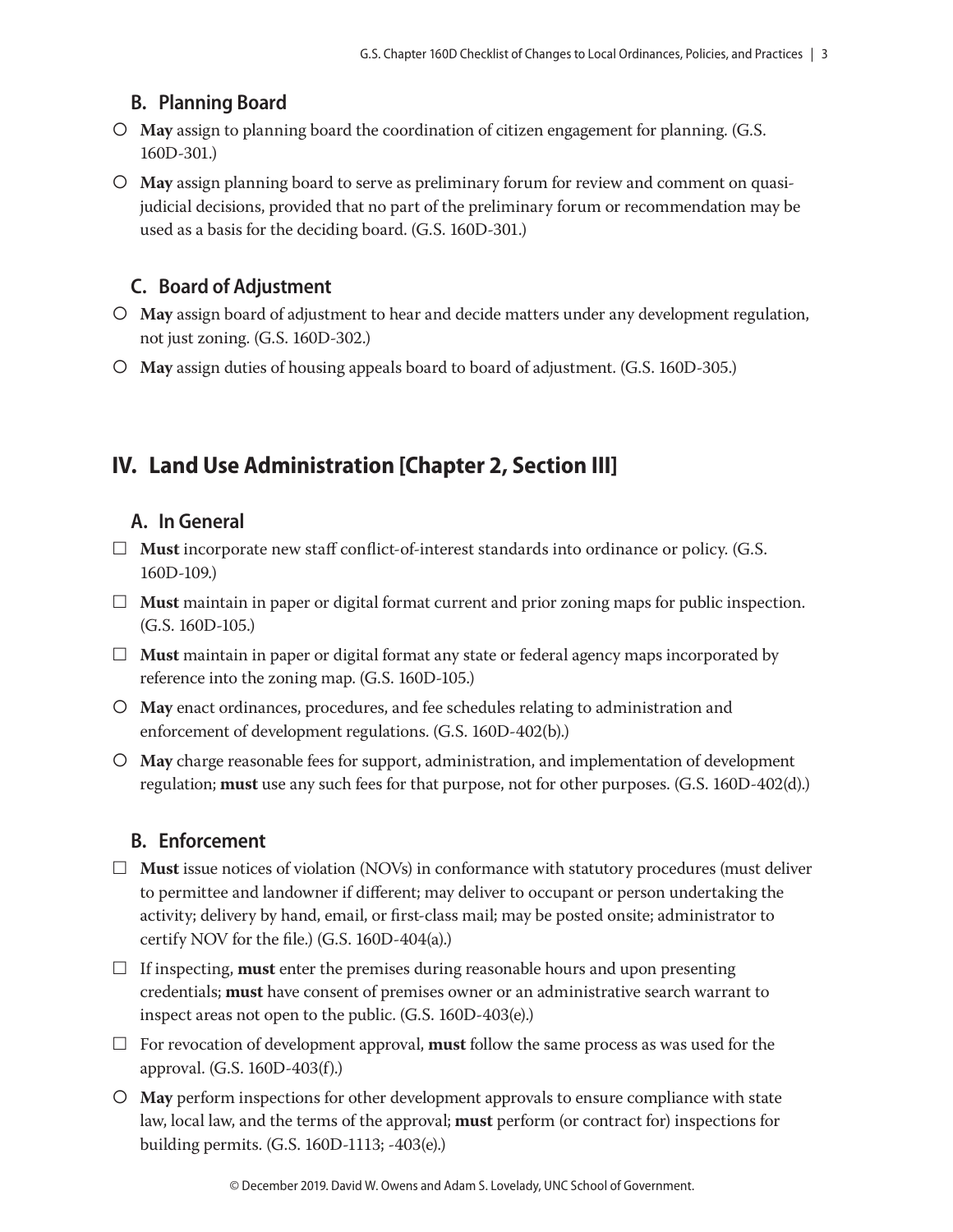- **May** perform inspections for general code compliance and enforcement (inspections unrelated to a development approval). (G.S. 160D-402(b).)
- **May** require a certificate of compliance or occupancy to confirm that permitted work complies with applicable laws and terms of the permit; still **must** require certificate of occupancy for work requiring a building permit. (G.S. 160D-403(g).)
- **May** issue stop-work orders for illegal or dangerous work or activity, whether related to a permit or not. (G.S. 160D-404(b).)
- **May** continue to use general enforcement methods, including civil penalties, fines, courtordered actions, and criminal prosecution. (G.S. 160D-404(c).)
- $\triangle$  Be aware that a local government must bring a court action in advance of the applicable fiveand seven-year statutes of limitation. (G.S. 1-51 and -49; established prior to Chapter 160D.)

### **V. Substance of Zoning Ordinance [Chapter 3, Section I]**

- £ **Must** maintain current and prior zoning maps for public inspection (local government clerk or other office may be the responsible office); **may** adopt and maintain in paper or digital format. (G.S. 160D-105.)
- $\Box$  **Must** eliminate conditional-use-district zoning; existing conditional-use-district zoning converts to conditional district on January 1, 2021. (G.S. 160D-703; S.L. 2019-111, § 2.9(b).)
- **\*May** incorporate maps officially adopted by state or federal agencies (such as flood-insurance rate maps (FIRMs)) into the zoning map; **may** incorporate *the most recent officially adopted version* of such maps so that there is no need for ordinance amendment for subsequent map updates; **must** maintain current effective map for public inspection; **may** maintain in paper or digital format. (G.S. 160D-105.)
- **\*May** require certain dedications and performance guarantees for zoning approvals to the same extent as for subdivision approvals. (G.S. 160D-702.)
- **May** use form-based codes. (G.S. 160D-703(a)(3).)
- **May** allow administrative minor modification of conditional zoning, special use permits, and other development approvals; if allowed, **must** define "minor modification" by ordinance, **must**  not include modification of use or density, and major modifications **must** follow standard approval process. (G.S. 160D-403(d), -703(b), -705(c).)
- **May** apply zoning standards jurisdiction-wide, not just on a zoning-district-by-zoning-district basis. (G.S. 160D-703(d).)
- **\*May** regulate development over navigable waters, including floating homes. (G.S. 160D-702(a).)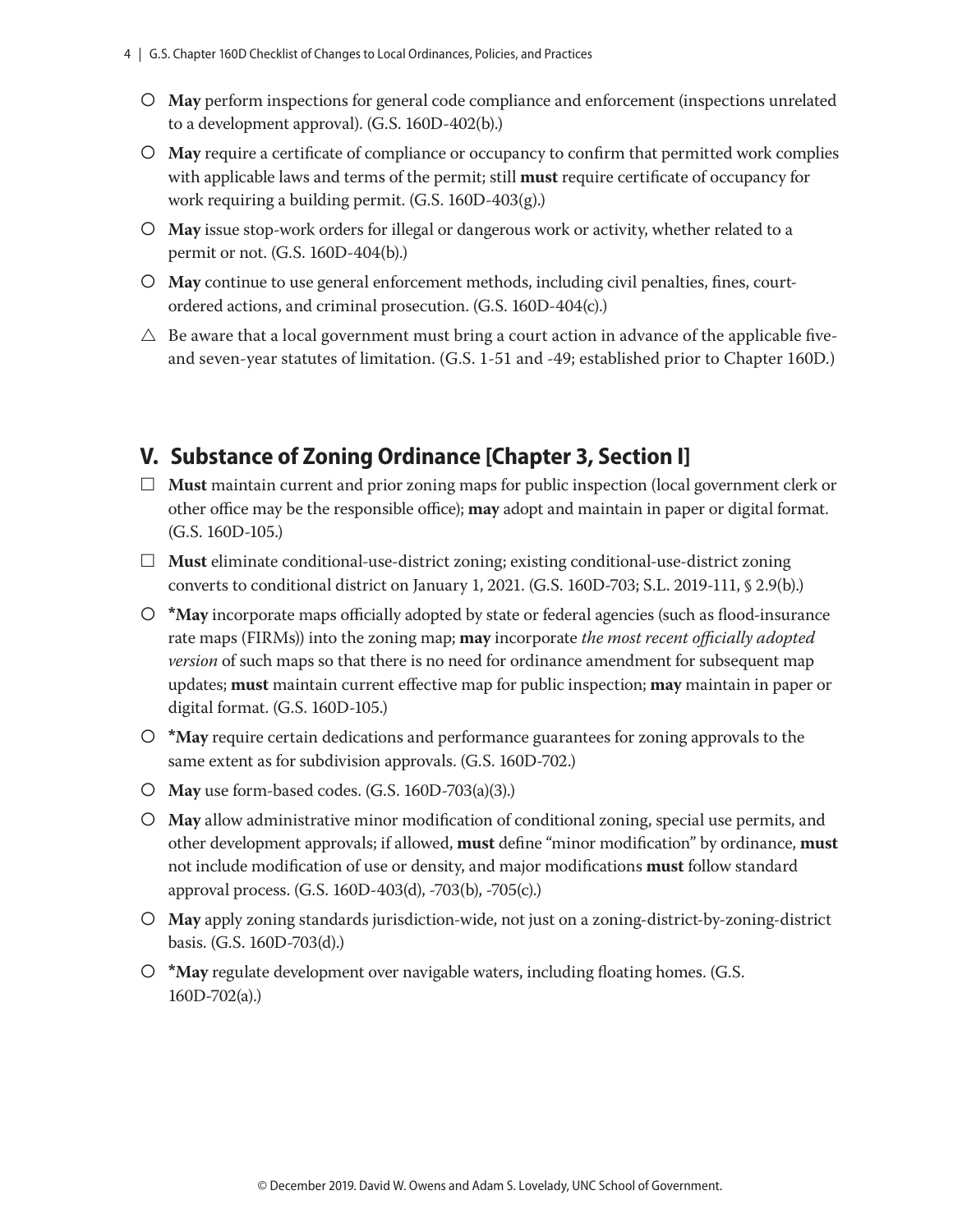### **VI. Substance of Other Development Ordinances [Chapter 3, Section II]**

- $\Box$  **Must** conform subdivision performance guarantee requirements with statutory standards. (S.L. 2019-79 (S.B. 313), to be incorporated into G.S. Chapter 160D.)
- $\Box$  **Must** conform subdivision procedures for expedited review of certain minor subdivisions. (G.S. 160D-802, established prior to G.S. Chapter 160D.)
- $\Box$  **Must** exempt farm use on bona fide farm in ETJ from city zoning to the same extent it would be exempt from county zoning; Chapter 160D clarifies that other municipal development regulations may still apply. (G.S. 160D-903(c).)
- □ **Must** not exclude manufactured homes based on the age of the home. (G.S. 160D-910.)
- £ **\*Must** follow standardized process for housing-code enforcement to determine owner's abandonment of intent to repair and need for demolition. (G.S. 160D-1203(6).)
- **May** adopt moratoria for development regulations (subject to limitation on residential uses); moratoria do not affect rights established by permit choice rule. (G.S. 160D-107.)

### **A. Historic Preservation**

- □ **Must** follow standard quasi-judicial procedures for preservation certificates of appropriateness. (G.S. 160D-947(c).)
- $\Box$  **Must** frame preservation district provisions as "standards" rather than "guidelines." (G.S. 160D-947(c).)
- £ **\*May** choose for appeals of preservation commission decisions to go directly to superior court rather than to board of adjustment. (G.S. 160D-947(e).)

### **B. Development Agreements**

- £ **Must** process a development agreement as a legislative decision. (G.S. 160D-105.)
- £ **Must** have a local government as a party to a development agreement (a water and sewer authority may enter an agreement as a party, but not independently). (G.S. 160D-1001(b).)
- **May** consider a development agreement concurrently with a rezoning, subdivision, or site plan; **may** consider a development agreement in conjunction with a conditional zoning that incorporates the development agreement. (G.S. 160D-1001(d).)
- **\*May** address fewer topics in development agreement content (list of mandated topics is shortened). (G.S. 160D-1006.)
- **May** mutually agree with a developer for the developer to provide public improvements beyond what could have been required, provided such conditions are included in the development agreement. (G.S. 160D-1006(d).)
- **May** include penalties for breach of a development agreement in the agreement or in the ordinance setting the procedures for development agreements; either party may bring legal action seeking an injunction to enforce a development agreement. (G.S. 160D-1008.)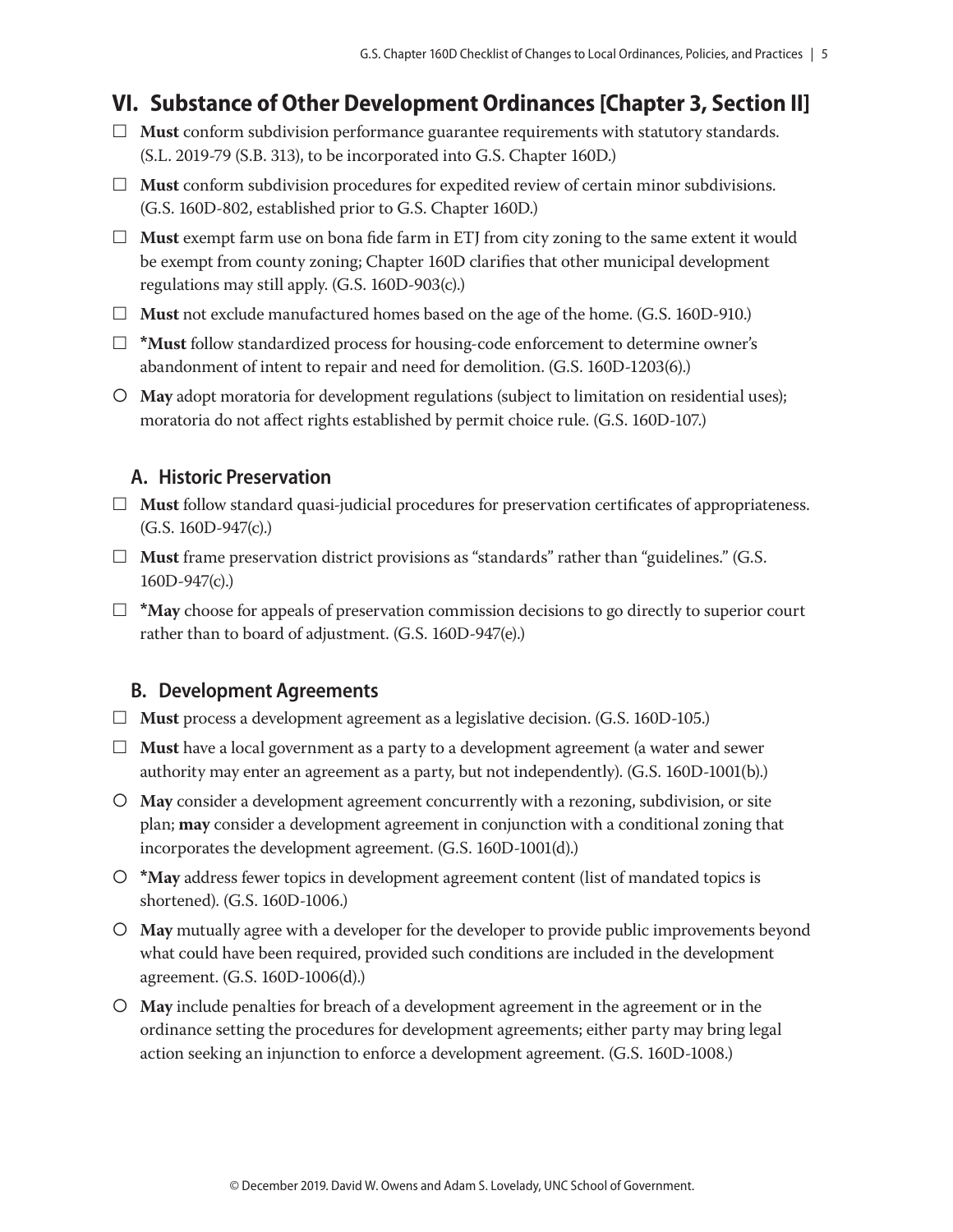### **VII. Comprehensive Plan [Chapter 4, Section I]**

- $\Box$  **Must** adopt a comprehensive plan by July 1, 2022, to maintain zoning (no need to re-adopt a reasonably recent plan). (G.S. 160D-501(a).)
- $\Box$  **Must** adopt a plan or a plan update following the procedures used for a legislative decision. (G.S. 160D-501(c).)
- $\Box$  **Must** reasonably maintain a plan. (G.S. 160D-501(a).)
- **May** coordinate a comprehensive plan with other required plans, such as Coastal Area Management Act (CAMA) plans. (G.S. 160D-501(a).)
- **May** coordinate with other local governments, state agencies, or regional agencies on planning processes. (G.S. 160D-503(a).)

### **VIII. Legislative Decisions [Chapter 4, Section II]**

### **A. Notice**

- $\Box$  **Must** follow applicable procedures for legislative decisions under any development regulation authorized under Chapter 160D, not just zoning; **must** adopt any development regulation by ordinance, not by resolution. (G.S. 160D-601.)
- $\Box$  For zoning-map amendments, **must** provide notice not only to immediate neighbors but also to properties separated from the subject property by street, railroad, or other transportation corridor. (G.S. 160D-602.)
- $\Box$  For zoning-map amendments, **must** provide posted notice during the time period running from twenty-five days prior to the hearing until ten days prior to the hearing. (G.S. 160D-602(c).)
- For extension of ETJ, **may** use single mailed notice for ETJ and zoning-map amendment pursuant to statutory procedures. (G.S. 160D-202.)
- For zoning-map amendments, **may** require applicant to notify neighbors and hold a community meeting and **may** require report on the neighborhood communication as part of the application materials. (G.S. 160D-602(e).)

### **B. Planning Board Comment**

- £ **Must** refer zoning amendments to the planning board for review and comment; **must** not have governing board handle planning board duty to review and comment on zoning amendments. (G.S. 160D-604(c), (e).)
- $\Box$  **Must** have planning board consider any plan adopted according to G.S. 160D-501 when making a comment on plan consistency. (G.S. 160D-604(d).)
- **May** refer development regulation amendments (other than zoning) to the planning board for review and comment. (G.S. 160D-604(c).)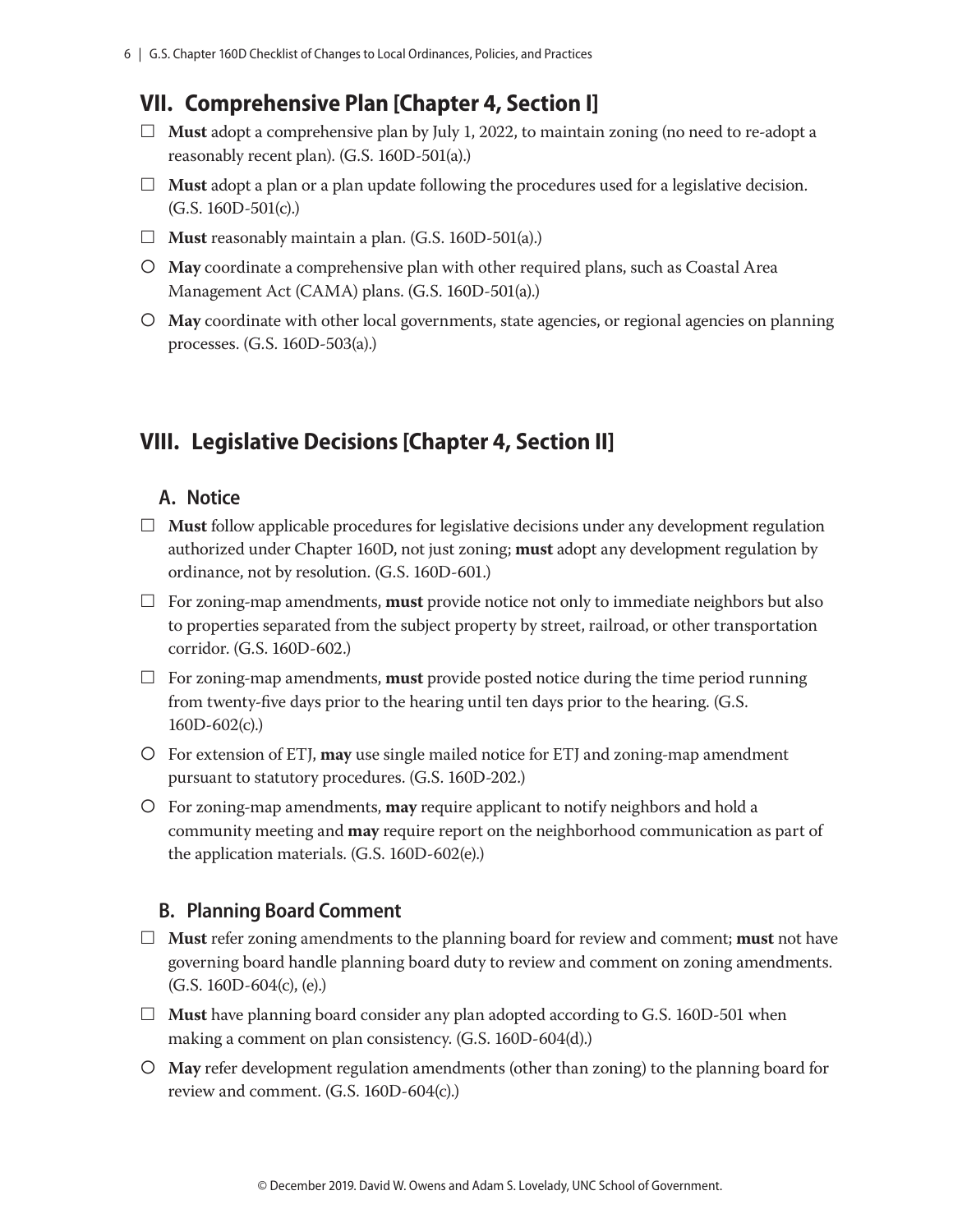### **C. Plan Consistency**

- $\Box$  When adopting an amendment to the zoning ordinance, **must** adopt a brief statement describing whether the action is consistent or inconsistent with approved plans. (G.S. 160D-605(a).) (**\****This eliminates the 2017 requirement that statements take one of three particular forms.*)
- **May** adopt plan-consistency statement when acting upon the zoning amendment or as a separate motion. (G.S. 160D-605(a).)
- **\*May** meet the requirement for plan consistency even without formal adoption of a written statement if the minutes of the governing board meeting reflect that the board was fully aware of and considered the plan. (G.S. 160D-605(a).)
- **May** concurrently consider a comprehensive plan amendment and a zoning amendment; must not require a separate application or fee for plan amendment. (G.S. 160D-605(a).)
- $\Box$  **Must** note on the applicable future land use map when a zoning-map amendment is approved that is not consistent with the map; the future land use map is deemed amended when an inconsistent rezoning is approved. (G.S. 160D-605(a).) (*This clarifies that a rezoning*  inconsistent with a plan does not amend the text of the plan, but it does amend the future land *use map*.)
- $\Box$  \*For a future land use map that is deemed amended, if it is a CAMA plan, then such amendment is not effective until it goes through the CAMA plan-amendment process. (G.S. 160D-501.)
- £ **Must** adopt a statement of reasonableness for zoning-*map* amendments; for such statements, **may** consider factors noted in the statutes; **\*may** adopt a statement of reasonableness for zoning-*text* amendments. (G.S. 160D-605(b).)
- **May** consider and approve a statement of reasonableness and a plan-consistency statement as a single, combined statement. (G.S. 160D-605(c).)

### **D. Voting**

£ **\***Must permit adoption of a legislative decision for development regulation on first reading by simple majority; no need for two-thirds majority on first reading, as was required for cities under prior law. (G.S. 160A-75; S.L. 2019-111, § 2.5(n).)

### **E. Certain Legislative Decisions**

- £ **Must** prohibit third-party down-zonings; **may** process local government–initiated downzonings (S.L. 2019-111, Pt. I.)
- £ **Must** obtain applicant's/landowner's written consent to conditions related to a conditionalzoning approval to ensure enforceability. (S.L. 2019-111, Pt. I.)
- **May** use purely legislative conditional zoning and/or quasi-judicial special use permitting; **must** not use combined legislative and quasi-judicial process, such as conditional-use-district zoning. (G.S. 160D-102.)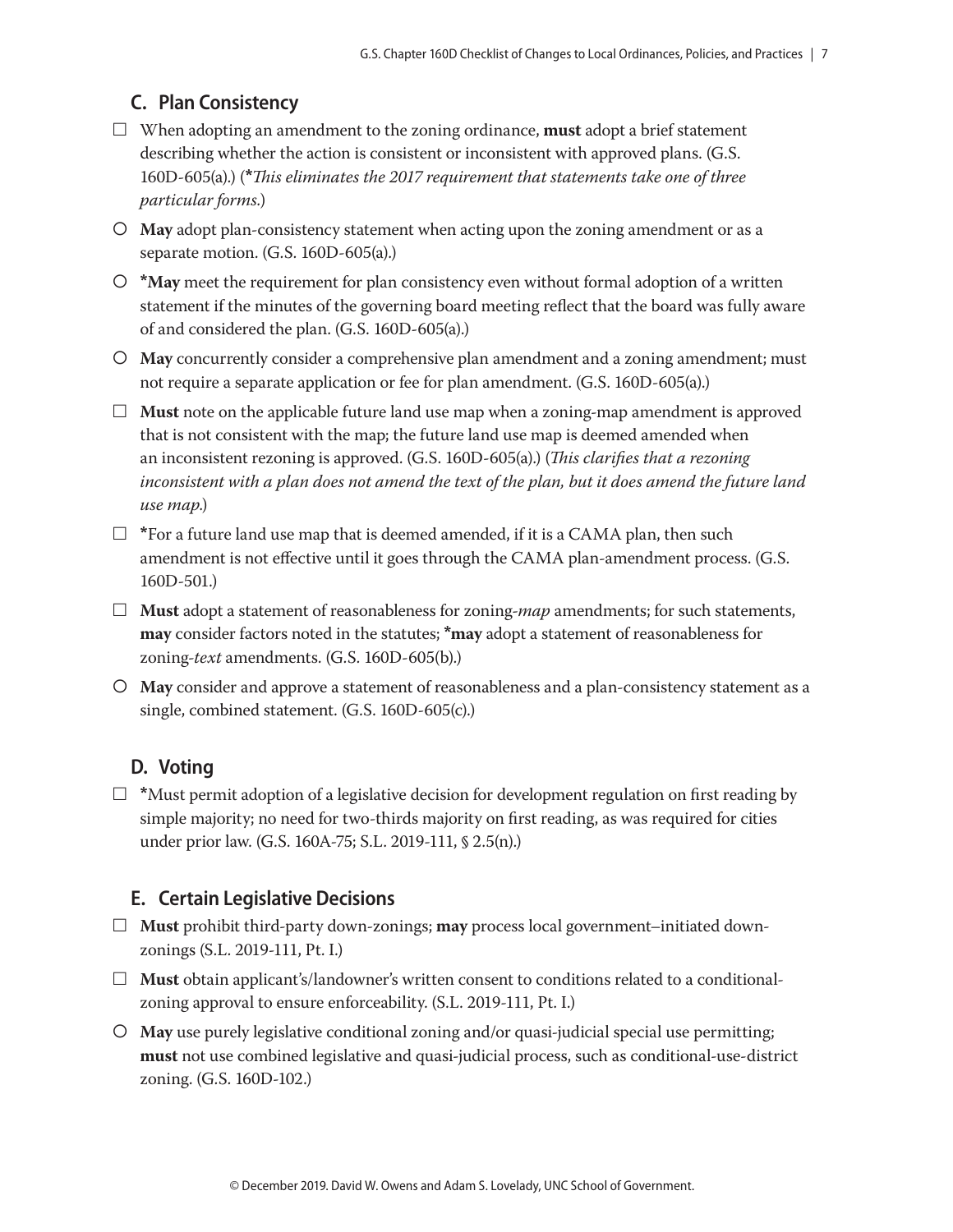- With applicant's written consent, **may** agree to conditional-zoning conditions that go beyond the basic zoning authority to address additional fees, design requirements, and other development considerations. (S.L. 2019-111, Pt. I.)
- **May** allow administrative minor modification of conditional zoning, special use permits, and other development approvals; if allowed, **must** define "minor modification" by ordinance, **must**  not include modification of use or density, and major modifications **must** follow standard approval process. (G.S. 160D-403(d), -703(b), -705(c).)

### **IX. Quasi-Judicial Decisions [Chapter 4, Section III]**

### **A. Procedures**

- $\Box$  **Must** follow statutory procedures for all quasi-judicial development decisions, including variances, special use permits, certificates of appropriateness, and appeals of administrative determinations. (G.S. 160D-102(28).)
- $\Box$  **Must** hold an evidentiary hearing to gather competent, material, and substantial evidence to establish the facts of the case; the evidentiary hearing **must** have testimony under oath; **must** establish written findings of fact and conclusions of law. (G.S. 160D-406.)
- £ Board chair **must** rule at the evidentiary hearing on objections to inclusion or exclusion of administrative material; such ruling **may** be appealed to the full board. (G.S. 160D-406(d).)
- $\Box$  **Must** allow parties with standing to participate fully in the evidentiary hearing, including presenting evidence, cross-examining witnesses, objecting to evidence, and making legal arguments; **may** allow non-parties to present competent, material, and substantial evidence that is not repetitive. (G.S. 160D-406(d).)
- **May** continue an evidentiary hearing without additional notice if the time, date, and place of the continued hearing is announced at a duly noticed hearing that has been convened; if quorum is not present at a meeting, the evidentiary hearing is automatically continued to the next regular meeting of the board with no notice. (G.S. 160D-406(b).)
- **May** distribute meeting packet to board members in advance of the evidentiary hearing; if this is done, then **must** distribute the same materials to the applicant and landowner at the same time; **must** present such administrative materials at the hearing and make them part of the hearing record. (G.S. 160D-406(c).)
- **May** have the planning board serve as a preliminary forum for review in quasi-judicial decisions; if this is done, the planning board must not conduct a formal evidentiary hearing but must conduct an informal preliminary discussion of the application; the forum and recommendation must not be used as the basis for the decision by the board—the decision must still be based on evidence presented at the evidentiary hearing. (G.S. 160D-301.)
- **May** require recordation of special use permits with the register of deeds. (G.S. 160D-705(c).)
- $\triangle$  **Be aware** that the definition of *close family relationship* as used for conflicts of interest includes spouse, parent, child, brother, sister, grandparent, or grandchild (including step, half, and in-law relationships). (G.S. 160D-109(f).)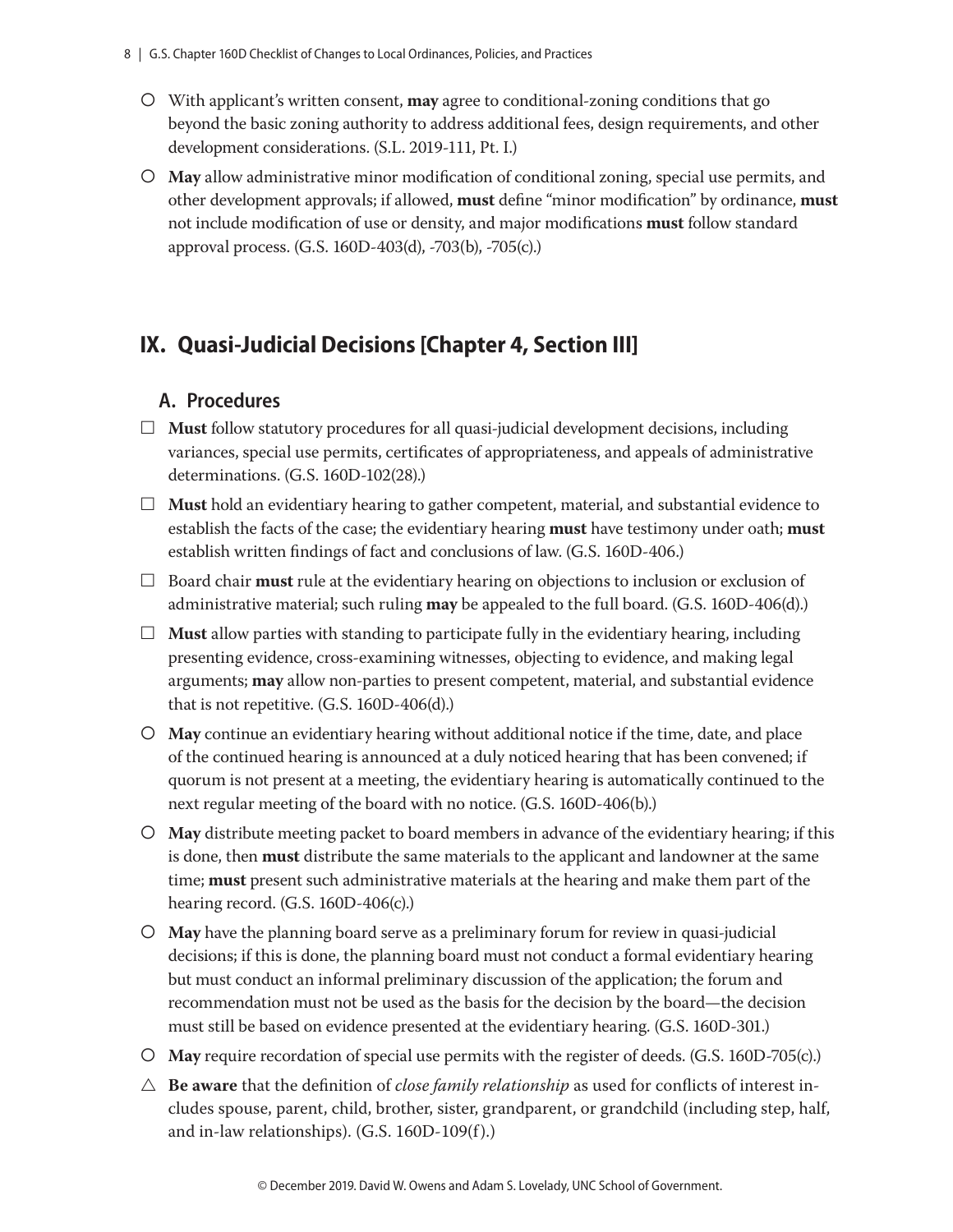$\triangle$  **Be aware** that even if there is no objection before the board, opinion testimony from a lay witness shall not be considered competent evidence for technical matters such as property value and traffic impacts. (S.L. 2019-111, § 1.9.)

#### **B. Certain Quasi-Judicial Decisions**

- $\Box$  **Must** not impose conditions on special use permits that the local government does not otherwise have statutory authority to impose. (S.L. 2019-111, Pt. I.)
- £ **Must** obtain applicant's/landowner's written consent to conditions related to a special use permit to ensure enforceability. (S.L. 2019-111, Pt. I.)
- $\Box$  **Must** set a thirty-day period to file an appeal of any administrative determination under a development regulation; **must** presume that if notice of determination is sent by mail, it is received on the third business day after it is sent. (G.S. 160D-405(c).)
- **\*May** adjust variance standards to provide for reasonable accommodation under the federal Fair Housing Act. (G.S. 160D-705(c).)
- **May** use purely legislative conditional zoning and/or quasi-judicial special use permitting; **must** not use combined legislative and quasi-judicial process, such as conditional-use-district zoning. (G.S. 160D-102.)
- **May** allow administrative minor modification of conditional zoning, special use permits, and other development approvals; if allowed, **must** define "minor modification" by ordinance, **must** not include modification of use or density, and major modifications **must** follow standard approval process. (G.S. 160D-403(d), -703(b), -705(c).)

### **X. Administrative Decisions [Chapter 4, Section IV]**

#### **A. Development Approvals**

- $\Box$  **Must** provide development approvals in writing; **may** provide in print or electronic form; if electronic form is used, then it **must** be protected from further editing. (G.S. 160D-403(a).)
- $\Box$  **Must** provide that applications for development approvals must be made by a person with a property interest in the property or a contract to purchase the property. (G.S. 160D-403(a).)
- $\Box$  **Must** provide that development approvals run with the land. (G.S. 160D-104.)
- $\Box$  For revocation of development approval, **must** follow the same process as was used for the approval. (G.S. 160D-403(f).)
- **May** require community notice or informational meetings as part of the decision-making process for administrative development approvals (quasi-judicial and legislative decisions already had notice and hearing requirements). (G.S. 160D-403(h).)
- **May** set expiration of development approvals if work is not substantially commenced; default rule is twelve months, unless altered by state or local rule. (G.S. 160D-403(c).) **Be aware** that legislation will clarify the provisions on duration of development approvals. (G.S. 160D-403(c); S.L. 2019-111, § 1.3.)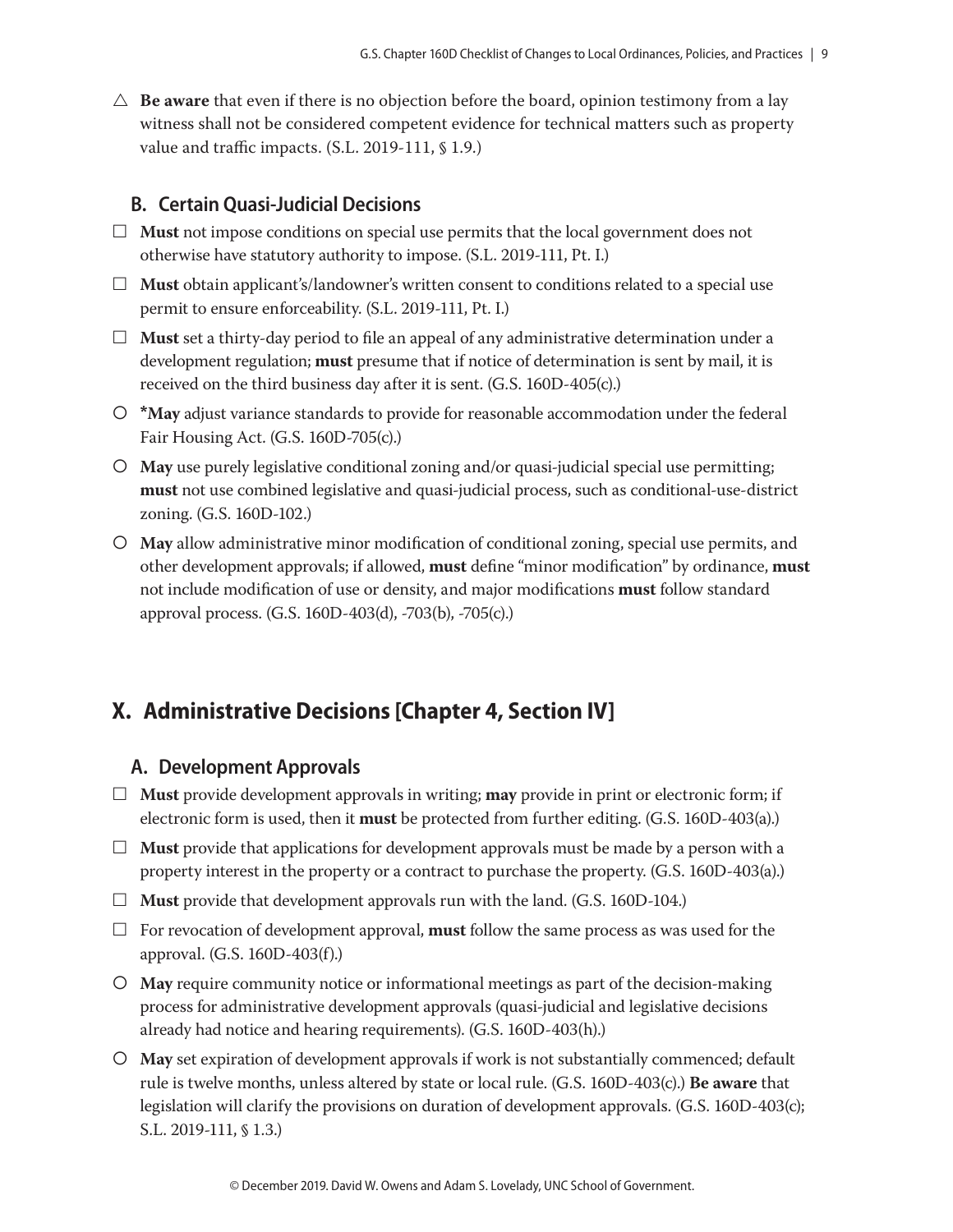- **May** set expiration of development approvals if work is discontinued; default rule is twelve months, unless altered by state or local rule. (G.S. 160D-403(c).)
- **May** authorize administrative staff to approve minor modifications of development approvals and conditional-zoning approvals; if this is done, then **must** define "minor modifications" by ordinance and **must** not include modification of permitted use or density of development; major modifications **must** go through full applicable approval process. (G.S. 160D-403(d);  $-703(b)$ ;  $-705(c)$ .)

### **B. Determinations**

- $\Box$  **Must** provide written notice of determination by personal delivery, electronic mail, or firstclass mail to the property owner and party seeking determination, if different from the owner. (G.S. 160D-403(b).)
- **May** designate an official to make determinations for a particular development regulation. (G.S. 160D-403(b).)
- **May** require owner to post notice of determination on the site for ten days; if such is not required, then owner has option to post on the site to establish constructive notice. (G.S. 160D-403(b).)

### **C. Appeals of Administrative Decisions**

- $\Box$  **Must** allow administrative decisions of any development regulations (not just zoning) to be appealed to the board of adjustment, unless provided otherwise by statute or ordinance. (Appeals relating to erosion and sedimentation control, stormwater control, or building-code and housing-code violations are not made to the board of adjustment unless specified by local ordinance.) (G.S. 160D-405.)
- $\Box$  **Must** set a thirty-day period to file an appeal of any administrative determination under a development regulation; must presume that if notice of determination is sent by mail, it is received on the third business day after it is sent. (G.S. 160D-405(c).)
- $\Box$  **Must** require the official who made the decision (or his or her successor if the official is no longer employed) to appear as a witness in the appeal. (G.S. 160D-406.)
- $\Box$  **Must** pause enforcement actions, including fines, during the appeal. (G.S. 160D-405.)
- **May** assign the duty of hearing appeals to another board; if this is done, such board must follow quasi-judicial procedures. (G.S. 160D-405.)
- **May** designate that appeals be filed with the local government clerk *or* another official. (G.S. 160D-405.)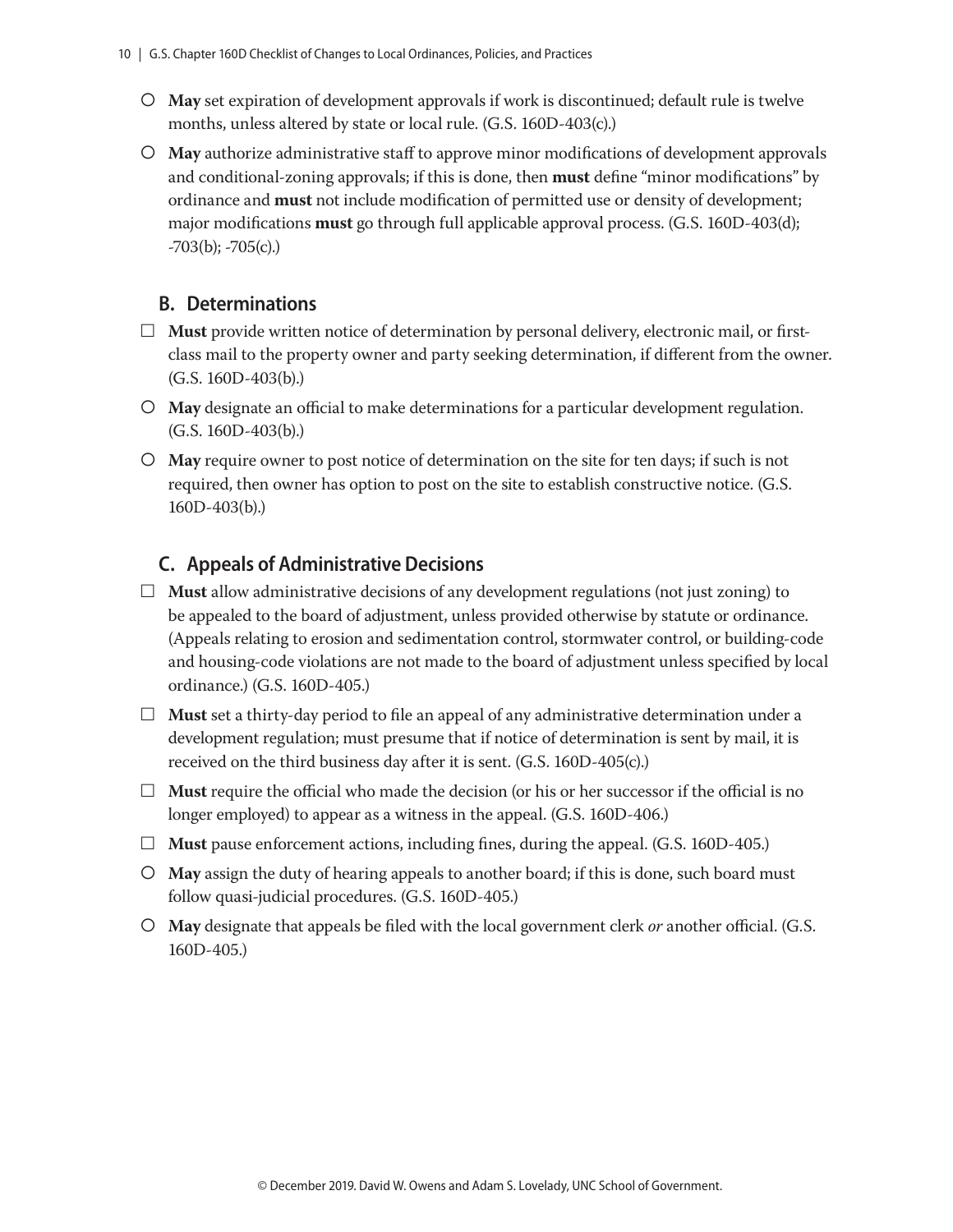### **XI. Vested Rights and Permit Choice [Chapter 5, Section I]**

### **A. Vested Rights**

- $\Box$  **Must** recognize that building permits are valid for six months, as under prior law. (G.S. 160D-108(d)(1).)
- $\Box$  **Must** recognize the default rule that development approvals are valid for twelve months, unless adjusted by statute or local rule. (G.S. 160D-108(d)(2).)
- $\Box$  **Must** identify site-specific vesting plans (formerly site-specific development plans) with vesting for two to five years, as under prior law, except for specified exceptions. (G.S. 160D-108(d)(3);  $-108(f)$ .)
- □ **Must** recognize multi-phase developments—long-term projects of at least 25 acres—with vesting up to seven years, except for specified exceptions (160D-108(d)(4); -108(f).) (The previously authorized phased-development plan is obsolete and should be deleted from ordinance.)
- **May** provide for administrative determination of vested rights and for appeal to the board of adjustment. (G.S. 160D-108(c), -405.)
- $\triangle$  **Be aware** that a person claiming vested rights may bring an original civil action in court, skipping administrative determination and board of adjustment consideration. (G.S. 160D-405(c).)
- $\triangle$  **Be aware** that vested rights run with the land, except for state-permitted outdoor advertising permits that run with the owner of the permit. (G.S. 160D-108(g); S.L. 2019-111, Pt. I.)

### **B. Permit Choice**

- $\Box$  **Must** not make an applicant wait for final action on the proposed change before proceeding if the applicant elected determination under prior rules. (G.S. 160D-108(b).)
- $\triangle$  **Be aware** that if a local development regulation changes after an application is submitted, the applicant may choose the version of the rule that applies; but **may** require the applicant to comply with new rules if the applicant delays the application for six months. (G.S. 160D-108(b); S.L. 2019-111, Pt. I.)
- $\triangle$  **Be aware** that an application for one development permit triggers permit choice for permits under any development regulation; such permit choice is valid for eighteen months after approval of the initial application. (S.L. 2019-111, Pt. I.)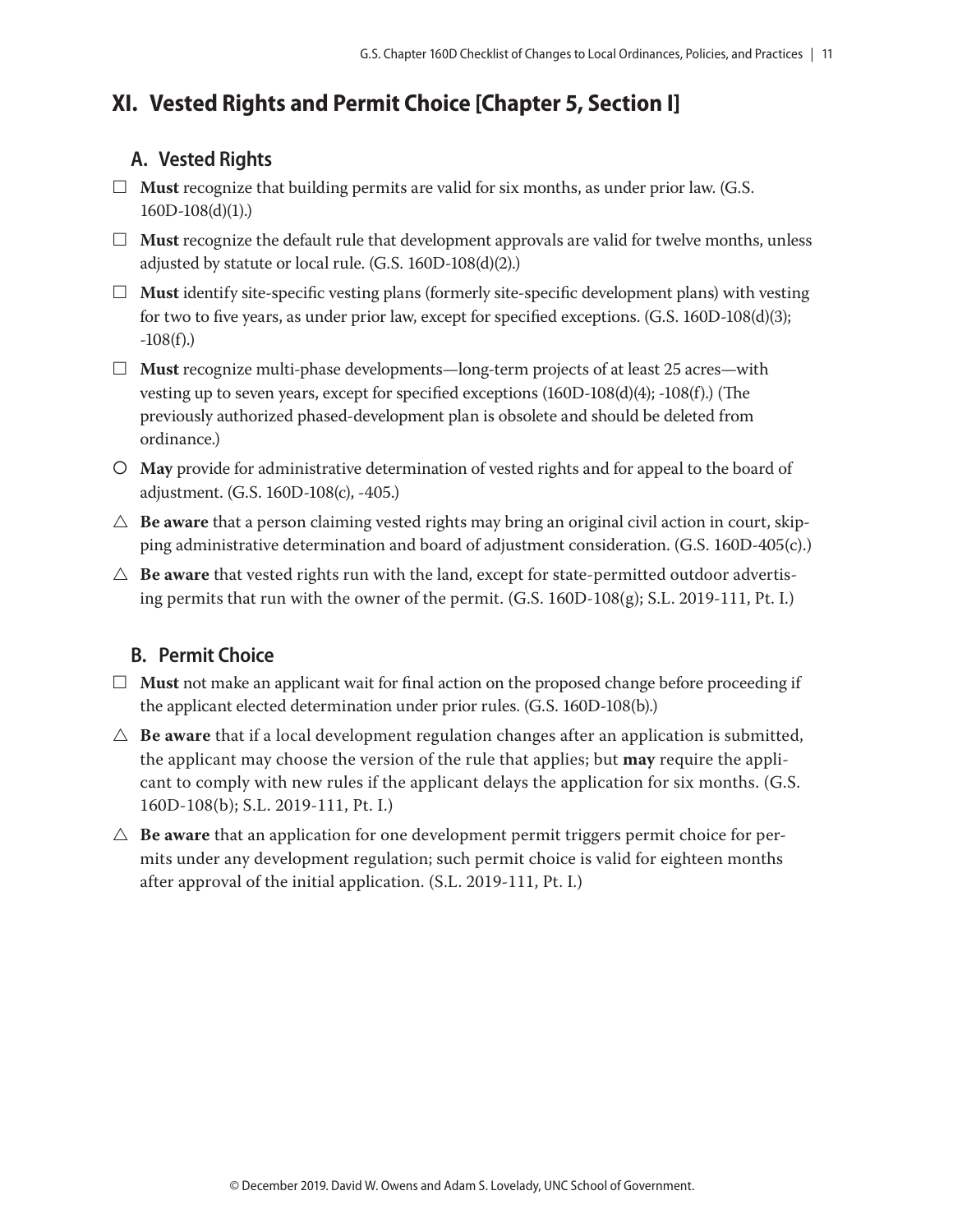### **XII. Judicial Review [Chapter 5, Section II]**

### **A. Declaratory Judgments**

- $\triangle$  **Be aware** that an individual may bring a declaratory judgment action to challenge legislative zoning decisions, vested rights claims, and challenges to land use authority related to administrative decisions, subject to specified procedures. (G.S. 160D-1401.)
- $\triangle$  **Be aware** that other civil actions may be authorized—Chapter 160D does not limit availability of other actions. (G.S. 160D-1404.)

### **B. Appeals of Quasi-Judicial Decisions**

- £ **\*Must** update ordinance to address appeals of certificates of appropriateness for historic landmarks and historic districts; default rule is that such appeals go straight to court; local government may opt for such appeals to go to the board of adjustment, as under prior statutes. (G.S. 160D-947.)
- $\Box$  **Must** provide that appeals of certificates of appropriateness must be filed within thirty days after the decision is effective or written notice is provided, the same as for appeals of other quasi-judicial decisions. (G.S. 160D-947; -1405.)
- $\triangle$  **Be aware** that on appeal a party may request a stay of the approval or enforcement action. (G.S. 160D-1402(e).)
- $\triangle$  **Be aware** that a local government may seek a stay in favor of itself (to prevent development under an approval). (G.S. 160D-1402(e).)
- $\triangle$  **Be aware** that if, in the absence of a stay, an applicant proceeds with development, the person does so at his or her own risk. (G.S. 160D-1402(*l*).)
- $\triangle$  **Be aware** that on appeal, the superior court now must allow for supplementing the record on questions of standing, conflicts of interest, constitutional violations, or actions in excess of statutory authority. (S.L. 2019-111, § 1.9.)
- $\triangle$  **Be aware** that even if there is no objection before the board, opinion testimony from a lay witness shall not be considered competent evidence for technical matters such as property value and traffic impacts. (S.L. 2019-111, § 1.9.)
- $\triangle$  **Be aware** of specific judicial instructions for decisions of appeals of quasi-judicial decisions. (S.L. 2019-111, § 1.9.)

### **C. Subdivision Decisions**

- **May** establish a rule that administrative subdivision decisions are appealed to the board of adjustment. (G.S. 160D-1405.)
- $\triangle$  **Be aware** that appeals of administrative subdivision decisions may be appealed directly to superior court. (G.S. 160D-1403.)
- $\triangle$  **Be aware** that quasi-judicial subdivision decisions are appealed to superior court in the nature of certiorari. (G.S. 160D-1402.)